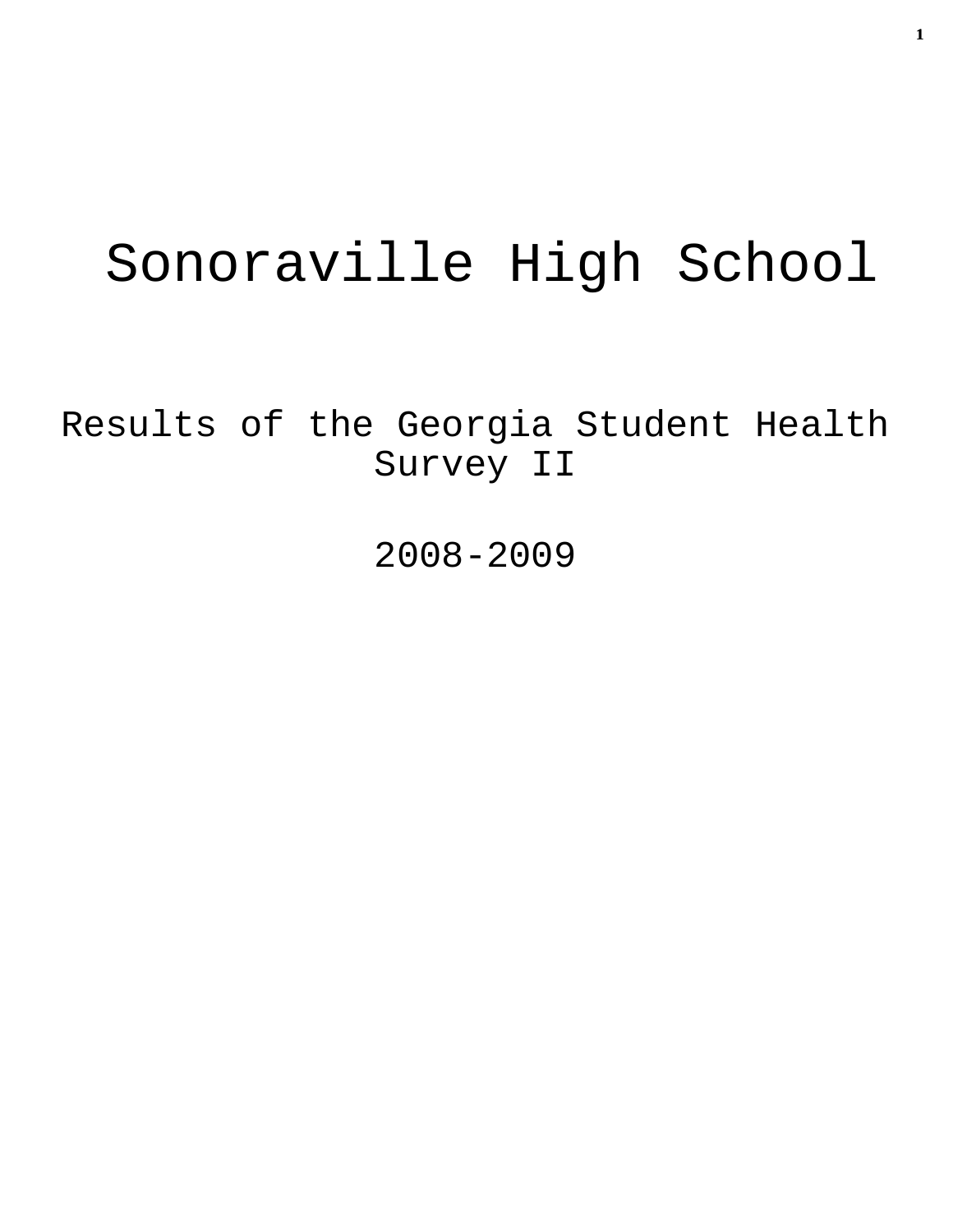# *Demographics* **2**

| Grade |                          |  |  |
|-------|--------------------------|--|--|
|       | <b>Grade   Frequency</b> |  |  |
| 10    | 140                      |  |  |
| 12    | 93                       |  |  |

| <b>Frequency</b> | <b>Table of Gender by Grade</b> |              |             |              |  |
|------------------|---------------------------------|--------------|-------------|--------------|--|
| <b>Col Pct</b>   |                                 | Grade(Grade) |             |              |  |
|                  | Gender(Gender)                  | 10           | 12          | <b>Total</b> |  |
|                  | <b>Female</b>                   | 83<br>59.29  | 45<br>48.39 | 128          |  |
|                  | <b>Male</b>                     | 57<br>40.71  | 48<br>51.61 | 105          |  |
|                  | <b>Total</b>                    | 140          | 93          | 233          |  |

| <b>Frequency</b> |  |
|------------------|--|
| <b>Col Pct</b>   |  |

| <b>Table of Ethnicity by Grade</b> |              |             |              |  |  |  |
|------------------------------------|--------------|-------------|--------------|--|--|--|
|                                    | Grade(Grade) |             |              |  |  |  |
| <b>Ethnicity</b> (Ethnicity)       | 10           | 12          | <b>Total</b> |  |  |  |
| <b>Black</b>                       | 4<br>2.86    | 3<br>3.23   | 7            |  |  |  |
| <b>Hispanic</b>                    | 10<br>7.14   | 3<br>3.23   | 13           |  |  |  |
| <b>White</b>                       | 123<br>87.86 | 86<br>92.47 | 209          |  |  |  |
| <b>Asian</b>                       | 1<br>0.71    | 0<br>0.00   | 1            |  |  |  |
| <b>Other</b>                       | 2<br>1.43    | 1<br>1.08   | 3            |  |  |  |
| <b>Total</b>                       | 140          | 93          | 233          |  |  |  |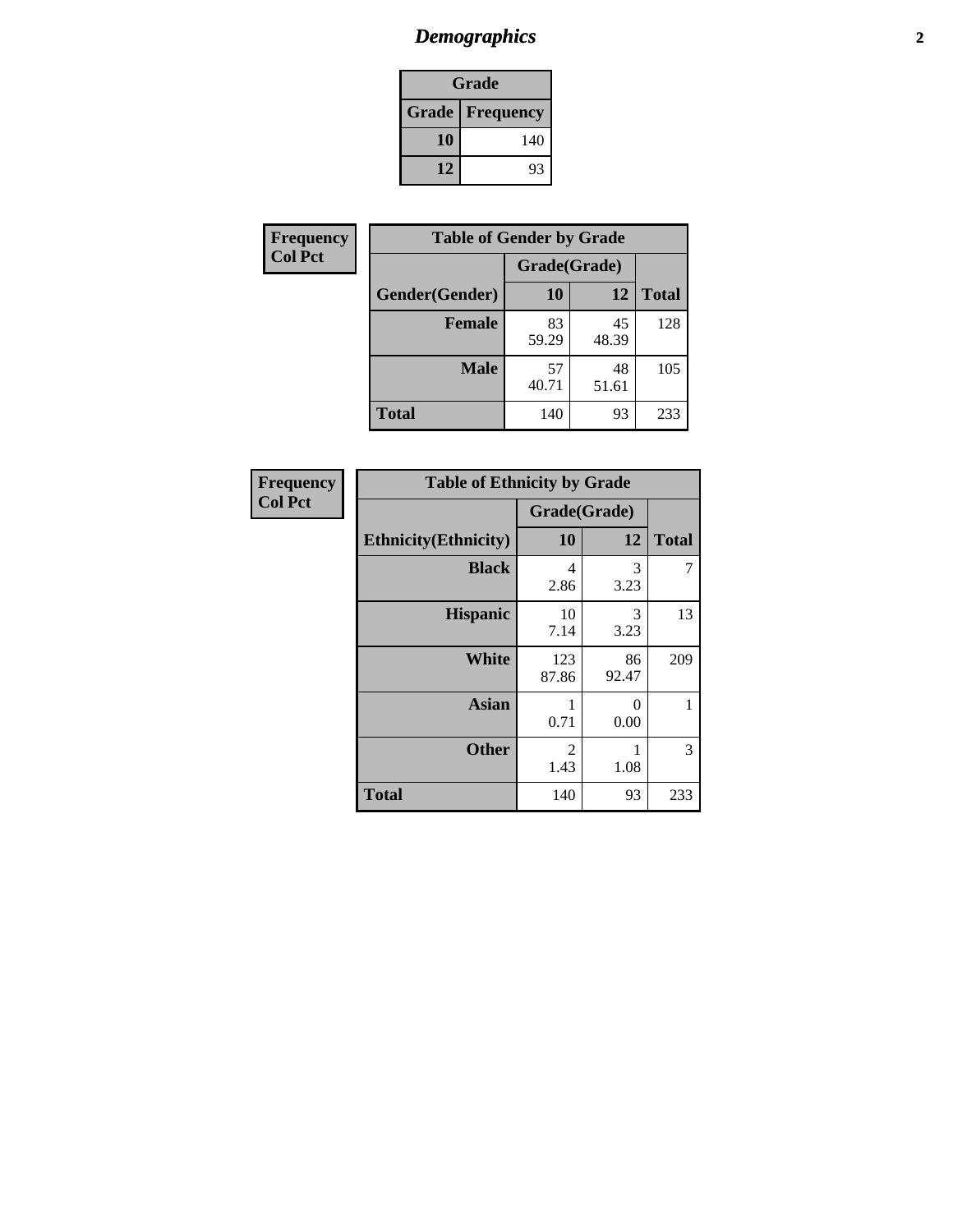### *Title IV, Part A, Schedule A* **3** *Goal 1: Ensure that all schools are drug-free Baseline Data: Year 2008-2009 Prevalence of Drug Use*

| Frequency<br><b>Col Pct</b> | <b>Table of AlcoholAlt by Grade</b> |              |             |              |  |  |
|-----------------------------|-------------------------------------|--------------|-------------|--------------|--|--|
|                             | AlcoholAlt(Alcohol                  | Grade(Grade) |             |              |  |  |
|                             | use, past 30 days)                  | 10           | 12          | <b>Total</b> |  |  |
|                             | Yes                                 | 42<br>30.00  | 33<br>35.48 | 75           |  |  |
|                             | N <sub>0</sub>                      | 98<br>70.00  | 60<br>64.52 | 158          |  |  |
|                             | <b>Total</b>                        | 140          | 93          | 233          |  |  |

| Frequency<br><b>Col Pct</b> | <b>Table of TobaccoAny by Grade</b> |              |             |              |  |
|-----------------------------|-------------------------------------|--------------|-------------|--------------|--|
|                             | TobaccoAny(Tobacco                  | Grade(Grade) |             |              |  |
|                             | use, past 30 days)                  | 10           | 12          | <b>Total</b> |  |
|                             | Yes                                 | 41<br>29.29  | 27<br>29.03 | 68           |  |
|                             | N <sub>0</sub>                      | 99<br>70.71  | 66<br>70.97 | 165          |  |
|                             | Total                               | 140          | 93          | 233          |  |

| Frequency<br><b>Col Pct</b> | <b>Table of MarijuanaAlt by Grade</b> |              |             |              |  |
|-----------------------------|---------------------------------------|--------------|-------------|--------------|--|
|                             | MarijuanaAlt(Marijuana                | Grade(Grade) |             |              |  |
|                             | use, past 30 days)                    | <b>10</b>    | 12          | <b>Total</b> |  |
|                             | <b>Yes</b>                            | 17<br>12.14  | 20<br>21.51 | 37           |  |
|                             | N <sub>0</sub>                        | 123<br>87.86 | 73<br>78.49 | 196          |  |
|                             | <b>Total</b>                          | 140          | 93          | 233          |  |

| Frequency      | <b>Table of OtherDrugAny by Grade</b>  |              |             |              |  |
|----------------|----------------------------------------|--------------|-------------|--------------|--|
| <b>Col Pct</b> | <b>OtherDrugAny(Other</b><br>drug use, | Grade(Grade) |             |              |  |
|                | past 30 days)                          | 10           | 12          | <b>Total</b> |  |
|                | <b>Yes</b>                             | 23<br>16.43  | 17<br>18.28 | 40           |  |
|                | N <sub>0</sub>                         | 117<br>83.57 | 76<br>81.72 | 193          |  |
|                | <b>Total</b>                           | 140          | 93          | 233          |  |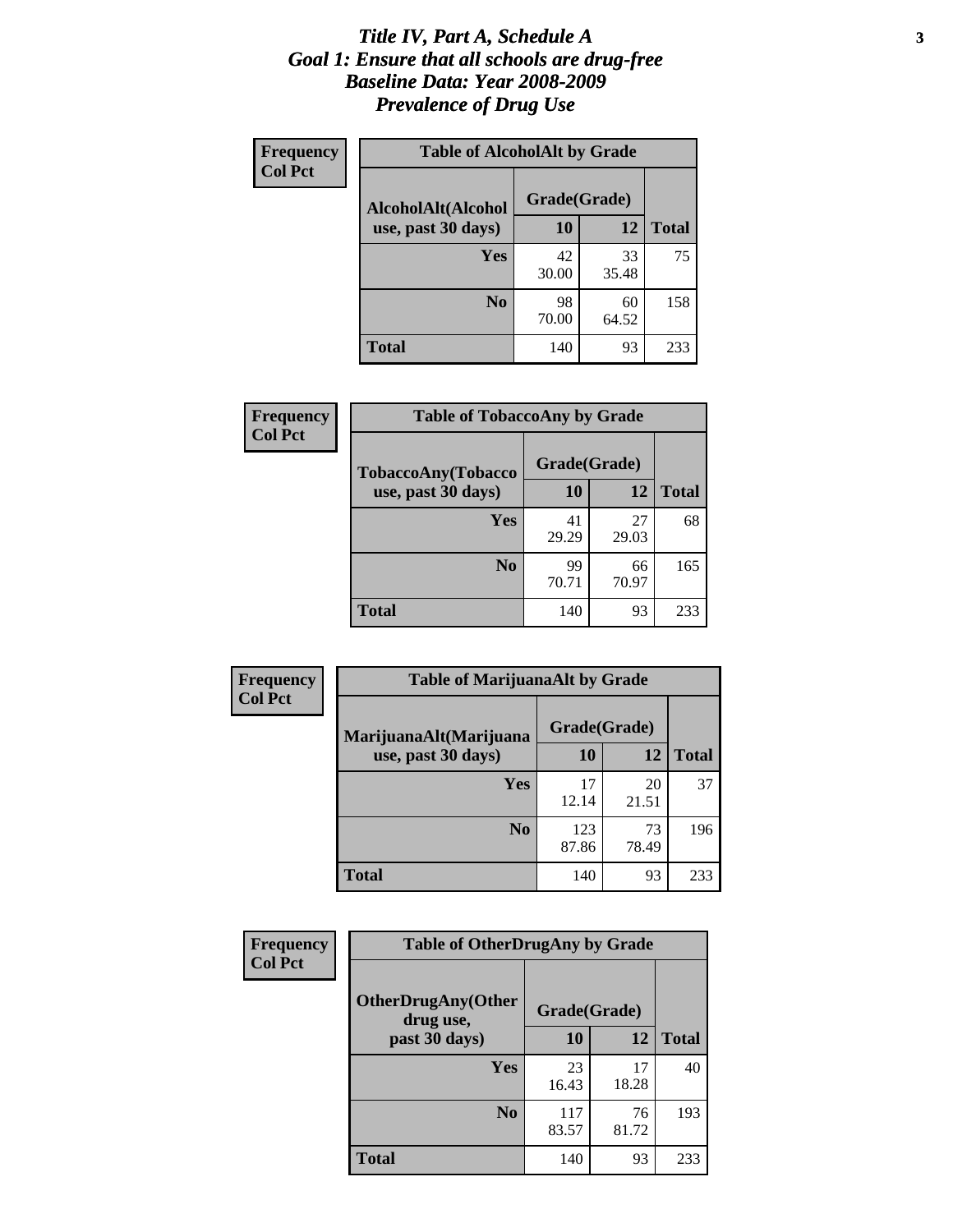### *Average Age of Onset of Use* **4** *Results for "Average Age of Onset of Use" questions exclude students who said they did not use that substance*

| <b>Variable</b>       | Label                                                              | <b>Mean</b> |
|-----------------------|--------------------------------------------------------------------|-------------|
| Alcoholinit2          | I started using alcohol when I was                                 | 13.24       |
| Cigarettesinit2       | I started smoking tobacco when I was                               | 12.80       |
| Smokelessinit2        | I started chewing tobacco when I was                               | 11.95       |
| Marijuanainit2        | I started using marijuana when I was                               | 13.57       |
| Cocaineinit2          | I started using cocaine when I was                                 | 13.40       |
| Inhalantsinit2        | I started using inhalants when I was                               | 12.60       |
| Steroidsinit2         | I started using steroids when I was                                | 13.10       |
| Ecstasyinit2          | I started using ecstasy when I was                                 | 13.87       |
| Methinit <sub>2</sub> | I started using methamphetamines when I was                        | 13.33       |
| Hallucinogensinit2    | I started using hallucinogens when I was                           | 13.33       |
| Prescriptioninit2     | I started using prescription drugs not prescribed to me when I was | 13.71       |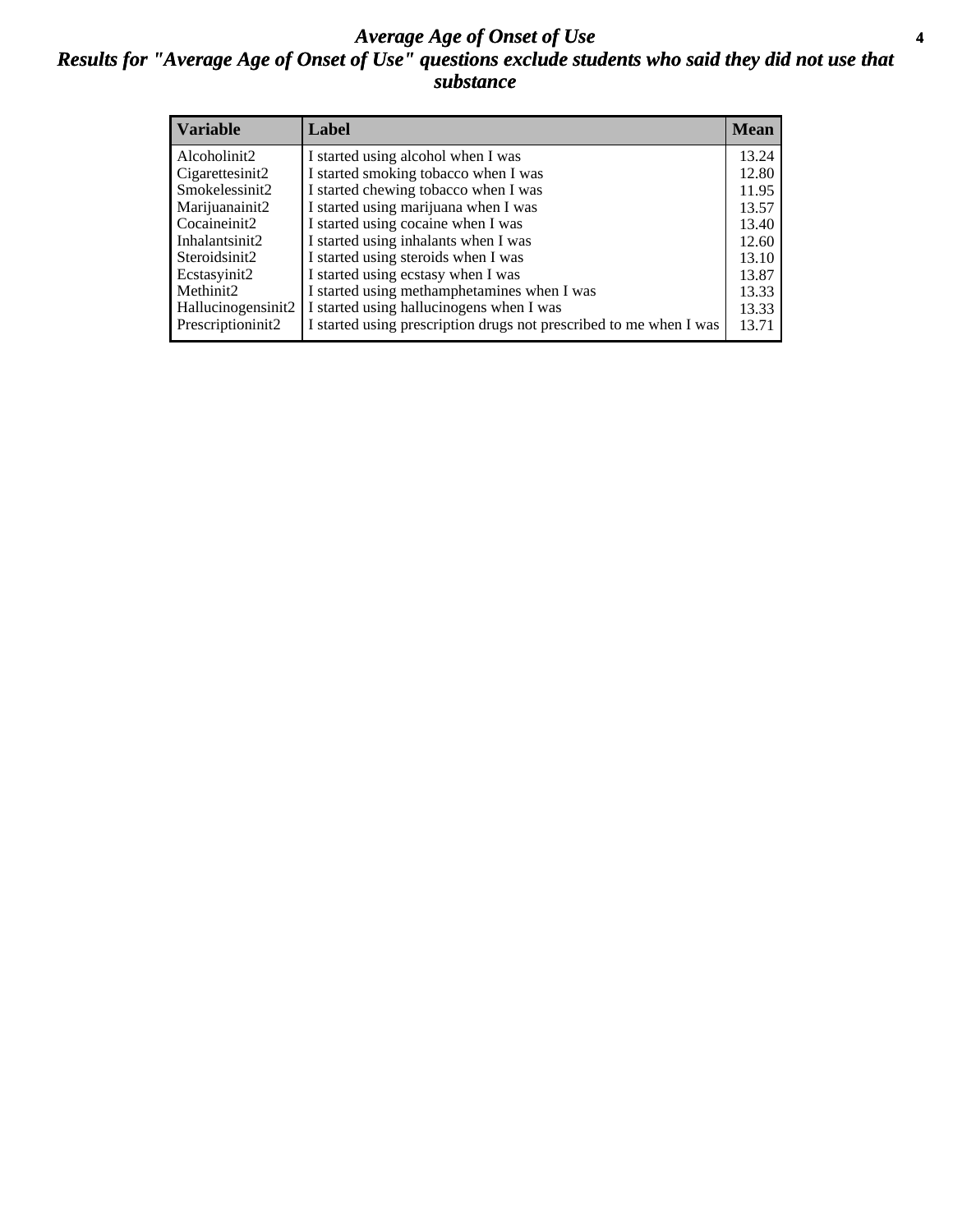# *Perception of Health Risk* **5**

| Frequency      | <b>Table of Alcoholharmdich by Grade</b> |              |             |              |  |
|----------------|------------------------------------------|--------------|-------------|--------------|--|
| <b>Col Pct</b> | Alcoholharmdich(I<br>think alcohol is    | Grade(Grade) |             |              |  |
|                | harmful)                                 | 10           | 12          | <b>Total</b> |  |
|                | <b>Yes</b>                               | 89<br>63.57  | 62<br>66.67 | 151          |  |
|                | N <sub>0</sub>                           | 51<br>36.43  | 31<br>33.33 | 82           |  |
|                | <b>Total</b>                             | 140          | 93          | 233          |  |

| Frequency<br><b>Col Pct</b> | <b>Table of Tobaccoharmdich by Grade</b> |              |             |              |  |
|-----------------------------|------------------------------------------|--------------|-------------|--------------|--|
|                             | Tobaccoharmdich(I<br>think tobacco is    | Grade(Grade) |             |              |  |
|                             | harmful)                                 | 10           | 12          | <b>Total</b> |  |
|                             | Yes                                      | 127<br>90.71 | 86<br>92.47 | 213          |  |
|                             | N <sub>0</sub>                           | 13<br>9.29   | 7<br>7.53   | 20           |  |
|                             | <b>Total</b>                             | 140          | 93          | 233          |  |

| <b>Frequency</b> | <b>Table of Marijuanaharmdich by Grade</b> |              |             |              |  |
|------------------|--------------------------------------------|--------------|-------------|--------------|--|
| <b>Col Pct</b>   | Marijuanaharmdich(I<br>think marijuana is  | Grade(Grade) |             |              |  |
|                  | harmful)                                   | 10           | 12          | <b>Total</b> |  |
|                  | Yes                                        | 112<br>80.00 | 62<br>66.67 | 174          |  |
|                  | N <sub>0</sub>                             | 28<br>20.00  | 31<br>33.33 | 59           |  |
|                  | <b>Total</b>                               | 140          | 93          | 233          |  |

| <b>Frequency</b> | <b>Table of Otherdrugharmdich by Grade</b>   |              |             |              |  |  |  |  |
|------------------|----------------------------------------------|--------------|-------------|--------------|--|--|--|--|
| <b>Col Pct</b>   | Otherdrugharmdich(I<br>think other drugs are | Grade(Grade) |             |              |  |  |  |  |
|                  | harmful)                                     | 10           | 12          | <b>Total</b> |  |  |  |  |
|                  | <b>Yes</b>                                   | 134<br>95.71 | 89<br>95.70 | 223          |  |  |  |  |
|                  | N <sub>0</sub>                               | 6<br>4.29    | 4<br>4.30   | 10           |  |  |  |  |
|                  | <b>Total</b>                                 | 140          | 93          | 233          |  |  |  |  |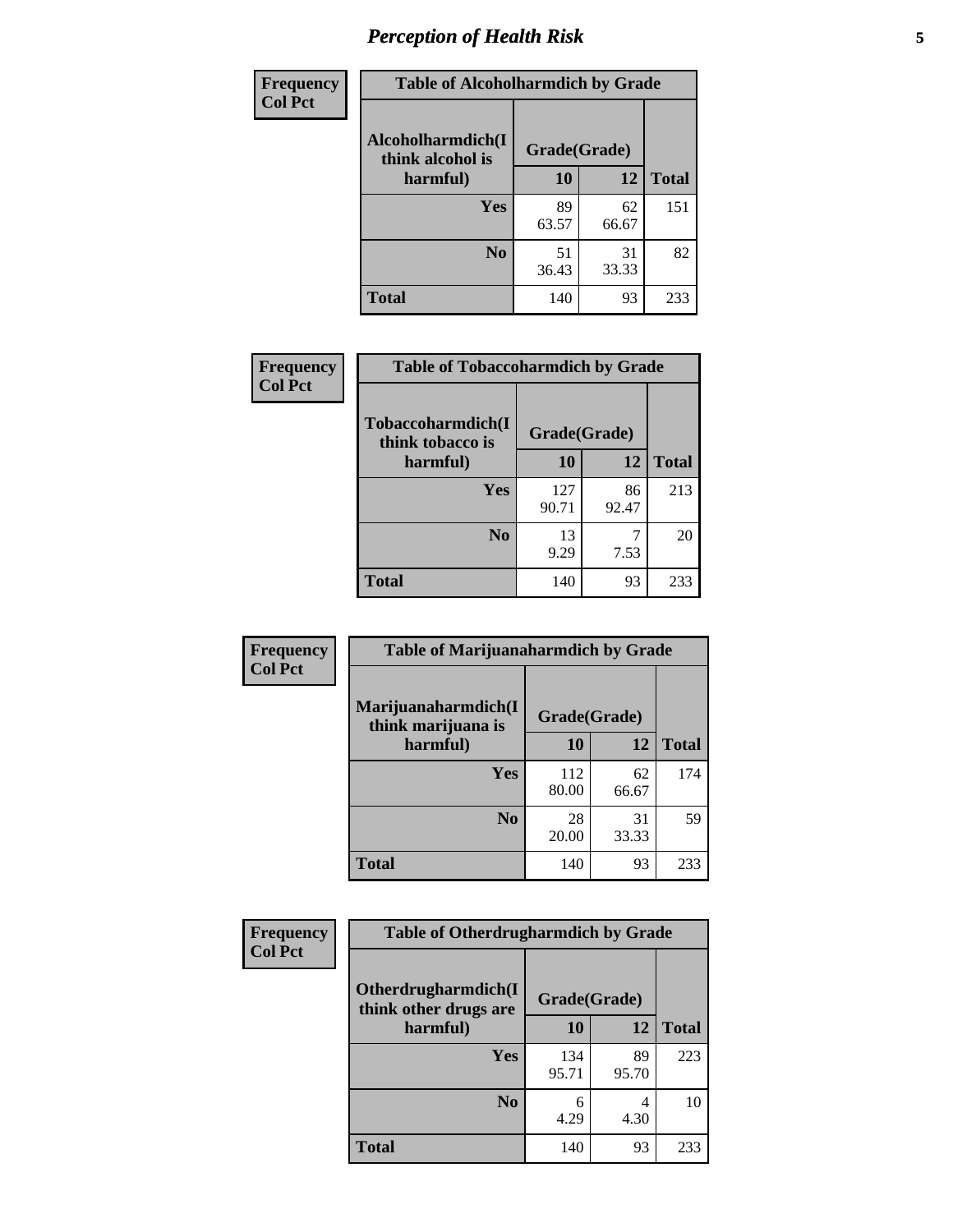# *Social Disapproval* **6**

| Frequency      | <b>Table of Alcoholpeerdich by Grade</b>                    |              |             |              |
|----------------|-------------------------------------------------------------|--------------|-------------|--------------|
| <b>Col Pct</b> | Alcoholpeerdich(My<br>friends would<br>disapprove if I used | Grade(Grade) |             |              |
|                | alcohol)                                                    | 10           | 12          | <b>Total</b> |
|                | <b>Yes</b>                                                  | 58<br>41.43  | 31<br>33.33 | 89           |
|                | N <sub>0</sub>                                              | 82<br>58.57  | 62<br>66.67 | 144          |
|                | Total                                                       | 140          | 93          | 233          |

| <b>Frequency</b> |
|------------------|
| <b>Col Pct</b>   |

| <b>Table of Tobaccopeerdich by Grade</b>                    |              |             |              |  |  |  |  |
|-------------------------------------------------------------|--------------|-------------|--------------|--|--|--|--|
| Tobaccopeerdich(My<br>friends would<br>disapprove if I used | Grade(Grade) |             |              |  |  |  |  |
| tobacco)                                                    | 10           | 12          | <b>Total</b> |  |  |  |  |
| Yes                                                         | 77<br>55.00  | 46<br>49.46 | 123          |  |  |  |  |
| N <sub>0</sub>                                              | 63<br>45.00  | 47<br>50.54 | 110          |  |  |  |  |
| <b>Total</b>                                                | 140          | 93          | 233          |  |  |  |  |

| Frequency      | <b>Table of Marijuanapeerdich by Grade</b>                    |              |             |              |  |  |  |  |
|----------------|---------------------------------------------------------------|--------------|-------------|--------------|--|--|--|--|
| <b>Col Pct</b> | Marijuanapeerdich(My<br>friends would<br>disapprove if I used | Grade(Grade) |             |              |  |  |  |  |
|                | marijuana)                                                    | 10           | 12          | <b>Total</b> |  |  |  |  |
|                | <b>Yes</b>                                                    | 86<br>61.43  | 47<br>50.54 | 133          |  |  |  |  |
|                | N <sub>0</sub>                                                | 54<br>38.57  | 46<br>49.46 | 100          |  |  |  |  |
|                | <b>Total</b>                                                  | 140          | 93          | 233          |  |  |  |  |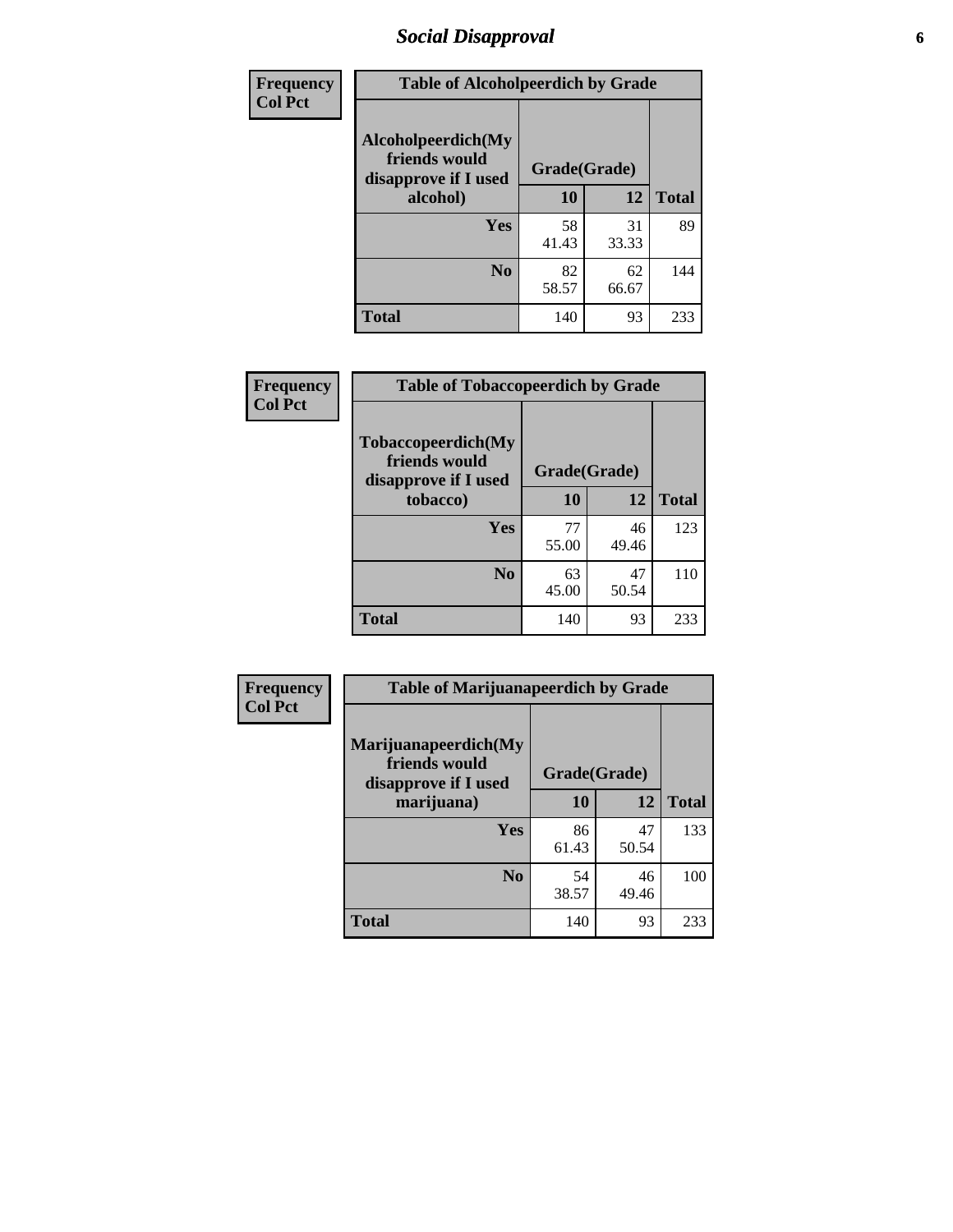# *Social Disapproval* **7**

| Frequency      | <b>Table of Otherdrugpeerdich by Grade</b>                    |              |             |              |  |  |  |  |
|----------------|---------------------------------------------------------------|--------------|-------------|--------------|--|--|--|--|
| <b>Col Pct</b> | Otherdrugpeerdich(My<br>friends would<br>disapprove if I used | Grade(Grade) |             |              |  |  |  |  |
|                | other drugs)                                                  | 10           | 12          | <b>Total</b> |  |  |  |  |
|                | Yes                                                           | 103<br>73.57 | 66<br>70.97 | 169          |  |  |  |  |
|                | N <sub>0</sub>                                                | 37<br>26.43  | 27<br>29.03 | 64           |  |  |  |  |
|                | <b>Total</b>                                                  | 140          | 93          | 233          |  |  |  |  |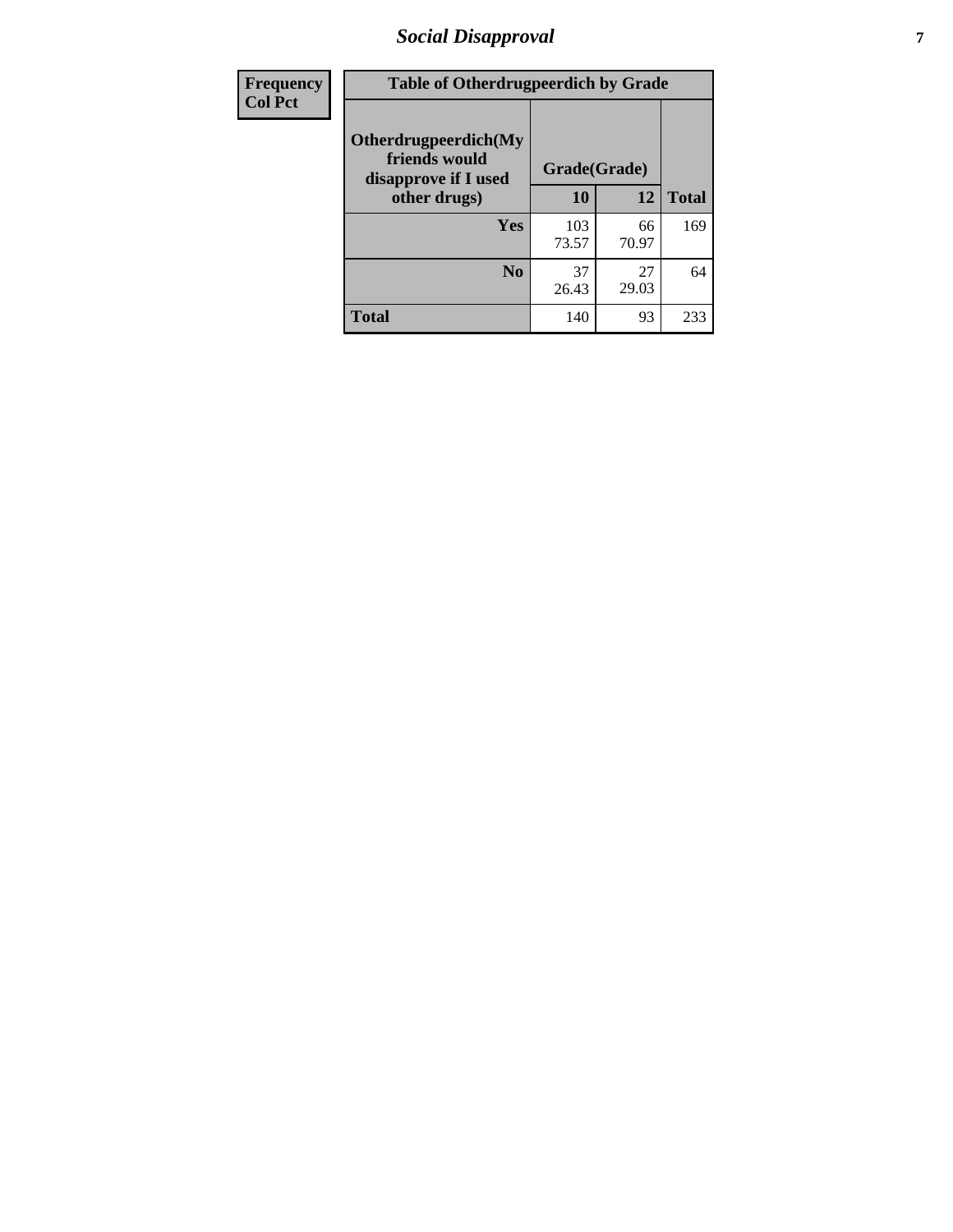### Title IV, Part A, Schedule A **8** *Goal 2: To help ensure that all schools are safe and disciplined Baseline Data: Year 2008-2009 Student Involvement in Gang Activity*

| Frequency      | <b>Table of Gangself by Grade</b>                                                                 |                    |             |              |
|----------------|---------------------------------------------------------------------------------------------------|--------------------|-------------|--------------|
| <b>Col Pct</b> | Gangself(I<br>have<br>participated<br>in illegal<br>gang<br>activities in<br>the past 30<br>days) | Grade(Grade)<br>10 | 12          | <b>Total</b> |
|                | Yes                                                                                               | 20<br>14.29        | 6<br>6.45   | 26           |
|                | N <sub>0</sub>                                                                                    | 120<br>85.71       | 87<br>93.55 | 207          |
|                | <b>Total</b>                                                                                      | 140                | 93          | 233          |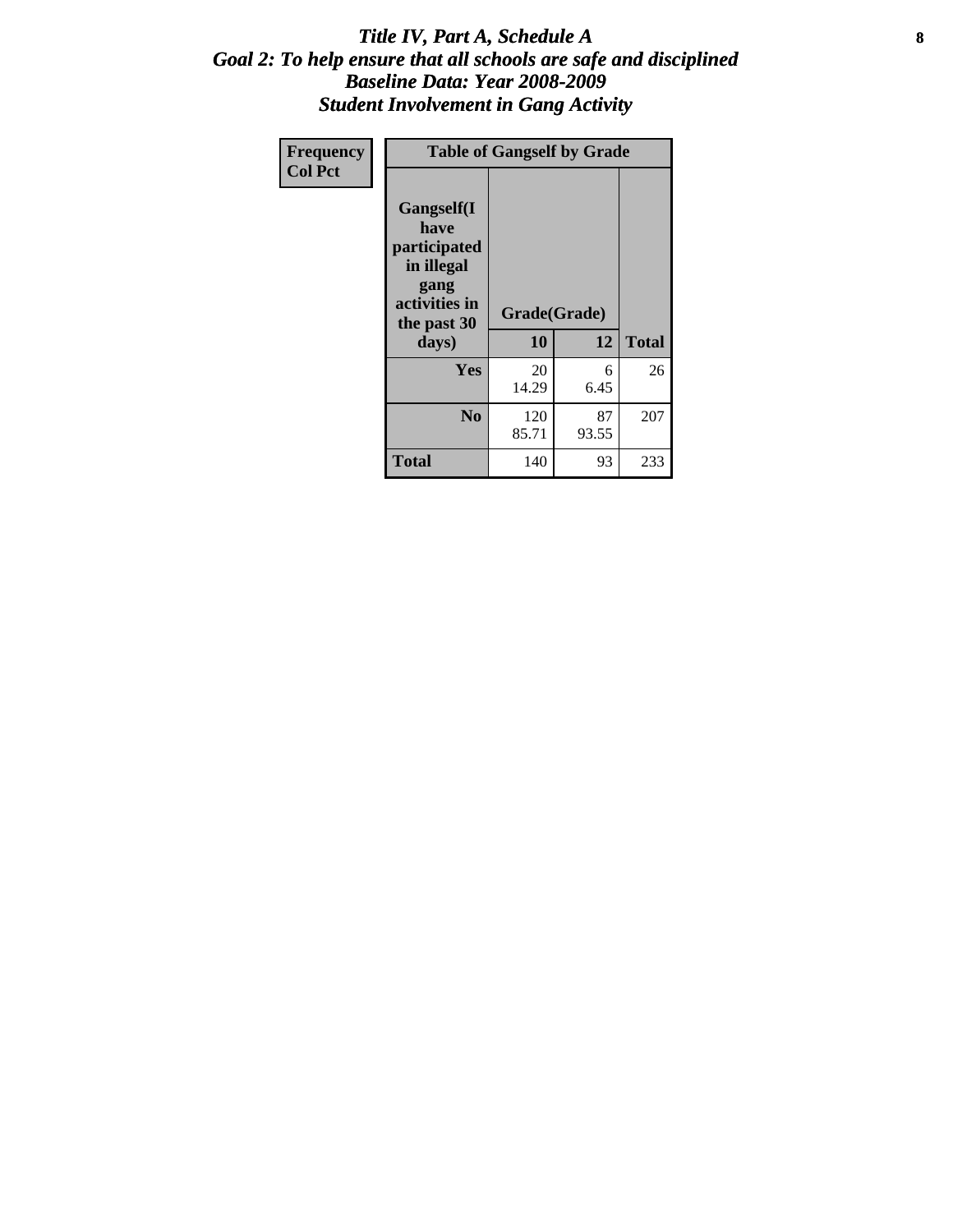# *Student Perception of School Safety* **9**

| <b>Frequency</b><br>Row Pct |
|-----------------------------|
|                             |

| <b>Table of Grade by Safeschool</b> |                                                        |                     |                             |                                    |              |  |  |
|-------------------------------------|--------------------------------------------------------|---------------------|-----------------------------|------------------------------------|--------------|--|--|
|                                     | Safeschool (School is a place at which I feel<br>safe) |                     |                             |                                    |              |  |  |
| Grade(Grade)                        | <b>Strongly</b><br>Agree                               | Somewhat  <br>Agree | <b>Somewhat</b><br>Disagree | <b>Strongly</b><br><b>Disagree</b> | <b>Total</b> |  |  |
| 10                                  | 29<br>20.71                                            | 79<br>56.43         | 16<br>11.43                 | 16<br>11.43                        | 140          |  |  |
| 12                                  | 17<br>18.28                                            | 54<br>58.06         | 11<br>11.83                 | 11<br>11.83                        | 93           |  |  |
| <b>Total</b>                        | 46                                                     | 133                 | 27                          | 27                                 | 233          |  |  |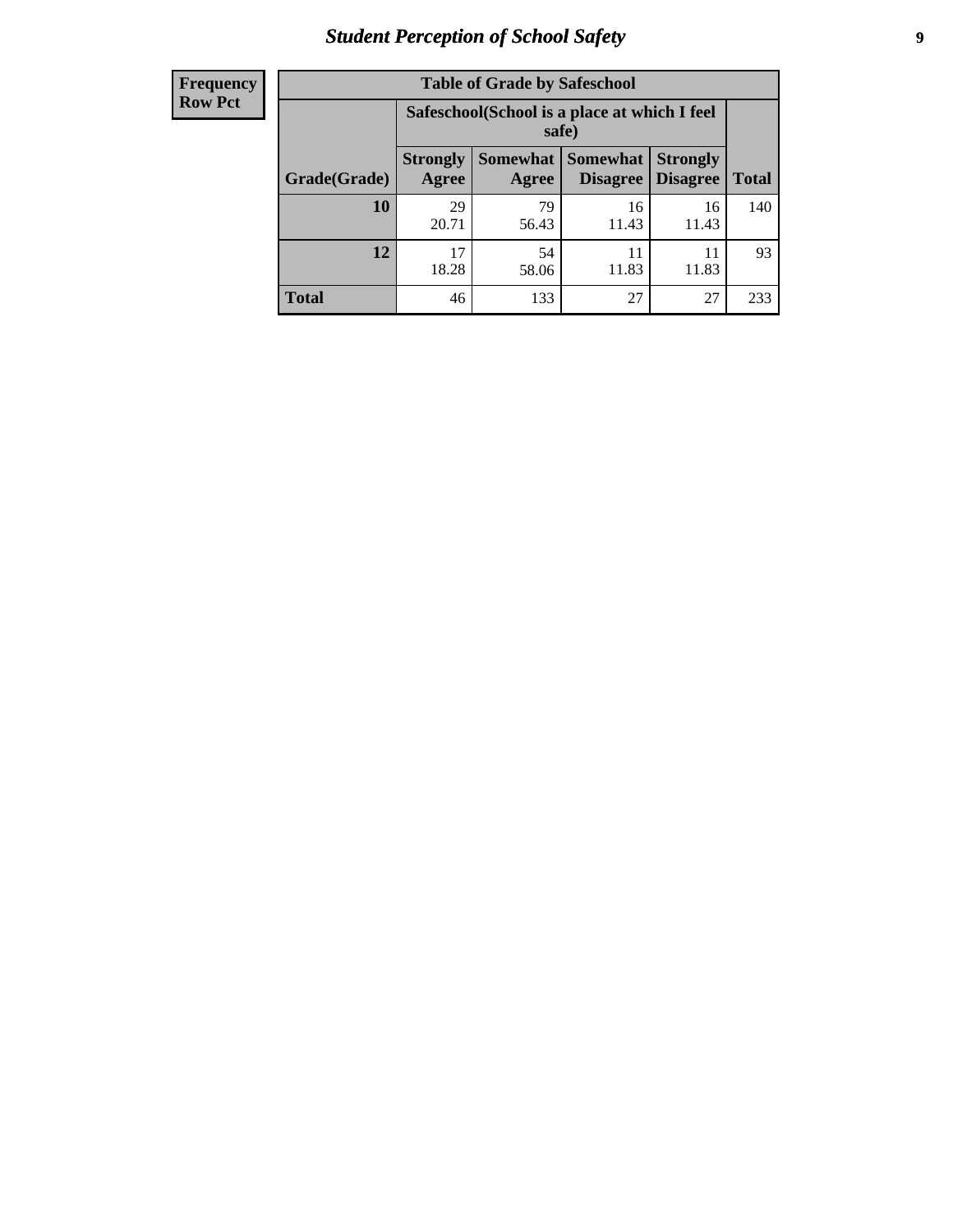### *Students Who Have Been Bullied* **10**

| <b>Frequency</b> |
|------------------|
| Row Pct          |

| <b>Table of Grade by Bullied</b> |              |                                                                               |                              |                        |                         |                        |                          |              |
|----------------------------------|--------------|-------------------------------------------------------------------------------|------------------------------|------------------------|-------------------------|------------------------|--------------------------|--------------|
|                                  |              | <b>Bullied</b> (I have been bullied by other<br>students in the past 30 days) |                              |                        |                         |                        |                          |              |
| <b>Grade</b> (Grade)   Days      | $\bf{0}$     | 1 or<br>2<br>days                                                             | 3 <sub>to</sub><br>5<br>days | 6 to<br>9<br>days      | 10<br>to.<br>19<br>days | 20<br>to<br>29<br>days | All<br><b>30</b><br>days | <b>Total</b> |
| 10                               | 124<br>88.57 | 3<br>2.14                                                                     | 7<br>5.00                    | $\overline{2}$<br>1.43 | 0.71                    | 0.71                   | $\mathfrak{D}$<br>1.43   | 140          |
| 12                               | 83<br>89.25  | 3<br>3.23                                                                     | 1.08                         | 2<br>2.15              | 1.08                    | 2<br>2.15              | 1.08                     | 93           |
| <b>Total</b>                     | 207          | 6                                                                             | 8                            | $\overline{4}$         | 2                       | 3                      | 3                        | 233          |

 $\blacksquare$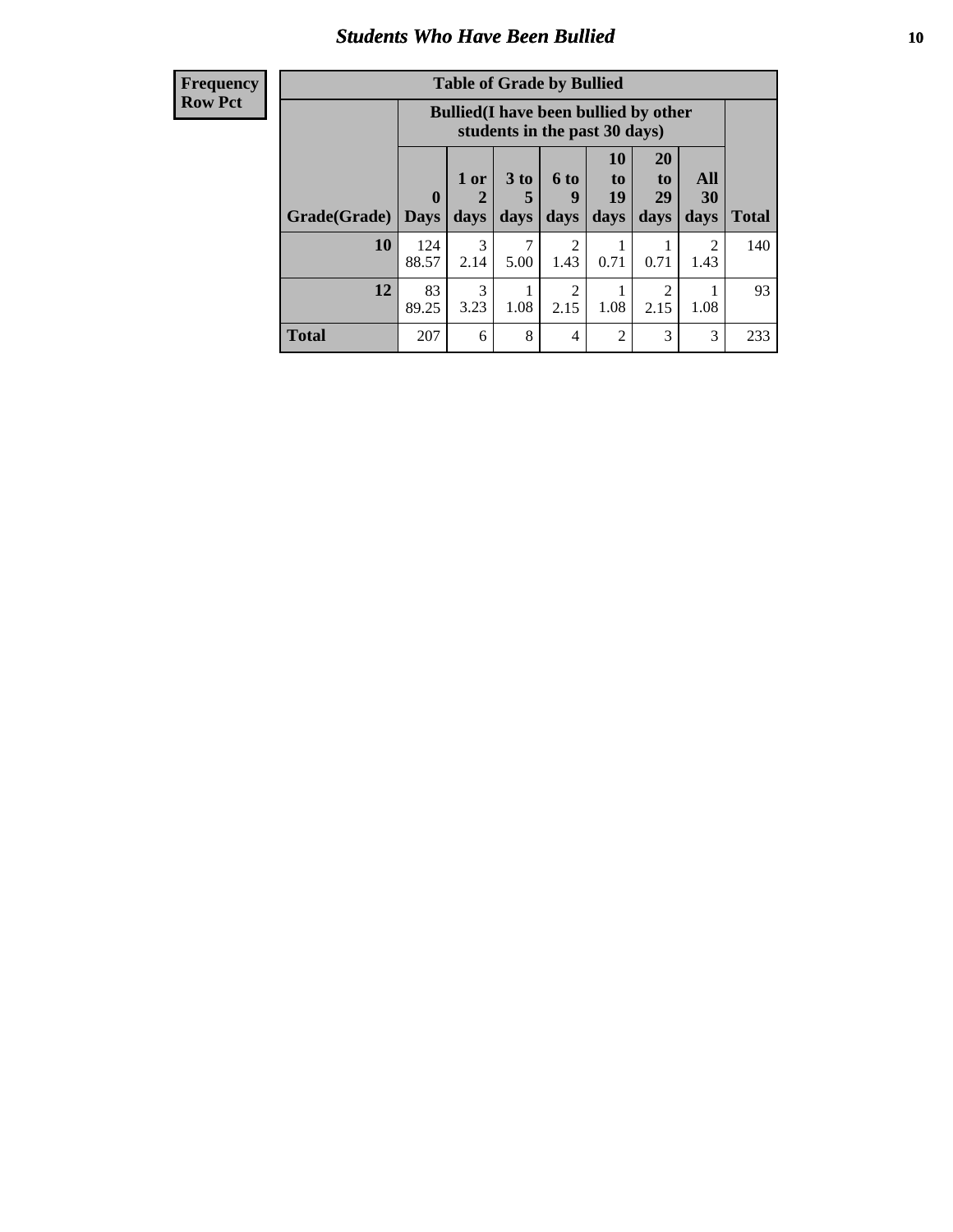### *School Climate* **11**

| Frequency      | <b>Table of SchoolClimate1 by Grade</b> |                    |             |              |  |  |  |
|----------------|-----------------------------------------|--------------------|-------------|--------------|--|--|--|
| <b>Col Pct</b> | SchoolClimate1(I<br>like school)        | Grade(Grade)<br>10 | 12          | <b>Total</b> |  |  |  |
|                | <b>Strongly Agree</b>                   | 21<br>15.00        | 14<br>15.05 | 35           |  |  |  |
|                | <b>Somewhat Agree</b>                   | 74<br>52.86        | 58<br>62.37 | 132          |  |  |  |
|                | <b>Somewhat Disagree</b>                | 24<br>17.14        | 12<br>12.90 | 36           |  |  |  |
|                | <b>Strongly Disagree</b>                | 21<br>15.00        | 9<br>9.68   | 30           |  |  |  |
|                | <b>Total</b>                            | 140                | 93          | 233          |  |  |  |

| <b>Frequency</b> |  |
|------------------|--|
| <b>Col Pct</b>   |  |

| <b>Table of SchoolClimate2 by Grade</b>           |                    |             |              |  |
|---------------------------------------------------|--------------------|-------------|--------------|--|
| SchoolClimate2(I<br>feel successful at<br>school) | Grade(Grade)<br>10 | 12          | <b>Total</b> |  |
| <b>Strongly Agree</b>                             | 33<br>23.57        | 24<br>25.81 | 57           |  |
| <b>Somewhat Agree</b>                             | 79<br>56.43        | 60<br>64.52 | 139          |  |
| <b>Somewhat Disagree</b>                          | 18<br>12.86        | 4<br>4.30   | 22           |  |
| <b>Strongly Disagree</b>                          | 10<br>7.14         | 5<br>5.38   | 15           |  |
| Total                                             | 140                | 93          | 233          |  |

| Frequency      | <b>Table of SchoolClimate3 by Grade</b>                                      |             |                    |              |
|----------------|------------------------------------------------------------------------------|-------------|--------------------|--------------|
| <b>Col Pct</b> | <b>SchoolClimate3(My</b><br>school has high<br>standards for<br>achievement) | 10          | Grade(Grade)<br>12 | <b>Total</b> |
|                |                                                                              |             |                    |              |
|                | <b>Strongly Agree</b>                                                        | 71<br>50.71 | 42<br>45.16        | 113          |
|                | <b>Somewhat Agree</b>                                                        | 50<br>35.71 | 42<br>45.16        | 92           |
|                | <b>Somewhat Disagree</b>                                                     | 8<br>5.71   | 4<br>4.30          | 12           |
|                | <b>Strongly Disagree</b>                                                     | 11<br>7.86  | 5<br>5.38          | 16           |
|                | Total                                                                        | 140         | 93                 | 233          |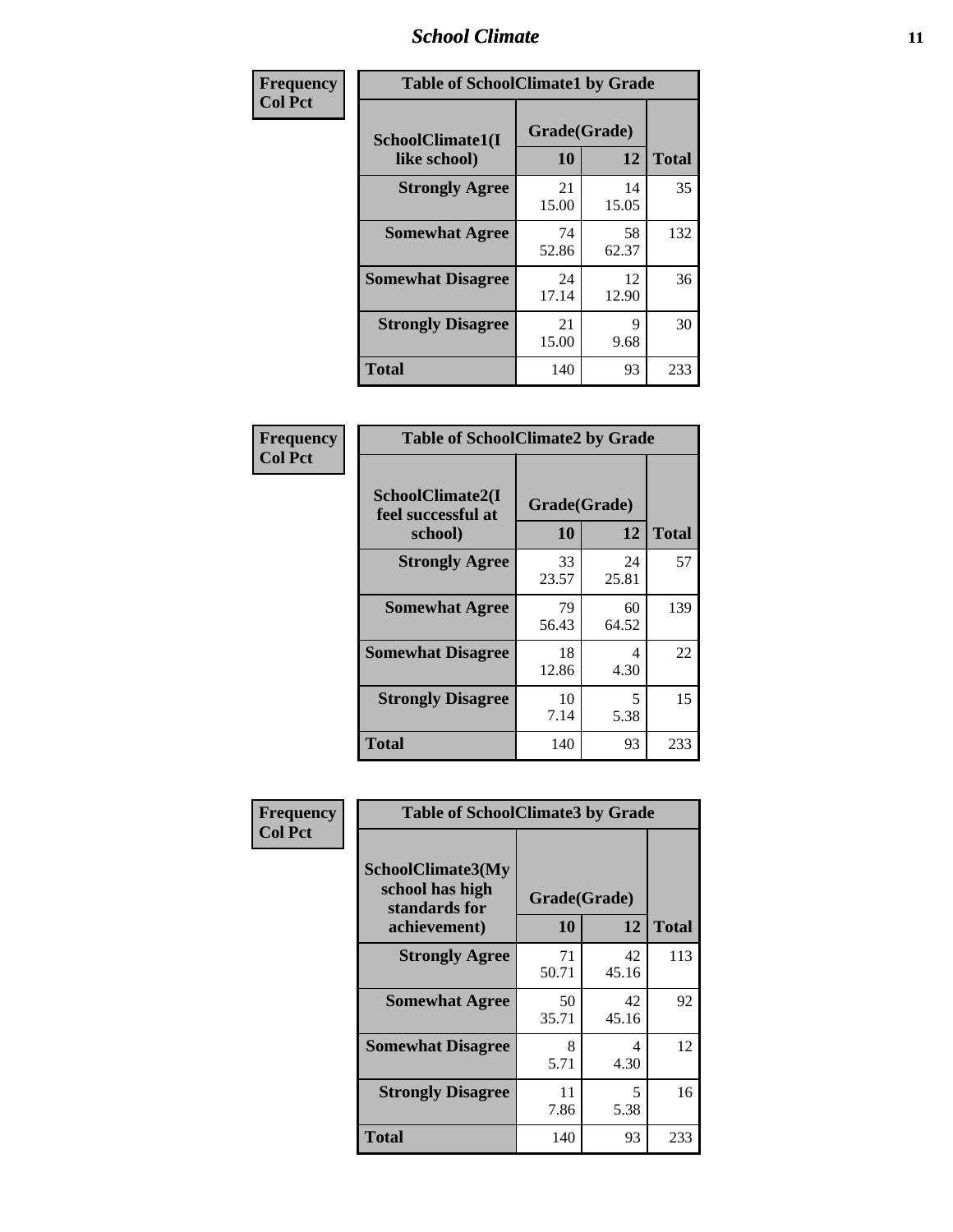### *School Climate* **12**

| Frequency      | <b>Table of SchoolClimate4 by Grade</b>                       |                    |             |              |
|----------------|---------------------------------------------------------------|--------------------|-------------|--------------|
| <b>Col Pct</b> | SchoolClimate4(My<br>school sets clear<br>rules for behavior) | Grade(Grade)<br>10 | 12          | <b>Total</b> |
|                | <b>Strongly Agree</b>                                         | 61<br>43.57        | 49<br>52.69 | 110          |
|                | <b>Somewhat Agree</b>                                         | 51<br>36.43        | 28<br>30.11 | 79           |
|                | <b>Somewhat Disagree</b>                                      | 19<br>13.57        | 10<br>10.75 | 29           |
|                | <b>Strongly Disagree</b>                                      | 9<br>6.43          | 6<br>6.45   | 15           |
|                | <b>Total</b>                                                  | 140                | 93          | 233          |

| <b>Table of SchoolClimate5 by Grade</b>                              |                    |             |              |  |  |
|----------------------------------------------------------------------|--------------------|-------------|--------------|--|--|
| SchoolClimate5(I<br>know what to do in<br>an emergency at<br>school) | Grade(Grade)<br>10 | 12          | <b>Total</b> |  |  |
| <b>Strongly Agree</b>                                                | 78<br>55.71        | 49<br>52.69 | 127          |  |  |
| <b>Somewhat Agree</b>                                                | 46<br>32.86        | 31<br>33.33 | 77           |  |  |
| <b>Somewhat Disagree</b>                                             | 12<br>8.57         | 9<br>9.68   | 21           |  |  |
| <b>Strongly Disagree</b>                                             | 4<br>2.86          | 4<br>4.30   | 8            |  |  |
| Total                                                                | 140                | 93          | 233          |  |  |

| Frequency      | <b>Table of SchoolClimate6 by Grade</b>                  |                    |             |              |  |
|----------------|----------------------------------------------------------|--------------------|-------------|--------------|--|
| <b>Col Pct</b> | <b>SchoolClimate6(Teachers</b><br>treat me with respect) | Grade(Grade)<br>10 | 12          | <b>Total</b> |  |
|                | <b>Strongly Agree</b>                                    | 28<br>20.00        | 28<br>30.11 | 56           |  |
|                | <b>Somewhat Agree</b>                                    | 59<br>42.14        | 39<br>41.94 | 98           |  |
|                | <b>Somewhat Disagree</b>                                 | 30<br>21.43        | 14<br>15.05 | 44           |  |
|                | <b>Strongly Disagree</b>                                 | 23<br>16.43        | 12<br>12.90 | 35           |  |
|                | <b>Total</b>                                             | 140                | 93          | 233          |  |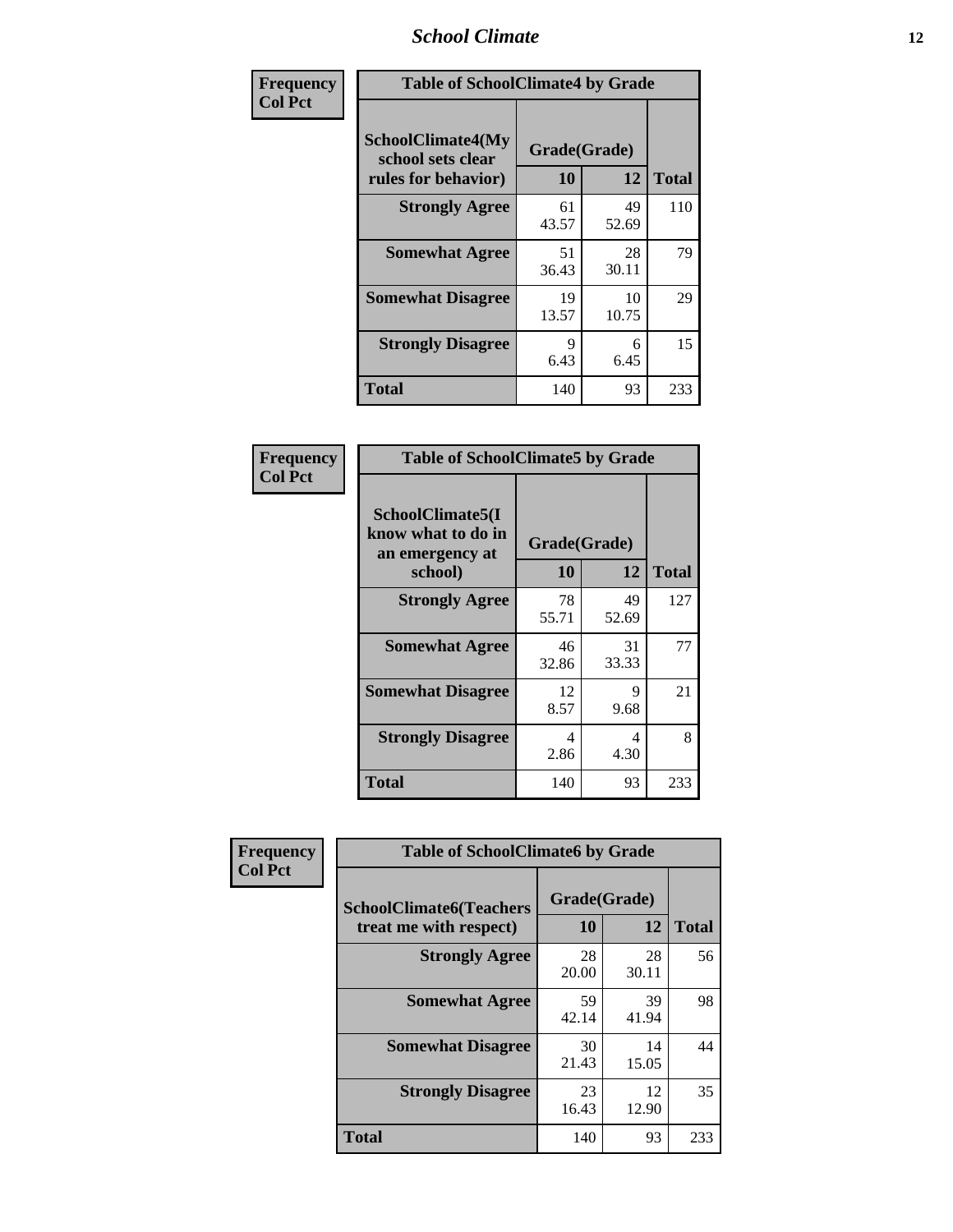### *School Climate* **13**

| Frequency      | <b>Table of SchoolClimate7 by Grade</b>                                       |                           |             |              |
|----------------|-------------------------------------------------------------------------------|---------------------------|-------------|--------------|
| <b>Col Pct</b> | <b>SchoolClimate7(Behaviors</b><br>in my class allow the<br>teacher to teach) | Grade(Grade)<br><b>10</b> | 12          | <b>Total</b> |
|                | <b>Strongly Agree</b>                                                         | 16<br>11.43               | 19<br>20.43 | 35           |
|                | <b>Somewhat Agree</b>                                                         | 61<br>43.57               | 51<br>54.84 | 112          |
|                | <b>Somewhat Disagree</b>                                                      | 38<br>27.14               | 17<br>18.28 | 55           |
|                | <b>Strongly Disagree</b>                                                      | 25<br>17.86               | 6<br>6.45   | 31           |
|                | <b>Total</b>                                                                  | 140                       | 93          | 233          |

| Frequency      | <b>Table of SchoolClimate8 by Grade</b>                                              |                    |             |              |  |
|----------------|--------------------------------------------------------------------------------------|--------------------|-------------|--------------|--|
| <b>Col Pct</b> | <b>SchoolClimate8(Students</b><br>are frequently<br>recognized for good<br>behavior) | Grade(Grade)<br>10 | 12          | <b>Total</b> |  |
|                | <b>Strongly Agree</b>                                                                | 19                 | 20          | 39           |  |
|                |                                                                                      | 13.57              | 21.51       |              |  |
|                | <b>Somewhat Agree</b>                                                                | 60<br>42.86        | 40<br>43.01 | 100          |  |
|                | <b>Somewhat Disagree</b>                                                             | 41<br>29.29        | 20<br>21.51 | 61           |  |
|                | <b>Strongly Disagree</b>                                                             | 20<br>14.29        | 13<br>13.98 | 33           |  |
|                | <b>Total</b>                                                                         | 140                | 93          | 233          |  |

| Frequency      | <b>Table of SchoolClimate9 by Grade</b>                                           |                    |             |              |
|----------------|-----------------------------------------------------------------------------------|--------------------|-------------|--------------|
| <b>Col Pct</b> | SchoolClimate9(School<br>counselor would be<br>helpful if I needed<br>assistance) | Grade(Grade)<br>10 | 12          | <b>Total</b> |
|                | <b>Strongly Agree</b>                                                             | 39<br>27.86        | 38<br>40.86 | 77           |
|                | <b>Somewhat Agree</b>                                                             | 64<br>45.71        | 32<br>34.41 | 96           |
|                | <b>Somewhat Disagree</b>                                                          | 17<br>12.14        | 17<br>18.28 | 34           |
|                | <b>Strongly Disagree</b>                                                          | 20<br>14.29        | 6<br>6.45   | 26           |
|                | Total                                                                             | 140                | 93          | 233          |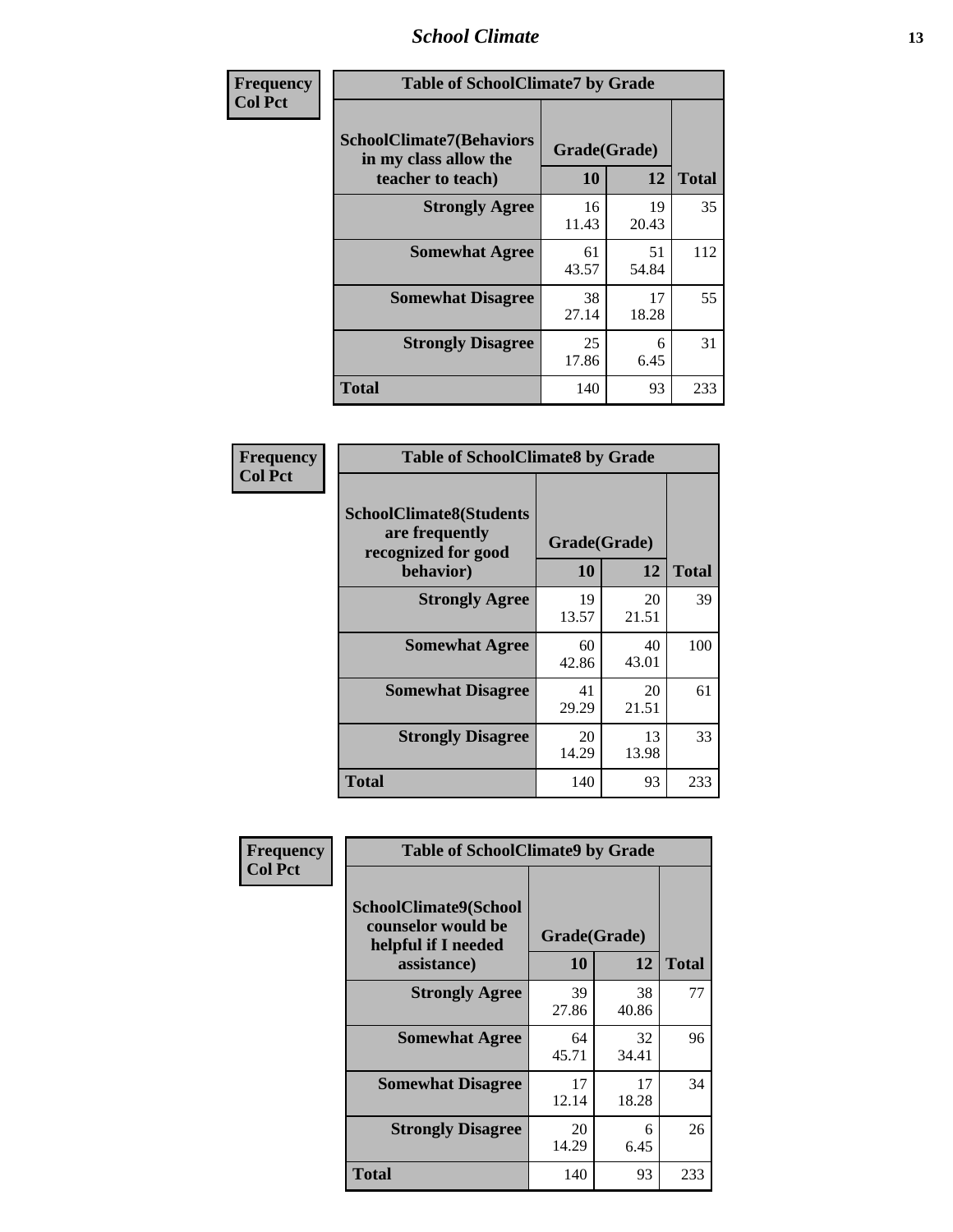### *Reasons for Dropping Out* **14**

| Frequency      | <b>Table of Dropoutreason by Grade</b>                                   |                    |             |              |
|----------------|--------------------------------------------------------------------------|--------------------|-------------|--------------|
| <b>Col Pct</b> | Dropoutreason(If<br>I dropped out the<br>reason would<br>most likely be) | Grade(Grade)<br>10 | 12          | <b>Total</b> |
|                | Won't Drop out                                                           | 67<br>47.86        | 49<br>52.69 | 116          |
|                | <b>Bored</b>                                                             | 32<br>22.86        | 19<br>20.43 | 51           |
|                | <b>Family Reasons</b>                                                    | 15<br>10.71        | 8<br>8.60   | 23           |
|                | <b>Being Bullied</b>                                                     | $\Omega$<br>0.00   | 1<br>1.08   | 1            |
|                | <b>Other</b>                                                             | 26<br>18.57        | 16<br>17.20 | 42           |
|                | <b>Total</b>                                                             | 140                | 93          | 233          |

| Frequency<br><b>Col Pct</b> | <b>Table of Dropout by Grade</b>                            |              |             |              |  |
|-----------------------------|-------------------------------------------------------------|--------------|-------------|--------------|--|
|                             | Dropout(I<br>have<br>thought<br>about<br>dropping<br>out of | Grade(Grade) |             |              |  |
|                             | school)                                                     | 10           | 12          | <b>Total</b> |  |
|                             | Yes                                                         | 52<br>37.14  | 36<br>38.71 | 88           |  |
|                             | N <sub>0</sub>                                              | 88<br>62.86  | 57<br>61.29 | 145          |  |
|                             |                                                             |              |             |              |  |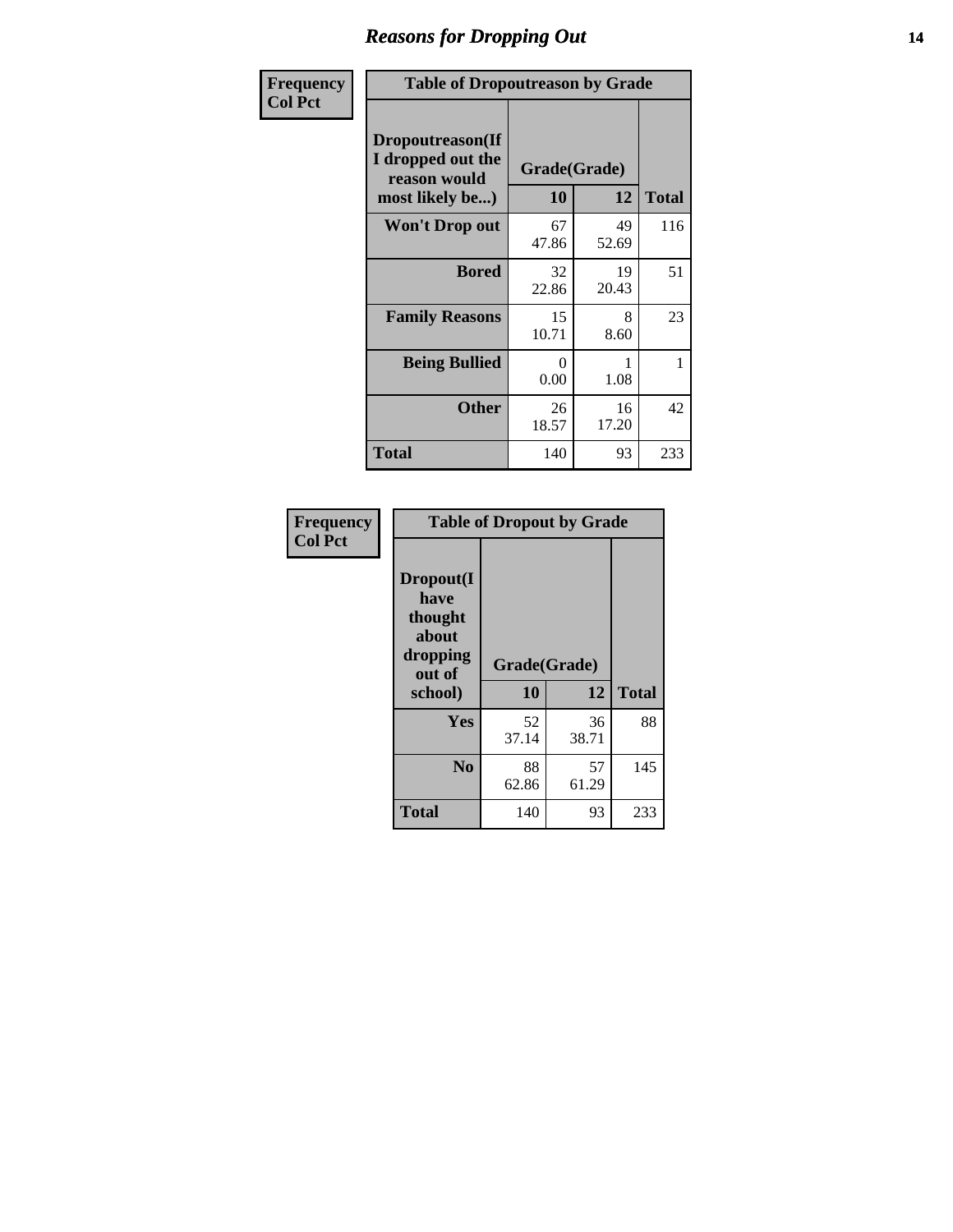*School Safety* **15**

| Frequency      | <b>Table of Gangself by Grade</b>                                                                 |                    |             |              |
|----------------|---------------------------------------------------------------------------------------------------|--------------------|-------------|--------------|
| <b>Col Pct</b> | Gangself(I<br>have<br>participated<br>in illegal<br>gang<br>activities in<br>the past 30<br>days) | Grade(Grade)<br>10 | 12          | <b>Total</b> |
|                | Yes                                                                                               | 20<br>14.29        | 6<br>6.45   | 26           |
|                | N <sub>o</sub>                                                                                    | 120<br>85.71       | 87<br>93.55 | 207          |
|                | Total                                                                                             | 140                | 93          | 233          |

| Frequency<br><b>Col Pct</b> | <b>Table of Gangpeers by Grade</b>                                                                                             |                    |             |              |  |  |  |  |  |  |  |
|-----------------------------|--------------------------------------------------------------------------------------------------------------------------------|--------------------|-------------|--------------|--|--|--|--|--|--|--|
|                             | <b>Gangpeers</b> (I<br>have friends<br>who have<br>participated<br>in illegal<br>gang<br>activities in<br>the past 30<br>days) | Grade(Grade)<br>10 | 12          | <b>Total</b> |  |  |  |  |  |  |  |
|                             | Yes                                                                                                                            | 41<br>29.29        | 15<br>16.13 | 56           |  |  |  |  |  |  |  |
|                             | N <sub>0</sub>                                                                                                                 | 99<br>70.71        | 78<br>83.87 | 177          |  |  |  |  |  |  |  |
|                             | <b>Total</b>                                                                                                                   | 140                | 93          | 233          |  |  |  |  |  |  |  |

| Frequency      |                                                                     | <b>Table of Pickedon by Grade</b> |             |              |  |  |  |  |  |  |
|----------------|---------------------------------------------------------------------|-----------------------------------|-------------|--------------|--|--|--|--|--|--|
| <b>Col Pct</b> | <b>Pickedon</b> (I have<br>been picked on or<br>teased at school in | Grade(Grade)                      |             |              |  |  |  |  |  |  |
|                | the past 30 days)                                                   | 10                                | 12          | <b>Total</b> |  |  |  |  |  |  |
|                | <b>Strongly Agree</b>                                               | 22<br>15.71                       | 6<br>6.45   | 28           |  |  |  |  |  |  |
|                | <b>Somewhat Agree</b>                                               | 19<br>13.57                       | 16<br>17.20 | 35           |  |  |  |  |  |  |
|                | <b>Somewhat Disagree</b>                                            | 21<br>15.00                       | 14<br>15.05 | 35           |  |  |  |  |  |  |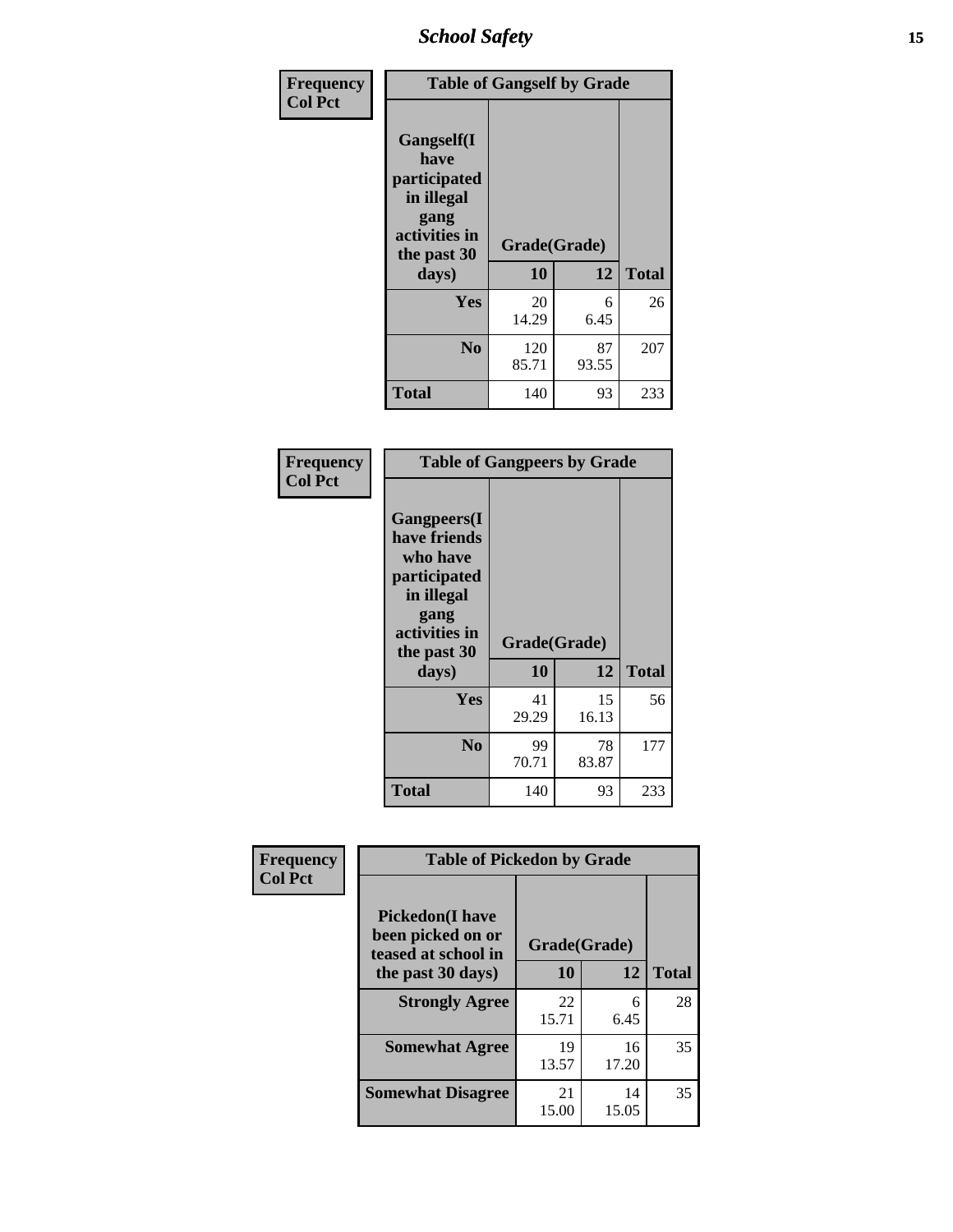*School Safety* **16**

| <b>Frequency</b> |                                                                                          | <b>Table of Pickedon by Grade</b> |             |              |  |  |  |  |  |  |  |
|------------------|------------------------------------------------------------------------------------------|-----------------------------------|-------------|--------------|--|--|--|--|--|--|--|
| <b>Col Pct</b>   | <b>Pickedon</b> (I have<br>been picked on or<br>teased at school in<br>the past 30 days) | Grade(Grade)<br>10                | 12          | <b>Total</b> |  |  |  |  |  |  |  |
|                  | <b>Strongly Disagree</b>                                                                 | 78<br>55.71                       | 57<br>61.29 | 135          |  |  |  |  |  |  |  |
|                  | Total                                                                                    | 140                               | 93          | 233          |  |  |  |  |  |  |  |

| <b>Frequency</b> | <b>Table of Safeschool by Grade</b>        |              |             |              |  |  |  |  |  |
|------------------|--------------------------------------------|--------------|-------------|--------------|--|--|--|--|--|
| <b>Col Pct</b>   | Safeschool(School<br>is a place at which I | Grade(Grade) |             |              |  |  |  |  |  |
|                  | feel safe)                                 | 10           | 12          | <b>Total</b> |  |  |  |  |  |
|                  | <b>Strongly Agree</b>                      | 29<br>20.71  | 17<br>18.28 | 46           |  |  |  |  |  |
|                  | <b>Somewhat Agree</b>                      | 79<br>56.43  | 54<br>58.06 | 133          |  |  |  |  |  |
|                  | <b>Somewhat Disagree</b>                   | 16<br>11.43  | 11<br>11.83 | 27           |  |  |  |  |  |
|                  | <b>Strongly Disagree</b>                   | 16<br>11.43  | 11<br>11.83 | 27           |  |  |  |  |  |
|                  | <b>Total</b>                               | 140          | 93          | 233          |  |  |  |  |  |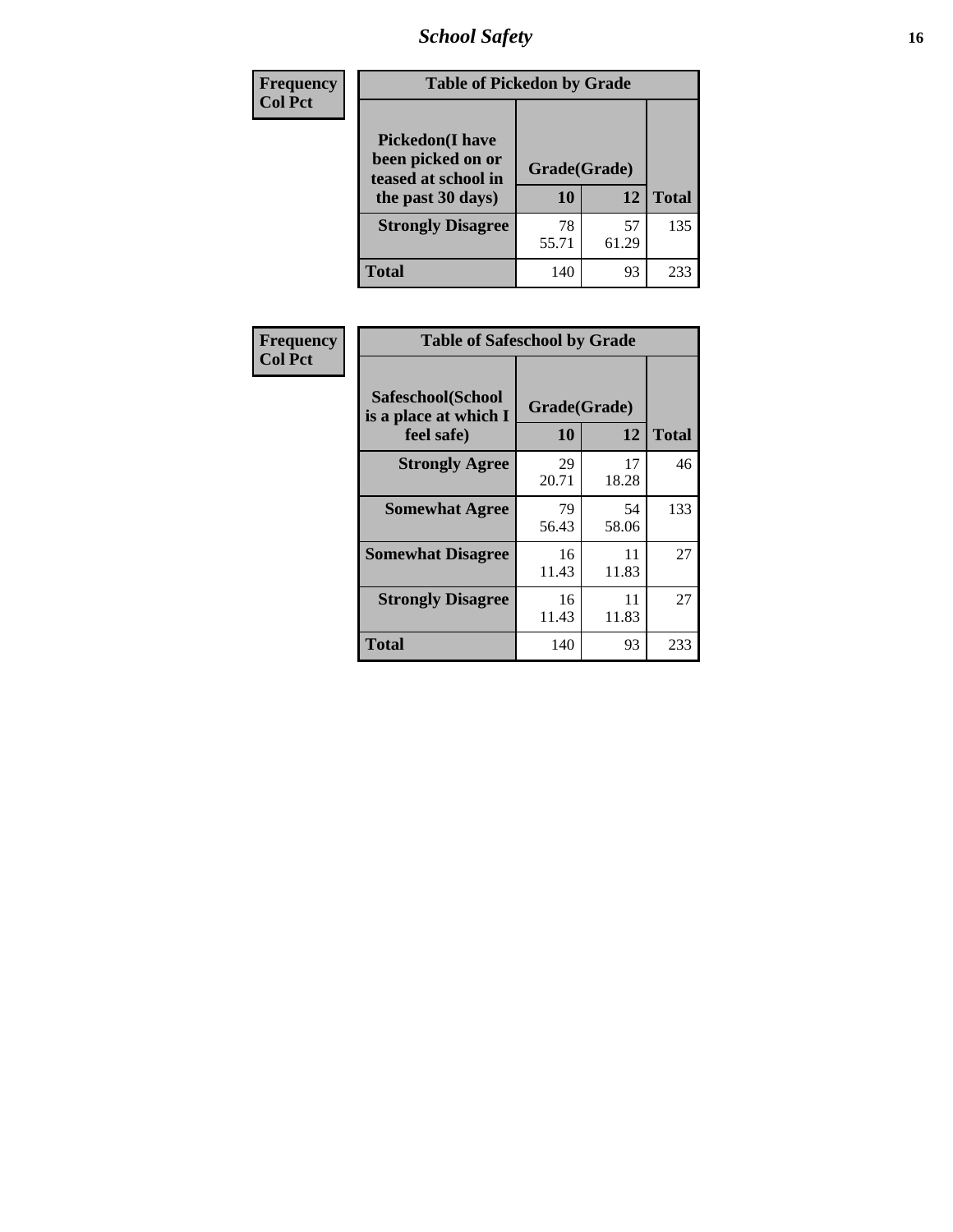*School Safety* **17**

**Frequency Row Pct**

| <b>Table of Grade by Bullied</b> |                             |                                                                               |                              |                                  |                        |                               |                                     |       |  |  |  |
|----------------------------------|-----------------------------|-------------------------------------------------------------------------------|------------------------------|----------------------------------|------------------------|-------------------------------|-------------------------------------|-------|--|--|--|
|                                  |                             | <b>Bullied</b> (I have been bullied by other<br>students in the past 30 days) |                              |                                  |                        |                               |                                     |       |  |  |  |
| Grade(Grade)                     | $\mathbf{0}$<br><b>Days</b> | 1 or<br>2<br>days                                                             | 3 <sub>to</sub><br>5<br>days | 6 to<br>q<br>days                | 10<br>to<br>19<br>days | <b>20</b><br>to<br>29<br>days | All<br><b>30</b><br>days            | Total |  |  |  |
| 10                               | 124<br>88.57                | 3<br>2.14                                                                     | 7<br>5.00                    | $\overline{\mathcal{L}}$<br>1.43 | 0.71                   | 0.71                          | $\mathcal{D}_{\mathcal{A}}$<br>1.43 | 140   |  |  |  |
| 12                               | 83<br>89.25                 | 3<br>3.23                                                                     | 1.08                         | 2<br>2.15                        | 1.08                   | 2<br>2.15                     | 1.08                                | 93    |  |  |  |
| <b>Total</b>                     | 207                         | 6                                                                             | 8                            | 4                                | $\overline{2}$         | 3                             | 3                                   | 233   |  |  |  |

**Frequency Row Pct**

| $\overline{J}$ | <b>Table of Grade by Bulliedothers</b> |                             |                                                                |                         |                          |                               |                               |                          |              |  |  |
|----------------|----------------------------------------|-----------------------------|----------------------------------------------------------------|-------------------------|--------------------------|-------------------------------|-------------------------------|--------------------------|--------------|--|--|
|                |                                        |                             | <b>Bulliedothers</b> (I bullied others in the past<br>30 days) |                         |                          |                               |                               |                          |              |  |  |
|                | Grade(Grade)                           | $\mathbf{0}$<br><b>Days</b> | 1 or<br>2<br>days                                              | 3 <sub>to</sub><br>days | <b>6 to</b><br>9<br>days | <b>10</b><br>to<br>19<br>days | <b>20</b><br>to<br>29<br>days | All<br><b>30</b><br>days | <b>Total</b> |  |  |
|                | 10                                     | 111<br>79.29                | 14<br>10.00                                                    | 4<br>2.86               | 0<br>0.00                | 3<br>2.14                     | 3<br>2.14                     | 3.57                     | 140          |  |  |
|                | 12                                     | 77<br>82.80                 | 6<br>6.45                                                      | 1.08                    | 1.08                     | 6<br>6.45                     | 2<br>2.15                     | 0<br>0.00                | 93           |  |  |
|                | <b>Total</b>                           | 188                         | 20                                                             | 5                       |                          | 9                             | 5                             | 5                        | 233          |  |  |

| <b>Frequency</b> | <b>Table of Grade by Weaponschool</b> |                                                                   |                              |                                     |                               |                                           |                   |              |  |  |  |
|------------------|---------------------------------------|-------------------------------------------------------------------|------------------------------|-------------------------------------|-------------------------------|-------------------------------------------|-------------------|--------------|--|--|--|
| <b>Row Pct</b>   |                                       | Weaponschool(I brought a weapon<br>to school in the past 30 days) |                              |                                     |                               |                                           |                   |              |  |  |  |
|                  | Grade(Grade)                          | $\mathbf{0}$<br><b>Days</b>                                       | 1 or<br>$\mathbf{2}$<br>days | 3 <sub>to</sub><br>5<br>days        | <b>10</b><br>to<br>19<br>days | <b>20</b><br>t <sub>0</sub><br>29<br>days | All<br>30<br>days | <b>Total</b> |  |  |  |
|                  | 10                                    | 130<br>92.86                                                      | 0.71                         | 0.71                                | $\Omega$<br>0.00              | $\mathcal{R}$<br>2.14                     | 5<br>3.57         | 140          |  |  |  |
|                  | 12                                    | 85<br>91.40                                                       | 4<br>4.30                    | $\mathcal{D}_{\mathcal{L}}$<br>2.15 | $\mathfrak{D}$<br>2.15        | $\Omega$<br>0.00                          | 0<br>0.00         | 93           |  |  |  |
|                  | <b>Total</b>                          | 215                                                               | 5                            | 3                                   | $\overline{2}$                | 3                                         | 5                 | 233          |  |  |  |

ł,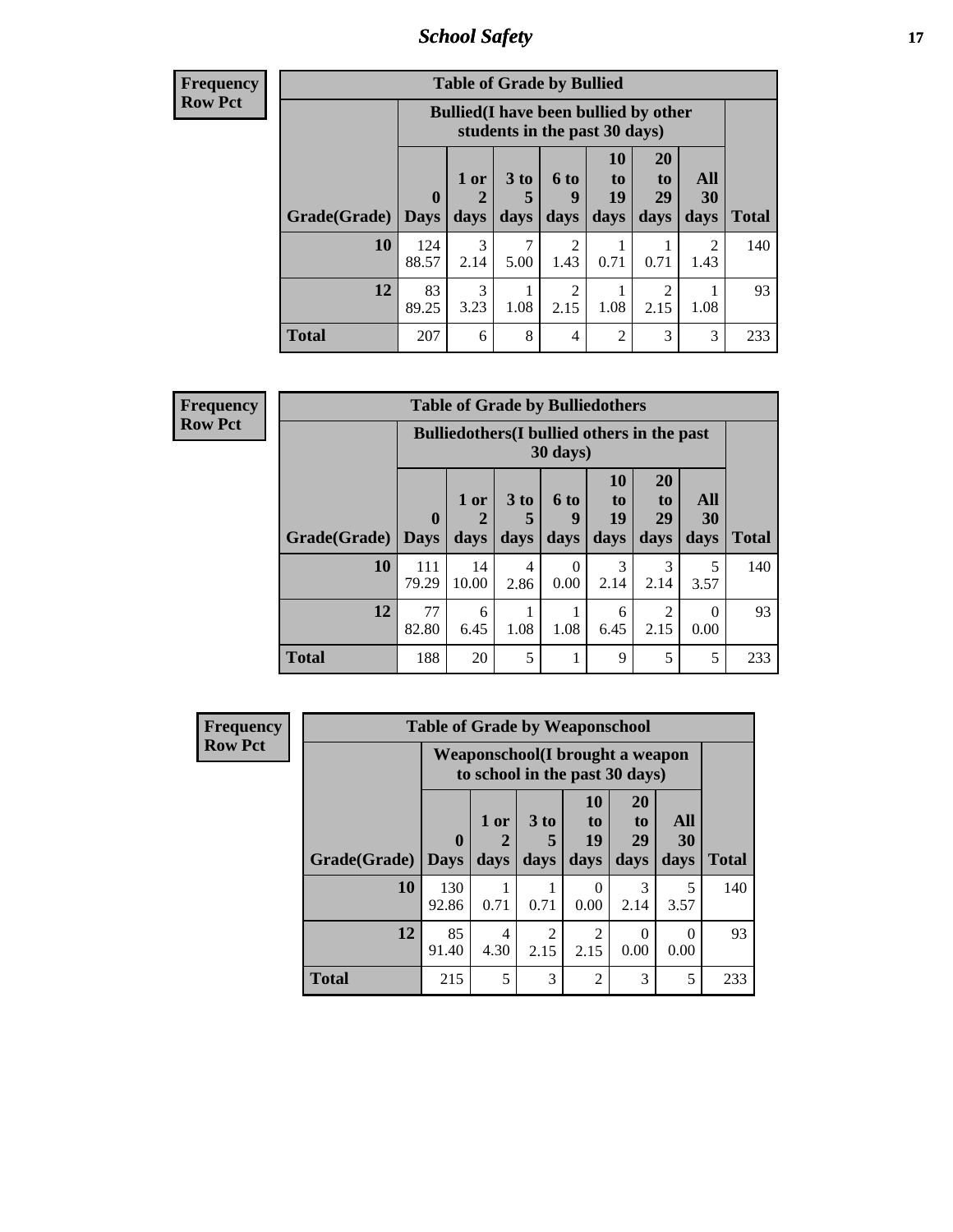*School Safety* **18**

| <b>Frequency</b> | <b>Table of Grade by Absentunsafe</b> |                                                                                  |                   |                   |                                    |              |  |  |  |  |  |
|------------------|---------------------------------------|----------------------------------------------------------------------------------|-------------------|-------------------|------------------------------------|--------------|--|--|--|--|--|
| <b>Row Pct</b>   |                                       | <b>Absentunsafe(I have</b><br>missed school because I<br>felt unsafe in the past |                   |                   |                                    |              |  |  |  |  |  |
|                  | <b>Grade</b> (Grade)   Days           | 0                                                                                | 1 or<br>2<br>days | 3 to<br>5<br>days | 20<br>t <sub>0</sub><br>29<br>days | <b>Total</b> |  |  |  |  |  |
|                  | 10                                    | 136<br>97.14                                                                     | 0.71              | 0.71              | 2<br>1.43                          | 140          |  |  |  |  |  |
|                  | 12                                    | 90<br>96.77                                                                      | 3<br>3.23         | 0<br>0.00         | 0<br>0.00                          | 93           |  |  |  |  |  |
|                  | <b>Total</b>                          | 226                                                                              | 4                 | 1                 | $\overline{2}$                     | 233          |  |  |  |  |  |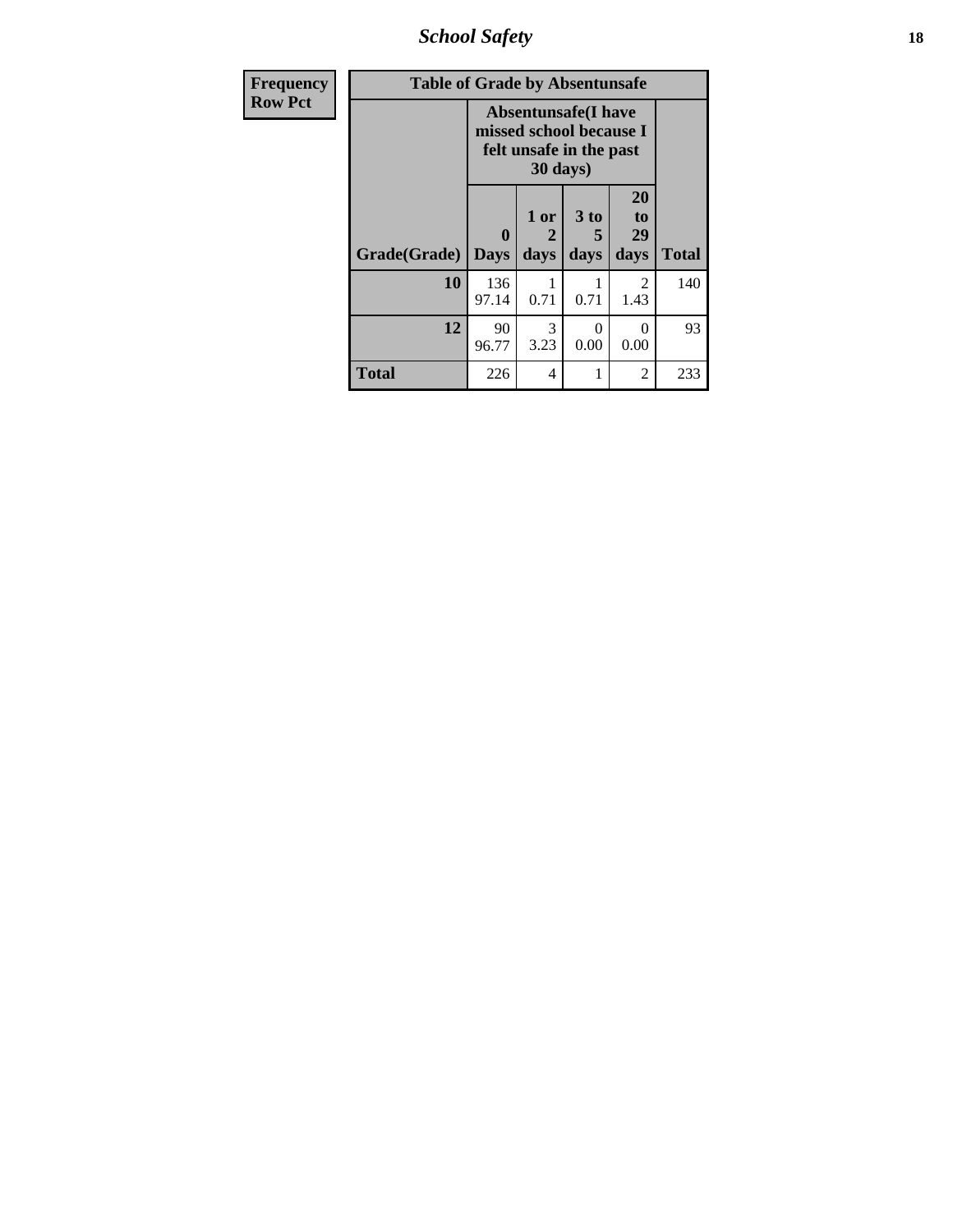# *Drug Use During Last 30 Days* **19**

#### **Frequency Row Pct**

| <b>Table of Grade by Alcohol</b> |                                 |                                     |                 |               |               |               |                     |       |  |  |  |  |
|----------------------------------|---------------------------------|-------------------------------------|-----------------|---------------|---------------|---------------|---------------------|-------|--|--|--|--|
|                                  |                                 | Alcohol (Alcohol use, past 30 days) |                 |               |               |               |                     |       |  |  |  |  |
| Grade(Grade)                     | <b>Did</b><br>not<br><b>use</b> | $1 - 2$<br>days                     | $3 - 5$<br>days | $6-9$<br>days | 10-19<br>days | 20-29<br>days | <b>Every</b><br>day | Total |  |  |  |  |
| 10                               | 98<br>70.00                     | 10<br>7.14                          | 11<br>7.86      | 3<br>2.14     | 9<br>6.43     | 4<br>2.86     | 5<br>3.57           | 140   |  |  |  |  |
| 12                               | 60<br>64.52                     | 12<br>12.90                         | 7<br>7.53       | 4<br>4.30     | 8<br>8.60     | 1.08          | 1.08                | 93    |  |  |  |  |
| <b>Total</b>                     | 158                             | 22                                  | 18              | 7             | 17            | 5             | 6                   | 233   |  |  |  |  |

#### **Frequency Row Pct**

| <b>Table of Grade by Cigarettes</b> |                                 |                                                   |                 |                        |                  |                        |              |              |  |  |  |
|-------------------------------------|---------------------------------|---------------------------------------------------|-----------------|------------------------|------------------|------------------------|--------------|--------------|--|--|--|
|                                     |                                 | Cigarettes (Smoking tobacco use,<br>past 30 days) |                 |                        |                  |                        |              |              |  |  |  |
| Grade(Grade)                        | <b>Did</b><br>not<br><b>use</b> | $1 - 2$<br>days                                   | $3 - 5$<br>days | $6-9$<br>days          | $10-19$<br>days  | 20-29<br>days          | Every<br>day | <b>Total</b> |  |  |  |
| 10                                  | 108<br>77.14                    | 5<br>3.57                                         | 2<br>1.43       | 4<br>2.86              | 5<br>3.57        | 4<br>2.86              | 12<br>8.57   | 140          |  |  |  |
| 12                                  | 67<br>72.04                     | 8<br>8.60                                         | 4<br>4.30       | $\overline{c}$<br>2.15 | $\Omega$<br>0.00 | $\overline{2}$<br>2.15 | 10<br>10.75  | 93           |  |  |  |
| <b>Total</b>                        | 175                             | 13                                                | 6               | 6                      | 5                | 6                      | 22           | 233          |  |  |  |

| <b>Table of Grade by Smokeless</b> |                                 |                                                        |                 |                  |                 |                   |                     |              |  |  |  |
|------------------------------------|---------------------------------|--------------------------------------------------------|-----------------|------------------|-----------------|-------------------|---------------------|--------------|--|--|--|
|                                    |                                 | <b>Smokeless</b> (Chewing tobaccouse,<br>past 30 days) |                 |                  |                 |                   |                     |              |  |  |  |
| Grade(Grade)                       | <b>Did</b><br>not<br><b>use</b> | $1 - 2$<br>days                                        | $3 - 5$<br>days | $6 - 9$<br>days  | $10-19$<br>days | $20 - 29$<br>days | <b>Every</b><br>day | <b>Total</b> |  |  |  |
| 10                                 | 122<br>87.14                    | 3<br>2.14                                              | 0.71            | $\Omega$<br>0.00 | 0.71            | 0<br>0.00         | 13<br>9.29          | 140          |  |  |  |
| 12                                 | 86<br>92.47                     | 1.08                                                   | 1.08            | 3<br>3.23        | 0<br>0.00       | 1.08              | 1.08                | 93           |  |  |  |
| <b>Total</b>                       | 208                             | 4                                                      | $\overline{2}$  | 3                | 1               |                   | 14                  | 233          |  |  |  |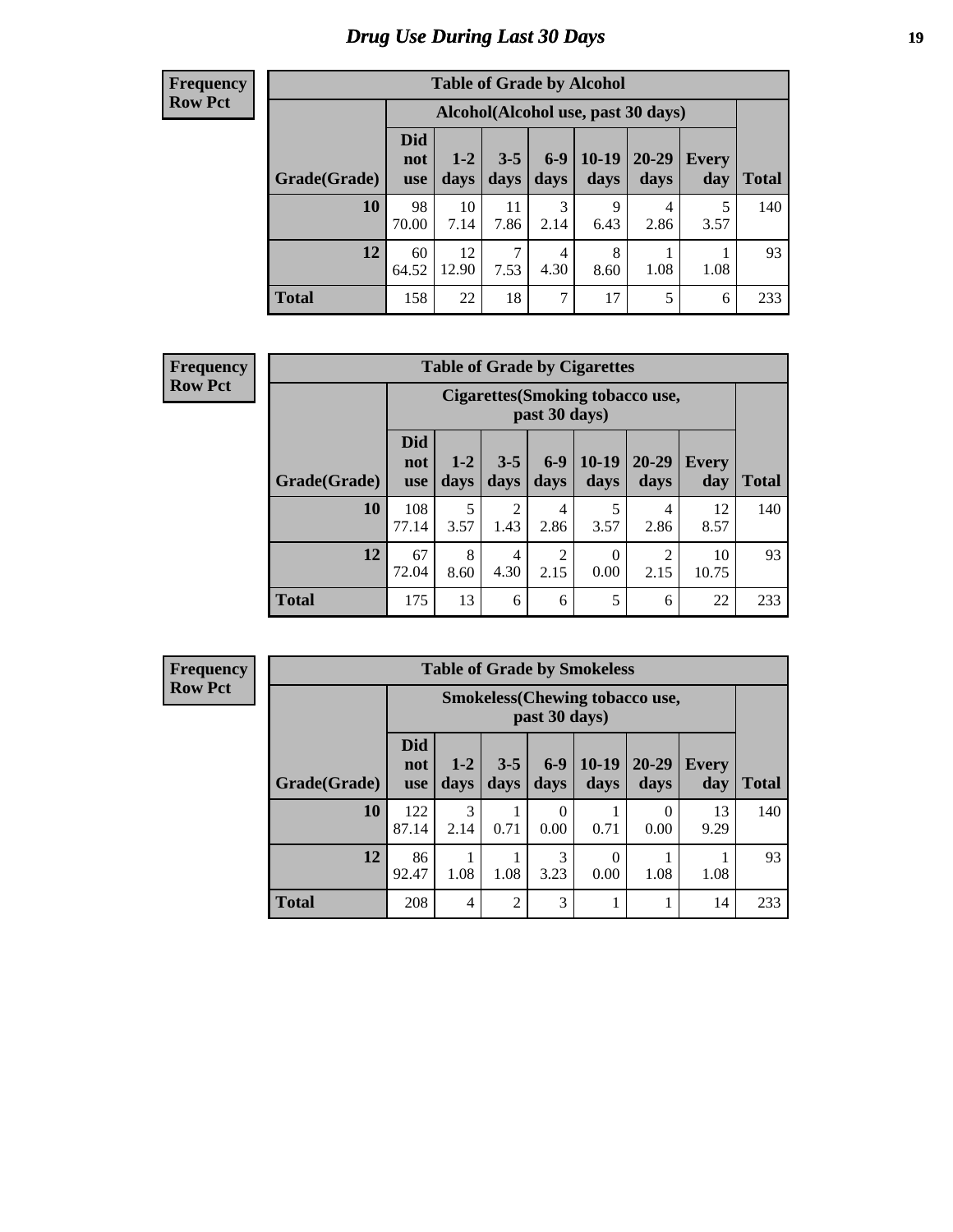| <b>Table of Grade by Marijuana</b> |                                 |                                         |                        |                        |                        |               |              |       |  |  |  |
|------------------------------------|---------------------------------|-----------------------------------------|------------------------|------------------------|------------------------|---------------|--------------|-------|--|--|--|
|                                    |                                 | Marijuana (Marijuana use, past 30 days) |                        |                        |                        |               |              |       |  |  |  |
| Grade(Grade)                       | <b>Did</b><br>not<br><b>use</b> | $1 - 2$<br>days                         | $3 - 5$<br>days        | $6-9$<br>days          | $10-19$<br>days        | 20-29<br>days | Every<br>day | Total |  |  |  |
| 10                                 | 123<br>87.86                    | 9<br>6.43                               | 0<br>0.00              | $\overline{2}$<br>1.43 | 3<br>2.14              | 0.00          | 3<br>2.14    | 140   |  |  |  |
| 12                                 | 73<br>78.49                     | 6<br>6.45                               | $\mathfrak{D}$<br>2.15 | 1.08                   | $\overline{2}$<br>2.15 | 5.38          | 4<br>4.30    | 93    |  |  |  |
| <b>Total</b>                       | 196                             | 15                                      | 2                      | 3                      | 5                      | 5             | 7            | 233   |  |  |  |

| <b>Frequency</b> | <b>Table of Grade by Cocaine</b> |                                 |                                        |                 |                        |                        |       |  |
|------------------|----------------------------------|---------------------------------|----------------------------------------|-----------------|------------------------|------------------------|-------|--|
| <b>Row Pct</b>   |                                  |                                 | Cocaine (Cocaine use,<br>past 30 days) |                 |                        |                        |       |  |
|                  | Grade(Grade)                     | <b>Did</b><br>not<br><b>use</b> | $1 - 2$<br>days                        | $3 - 5$<br>days | $20 - 29$<br>days      | <b>Every</b><br>day    | Total |  |
|                  | 10                               | 135<br>96.43                    | 0.71                                   | 2<br>1.43       | 0<br>0.00              | $\mathfrak{D}$<br>1.43 | 140   |  |
|                  | 12                               | 89<br>95.70                     | $\overline{2}$<br>2.15                 | 0<br>0.00       | $\mathfrak{D}$<br>2.15 | 0<br>0.00              | 93    |  |
|                  | <b>Total</b>                     | 224                             | 3                                      | $\overline{2}$  | $\overline{2}$         | $\overline{2}$         | 233   |  |

| Frequency      | <b>Table of Grade by Inhalants</b> |                                                  |                       |                        |                        |              |              |  |
|----------------|------------------------------------|--------------------------------------------------|-----------------------|------------------------|------------------------|--------------|--------------|--|
| <b>Row Pct</b> |                                    | <b>Inhalants</b> (Inhalant use,<br>past 30 days) |                       |                        |                        |              |              |  |
|                | Grade(Grade)                       | <b>Did</b><br>not<br><b>use</b>                  | $1 - 2$<br>days       | $3-5$<br>days          | $20 - 29$<br>days      | Every<br>day | <b>Total</b> |  |
|                | 10                                 | 128<br>91.43                                     | $\mathcal{R}$<br>2.14 | 6<br>4.29              | 0.00                   | 3<br>2.14    | 140          |  |
|                | 12                                 | 89<br>95.70                                      | $\Omega$<br>0.00      | $\mathfrak{D}$<br>2.15 | $\mathfrak{D}$<br>2.15 | 0<br>0.00    | 93           |  |
|                | <b>Total</b>                       | 217                                              | 3                     | 8                      | $\mathfrak{D}$         | 3            | 233          |  |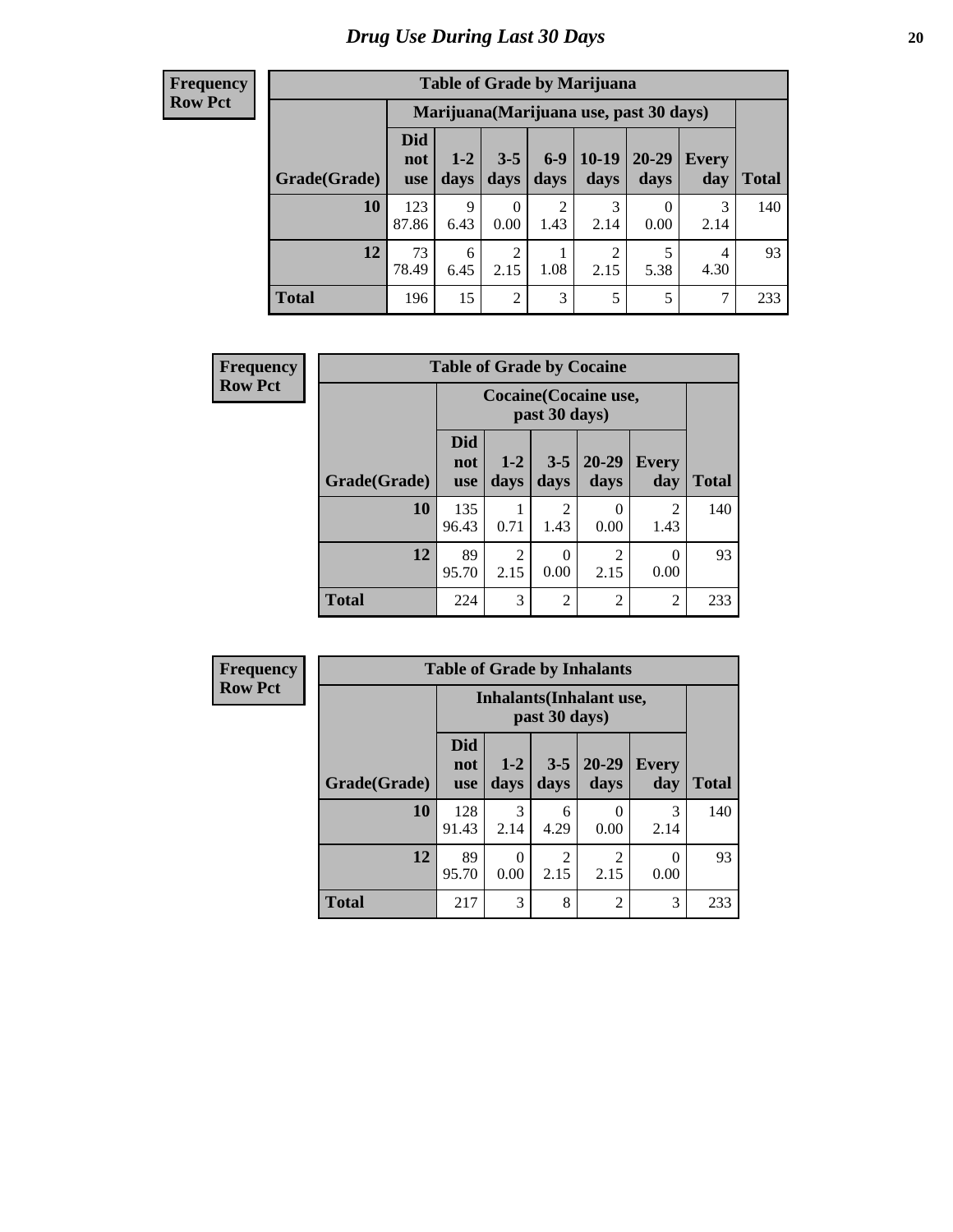# *Drug Use During Last 30 Days* **21**

| <b>Frequency</b> | <b>Table of Grade by Steroids</b> |                          |                 |                                         |                     |              |
|------------------|-----------------------------------|--------------------------|-----------------|-----------------------------------------|---------------------|--------------|
| <b>Row Pct</b>   |                                   |                          |                 | Steroids (Steroid use,<br>past 30 days) |                     |              |
|                  | Grade(Grade)                      | Did<br>not<br><b>use</b> | $10-19$<br>days | $20 - 29$<br>days                       | <b>Every</b><br>day | <b>Total</b> |
|                  | 10                                | 137<br>97.86             | 0.71            | $\mathcal{O}$<br>0.00                   | 2<br>1.43           | 140          |
|                  | 12                                | 89<br>95.70              | 1.08            | 3<br>3.23                               | 0<br>0.00           | 93           |
|                  | <b>Total</b>                      | 226                      | $\overline{2}$  | 3                                       | $\overline{2}$      | 233          |

| Frequency      | <b>Table of Grade by Ecstasy</b> |                                 |                        |                 |                           |                        |              |
|----------------|----------------------------------|---------------------------------|------------------------|-----------------|---------------------------|------------------------|--------------|
| <b>Row Pct</b> |                                  |                                 |                        | past 30 days)   | Ecstasy (Ecstasy use,     |                        |              |
|                | Grade(Grade)                     | <b>Did</b><br>not<br><b>use</b> | $1 - 2$<br>days        | $10-19$<br>days | $20 - 29$<br>days         | <b>Every</b><br>day    | <b>Total</b> |
|                | 10                               | 133<br>95.00                    | 4<br>2.86              | 0.71            | $\mathbf{\Omega}$<br>0.00 | $\mathfrak{D}$<br>1.43 | 140          |
|                | 12                               | 89<br>95.70                     | $\overline{2}$<br>2.15 | 0<br>0.00       | $\mathfrak{D}$<br>2.15    | 0<br>0.00              | 93           |
|                | <b>Total</b>                     | 222                             | 6                      |                 | 2                         | 2                      | 233          |

| <b>Table of Grade by Meth</b> |                                                                                                                                      |                                             |      |      |                |                        |     |  |  |
|-------------------------------|--------------------------------------------------------------------------------------------------------------------------------------|---------------------------------------------|------|------|----------------|------------------------|-----|--|--|
|                               |                                                                                                                                      | Meth (Methamphetamine use,<br>past 30 days) |      |      |                |                        |     |  |  |
| Grade(Grade)                  | <b>Did</b><br>$10-19$<br>$20 - 29$<br>$1 - 2$<br>$3 - 5$<br><b>Every</b><br>not<br>days<br>days<br>days<br>day<br>days<br><b>use</b> |                                             |      |      |                |                        |     |  |  |
| 10                            | 135<br>96.43                                                                                                                         | 0.71                                        | 0.71 | 0.71 | 0.00           | $\mathfrak{D}$<br>1.43 | 140 |  |  |
| 12                            | 91<br>$\Omega$<br>$\overline{c}$<br>$\Omega$<br>0.00<br>0.00<br>97.85<br>0.00<br>0.00<br>2.15                                        |                                             |      |      |                |                        |     |  |  |
| <b>Total</b>                  | 226                                                                                                                                  |                                             |      |      | $\overline{c}$ | $\overline{c}$         | 233 |  |  |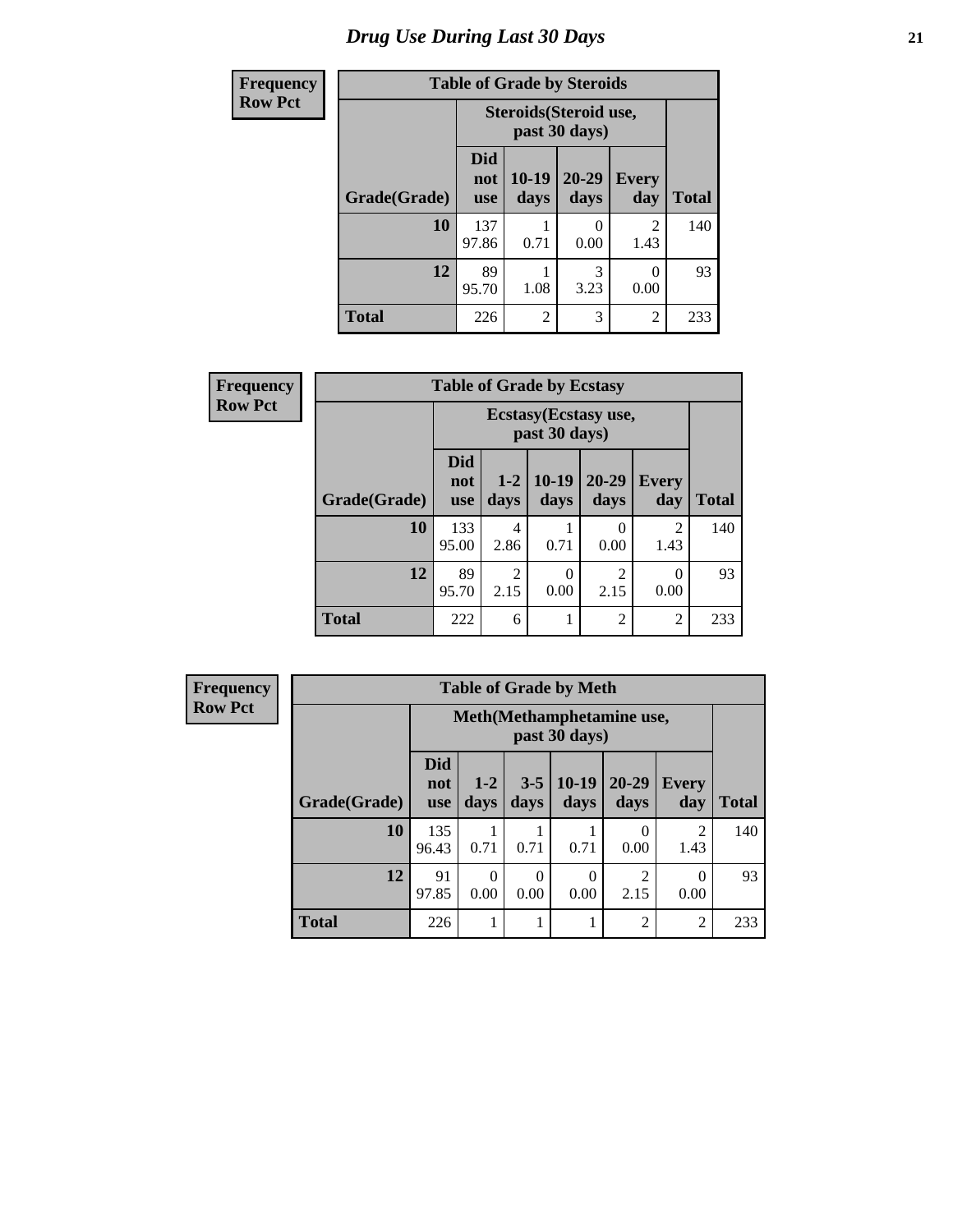#### **Frequency Row Pct**

| <b>Table of Grade by Hallucinogens</b> |                                                                                                                                                  |                                                   |                        |      |                           |                |     |  |  |
|----------------------------------------|--------------------------------------------------------------------------------------------------------------------------------------------------|---------------------------------------------------|------------------------|------|---------------------------|----------------|-----|--|--|
|                                        |                                                                                                                                                  | Hallucinogens (Hallucinogen use,<br>past 30 days) |                        |      |                           |                |     |  |  |
| <b>Grade</b> (Grade)                   | <b>Did</b><br>$6 - 9$<br>20-29<br>$3 - 5$<br>$1 - 2$<br><b>Every</b><br>not<br>days<br>day<br><b>Total</b><br>days<br>days<br>days<br><b>use</b> |                                                   |                        |      |                           |                |     |  |  |
| 10                                     | 134<br>95.71                                                                                                                                     | 0.71                                              | $\overline{2}$<br>1.43 | 0.71 | $\mathbf{\Omega}$<br>0.00 | 2<br>1.43      | 140 |  |  |
| 12                                     | $\overline{c}$<br>90<br>0<br>0<br>96.77<br>1.08<br>0.00<br>0.00<br>2.15<br>0.00                                                                  |                                                   |                        |      |                           |                |     |  |  |
| <b>Total</b>                           | 224                                                                                                                                              | $\overline{2}$                                    | $\overline{2}$         |      | $\overline{c}$            | $\overline{c}$ | 233 |  |  |

| <b>Table of Grade by Prescription</b> |                          |                                                                                |                 |                        |                 |               |              |              |  |
|---------------------------------------|--------------------------|--------------------------------------------------------------------------------|-----------------|------------------------|-----------------|---------------|--------------|--------------|--|
|                                       |                          | <b>Prescription</b> (Prescription drugs not<br>prescribed to me, past 30 days) |                 |                        |                 |               |              |              |  |
| Grade(Grade)                          | Did<br>not<br><b>use</b> | $1-2$<br>days                                                                  | $3 - 5$<br>days | $6-9$<br>days          | $10-19$<br>days | 20-29<br>days | Every<br>day | <b>Total</b> |  |
| 10                                    | 124<br>88.57             | 4<br>2.86                                                                      | 0.71            | $\overline{2}$<br>1.43 | 0.71            | 3<br>2.14     | 5<br>3.57    | 140          |  |
| 12                                    | 80<br>86.02              | $\overline{c}$<br>2.15                                                         | 4<br>4.30       | $\overline{2}$<br>2.15 | 3<br>3.23       | ∍<br>2.15     | 0.00         | 93           |  |
| <b>Total</b>                          | 204                      | 6                                                                              | 5               | $\overline{4}$         | 4               | 5             | 5            | 233          |  |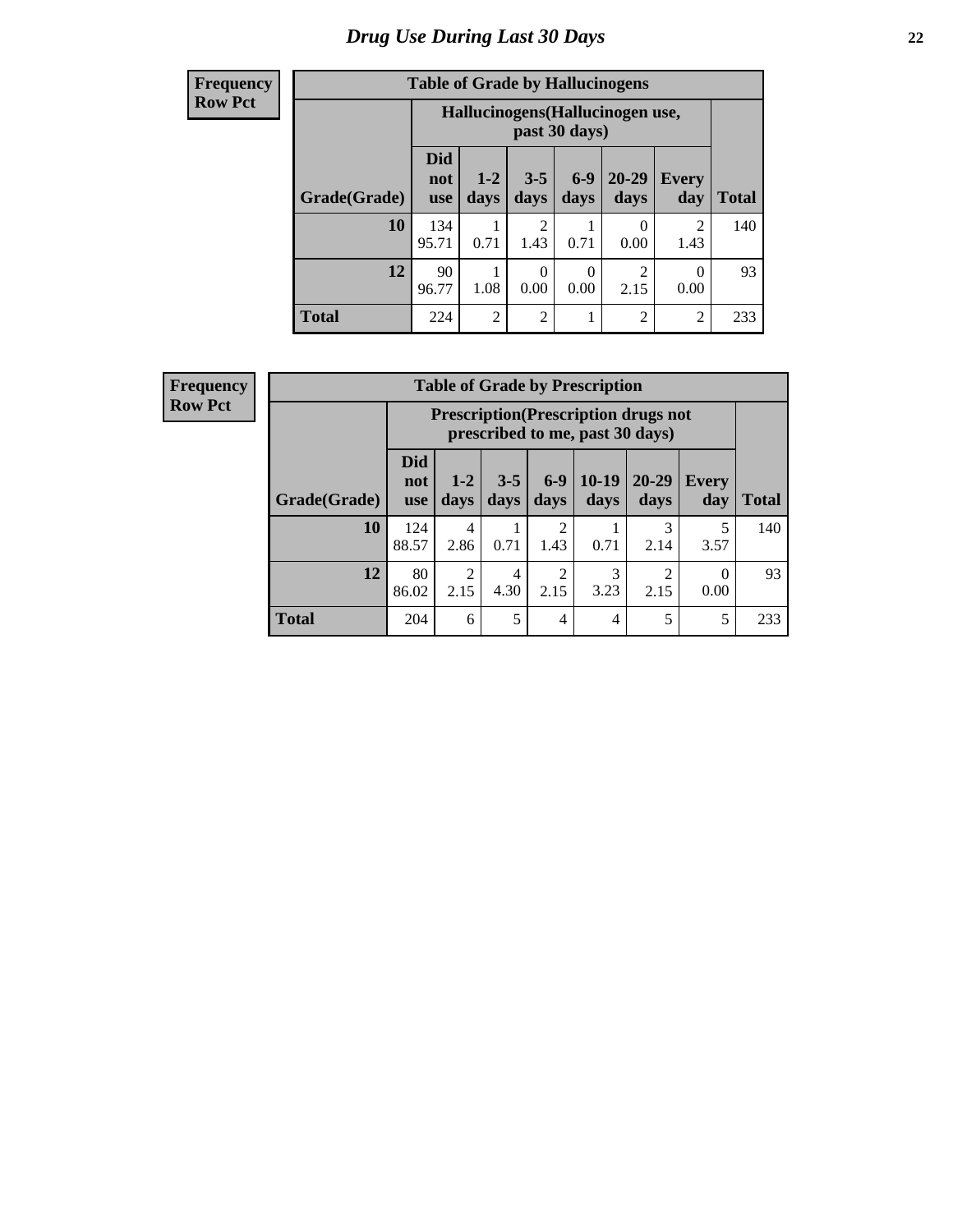| Frequency      | <b>Table of Alcoholease by Grade</b>              |                    |             |              |  |  |  |
|----------------|---------------------------------------------------|--------------------|-------------|--------------|--|--|--|
| <b>Col Pct</b> | <b>Alcoholease</b> (It is<br>easy to get alcohol) | Grade(Grade)<br>10 | 12          | <b>Total</b> |  |  |  |
|                | <b>Strongly Agree</b>                             | 51<br>36.43        | 48<br>51.61 | 99           |  |  |  |
|                | <b>Somewhat Agree</b>                             | 43<br>30.71        | 27<br>29.03 | 70           |  |  |  |
|                | <b>Somewhat Disagree</b>                          | 16<br>11.43        | 8<br>8.60   | 24           |  |  |  |
|                | <b>Strongly Disagree</b>                          | 30<br>21.43        | 10<br>10.75 | 40           |  |  |  |
|                | <b>Total</b>                                      | 140                | 93          | 233          |  |  |  |

| Frequency      |                                                         | <b>Table of Cigarettesease by Grade</b> |             |              |  |  |  |  |
|----------------|---------------------------------------------------------|-----------------------------------------|-------------|--------------|--|--|--|--|
| <b>Col Pct</b> | Cigarettesease(It is<br>easy to get smoking<br>tobacco) | Grade(Grade)<br>10                      | 12          | <b>Total</b> |  |  |  |  |
|                | <b>Strongly Agree</b>                                   | 66<br>47.14                             | 56<br>60.22 | 122          |  |  |  |  |
|                | <b>Somewhat Agree</b>                                   | 29<br>20.71                             | 24<br>25.81 | 53           |  |  |  |  |
|                | <b>Somewhat Disagree</b>                                | 14<br>10.00                             | 4<br>4.30   | 18           |  |  |  |  |
|                | <b>Strongly Disagree</b>                                | 31<br>22.14                             | 9<br>9.68   | 40           |  |  |  |  |
|                | Total                                                   | 140                                     | 93          | 233          |  |  |  |  |

| Frequency      | <b>Table of Smokelessease by Grade</b>                         |                    |             |              |
|----------------|----------------------------------------------------------------|--------------------|-------------|--------------|
| <b>Col Pct</b> | <b>Smokelessease</b> (It is<br>easy to get chewing<br>tobacco) | Grade(Grade)<br>10 | 12          | <b>Total</b> |
|                | <b>Strongly Agree</b>                                          | 67<br>47.86        | 55<br>59.14 | 122          |
|                | <b>Somewhat Agree</b>                                          | 29<br>20.71        | 22<br>23.66 | 51           |
|                | <b>Somewhat Disagree</b>                                       | 13<br>9.29         | 3<br>3.23   | 16           |
|                | <b>Strongly Disagree</b>                                       | 31<br>22.14        | 13<br>13.98 | 44           |
|                | Total                                                          | 140                | 93          | 233          |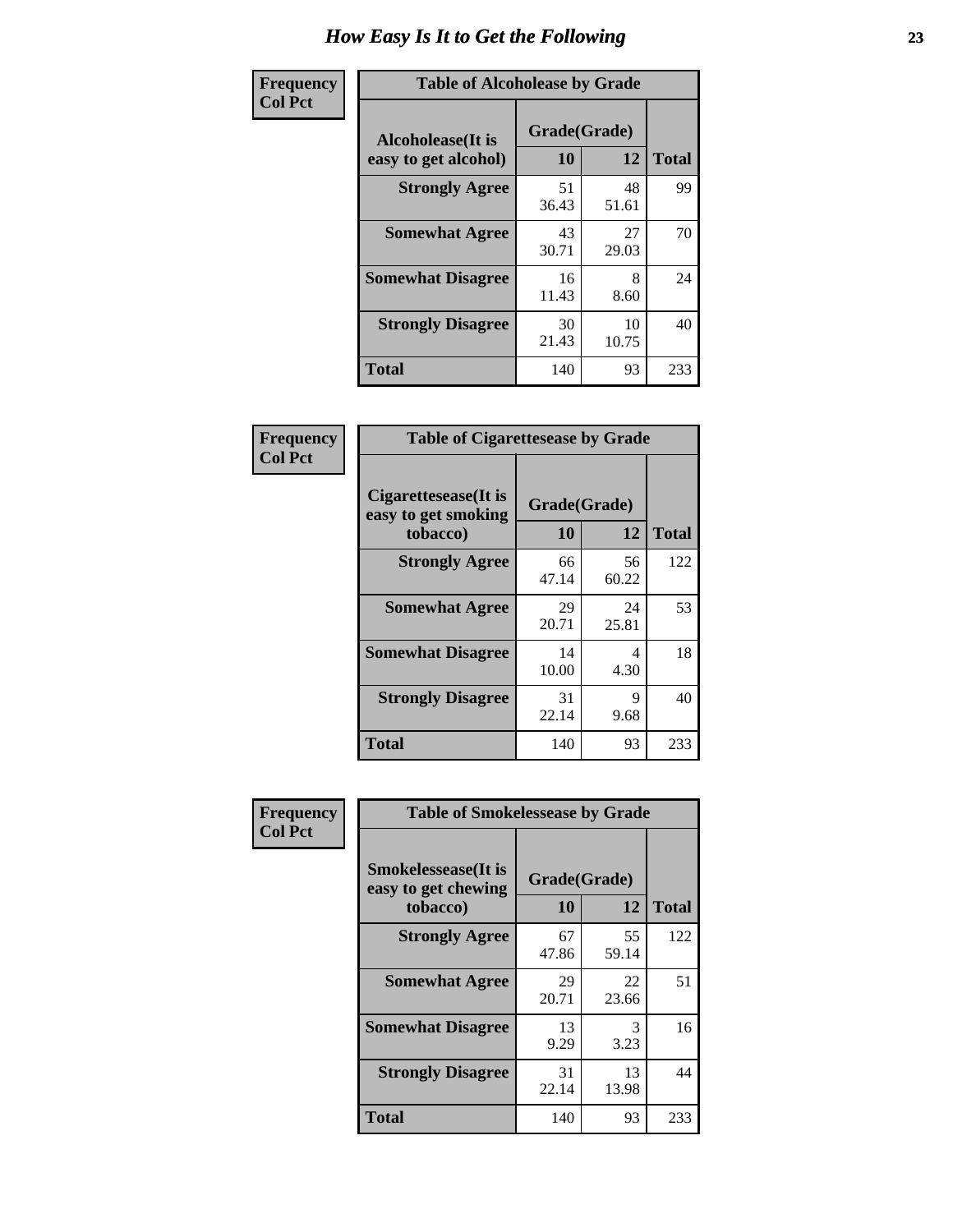| Frequency      | <b>Table of Marijuanaease by Grade</b>           |                    |             |              |  |  |  |
|----------------|--------------------------------------------------|--------------------|-------------|--------------|--|--|--|
| <b>Col Pct</b> | Marijuanaease(It is<br>easy to get<br>marijuana) | Grade(Grade)<br>10 | 12          | <b>Total</b> |  |  |  |
|                | <b>Strongly Agree</b>                            | 35<br>25.00        | 37<br>39.78 | 72           |  |  |  |
|                | <b>Somewhat Agree</b>                            | 34<br>24.29        | 24<br>25.81 | 58           |  |  |  |
|                | <b>Somewhat Disagree</b>                         | 19<br>13.57        | 8<br>8.60   | 27           |  |  |  |
|                | <b>Strongly Disagree</b>                         | 52<br>37.14        | 24<br>25.81 | 76           |  |  |  |
|                | <b>Total</b>                                     | 140                | 93          | 233          |  |  |  |

| <b>Table of Cocaineease by Grade</b>              |                    |              |     |  |  |  |  |
|---------------------------------------------------|--------------------|--------------|-----|--|--|--|--|
| <b>Cocaineease</b> (It is<br>easy to get cocaine) | Grade(Grade)<br>10 | <b>Total</b> |     |  |  |  |  |
| <b>Strongly Agree</b>                             | 13<br>9.29         | 12<br>12.90  | 25  |  |  |  |  |
| <b>Somewhat Agree</b>                             | 17<br>12.14        | 20<br>21.51  | 37  |  |  |  |  |
| <b>Somewhat Disagree</b>                          | 23<br>16.43        | 23<br>24.73  | 46  |  |  |  |  |
| <b>Strongly Disagree</b>                          | 87<br>62.14        | 38<br>40.86  | 125 |  |  |  |  |
| <b>Total</b>                                      | 140                | 93           | 233 |  |  |  |  |

| Frequency      | <b>Table of Inhalantsease by Grade</b>                   |                    |             |              |
|----------------|----------------------------------------------------------|--------------------|-------------|--------------|
| <b>Col Pct</b> | <b>Inhalantsease</b> (It is<br>easy to get<br>inhalants) | Grade(Grade)<br>10 | 12          | <b>Total</b> |
|                | <b>Strongly Agree</b>                                    | 47                 | 37          | 84           |
|                |                                                          | 33.57              | 39.78       |              |
|                | <b>Somewhat Agree</b>                                    | 32<br>22.86        | 14<br>15.05 | 46           |
|                | <b>Somewhat Disagree</b>                                 | 9<br>6.43          | 16<br>17.20 | 25           |
|                | <b>Strongly Disagree</b>                                 | 52<br>37.14        | 26<br>27.96 | 78           |
|                | <b>Total</b>                                             | 140                | 93          | 233          |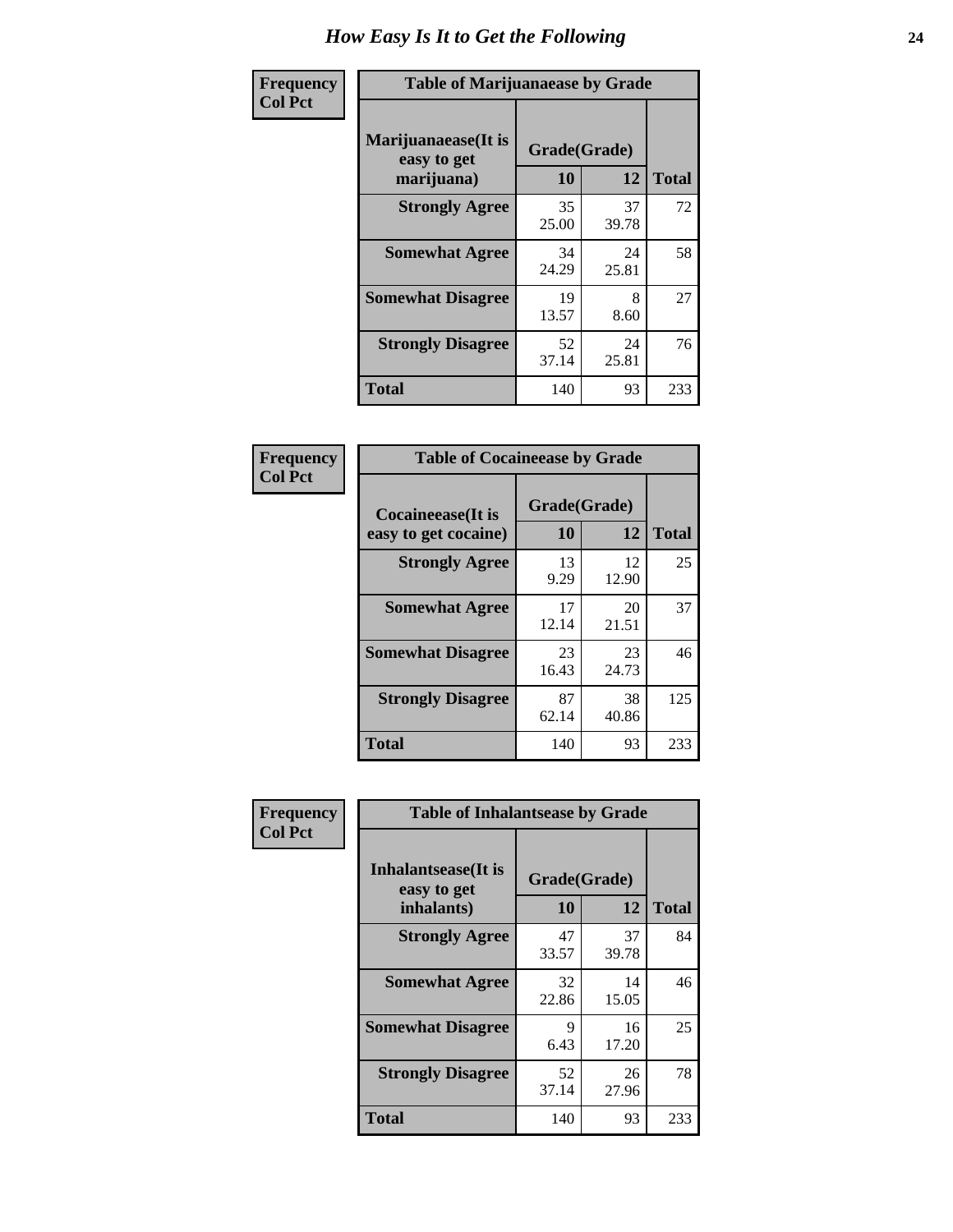| Frequency      |                                                     | <b>Table of Steroidsease by Grade</b> |             |              |  |  |  |  |  |  |  |
|----------------|-----------------------------------------------------|---------------------------------------|-------------|--------------|--|--|--|--|--|--|--|
| <b>Col Pct</b> | <b>Steroidsease</b> (It is<br>easy to get steroids) | Grade(Grade)<br>10                    | 12          | <b>Total</b> |  |  |  |  |  |  |  |
|                | <b>Strongly Agree</b>                               | 13<br>9.29                            | 13<br>13.98 | 26           |  |  |  |  |  |  |  |
|                | <b>Somewhat Agree</b>                               | 16<br>11.43                           | 17<br>18.28 | 33           |  |  |  |  |  |  |  |
|                | <b>Somewhat Disagree</b>                            | 43<br>30.71                           | 29<br>31.18 | 72           |  |  |  |  |  |  |  |
|                | <b>Strongly Disagree</b>                            | 68<br>48.57                           | 34<br>36.56 | 102          |  |  |  |  |  |  |  |
|                | <b>Total</b>                                        | 140                                   | 93          | 233          |  |  |  |  |  |  |  |

| <b>Frequency</b> |  |
|------------------|--|
| <b>Col Pct</b>   |  |

| <b>Table of Ecstasyease by Grade</b>              |             |                    |     |  |  |  |  |  |  |  |
|---------------------------------------------------|-------------|--------------------|-----|--|--|--|--|--|--|--|
| <b>Ecstasyease</b> (It is<br>easy to get ecstasy) | 10          | Grade(Grade)<br>12 |     |  |  |  |  |  |  |  |
| <b>Strongly Agree</b>                             | 13<br>9.29  | 15<br>16.13        | 28  |  |  |  |  |  |  |  |
| <b>Somewhat Agree</b>                             | 18<br>12.86 | 16<br>17.20        | 34  |  |  |  |  |  |  |  |
| <b>Somewhat Disagree</b>                          | 30<br>21.43 | 24<br>25.81        | 54  |  |  |  |  |  |  |  |
| <b>Strongly Disagree</b>                          | 79<br>56.43 | 38<br>40.86        | 117 |  |  |  |  |  |  |  |
| <b>Total</b>                                      | 140         | 93                 | 233 |  |  |  |  |  |  |  |

| Frequency      | <b>Table of Methease by Grade</b>                          |                    |             |              |
|----------------|------------------------------------------------------------|--------------------|-------------|--------------|
| <b>Col Pct</b> | <b>Methease</b> (It is easy<br>to get<br>methamphetamines) | Grade(Grade)<br>10 | 12          | <b>Total</b> |
|                | <b>Strongly Agree</b>                                      | 18<br>12.86        | 16<br>17.20 | 34           |
|                | <b>Somewhat Agree</b>                                      | 9<br>6.43          | 22<br>23.66 | 31           |
|                | <b>Somewhat Disagree</b>                                   | 24<br>17.14        | 16<br>17.20 | 40           |
|                | <b>Strongly Disagree</b>                                   | 89<br>63.57        | 39<br>41.94 | 128          |
|                | Total                                                      | 140                | 93          | 233          |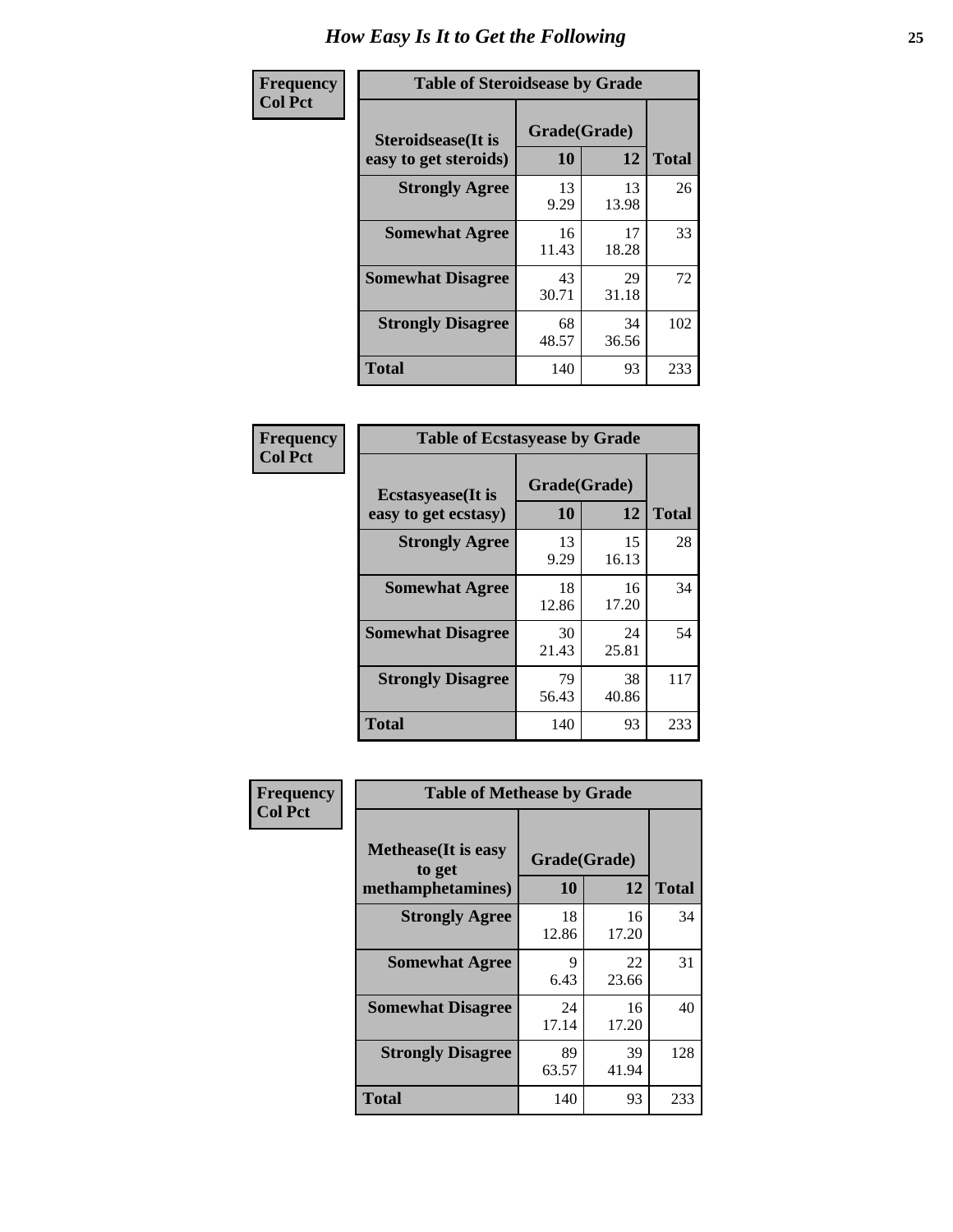| <b>Frequency</b> | <b>Table of Hallucinogensease by Grade</b>               |                    |             |              |  |  |  |  |  |  |  |  |
|------------------|----------------------------------------------------------|--------------------|-------------|--------------|--|--|--|--|--|--|--|--|
| <b>Col Pct</b>   | Hallucinogensease(It<br>is easy to get<br>hallucinogens) | Grade(Grade)<br>10 | 12          | <b>Total</b> |  |  |  |  |  |  |  |  |
|                  | <b>Strongly Agree</b>                                    | 16<br>11.43        | 12<br>12.90 | 28           |  |  |  |  |  |  |  |  |
|                  | <b>Somewhat Agree</b>                                    | 15<br>10.71        | 23<br>24.73 | 38           |  |  |  |  |  |  |  |  |
|                  | <b>Somewhat Disagree</b>                                 | 22<br>15.71        | 19<br>20.43 | 41           |  |  |  |  |  |  |  |  |
|                  | <b>Strongly Disagree</b>                                 | 87<br>62.14        | 39<br>41.94 | 126          |  |  |  |  |  |  |  |  |
|                  | <b>Total</b>                                             | 140                | 93          | 233          |  |  |  |  |  |  |  |  |

| Frequency<br>  Col Pct |
|------------------------|

| <b>Table of Prescriptionease by Grade</b>                                                |              |             |              |  |  |  |  |  |  |  |
|------------------------------------------------------------------------------------------|--------------|-------------|--------------|--|--|--|--|--|--|--|
| <b>Prescriptionease</b> (It<br>is easy to get<br>prescription drugs<br>not prescribed to | Grade(Grade) |             |              |  |  |  |  |  |  |  |
| me)                                                                                      | 10           | 12          | <b>Total</b> |  |  |  |  |  |  |  |
| <b>Strongly Agree</b>                                                                    | 62<br>44.29  | 44<br>47.31 | 106          |  |  |  |  |  |  |  |
| <b>Somewhat Agree</b>                                                                    | 35<br>25.00  | 19<br>20.43 | 54           |  |  |  |  |  |  |  |
| <b>Somewhat Disagree</b>                                                                 | 4<br>2.86    | 9<br>9.68   | 13           |  |  |  |  |  |  |  |
| <b>Strongly Disagree</b>                                                                 | 39<br>27.86  | 21<br>22.58 | 60           |  |  |  |  |  |  |  |
| Total                                                                                    | 140          | 93          | 233          |  |  |  |  |  |  |  |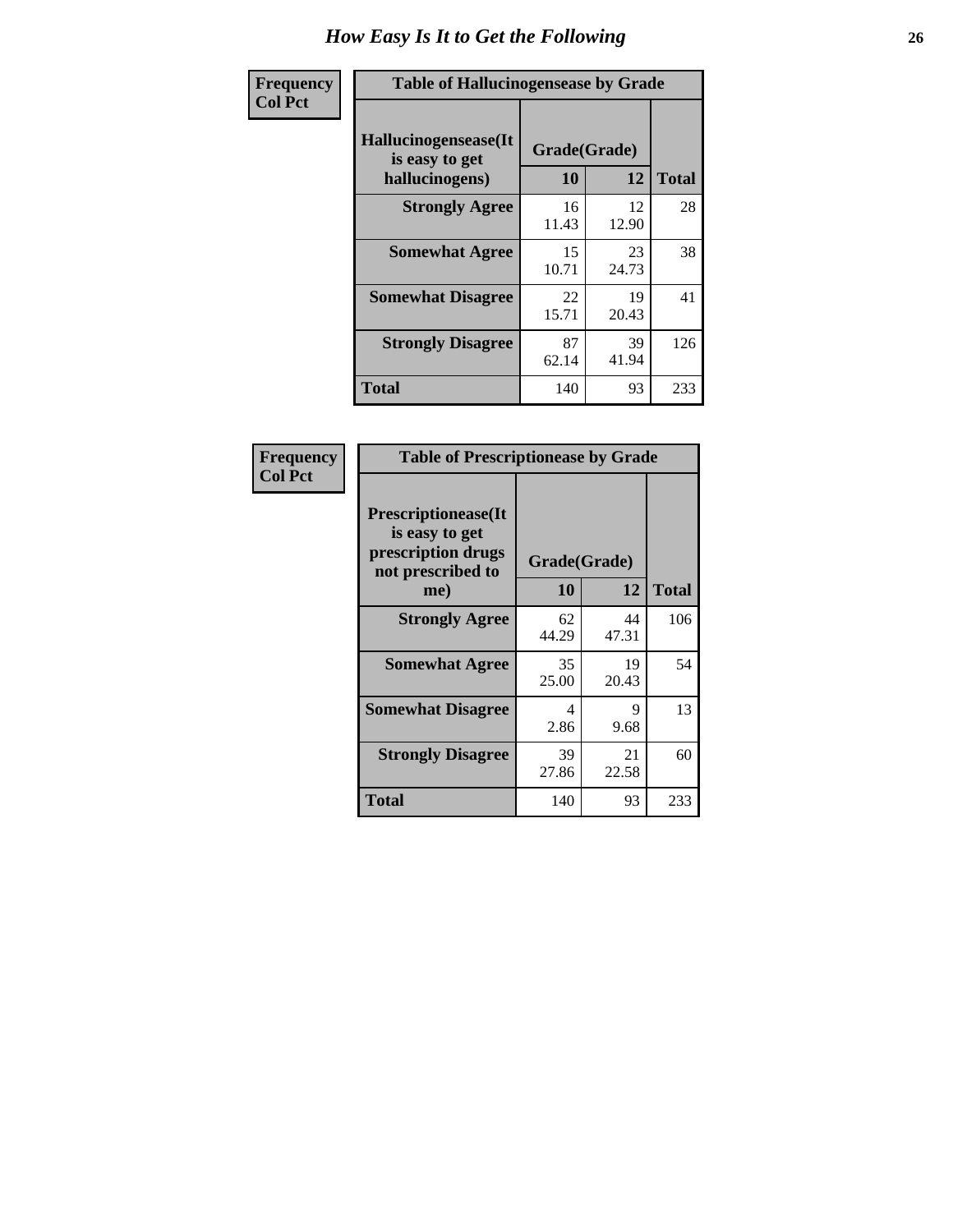### *Age at Onset of Use* **27** *Results for "Age at Onset of Use" questions exclude students who said they did not use that substance*

| <b>Frequency</b> |                        |             |           |             |           | <b>Table of Grade by Alcoholinit</b> |            |            |                                                  |            |                  |                       |              |
|------------------|------------------------|-------------|-----------|-------------|-----------|--------------------------------------|------------|------------|--------------------------------------------------|------------|------------------|-----------------------|--------------|
| <b>Row Pct</b>   |                        |             |           |             |           |                                      |            |            | Alcoholinit (I started using alcohol when I was) |            |                  |                       |              |
|                  | Grade(Grade)   younger | <b>8 or</b> | 9         | 10          | 11        | 12                                   | 13         | 14         | 15                                               | 16         | 17               | <b>18 or</b><br>older | <b>Total</b> |
|                  | 10                     | 9.33        | 1.33      | 10<br>13.33 | 6<br>8.00 | 10<br>13.33                          | 8<br>10.67 | 8<br>10.67 | 23<br>30.67                                      | 2<br>2.67  | $\theta$<br>0.00 | 0<br>0.00             | 75           |
|                  | 12                     | 3<br>5.77   | ↑<br>3.85 | 1.92        | 2<br>3.85 | 7<br>13.46                           | 3<br>5.77  | 6<br>11.54 | 6<br>11.54                                       | 9<br>17.31 | 12<br>23.08      | 1.92                  | 52           |
|                  | <b>Total</b>           | 10          | 3         | 11          | 8         | 17                                   | 11         | 14         | 29                                               | 11         | 12               |                       | 127          |
|                  |                        |             |           |             |           | Frequency Missing $= 106$            |            |            |                                                  |            |                  |                       |              |

| <b>Frequency</b> |                                                       |                 |           |                        |           |                | <b>Table of Grade by Cigarettesinit</b> |               |             |           |                  |                       |              |
|------------------|-------------------------------------------------------|-----------------|-----------|------------------------|-----------|----------------|-----------------------------------------|---------------|-------------|-----------|------------------|-----------------------|--------------|
| <b>Row Pct</b>   | Cigarettesinit (I started smoking tobacco when I was) |                 |           |                        |           |                |                                         |               |             |           |                  |                       |              |
|                  | Grade(Grade)                                          | 8 or<br>younger | 9         | 10                     | 11        | 12             | 13                                      | 14            | 15          | <b>16</b> | 17               | <b>18 or</b><br>older | <b>Total</b> |
|                  | 10                                                    | 9<br>18.00      | 4<br>8.00 | 4<br>8.00              | 4.00      | 2.00           | 4<br>8.00                               | 6<br>12.00    | 18<br>36.00 | 4.00      | $\theta$<br>0.00 | $\Omega$<br>0.00      | 50           |
|                  | 12                                                    | 4<br>11.43      | 3<br>8.57 | $\overline{2}$<br>5.71 | 3<br>8.57 |                | 6<br>$2.86$ 17.14                       | 2.86          | 2.86        | 14.29     | 5<br>14.29       | 4<br>11.43            | 35           |
|                  | <b>Total</b>                                          | 13              | $\tau$    | 6                      | 5         | $\overline{2}$ | 10                                      | $\mathcal{I}$ | 19          | ⇁         | 5                | 4                     | 85           |
|                  |                                                       |                 |           |                        |           |                | Frequency Missing $= 148$               |               |             |           |                  |                       |              |

**Frequency Row Pct**

| <b>Table of Grade by Smokelessinit</b> |                        |                  |                  |                  |                           |            |                                                      |                      |       |                       |              |  |  |  |
|----------------------------------------|------------------------|------------------|------------------|------------------|---------------------------|------------|------------------------------------------------------|----------------------|-------|-----------------------|--------------|--|--|--|
|                                        |                        |                  |                  |                  |                           |            | Smokelessinit (I started chewing tobacco when I was) |                      |       |                       |              |  |  |  |
| Grade(Grade)                           | <b>8 or</b><br>younger | <b>10</b>        | <b>11</b>        | 12               | 13                        | 14         | 15                                                   | <b>16</b>            | 17    | <b>18 or</b><br>older | <b>Total</b> |  |  |  |
| 10                                     | 10<br>43.48            | 3<br>13.04       | $\Omega$<br>0.00 | 2<br>8.70        | 2<br>8.70                 | 3<br>13.04 | 3<br>13.04                                           | $\mathbf{0}$<br>0.00 | 0.00  | 0<br>0.00             | 23           |  |  |  |
| 12                                     | 3<br>18.75             | $\theta$<br>0.00 | 6.25             | $\Omega$<br>0.00 | 2<br>12.50                | 6.25       | 4<br>25.00                                           | 2<br>12.50           | 12.50 | 6.25                  | 16           |  |  |  |
| <b>Total</b>                           | 13                     | 3                |                  | 2                | 4                         | 4          | $\mathcal{I}$                                        | 2                    | 2     |                       | 39           |  |  |  |
|                                        |                        |                  |                  |                  | Frequency Missing $= 194$ |            |                                                      |                      |       |                       |              |  |  |  |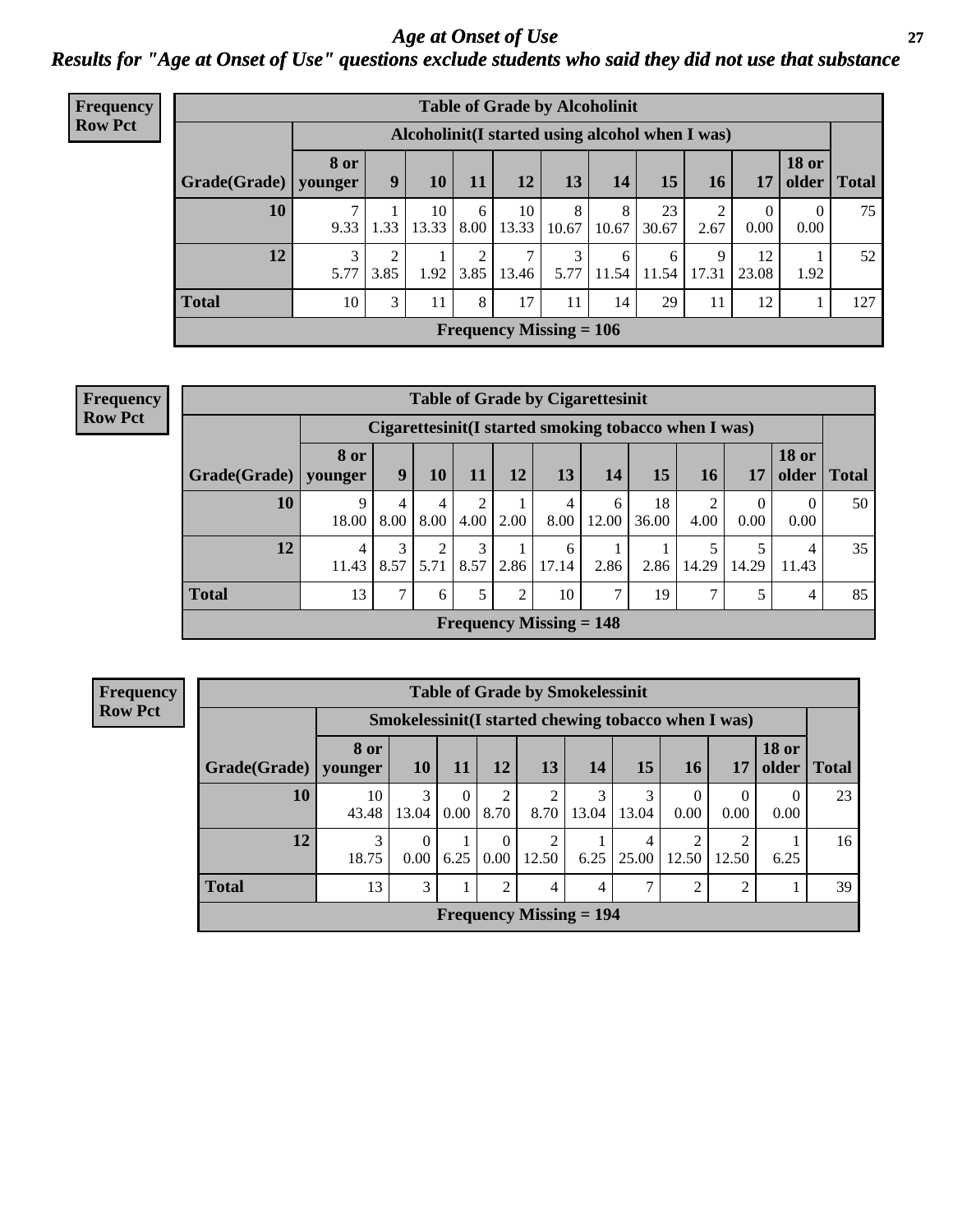#### *Age at Onset of Use* **28**

*Results for "Age at Onset of Use" questions exclude students who said they did not use that substance*

| Frequency      |              | <b>Table of Grade by Marijuanainit</b>               |           |      |                         |                                |            |                        |            |                  |              |  |  |  |  |
|----------------|--------------|------------------------------------------------------|-----------|------|-------------------------|--------------------------------|------------|------------------------|------------|------------------|--------------|--|--|--|--|
| <b>Row Pct</b> |              | Marijuanainit (I started using marijuana when I was) |           |      |                         |                                |            |                        |            |                  |              |  |  |  |  |
|                | Grade(Grade) | 8 or<br>younger                                      | <b>10</b> | 11   | 12                      | 13                             | 14         | 15                     | 16         | 17               | <b>Total</b> |  |  |  |  |
|                | 10           | $\overline{c}$<br>7.69                               | 3.85      | 3.85 | 3<br>11.54              | 6<br>23.08                     | 4<br>15.38 | 7<br>26.92             | 2<br>7.69  | $\Omega$<br>0.00 | 26           |  |  |  |  |
|                | 12           | 3.57                                                 | 3.57      |      | $3.57 \,   \, 25.00 \,$ | 3<br>10.71                     | 4<br>14.29 | $\overline{0}$<br>0.00 | 6<br>21.43 | 5<br>17.86       | 28           |  |  |  |  |
|                | <b>Total</b> | 3                                                    | 2         | 2    | 10                      | 9                              | 8          | 7                      | 8          | 5                | 54           |  |  |  |  |
|                |              |                                                      |           |      |                         | <b>Frequency Missing = 179</b> |            |                        |            |                  |              |  |  |  |  |

| <b>Frequency</b> | <b>Table of Grade by Cocaineinit</b> |                           |                     |                  |                 |                                     |              |  |  |
|------------------|--------------------------------------|---------------------------|---------------------|------------------|-----------------|-------------------------------------|--------------|--|--|
| <b>Row Pct</b>   |                                      |                           | cocaine when I was) |                  |                 | <b>Cocaineinit</b> (I started using |              |  |  |
|                  | Grade(Grade)                         | 8 or<br>younger           | 13                  | 14               | 15 <sup>1</sup> | 16                                  | <b>Total</b> |  |  |
|                  | 10                                   | $\mathfrak{D}$<br>33.33   | 16.67               | $\Omega$<br>0.00 | 16.67           | $\overline{2}$<br>33.33             | 6            |  |  |
|                  | 12                                   | $\mathcal{L}$<br>0.00     | 25.00               | 25.00            | 25.00           | 25.00                               | 4            |  |  |
|                  | <b>Total</b>                         | $\mathfrak{D}$            | $\overline{2}$      |                  | $\mathcal{D}$   | 3                                   | 10           |  |  |
|                  |                                      | Frequency Missing $= 223$ |                     |                  |                 |                                     |              |  |  |

| <b>Frequency</b> |              |                                                      |                  |                | <b>Table of Grade by Inhalantsinit</b> |                  |                |            |                  |              |
|------------------|--------------|------------------------------------------------------|------------------|----------------|----------------------------------------|------------------|----------------|------------|------------------|--------------|
| <b>Row Pct</b>   |              | Inhalantsinit (I started using inhalants when I was) |                  |                |                                        |                  |                |            |                  |              |
|                  | Grade(Grade) | 8 or<br>younger                                      | 9                | <b>10</b>      | 12                                     | 13               | 14             | <b>15</b>  | 16               | <b>Total</b> |
|                  | 10           | 14.29                                                | 7.14             | 7.14           | 35.71                                  | 7.14             | 0<br>0.00      | 3<br>21.43 | 7.14             | 14           |
|                  | 12           | $\Omega$<br>0.00                                     | $\theta$<br>0.00 | 16.67          | $\theta$<br>0.00                       | $\Omega$<br>0.00 | ∍<br>33.33     | 3<br>50.00 | $\Omega$<br>0.00 | 6            |
|                  | <b>Total</b> | $\overline{2}$                                       | 1                | $\overline{2}$ | 5                                      |                  | $\overline{2}$ | 6          |                  | 20           |
|                  |              |                                                      |                  |                | Frequency Missing $= 213$              |                  |                |            |                  |              |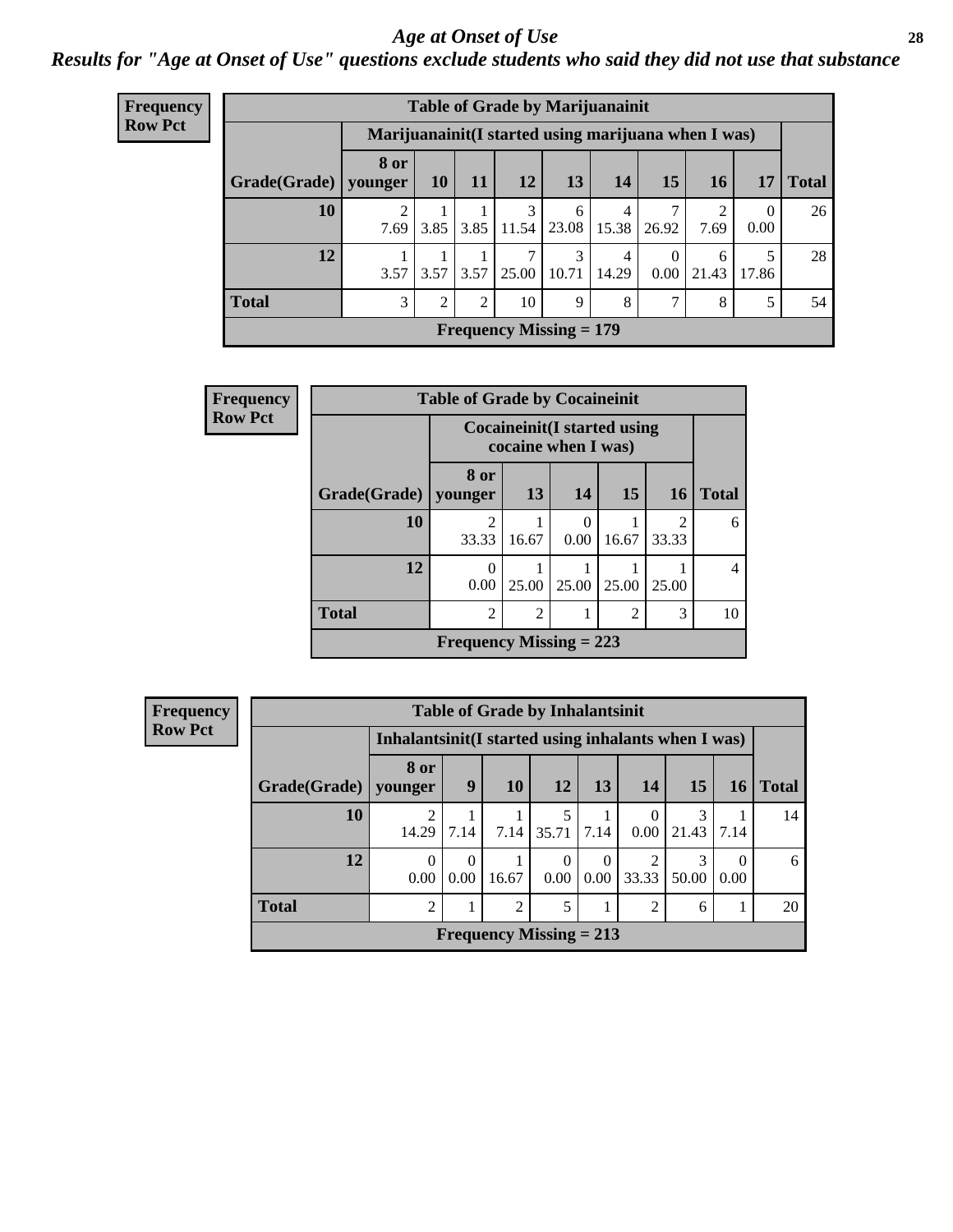#### *Age at Onset of Use* **29**

*Results for "Age at Onset of Use" questions exclude students who said they did not use that substance*

| Frequency      | <b>Table of Grade by Steroidsinit</b> |                           |                  |                                                              |           |              |  |  |  |
|----------------|---------------------------------------|---------------------------|------------------|--------------------------------------------------------------|-----------|--------------|--|--|--|
| <b>Row Pct</b> |                                       |                           |                  | <b>Steroidsinit (I started using</b><br>steroids when I was) |           |              |  |  |  |
|                | Grade(Grade)                          | 8 or<br>younger           | 9                | 15                                                           | <b>16</b> | <b>Total</b> |  |  |  |
|                | 10                                    | $\mathfrak{D}$<br>40.00   | $\Omega$<br>0.00 | $\mathcal{D}_{\mathcal{A}}$<br>40.00                         | 20.00     | 5            |  |  |  |
|                | 12                                    | 0<br>0.00                 | 20.00            | 4<br>80.00                                                   | 0<br>0.00 | 5            |  |  |  |
|                | <b>Total</b>                          | $\overline{c}$            |                  | 6                                                            |           | 10           |  |  |  |
|                |                                       | Frequency Missing $= 223$ |                  |                                                              |           |              |  |  |  |

| <b>Frequency</b> | <b>Table of Grade by Ecstasyinit</b> |                                                  |                               |           |           |            |           |                |              |  |
|------------------|--------------------------------------|--------------------------------------------------|-------------------------------|-----------|-----------|------------|-----------|----------------|--------------|--|
| <b>Row Pct</b>   |                                      | Ecstasyinit (I started using ecstasy when I was) |                               |           |           |            |           |                |              |  |
|                  | Grade(Grade)                         | 8 or<br>younger                                  | <b>12</b>                     | <b>13</b> | 14        | 15         | <b>16</b> | <b>17</b>      | <b>Total</b> |  |
|                  | 10                                   | 22.22                                            | 2<br>22.22                    | 0<br>0.00 | 11.11     | 4<br>44.44 | 0.00      | 0.00           | 9            |  |
|                  | 12                                   | $\Omega$<br>0.00                                 | $\theta$<br>0.00 <sub>l</sub> | 16.67     | 0<br>0.00 | 16.67      | 33.33     | ↑<br>33.33     | 6            |  |
|                  | <b>Total</b>                         | $\mathfrak{D}$                                   | $\overline{2}$                |           |           | 5          | ↑         | $\overline{2}$ | 15           |  |
|                  |                                      |                                                  | Frequency Missing $= 218$     |           |           |            |           |                |              |  |

| <b>Frequency</b> | <b>Table of Grade by Methinit</b> |                                |                         |                                  |       |                |               |  |  |
|------------------|-----------------------------------|--------------------------------|-------------------------|----------------------------------|-------|----------------|---------------|--|--|
| <b>Row Pct</b>   |                                   | methamphetamines when I was)   |                         | <b>Methinit</b> (I started using |       |                |               |  |  |
|                  | Grade(Grade)   younger            | 8 or                           | 13                      | 14                               | 16    | 17             | <b>Total</b>  |  |  |
|                  | 10                                | $\mathfrak{D}$<br>33.33        | $\mathfrak{D}$<br>33.33 | $\Omega$<br>0.00                 | 16.67 | 16.67          | 6             |  |  |
|                  | 12                                | $\mathcal{O}$<br>0.00          | $\theta$<br>0.00        | $\overline{2}$<br>66.67          | 0.00  | 33.33          | $\mathcal{R}$ |  |  |
|                  | <b>Total</b>                      | $\overline{c}$                 | $\overline{2}$          | $\overline{2}$                   |       | $\overline{c}$ | 9             |  |  |
|                  |                                   | <b>Frequency Missing = 224</b> |                         |                                  |       |                |               |  |  |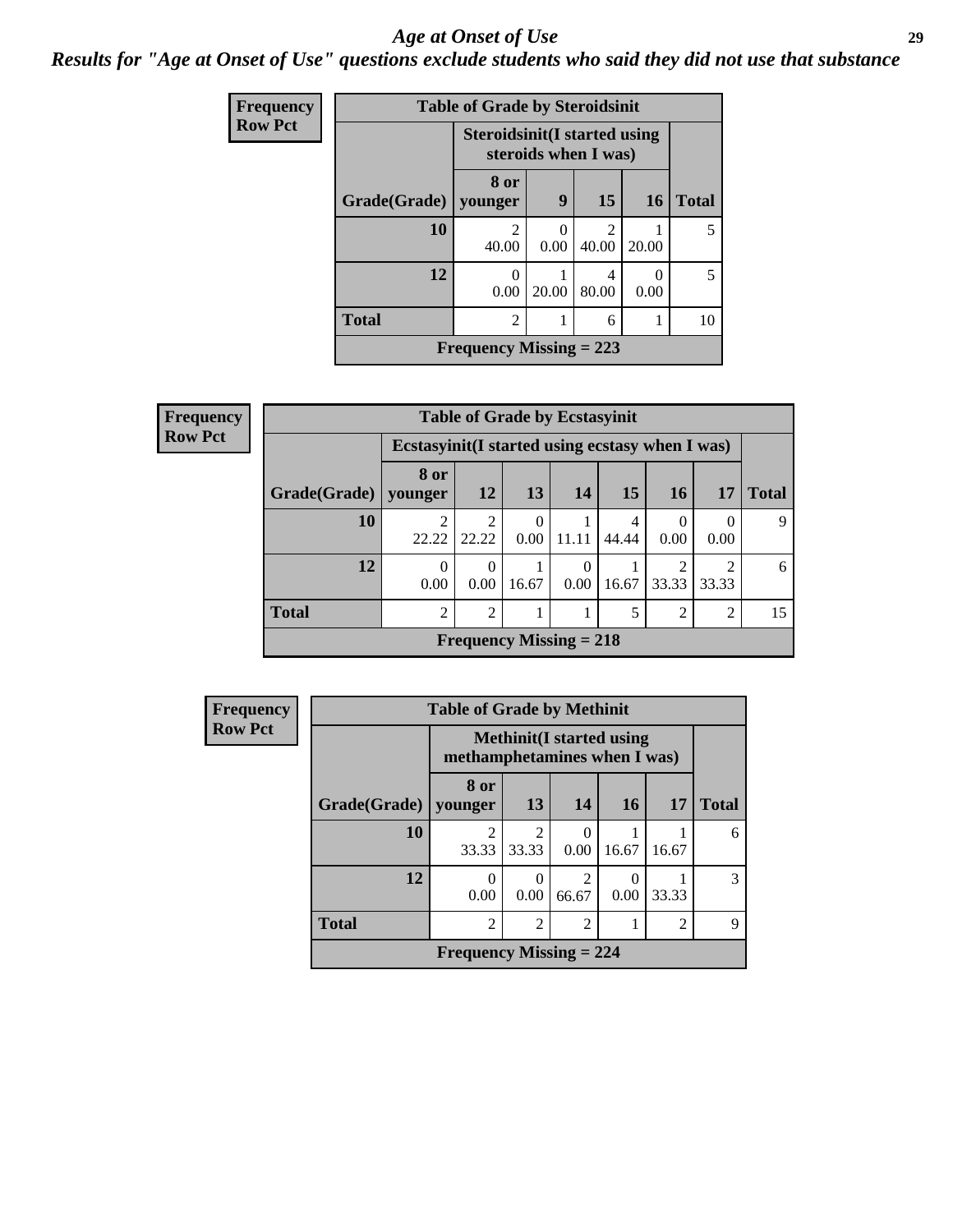### Age at Onset of Use **30**

### *Results for "Age at Onset of Use" questions exclude students who said they did not use that substance*

| Frequency      |                                                                 | <b>Table of Grade by Hallucinogensinit</b> |           |           |                         |                          |              |  |  |  |
|----------------|-----------------------------------------------------------------|--------------------------------------------|-----------|-----------|-------------------------|--------------------------|--------------|--|--|--|
| <b>Row Pct</b> | Hallucinogensinit (I started using<br>hallucinogens when I was) |                                            |           |           |                         |                          |              |  |  |  |
|                | Grade(Grade)                                                    | 8 or<br>younger                            | <b>12</b> | 14        | 15                      | <b>16</b>                | <b>Total</b> |  |  |  |
|                | 10                                                              | $\overline{c}$<br>33.33                    | 16.67     | 16.67     | $\overline{c}$<br>33.33 | $\left( \right)$<br>0.00 | 6            |  |  |  |
|                | 12                                                              | $\theta$<br>0.00                           | 0<br>0.00 | 0<br>0.00 | 0<br>0.00               | 3<br>100.00              | 3            |  |  |  |
|                | <b>Total</b>                                                    | $\overline{c}$                             |           |           | $\overline{c}$          | 3                        | 9            |  |  |  |
|                |                                                                 | Frequency Missing $= 224$                  |           |           |                         |                          |              |  |  |  |

| <b>Frequency</b> |  |
|------------------|--|
| <b>Row Pct</b>   |  |

| <b>Table of Grade by Prescriptioninit</b> |                                                                                            |                |                |                  |                         |            |             |            |                |                       |              |
|-------------------------------------------|--------------------------------------------------------------------------------------------|----------------|----------------|------------------|-------------------------|------------|-------------|------------|----------------|-----------------------|--------------|
|                                           | Prescription in it (I started using prescription drugs not<br>prescribed to me when I was) |                |                |                  |                         |            |             |            |                |                       |              |
| Grade(Grade)   younger                    | 8 or                                                                                       | <b>10</b>      | <b>11</b>      | <b>12</b>        | 13                      | 14         | 15          | <b>16</b>  | 17             | <b>18 or</b><br>older | <b>Total</b> |
| 10                                        | 3<br>11.11                                                                                 | 3.70           | 3.70           | 2<br>7.41        | $\theta$<br>$0.00\,$    | 18.52      | 11<br>40.74 | 3<br>11.11 | 3.70           | 0.00                  | 27           |
| 12                                        | 7.14                                                                                       | 7.14           | 7.14           | $\Omega$<br>0.00 | $\overline{2}$<br>14.29 | 4<br>28.57 | 7.14        | 2<br>14.29 | 7.14           | 7.14                  | 14           |
| <b>Total</b>                              | $\overline{4}$                                                                             | $\overline{2}$ | $\overline{2}$ | 2                | $\overline{2}$          | 9          | 12          | 5          | $\overline{2}$ |                       | 41           |
|                                           | Frequency Missing $= 192$                                                                  |                |                |                  |                         |            |             |            |                |                       |              |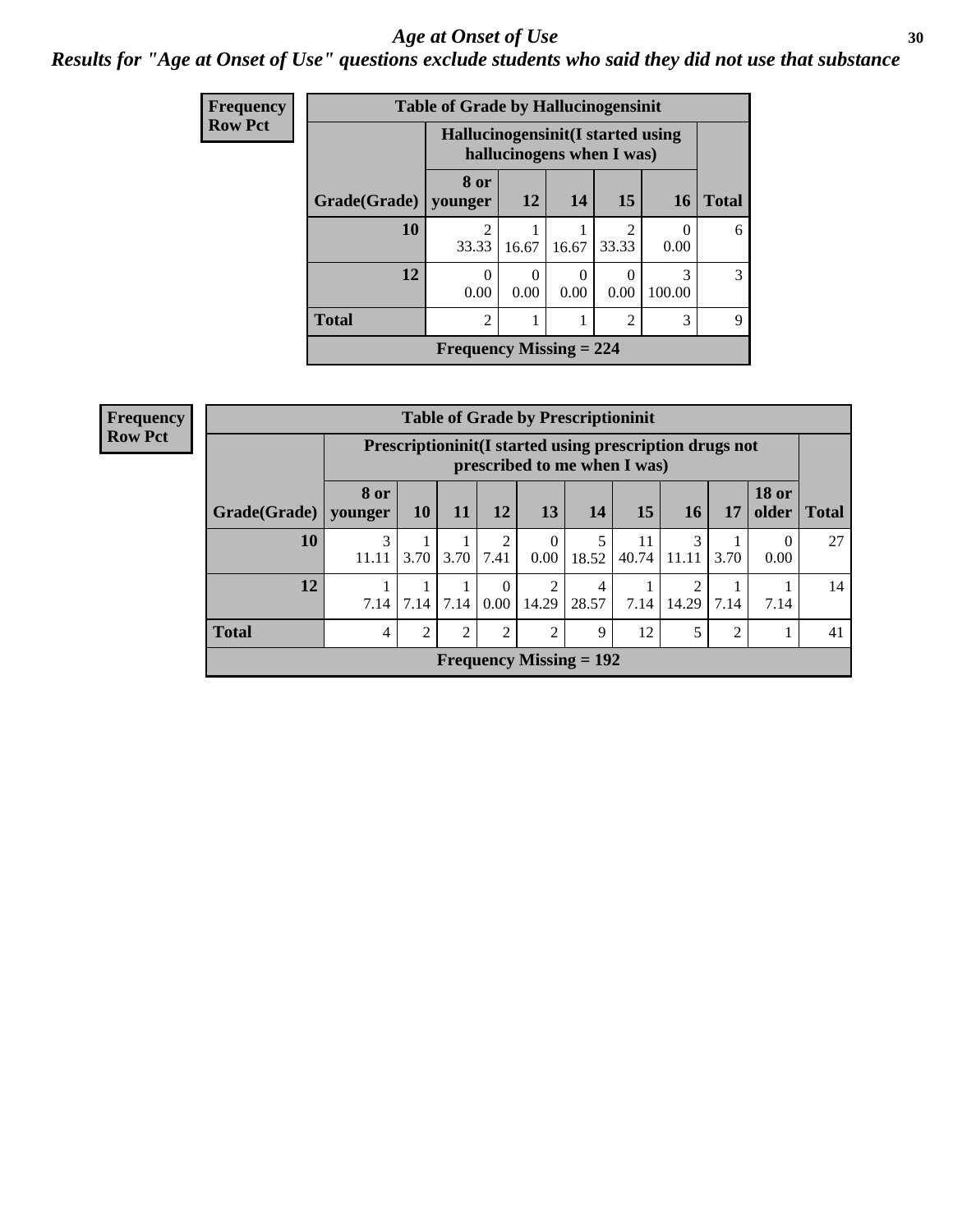| Frequency      | <b>Table of Alcoholharm by Grade</b>          |                    |             |              |  |  |  |  |
|----------------|-----------------------------------------------|--------------------|-------------|--------------|--|--|--|--|
| <b>Col Pct</b> | Alcoholharm(I<br>think alcohol is<br>harmful) | Grade(Grade)<br>10 | 12          | <b>Total</b> |  |  |  |  |
|                | <b>Strongly Agree</b>                         | 58<br>41.43        | 31<br>33.33 | 89           |  |  |  |  |
|                | <b>Somewhat Agree</b>                         | 31<br>22.14        | 31<br>33.33 | 62           |  |  |  |  |
|                | <b>Somewhat Disagree</b>                      | 33<br>23.57        | 21<br>22.58 | 54           |  |  |  |  |
|                | <b>Strongly Disagree</b>                      | 18<br>12.86        | 10<br>10.75 | 28           |  |  |  |  |
|                | <b>Total</b>                                  | 140                | 93          | 233          |  |  |  |  |

| <b>Table of Cigarettesharm by Grade</b>                  |                    |             |              |  |  |  |  |  |
|----------------------------------------------------------|--------------------|-------------|--------------|--|--|--|--|--|
| Cigarettesharm(I<br>think smoking<br>tobacco is harmful) | Grade(Grade)<br>10 | 12          | <b>Total</b> |  |  |  |  |  |
| <b>Strongly Agree</b>                                    | 103<br>73.57       | 58<br>62.37 | 161          |  |  |  |  |  |
| <b>Somewhat Agree</b>                                    | 20<br>14.29        | 25<br>26.88 | 45           |  |  |  |  |  |
| <b>Somewhat Disagree</b>                                 | 7<br>5.00          | 5<br>5.38   | 12           |  |  |  |  |  |
| <b>Strongly Disagree</b>                                 | 10<br>7.14         | 5<br>5.38   | 15           |  |  |  |  |  |
| <b>Total</b>                                             | 140                | 93          | 233          |  |  |  |  |  |

| Frequency      | <b>Table of Smokelessharm by Grade</b>                  |                           |                       |              |
|----------------|---------------------------------------------------------|---------------------------|-----------------------|--------------|
| <b>Col Pct</b> | Smokelessharm(I<br>think chewing<br>tobacco is harmful) | Grade(Grade)<br><b>10</b> | 12                    | <b>Total</b> |
|                | <b>Strongly Agree</b>                                   | 96<br>68.57               | 67<br>72.04           | 163          |
|                | <b>Somewhat Agree</b>                                   | 25<br>17.86               | 18<br>19.35           | 43           |
|                | <b>Somewhat Disagree</b>                                | 9<br>6.43                 | $\mathcal{L}$<br>2.15 | 11           |
|                | <b>Strongly Disagree</b>                                | 10<br>7.14                | 6<br>6.45             | 16           |
|                | Total                                                   | 140                       | 93                    | 233          |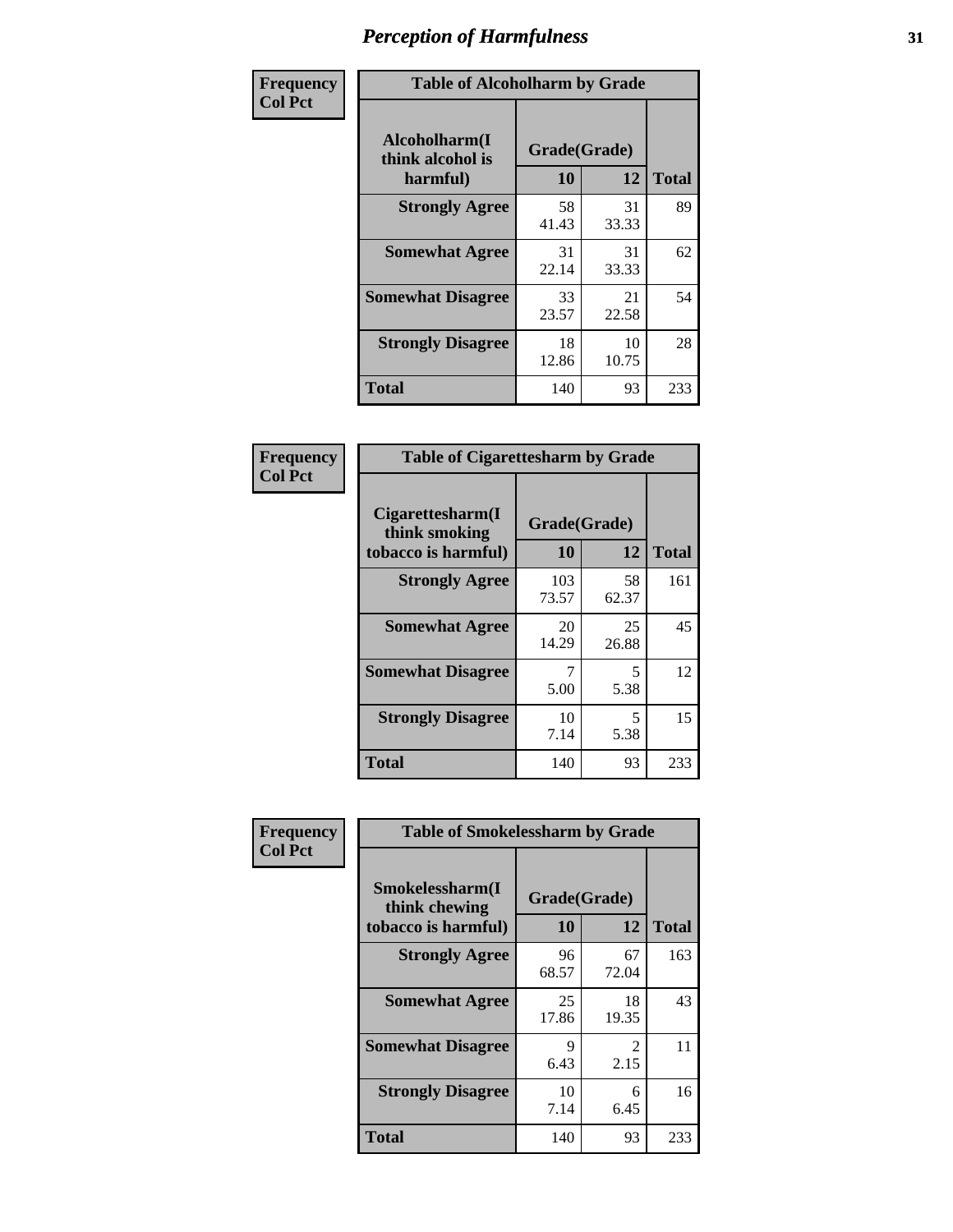| Frequency      | <b>Table of Marijuanaharm by Grade</b>            |                    |             |              |  |  |  |  |  |
|----------------|---------------------------------------------------|--------------------|-------------|--------------|--|--|--|--|--|
| <b>Col Pct</b> | Marijuanaharm(I<br>think marijuana is<br>harmful) | Grade(Grade)<br>10 | 12          | <b>Total</b> |  |  |  |  |  |
|                | <b>Strongly Agree</b>                             | 95<br>67.86        | 49<br>52.69 | 144          |  |  |  |  |  |
|                | <b>Somewhat Agree</b>                             | 17<br>12.14        | 13<br>13.98 | 30           |  |  |  |  |  |
|                | <b>Somewhat Disagree</b>                          | 13<br>9.29         | 10<br>10.75 | 23           |  |  |  |  |  |
|                | <b>Strongly Disagree</b>                          | 15<br>10.71        | 21<br>22.58 | 36           |  |  |  |  |  |
|                | <b>Total</b>                                      | 140                | 93          | 233          |  |  |  |  |  |

| <b>Table of Cocaineharm by Grade</b>          |                    |              |     |  |  |
|-----------------------------------------------|--------------------|--------------|-----|--|--|
| Cocaineharm(I<br>think cocaine is<br>harmful) | Grade(Grade)<br>10 | <b>Total</b> |     |  |  |
| <b>Strongly Agree</b>                         | 123<br>87.86       | 78<br>83.87  | 201 |  |  |
| <b>Somewhat Agree</b>                         | 6<br>4.29          | 8<br>8.60    | 14  |  |  |
| <b>Somewhat Disagree</b>                      | 4<br>2.86          | 1.08         | 5   |  |  |
| <b>Strongly Disagree</b>                      | 7<br>5.00          | 6<br>6.45    | 13  |  |  |
| <b>Total</b>                                  | 140                | 93           | 233 |  |  |

| Frequency      | <b>Table of Inhalantsharm by Grade</b>             |                           |             |              |  |
|----------------|----------------------------------------------------|---------------------------|-------------|--------------|--|
| <b>Col Pct</b> | Inhalantsharm(I<br>think inhalants are<br>harmful) | Grade(Grade)<br><b>10</b> | 12          | <b>Total</b> |  |
|                | <b>Strongly Agree</b>                              | 112<br>80.00              | 80<br>86.02 | 192          |  |
|                | <b>Somewhat Agree</b>                              | 17<br>12.14               | 6<br>6.45   | 23           |  |
|                | <b>Somewhat Disagree</b>                           | 3<br>2.14                 | 2<br>2.15   | 5            |  |
|                | <b>Strongly Disagree</b>                           | 8<br>5.71                 | 5<br>5.38   | 13           |  |
|                | <b>Total</b>                                       | 140                       | 93          | 233          |  |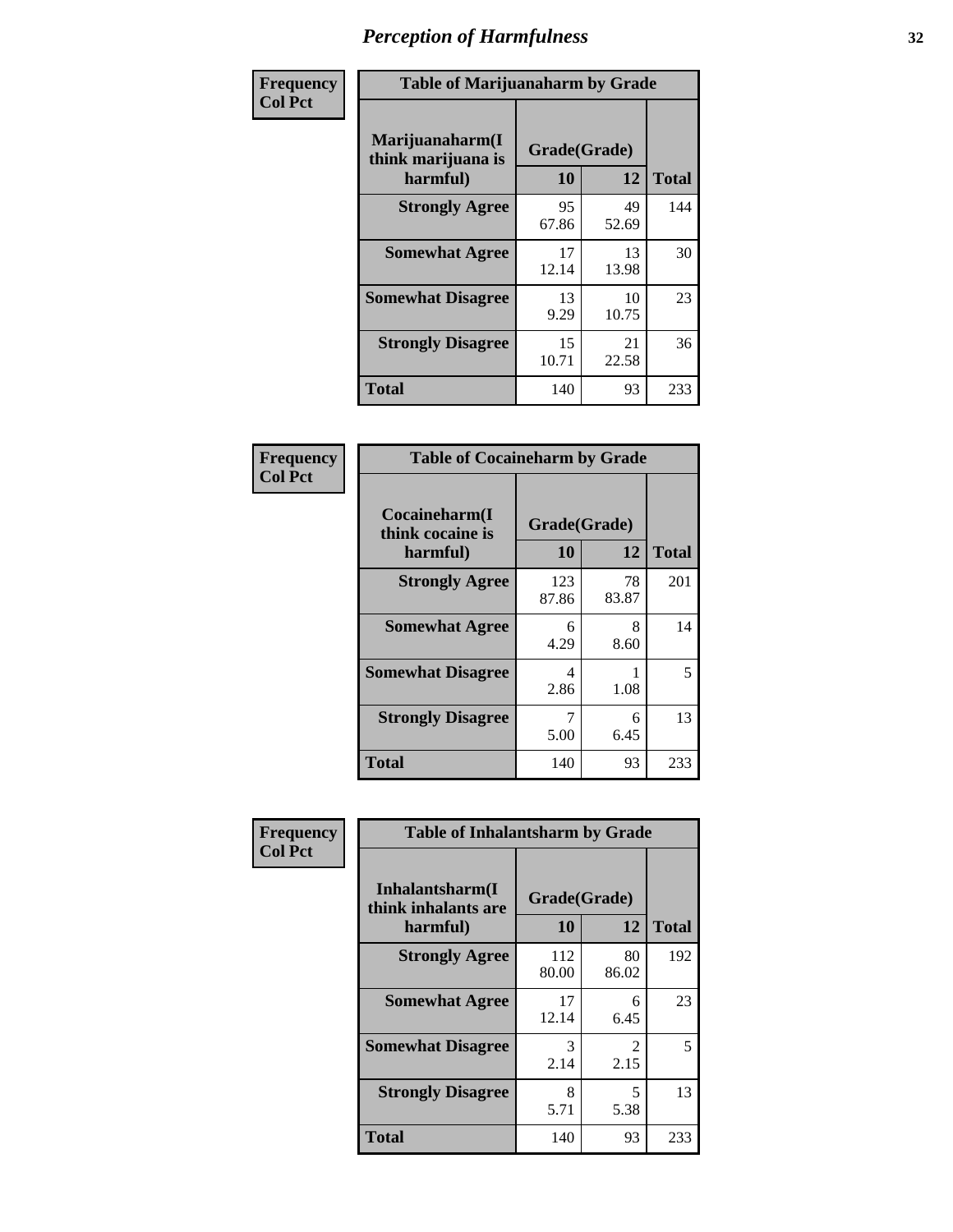| Frequency      | <b>Table of Steroidsharm by Grade</b>            |                    |             |              |
|----------------|--------------------------------------------------|--------------------|-------------|--------------|
| <b>Col Pct</b> | Steroidsharm(I<br>think steroids are<br>harmful) | Grade(Grade)<br>10 | 12          | <b>Total</b> |
|                | <b>Strongly Agree</b>                            | 114<br>81.43       | 76<br>81.72 | 190          |
|                | <b>Somewhat Agree</b>                            | 15<br>10.71        | 10<br>10.75 | 25           |
|                | <b>Somewhat Disagree</b>                         | 3<br>2.14          | 3<br>3.23   | 6            |
|                | <b>Strongly Disagree</b>                         | 8<br>5.71          | 4<br>4.30   | 12           |
|                | <b>Total</b>                                     | 140                | 93          | 233          |

| <b>Table of Ecstasyharm by Grade</b>          |                    |              |     |  |  |  |
|-----------------------------------------------|--------------------|--------------|-----|--|--|--|
| Ecstasyharm(I<br>think ecstasy is<br>harmful) | Grade(Grade)<br>10 | <b>Total</b> |     |  |  |  |
| <b>Strongly Agree</b>                         | 119<br>85.00       | 79<br>84.95  | 198 |  |  |  |
| <b>Somewhat Agree</b>                         | 8<br>5.71          | 6<br>6.45    | 14  |  |  |  |
| <b>Somewhat Disagree</b>                      | 6<br>4.29          | 2<br>2.15    | 8   |  |  |  |
| <b>Strongly Disagree</b>                      | 7<br>5.00          | 6<br>6.45    | 13  |  |  |  |
| Total                                         | 140                | 93           | 233 |  |  |  |

| Frequency      | <b>Table of Methharm by Grade</b>                            |                    |                           |              |
|----------------|--------------------------------------------------------------|--------------------|---------------------------|--------------|
| <b>Col Pct</b> | <b>Methharm</b> (I think<br>methamphetamines<br>are harmful) | Grade(Grade)<br>10 | 12                        | <b>Total</b> |
|                | <b>Strongly Agree</b>                                        | 128<br>91.43       | 86<br>92.47               | 214          |
|                | <b>Somewhat Agree</b>                                        | 6<br>4.29          | 1.08                      |              |
|                | <b>Somewhat Disagree</b>                                     | 0.71               | $\mathbf{\Omega}$<br>0.00 |              |
|                | <b>Strongly Disagree</b>                                     | 5<br>3.57          | 6<br>6.45                 | 11           |
|                | <b>Total</b>                                                 | 140                | 93                        | 233          |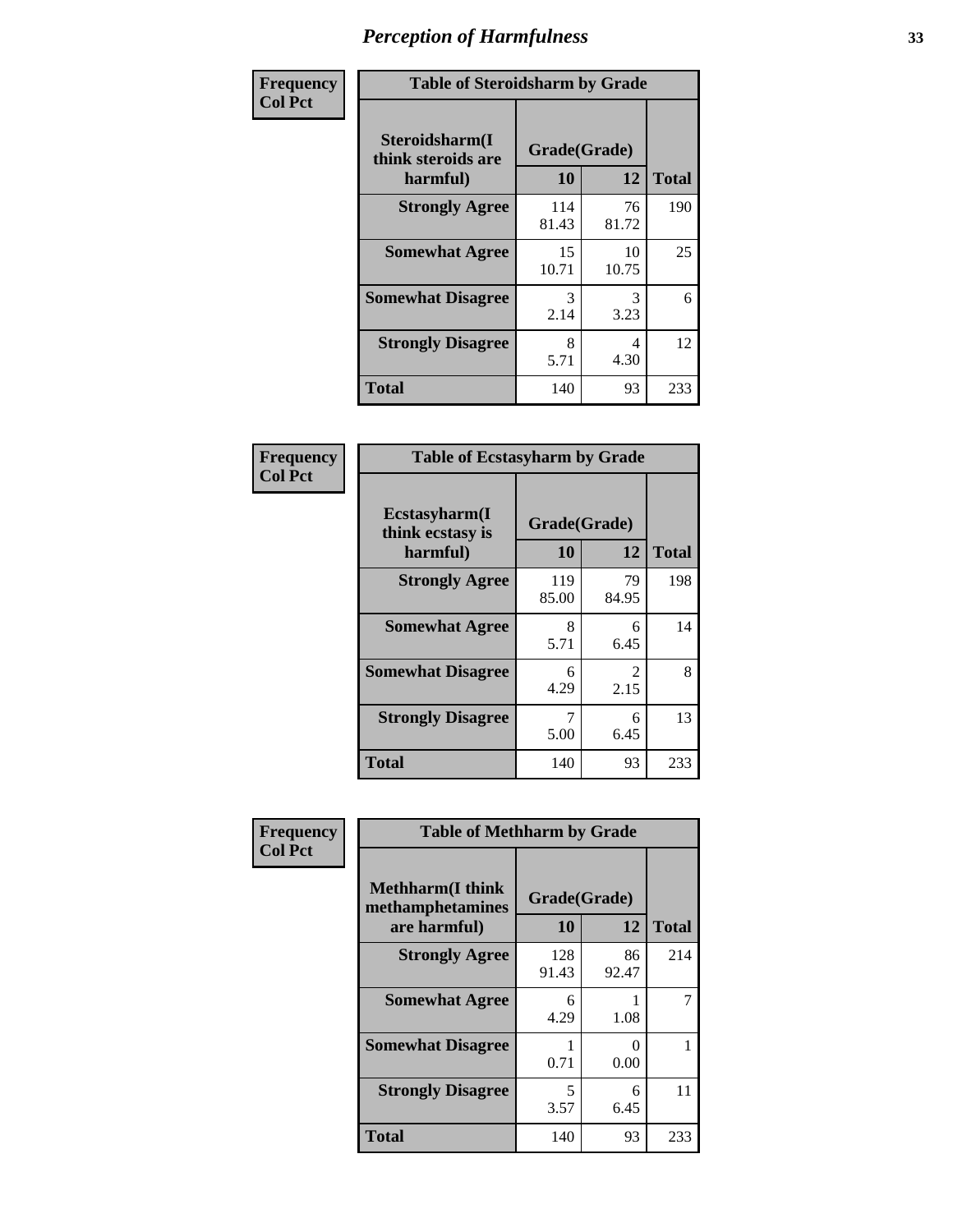| Frequency      | <b>Table of Hallucinogensharm by Grade</b>                 |                    |             |              |
|----------------|------------------------------------------------------------|--------------------|-------------|--------------|
| <b>Col Pct</b> | Hallucinogensharm(I<br>think hallucinogens<br>are harmful) | Grade(Grade)<br>10 | 12          | <b>Total</b> |
|                | <b>Strongly Agree</b>                                      | 121<br>86.43       | 78<br>83.87 | 199          |
|                | <b>Somewhat Agree</b>                                      | 8<br>5.71          | 8<br>8.60   | 16           |
|                | <b>Somewhat Disagree</b>                                   | 3<br>2.14          | 0<br>0.00   | 3            |
|                | <b>Strongly Disagree</b>                                   | 8<br>5.71          | 7<br>7.53   | 15           |
|                | <b>Total</b>                                               | 140                | 93          | 233          |

| <b>Table of Prescriptionharm by Grade</b>                                 |                    |             |              |  |  |
|---------------------------------------------------------------------------|--------------------|-------------|--------------|--|--|
| Prescriptionharm(I<br>think prescription<br>drugs not<br>prescribed to me | Grade(Grade)<br>10 | 12          | <b>Total</b> |  |  |
| are harmful)<br><b>Strongly Agree</b>                                     | 98                 | 61          | 159          |  |  |
|                                                                           | 70.00              | 65.59       |              |  |  |
| <b>Somewhat Agree</b>                                                     | 19<br>13.57        | 14<br>15.05 | 33           |  |  |
| <b>Somewhat Disagree</b>                                                  | 10<br>7.14         | 11<br>11.83 | 21           |  |  |
| <b>Strongly Disagree</b>                                                  | 13<br>9.29         | 7<br>7.53   | 20           |  |  |
| Total                                                                     | 140                | 93          | 233          |  |  |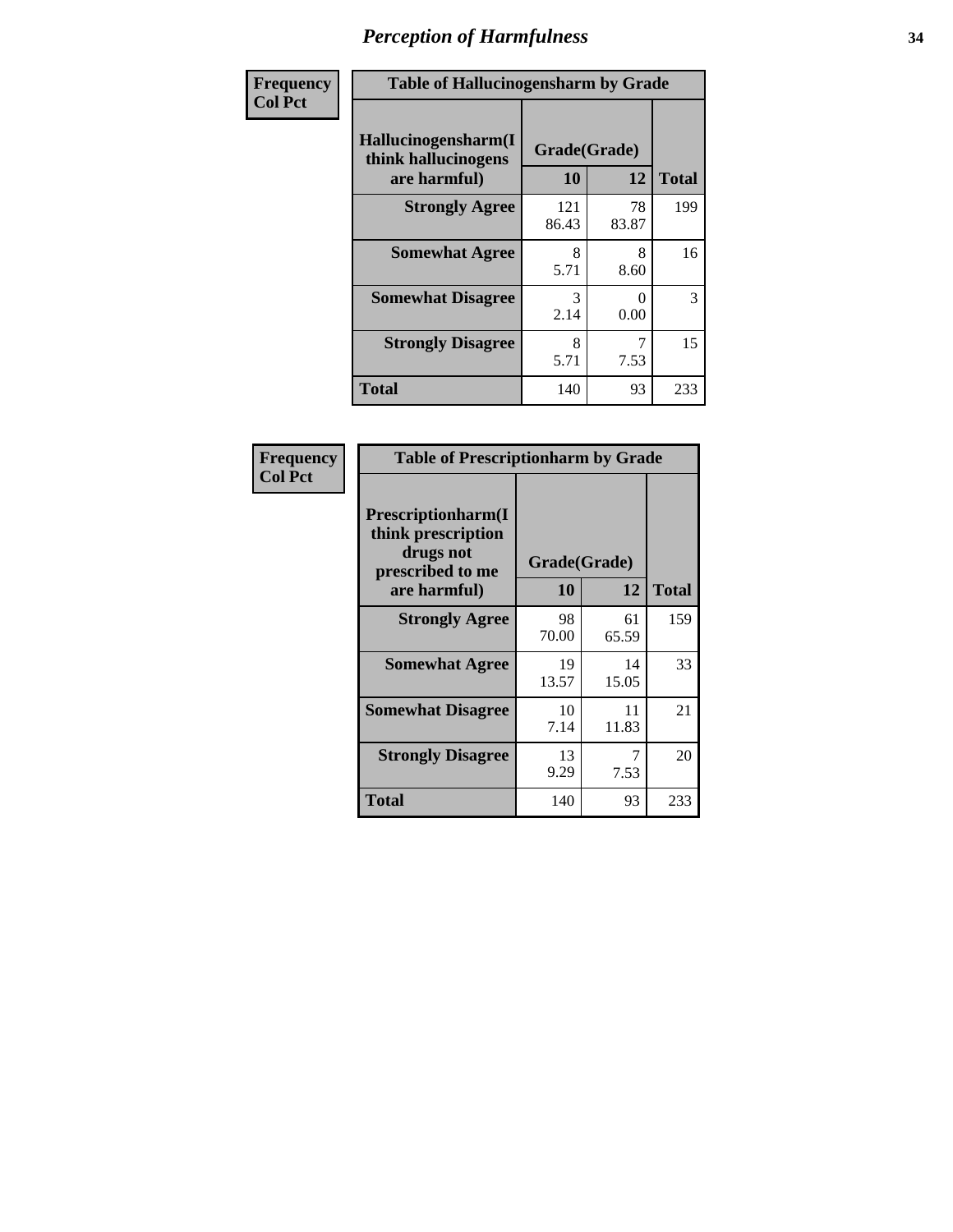# *Disapproval by Adults* **35**

| Frequency      | <b>Table of Alcoholadult by Grade</b>                                 |                    |             |              |  |
|----------------|-----------------------------------------------------------------------|--------------------|-------------|--------------|--|
| <b>Col Pct</b> | <b>Alcoholadult</b> (Adults<br>would disapprove if<br>I used alcohol) | Grade(Grade)<br>10 | 12          | <b>Total</b> |  |
|                | <b>Strongly Agree</b>                                                 | 66<br>47.14        | 41<br>44.09 | 107          |  |
|                | <b>Somewhat Agree</b>                                                 | 36<br>25.71        | 30<br>32.26 | 66           |  |
|                | <b>Somewhat Disagree</b>                                              | 20<br>14.29        | 14<br>15.05 | 34           |  |
|                | <b>Strongly Disagree</b>                                              | 18<br>12.86        | 8<br>8.60   | 26           |  |
|                | <b>Total</b>                                                          | 140                | 93          | 233          |  |

| <b>Table of Tobaccoadult by Grade</b>                                |                          |             |     |  |
|----------------------------------------------------------------------|--------------------------|-------------|-----|--|
| <b>Tobaccoadult(Adults</b><br>would disapprove if<br>I used tobacco) | Grade(Grade)<br>10<br>12 |             |     |  |
| <b>Strongly Agree</b>                                                | 71<br>50.71              | 46<br>49.46 | 117 |  |
| <b>Somewhat Agree</b>                                                | 31<br>22.14              | 31<br>33.33 | 62  |  |
| <b>Somewhat Disagree</b>                                             | 16<br>11.43              | 7<br>7.53   | 23  |  |
| <b>Strongly Disagree</b>                                             | 22<br>15.71              | 9<br>9.68   | 31  |  |
| <b>Total</b>                                                         | 140                      | 93          | 233 |  |

| Frequency      | <b>Table of Marijuanaadult by Grade</b>                           |                    |             |              |  |
|----------------|-------------------------------------------------------------------|--------------------|-------------|--------------|--|
| <b>Col Pct</b> | Marijuanaadult(Adults<br>would disapprove if I<br>used marijuana) | Grade(Grade)<br>10 | 12          | <b>Total</b> |  |
|                | <b>Strongly Agree</b>                                             | 108<br>77.14       | 65<br>69.89 | 173          |  |
|                | <b>Somewhat Agree</b>                                             | 5.00               | 11<br>11.83 | 18           |  |
|                | <b>Somewhat Disagree</b>                                          | 8<br>5.71          | 10<br>10.75 | 18           |  |
|                | <b>Strongly Disagree</b>                                          | 17<br>12.14        | 7<br>7.53   | 24           |  |
|                | <b>Total</b>                                                      | 140                | 93          | 233          |  |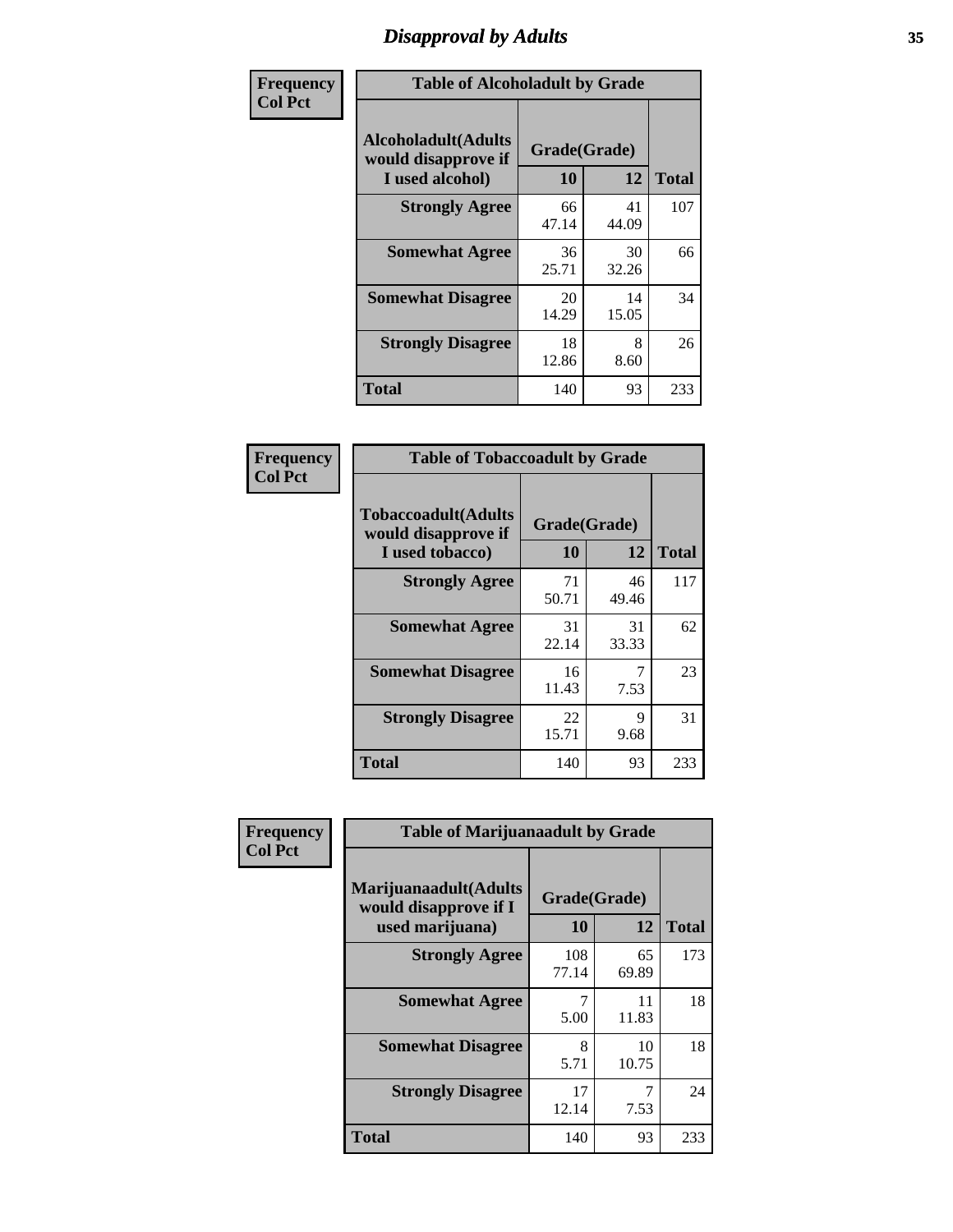# *Disapproval by Adults* **36**

| <b>Frequency</b> | <b>Table of Otherdrugadult by Grade</b>                                     |                    |             |              |
|------------------|-----------------------------------------------------------------------------|--------------------|-------------|--------------|
| <b>Col Pct</b>   | <b>Otherdrugadult</b> (Adults<br>would disapprove if I<br>used other drugs) | Grade(Grade)<br>10 | 12          | <b>Total</b> |
|                  | <b>Strongly Agree</b>                                                       | 116<br>82.86       | 83<br>89.25 | 199          |
|                  | <b>Somewhat Agree</b>                                                       | 5<br>3.57          | 3<br>3.23   | 8            |
|                  | <b>Somewhat Disagree</b>                                                    | 4<br>2.86          | 1.08        | 5            |
|                  | <b>Strongly Disagree</b>                                                    | 15<br>10.71        | 6<br>6.45   | 21           |
|                  | <b>Total</b>                                                                | 140                | 93          | 233          |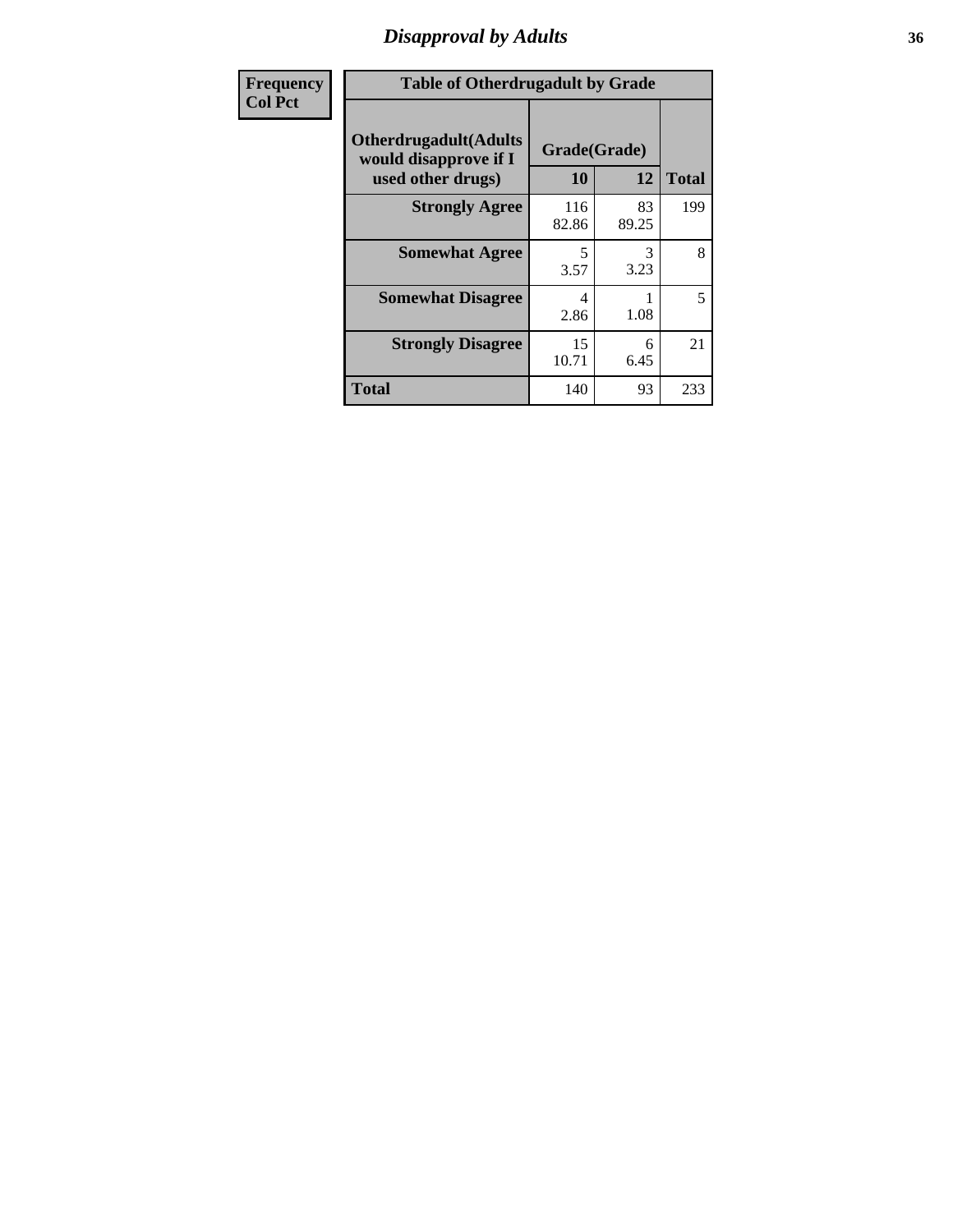# *Disapproval by Peers* **37**

| Frequency      | <b>Table of Alcoholpeer by Grade</b>                    |              |             |              |  |
|----------------|---------------------------------------------------------|--------------|-------------|--------------|--|
| <b>Col Pct</b> | Alcoholpeer(My<br>friends would<br>disapprove if I used | Grade(Grade) |             |              |  |
|                | alcohol)                                                | 10           | 12          | <b>Total</b> |  |
|                | <b>Strongly Agree</b>                                   | 40<br>28.57  | 16<br>17.20 | 56           |  |
|                | <b>Somewhat Agree</b>                                   | 18<br>12.86  | 15<br>16.13 | 33           |  |
|                | <b>Somewhat Disagree</b>                                | 43<br>30.71  | 27<br>29.03 | 70           |  |
|                | <b>Strongly Disagree</b>                                | 39<br>27.86  | 35<br>37.63 | 74           |  |
|                | Total                                                   | 140          | 93          | 233          |  |

| Frequency      | <b>Table of Tobaccopeer by Grade</b>                                |                    |             |              |
|----------------|---------------------------------------------------------------------|--------------------|-------------|--------------|
| <b>Col Pct</b> | Tobaccopeer(My<br>friends would<br>disapprove if I used<br>tobacco) | Grade(Grade)<br>10 | 12          | <b>Total</b> |
|                | <b>Strongly Agree</b>                                               | 49<br>35.00        | 27<br>29.03 | 76           |
|                | <b>Somewhat Agree</b>                                               | 28<br>20.00        | 19<br>20.43 | 47           |
|                | <b>Somewhat Disagree</b>                                            | 21<br>15.00        | 18<br>19.35 | 39           |
|                | <b>Strongly Disagree</b>                                            | 42<br>30.00        | 29<br>31.18 | 71           |
|                | <b>Total</b>                                                        | 140                | 93          | 233          |

| Frequency      | <b>Table of Marijuanapeer by Grade</b>                    |              |             |              |
|----------------|-----------------------------------------------------------|--------------|-------------|--------------|
| <b>Col Pct</b> | Marijuanapeer(My<br>friends would<br>disapprove if I used | Grade(Grade) |             |              |
|                | marijuana)                                                | 10           | 12          | <b>Total</b> |
|                | <b>Strongly Agree</b>                                     | 64<br>45.71  | 32<br>34.41 | 96           |
|                | <b>Somewhat Agree</b>                                     | 22<br>15.71  | 15<br>16.13 | 37           |
|                | <b>Somewhat Disagree</b>                                  | 20<br>14.29  | 17<br>18.28 | 37           |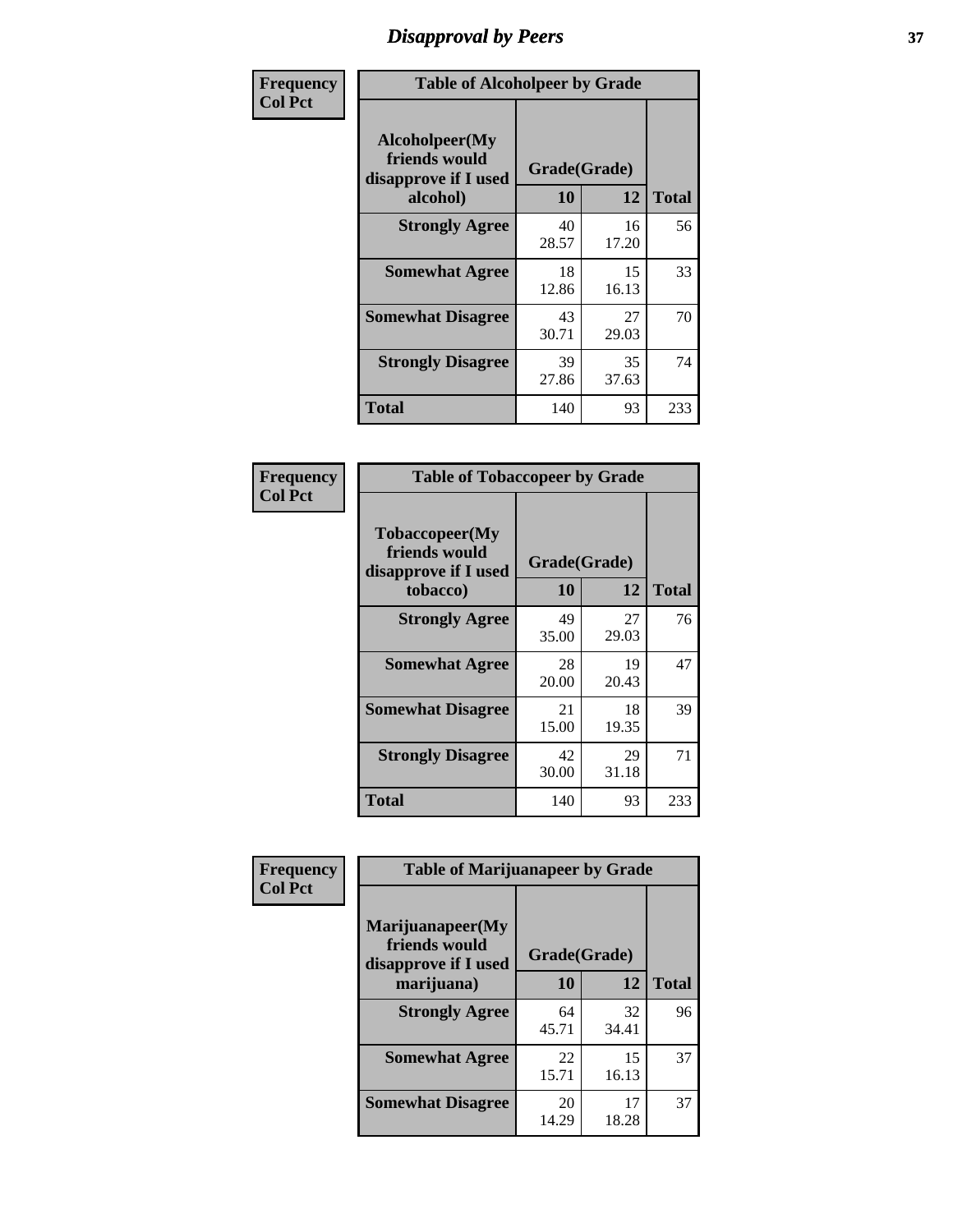# *Disapproval by Peers* **38**

| Frequency<br><b>Col Pct</b> | <b>Table of Marijuanapeer by Grade</b>                                  |                    |             |              |  |
|-----------------------------|-------------------------------------------------------------------------|--------------------|-------------|--------------|--|
|                             | Marijuanapeer(My<br>friends would<br>disapprove if I used<br>marijuana) | Grade(Grade)<br>10 | 12          | <b>Total</b> |  |
|                             | <b>Strongly Disagree</b>                                                | 34<br>24.29        | 29<br>31.18 | 63           |  |
|                             | Total                                                                   | 140                | 93          | 233          |  |

| Frequency      | <b>Table of Otherdrugpeer by Grade</b>                                    |             |                    |              |
|----------------|---------------------------------------------------------------------------|-------------|--------------------|--------------|
| <b>Col Pct</b> | Otherdrugpeer(My<br>friends would<br>disapprove if I used<br>other drugs) | 10          | Grade(Grade)<br>12 | <b>Total</b> |
|                | <b>Strongly Agree</b>                                                     | 83<br>59.29 | 57<br>61.29        | 140          |
|                | <b>Somewhat Agree</b>                                                     | 20<br>14.29 | 9<br>9.68          | 29           |
|                | <b>Somewhat Disagree</b>                                                  | 17<br>12.14 | 10<br>10.75        | 27           |
|                | <b>Strongly Disagree</b>                                                  | 20<br>14.29 | 17<br>18.28        | 37           |
|                | Total                                                                     | 140         | 93                 | 233          |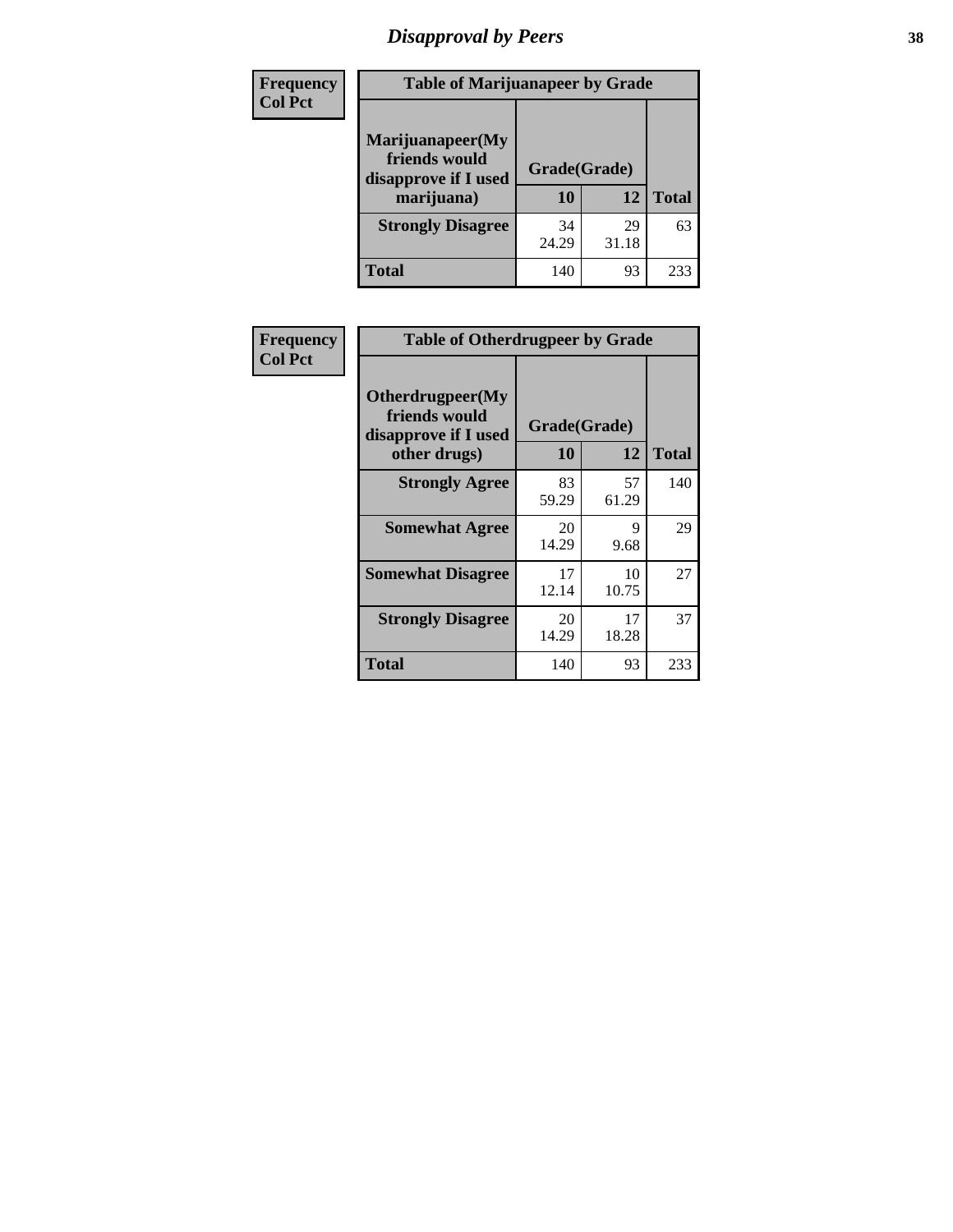| Frequency<br><b>Col Pct</b> | <b>Table of Alcohollocation1 by Grade</b> |              |             |              |  |
|-----------------------------|-------------------------------------------|--------------|-------------|--------------|--|
|                             | <b>Alcohollocation1(Places</b>            | Grade(Grade) |             |              |  |
|                             | <b>Friends Use Alcohol)</b>               | 10           | 12          | <b>Total</b> |  |
|                             |                                           | 108<br>77.14 | 73<br>78.49 | 181          |  |
|                             | Do Not Use                                | 32<br>22.86  | 20<br>21.51 | 52           |  |
|                             | <b>Total</b>                              | 140          | 93          | 233          |  |

| Frequency<br><b>Col Pct</b> | <b>Table of Alcohollocation2 by Grade</b>                     |                    |             |              |
|-----------------------------|---------------------------------------------------------------|--------------------|-------------|--------------|
|                             | <b>Alcohollocation2(Places</b><br><b>Friends Use Alcohol)</b> | Grade(Grade)<br>10 | 12          | <b>Total</b> |
|                             |                                                               | 60<br>42.86        | 34<br>36.56 | 94           |
|                             | Home                                                          | 80<br>57.14        | 59<br>63.44 | 139          |
|                             | Total                                                         | 140                | 93          | 233          |

| <b>Frequency</b> | <b>Table of Alcohollocation 3 by Grade</b> |              |             |              |
|------------------|--------------------------------------------|--------------|-------------|--------------|
| <b>Col Pct</b>   | <b>Alcohollocation3(Places</b>             | Grade(Grade) |             |              |
|                  | <b>Friends Use Alcohol)</b>                | <b>10</b>    | 12          | <b>Total</b> |
|                  |                                            | 131<br>93.57 | 80<br>86.02 | 211          |
|                  | <b>School</b>                              | 9<br>6.43    | 13<br>13.98 | 22           |
|                  | <b>Total</b>                               | 140          | 93          | 233          |

| Frequency      | <b>Table of Alcohollocation4 by Grade</b> |              |             |              |  |
|----------------|-------------------------------------------|--------------|-------------|--------------|--|
| <b>Col Pct</b> | <b>Alcohollocation4(Places</b>            | Grade(Grade) |             |              |  |
|                | <b>Friends Use Alcohol)</b>               | 10           | 12          | <b>Total</b> |  |
|                |                                           | 118<br>84.29 | 66<br>70.97 | 184          |  |
|                | Car                                       | 22<br>15.71  | 27<br>29.03 | 49           |  |
|                | <b>Total</b>                              | 140          | 93          | 233          |  |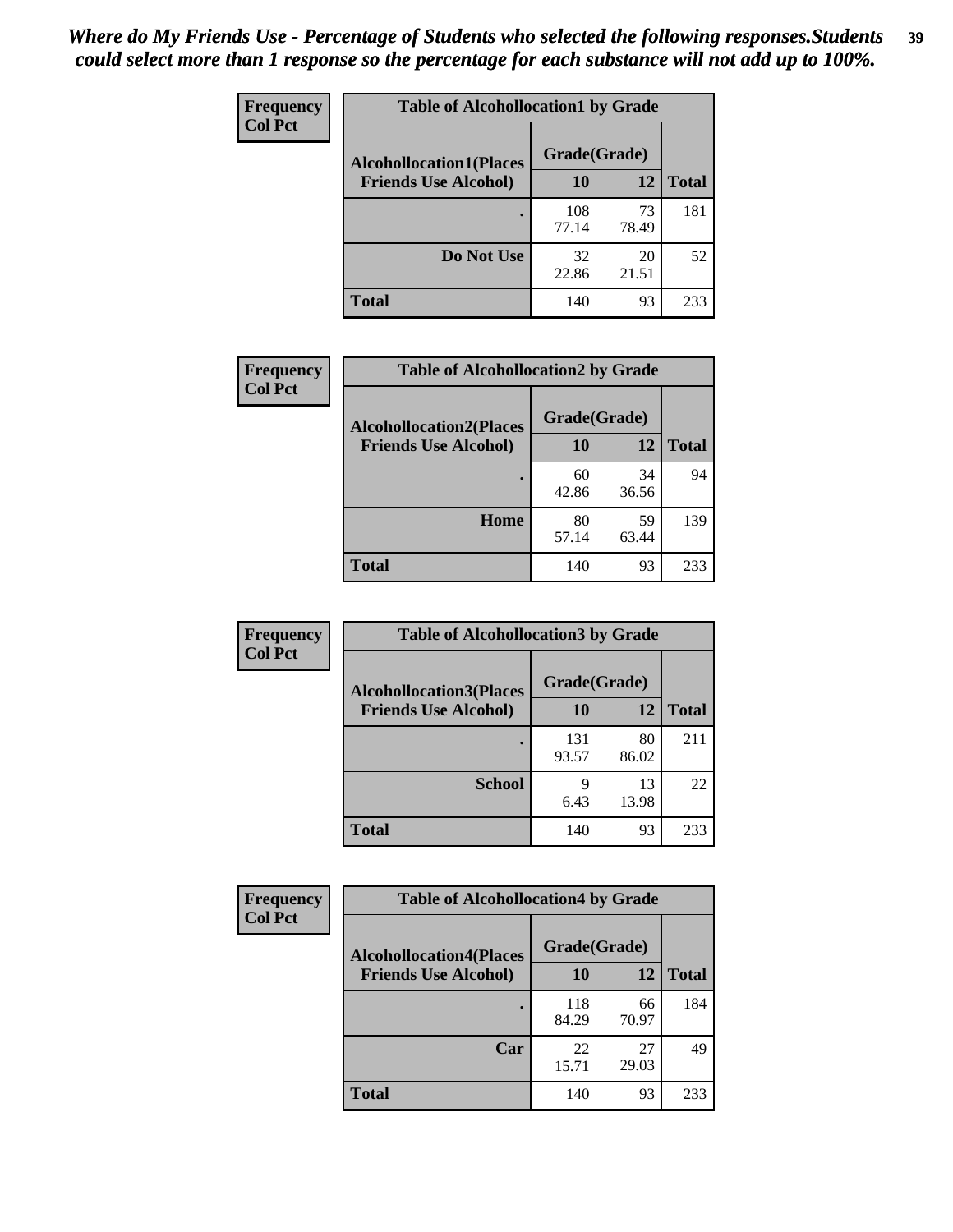| Frequency<br><b>Col Pct</b> | <b>Table of Alcohollocation5 by Grade</b> |              |             |              |  |
|-----------------------------|-------------------------------------------|--------------|-------------|--------------|--|
|                             | <b>Alcohollocation5(Places</b>            | Grade(Grade) |             |              |  |
|                             | <b>Friends Use Alcohol)</b>               | 10           | 12          | <b>Total</b> |  |
|                             |                                           | 46<br>32.86  | 27<br>29.03 | 73           |  |
|                             | <b>Friend's House</b>                     | 94<br>67.14  | 66<br>70.97 | 160          |  |
|                             | <b>Total</b>                              | 140          | 93          | 233          |  |

| <b>Frequency</b> | <b>Table of Alcohollocation6 by Grade</b> |              |             |              |
|------------------|-------------------------------------------|--------------|-------------|--------------|
| <b>Col Pct</b>   | <b>Alcohollocation6(Places</b>            | Grade(Grade) |             |              |
|                  | <b>Friends Use Alcohol)</b>               | 10           | 12          | <b>Total</b> |
|                  |                                           | 104<br>74.29 | 54<br>58.06 | 158          |
|                  | <b>Other</b>                              | 36<br>25.71  | 39<br>41.94 | 75           |
|                  | <b>Total</b>                              | 140          | 93          | 233          |

| Frequency      | <b>Table of Tobaccolocation1 by Grade</b> |              |             |              |
|----------------|-------------------------------------------|--------------|-------------|--------------|
| <b>Col Pct</b> | <b>Tobaccolocation1(Places</b>            | Grade(Grade) |             |              |
|                | <b>Friends Use Tobacco)</b>               | 10           | 12          | <b>Total</b> |
|                |                                           | 95<br>67.86  | 69<br>74.19 | 164          |
|                | Do Not Use                                | 45<br>32.14  | 24<br>25.81 | 69           |
|                | <b>Total</b>                              | 140          | 93          | 233          |

| Frequency      | <b>Table of Tobaccolocation2 by Grade</b> |              |             |              |  |
|----------------|-------------------------------------------|--------------|-------------|--------------|--|
| <b>Col Pct</b> | <b>Tobaccolocation2(Places</b>            | Grade(Grade) |             |              |  |
|                | <b>Friends Use Tobacco)</b>               | 10           | 12          | <b>Total</b> |  |
|                |                                           | 62<br>44.29  | 37<br>39.78 | 99           |  |
|                | Home                                      | 78<br>55.71  | 56<br>60.22 | 134          |  |
|                | <b>Total</b>                              | 140          | 93          | 233          |  |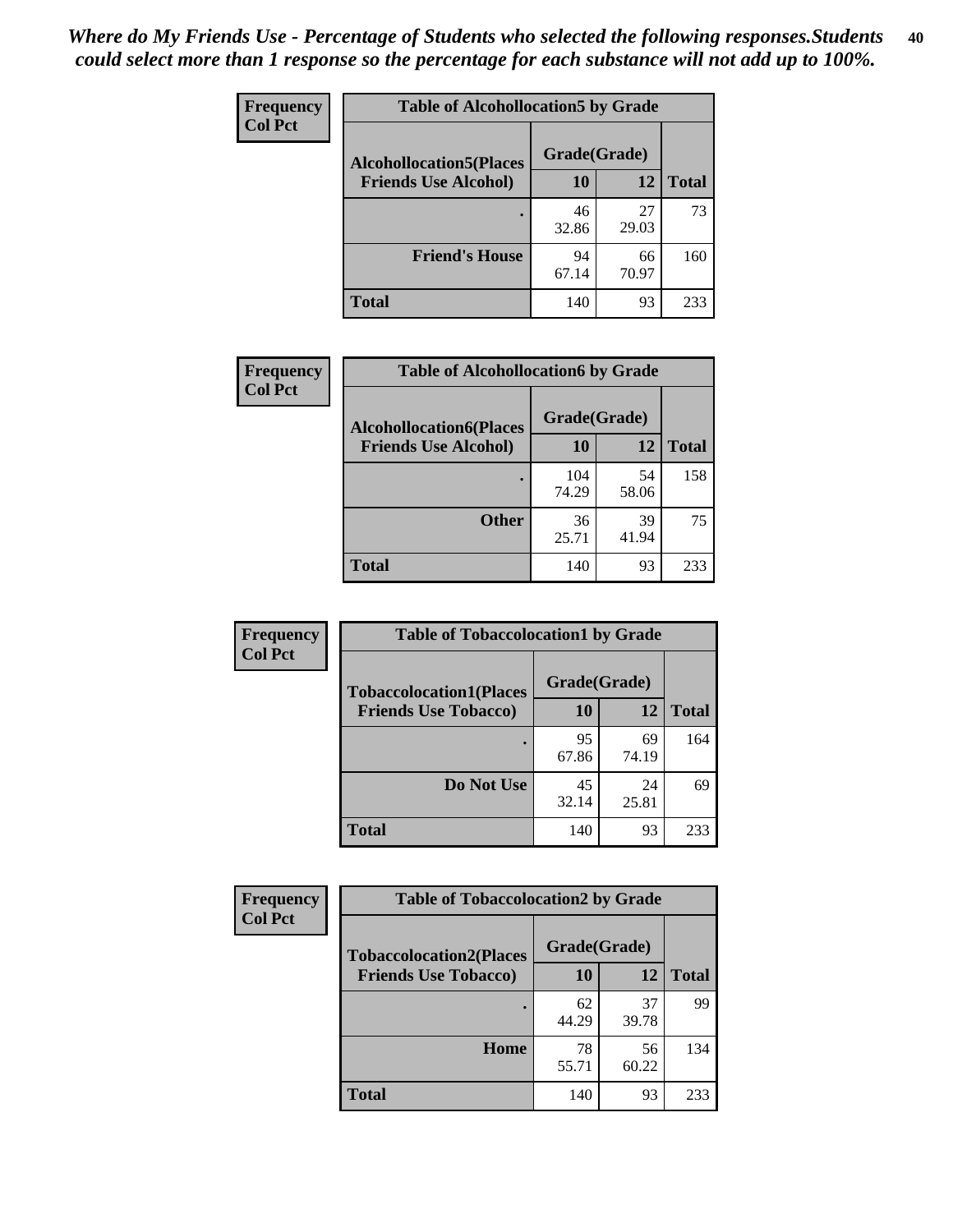| Frequency      | <b>Table of Tobaccolocation 3 by Grade</b> |              |             |              |
|----------------|--------------------------------------------|--------------|-------------|--------------|
| <b>Col Pct</b> | <b>Tobaccolocation3(Places</b>             | Grade(Grade) |             |              |
|                | <b>Friends Use Tobacco)</b>                | 10           | 12          | <b>Total</b> |
|                |                                            | 85<br>60.71  | 56<br>60.22 | 141          |
|                | <b>School</b>                              | 55<br>39.29  | 37<br>39.78 | 92           |
|                | <b>Total</b>                               | 140          | 93          | 233          |

| Frequency      | <b>Table of Tobaccolocation4 by Grade</b> |              |             |              |
|----------------|-------------------------------------------|--------------|-------------|--------------|
| <b>Col Pct</b> | <b>Tobaccolocation4(Places</b>            | Grade(Grade) |             |              |
|                | <b>Friends Use Tobacco)</b>               | 10           | 12          | <b>Total</b> |
|                |                                           | 76<br>54.29  | 39<br>41.94 | 115          |
|                | Car                                       | 64<br>45.71  | 54<br>58.06 | 118          |
|                | <b>Total</b>                              | 140          | 93          | 233          |

| Frequency      | <b>Table of Tobaccolocation5 by Grade</b> |              |             |              |
|----------------|-------------------------------------------|--------------|-------------|--------------|
| <b>Col Pct</b> | <b>Tobaccolocation5(Places</b>            | Grade(Grade) |             |              |
|                | <b>Friends Use Tobacco)</b>               | 10           | 12          | <b>Total</b> |
|                |                                           | 67<br>47.86  | 39<br>41.94 | 106          |
|                | <b>Friend's House</b>                     | 73<br>52.14  | 54<br>58.06 | 127          |
|                | <b>Total</b>                              | 140          | 93          | 233          |

| Frequency      | <b>Table of Tobaccolocation6 by Grade</b> |              |             |              |  |  |
|----------------|-------------------------------------------|--------------|-------------|--------------|--|--|
| <b>Col Pct</b> | <b>Tobaccolocation6(Places</b>            | Grade(Grade) |             |              |  |  |
|                | <b>Friends Use Tobacco)</b>               | 10           | 12          | <b>Total</b> |  |  |
|                |                                           | 90<br>64.29  | 39<br>41.94 | 129          |  |  |
|                | <b>Other</b>                              | 50<br>35.71  | 54<br>58.06 | 104          |  |  |
|                | <b>Total</b>                              | 140          | 93          | 233          |  |  |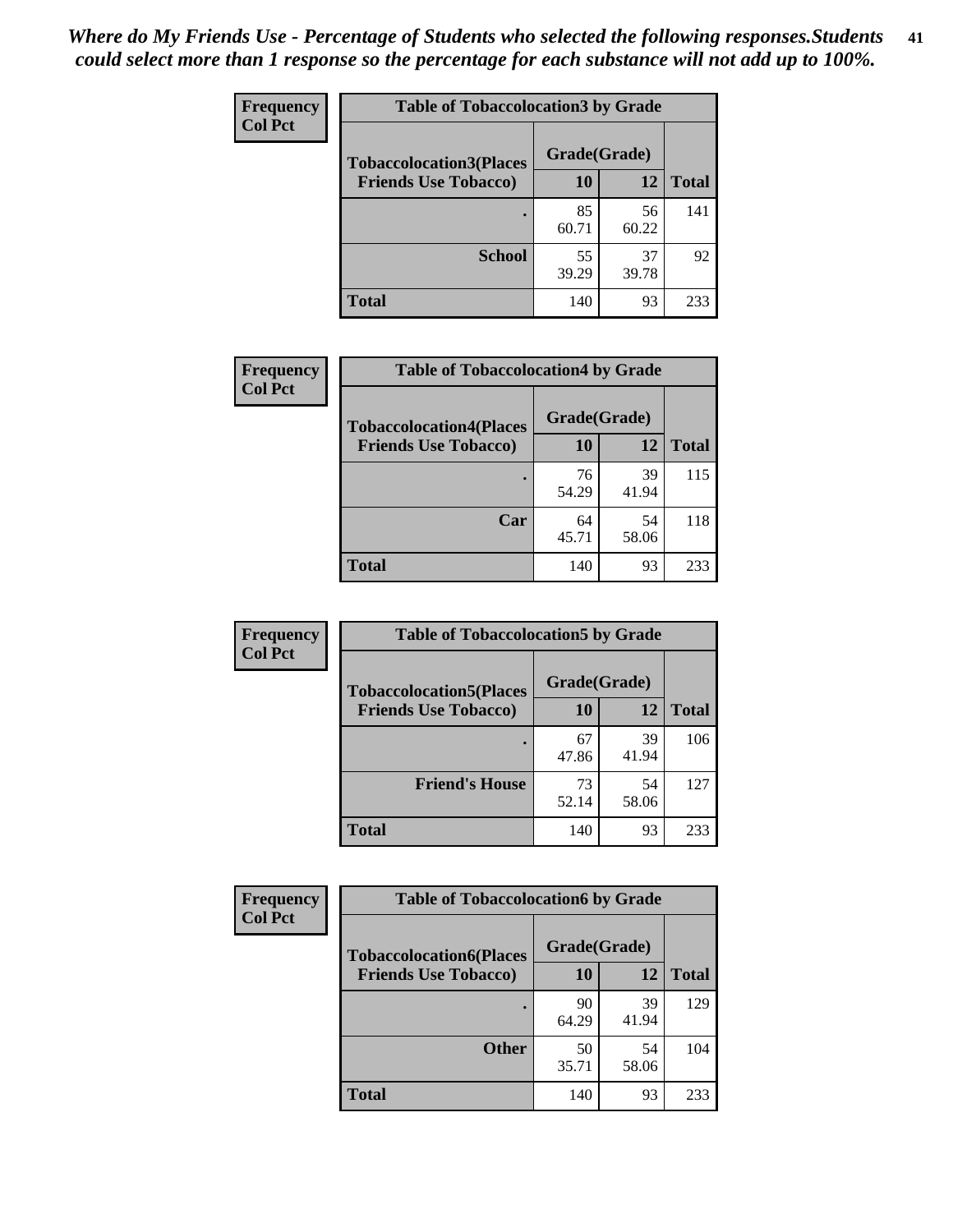| <b>Frequency</b> | <b>Table of Marijuanalocation1 by Grade</b> |              |             |              |
|------------------|---------------------------------------------|--------------|-------------|--------------|
| <b>Col Pct</b>   | <b>Marijuanalocation1(Places</b>            | Grade(Grade) |             |              |
|                  | <b>Friends Use Marijuana</b> )              | 10           | 12          | <b>Total</b> |
|                  |                                             | 65<br>46.43  | 52<br>55.91 | 117          |
|                  | Do Not Use                                  | 75<br>53.57  | 41<br>44.09 | 116          |
|                  | <b>Total</b>                                | 140          | 93          | 233          |

| <b>Frequency</b> | <b>Table of Marijuanalocation2 by Grade</b>                        |                    |             |              |
|------------------|--------------------------------------------------------------------|--------------------|-------------|--------------|
| <b>Col Pct</b>   | <b>Marijuanalocation2(Places</b><br><b>Friends Use Marijuana</b> ) | Grade(Grade)<br>10 | 12          | <b>Total</b> |
|                  |                                                                    | 98<br>70.00        | 47<br>50.54 | 145          |
|                  | Home                                                               | 42<br>30.00        | 46<br>49.46 | 88           |
|                  | <b>Total</b>                                                       | 140                | 93          | 233          |

| Frequency      | <b>Table of Marijuanalocation3 by Grade</b> |              |             |       |
|----------------|---------------------------------------------|--------------|-------------|-------|
| <b>Col Pct</b> | <b>Marijuanalocation3</b> (Places           | Grade(Grade) |             |       |
|                | <b>Friends Use Marijuana</b> )              | 10           | 12          | Total |
|                |                                             | 125<br>89.29 | 80<br>86.02 | 205   |
|                | <b>School</b>                               | 15<br>10.71  | 13<br>13.98 | 28    |
|                | <b>Total</b>                                | 140          | 93          | 233   |

| Frequency      | <b>Table of Marijuanalocation4 by Grade</b> |              |             |              |  |
|----------------|---------------------------------------------|--------------|-------------|--------------|--|
| <b>Col Pct</b> | <b>Marijuanalocation4(Places</b>            | Grade(Grade) |             |              |  |
|                | <b>Friends Use Marijuana</b> )              | <b>10</b>    | 12          | <b>Total</b> |  |
|                |                                             | 111<br>79.29 | 56<br>60.22 | 167          |  |
|                | Car                                         | 29<br>20.71  | 37<br>39.78 | 66           |  |
|                | <b>Total</b>                                | 140          | 93          | 233          |  |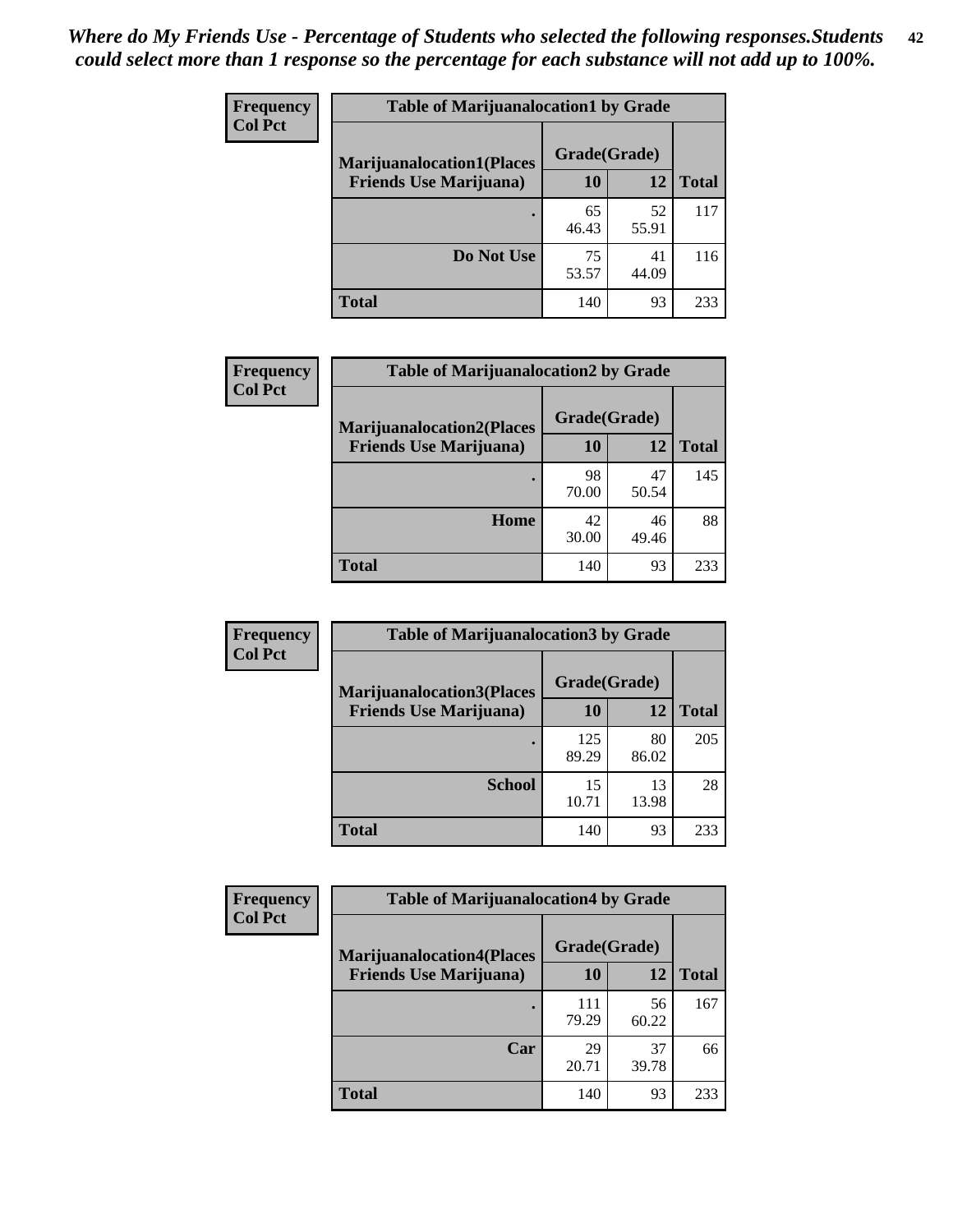| <b>Frequency</b> | <b>Table of Marijuanalocation5 by Grade</b> |              |             |              |
|------------------|---------------------------------------------|--------------|-------------|--------------|
| <b>Col Pct</b>   | <b>Marijuanalocation5(Places)</b>           | Grade(Grade) |             |              |
|                  | <b>Friends Use Marijuana</b> )              | 10           | 12          | <b>Total</b> |
|                  |                                             | 80<br>57.14  | 43<br>46.24 | 123          |
|                  | <b>Friend's House</b>                       | 60<br>42.86  | 50<br>53.76 | 110          |
|                  | <b>Total</b>                                | 140          | 93          | 233          |

| <b>Frequency</b> | <b>Table of Marijuanalocation6 by Grade</b>                        |                    |             |              |
|------------------|--------------------------------------------------------------------|--------------------|-------------|--------------|
| <b>Col Pct</b>   | <b>Marijuanalocation6(Places</b><br><b>Friends Use Marijuana</b> ) | Grade(Grade)<br>10 | 12          | <b>Total</b> |
|                  |                                                                    | 111<br>79.29       | 49<br>52.69 | 160          |
|                  | <b>Other</b>                                                       | 29<br>20.71        | 44<br>47.31 | 73           |
|                  | <b>Total</b>                                                       | 140                | 93          | 233          |

| Frequency      | <b>Table of Otherdruglocation1 by Grade</b>                          |              |             |              |
|----------------|----------------------------------------------------------------------|--------------|-------------|--------------|
| <b>Col Pct</b> | <b>Otherdruglocation1(Places</b><br><b>Friends Use Other Illegal</b> | Grade(Grade) |             |              |
|                | Drugs)                                                               | 10           | 12          | <b>Total</b> |
|                |                                                                      | 47<br>33.57  | 34<br>36.56 | 81           |
|                | Do Not Use                                                           | 93<br>66.43  | 59<br>63.44 | 152          |
|                | <b>Total</b>                                                         | 140          | 93          | 233          |

| Frequency      | <b>Table of Otherdruglocation2 by Grade</b>                          |              |             |              |
|----------------|----------------------------------------------------------------------|--------------|-------------|--------------|
| <b>Col Pct</b> | <b>Otherdruglocation2(Places</b><br><b>Friends Use Other Illegal</b> | Grade(Grade) |             |              |
|                | Drugs)                                                               | 10           | 12          | <b>Total</b> |
|                |                                                                      | 118<br>84.29 | 66<br>70.97 | 184          |
|                | Home                                                                 | 22<br>15.71  | 27<br>29.03 | 49           |
|                | <b>Total</b>                                                         | 140          | 93          | 233          |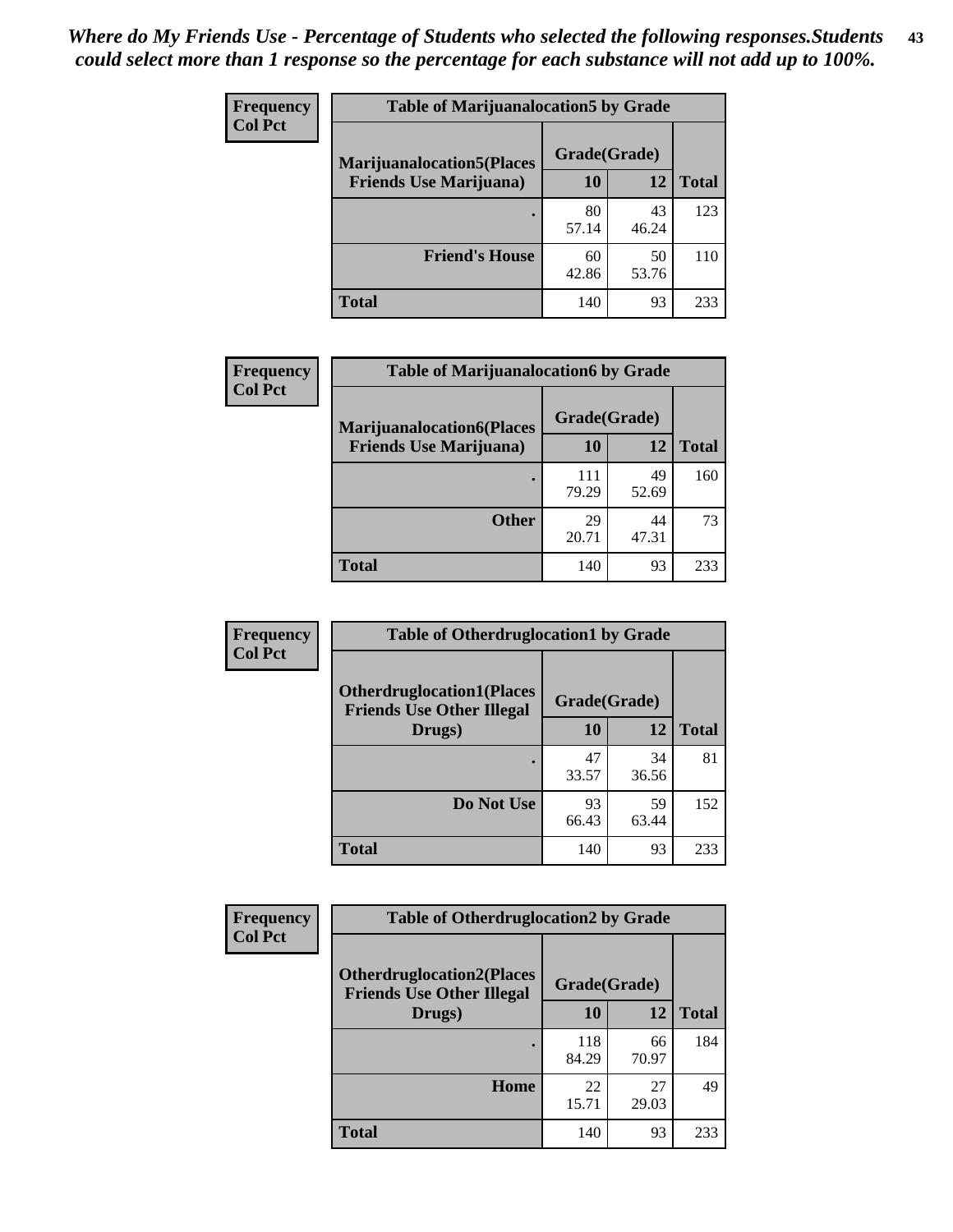| <b>Frequency</b> | <b>Table of Otherdruglocation3 by Grade</b>                          |              |             |              |
|------------------|----------------------------------------------------------------------|--------------|-------------|--------------|
| <b>Col Pct</b>   | <b>Otherdruglocation3(Places</b><br><b>Friends Use Other Illegal</b> | Grade(Grade) |             |              |
|                  | Drugs)                                                               | 10           | 12          | <b>Total</b> |
|                  |                                                                      | 126<br>90.00 | 80<br>86.02 | 206          |
|                  | <b>School</b>                                                        | 14<br>10.00  | 13<br>13.98 | 27           |
|                  | <b>Total</b>                                                         | 140          | 93          | 233          |

| <b>Frequency</b> | <b>Table of Otherdruglocation4 by Grade</b>                          |              |             |              |
|------------------|----------------------------------------------------------------------|--------------|-------------|--------------|
| <b>Col Pct</b>   | <b>Otherdruglocation4(Places</b><br><b>Friends Use Other Illegal</b> | Grade(Grade) |             |              |
|                  | Drugs)                                                               | 10           | 12          | <b>Total</b> |
|                  |                                                                      | 130<br>92.86 | 73<br>78.49 | 203          |
|                  | Car                                                                  | 10<br>7.14   | 20<br>21.51 | 30           |
|                  | <b>Total</b>                                                         | 140          | 93          | 233          |

| Frequency      | <b>Table of Otherdruglocation5 by Grade</b>                          |              |             |              |
|----------------|----------------------------------------------------------------------|--------------|-------------|--------------|
| <b>Col Pct</b> | <b>Otherdruglocation5(Places</b><br><b>Friends Use Other Illegal</b> | Grade(Grade) |             |              |
|                | Drugs)                                                               | 10           | 12          | <b>Total</b> |
|                |                                                                      | 110<br>78.57 | 63<br>67.74 | 173          |
|                | <b>Friend's House</b>                                                | 30<br>21.43  | 30<br>32.26 | 60           |
|                | <b>Total</b>                                                         | 140          | 93          | 233          |

| <b>Frequency</b> | <b>Table of Otherdruglocation6 by Grade</b>                          |              |             |              |
|------------------|----------------------------------------------------------------------|--------------|-------------|--------------|
| <b>Col Pct</b>   | <b>Otherdruglocation6(Places</b><br><b>Friends Use Other Illegal</b> | Grade(Grade) |             |              |
|                  | Drugs)                                                               | <b>10</b>    | 12          | <b>Total</b> |
|                  |                                                                      | 116<br>82.86 | 67<br>72.04 | 183          |
|                  | <b>Other</b>                                                         | 24<br>17.14  | 26<br>27.96 | 50           |
|                  | <b>Total</b>                                                         | 140          | 93          | 233          |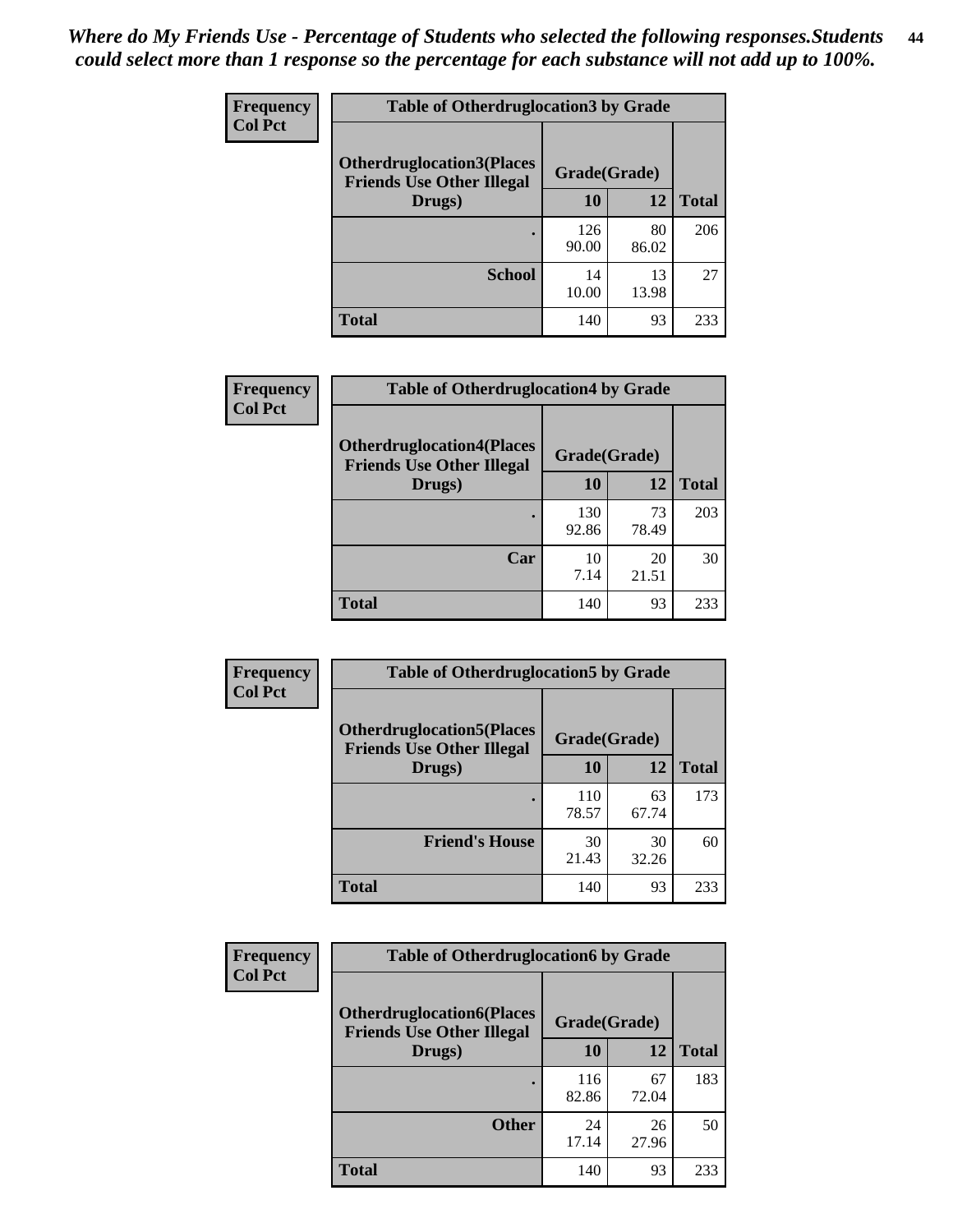| Frequency      | <b>Table of Alcoholtime1 by Grade</b>           |              |             |              |
|----------------|-------------------------------------------------|--------------|-------------|--------------|
| <b>Col Pct</b> | <b>Alcoholtime1(Times</b><br><b>Friends Use</b> | Grade(Grade) |             |              |
|                | Alcohol)                                        | 10           | 12          | <b>Total</b> |
|                |                                                 | 110<br>78.57 | 72<br>77.42 | 182          |
|                | Do Not Use                                      | 30<br>21.43  | 21<br>22.58 | 51           |
|                | <b>Total</b>                                    | 140          | 93          | 233          |

| Frequency      | <b>Table of Alcoholtime2 by Grade</b>           |              |             |              |
|----------------|-------------------------------------------------|--------------|-------------|--------------|
| <b>Col Pct</b> | <b>Alcoholtime2(Times</b><br><b>Friends Use</b> | Grade(Grade) |             |              |
|                | Alcohol)                                        | 10           | 12          | <b>Total</b> |
|                |                                                 | 134<br>95.71 | 84<br>90.32 | 218          |
|                | <b>On Way to School</b>                         | 6<br>4.29    | 9<br>9.68   | 15           |
|                | <b>Total</b>                                    | 140          | 93          | 233          |

| Frequency      | <b>Table of Alcoholtime3 by Grade</b>           |              |             |              |
|----------------|-------------------------------------------------|--------------|-------------|--------------|
| <b>Col Pct</b> | <b>Alcoholtime3(Times</b><br><b>Friends Use</b> | Grade(Grade) |             |              |
|                | Alcohol)                                        | <b>10</b>    | 12          | <b>Total</b> |
|                |                                                 | 132<br>94.29 | 84<br>90.32 | 216          |
|                | <b>During School</b>                            | 8<br>5.71    | 9<br>9.68   | 17           |
|                | <b>Total</b>                                    | 140          | 93          | 233          |

| <b>Frequency</b><br><b>Col Pct</b> | <b>Table of Alcoholtime4 by Grade</b> |              |             |              |
|------------------------------------|---------------------------------------|--------------|-------------|--------------|
|                                    | <b>Alcoholtime4(Times</b>             | Grade(Grade) |             |              |
|                                    | <b>Friends Use Alcohol)</b>           | 10           | 12          | <b>Total</b> |
|                                    |                                       | 129<br>92.14 | 81<br>87.10 | 210          |
|                                    | <b>On Way Home From School</b>        | 7.86         | 12<br>12.90 | 23           |
|                                    | <b>Total</b>                          | 140          | 93          | 233          |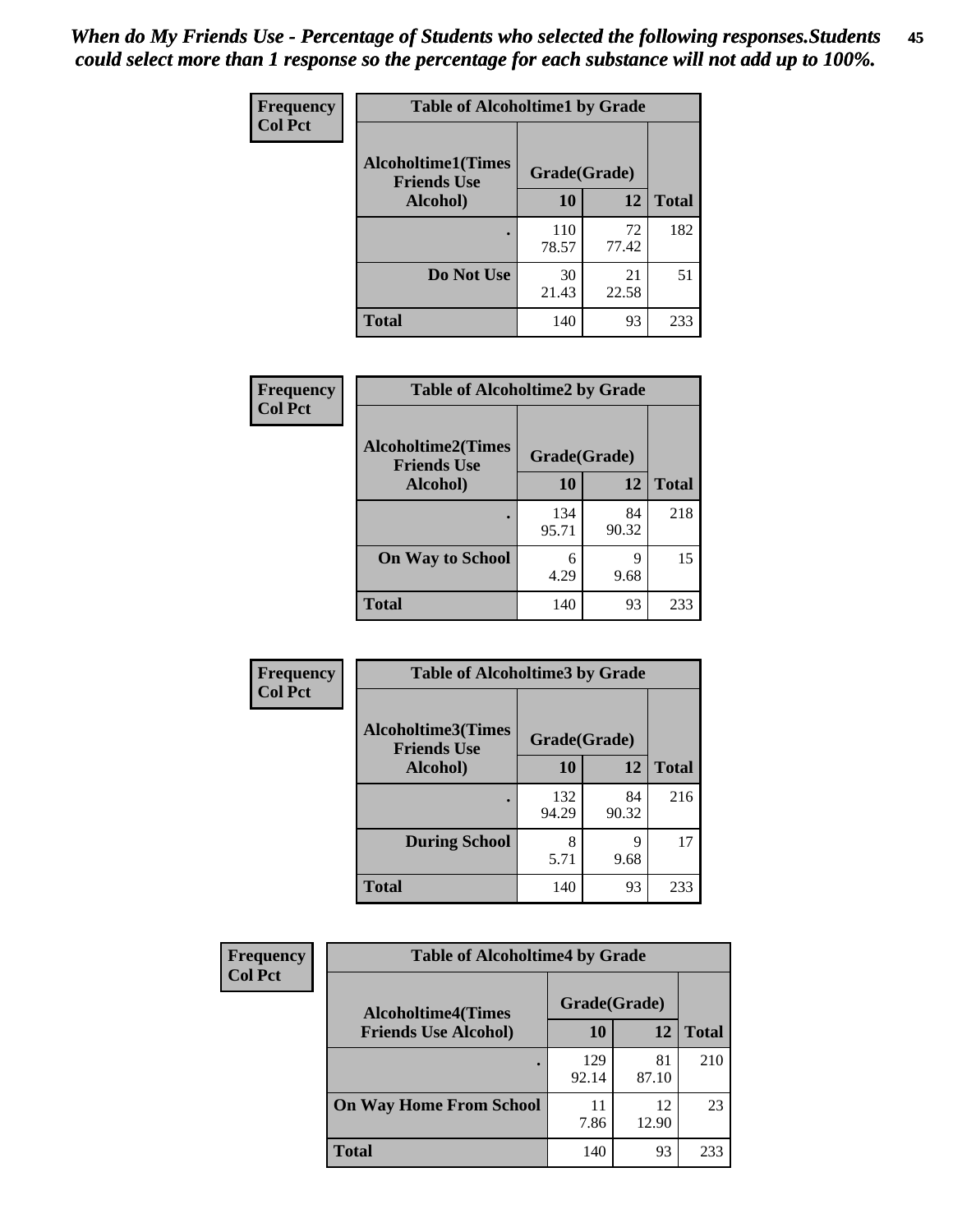*When do My Friends Use - Percentage of Students who selected the following responses.Students could select more than 1 response so the percentage for each substance will not add up to 100%.* **46**

| <b>Frequency</b> | <b>Table of Alcoholtime5 by Grade</b>            |              |             |              |
|------------------|--------------------------------------------------|--------------|-------------|--------------|
| <b>Col Pct</b>   | <b>Alcoholtime5</b> (Times<br><b>Friends Use</b> | Grade(Grade) |             |              |
|                  | Alcohol)                                         | 10           | 12          | <b>Total</b> |
|                  | ٠                                                | 97<br>69.29  | 62<br>66.67 | 159          |
|                  | Weeknights                                       | 43<br>30.71  | 31<br>33.33 | 74           |
|                  | <b>Total</b>                                     | 140          | 93          | 233          |

| Frequency      | <b>Table of Alcoholtime6 by Grade</b>           |              |             |              |
|----------------|-------------------------------------------------|--------------|-------------|--------------|
| <b>Col Pct</b> | <b>Alcoholtime6(Times</b><br><b>Friends Use</b> | Grade(Grade) |             |              |
|                | Alcohol)                                        | 10           | 12          | <b>Total</b> |
|                |                                                 | 31<br>22.14  | 18<br>19.35 | 49           |
|                | Weekends                                        | 109<br>77.86 | 75<br>80.65 | 184          |
|                | <b>Total</b>                                    | 140          | 93          | 233          |

| Frequency      | <b>Table of Tobaccotime1 by Grade</b>           |              |             |              |
|----------------|-------------------------------------------------|--------------|-------------|--------------|
| <b>Col Pct</b> | <b>Tobaccotime1(Times</b><br><b>Friends Use</b> | Grade(Grade) |             |              |
|                | <b>Tobacco</b> )                                | 10           | 12          | <b>Total</b> |
|                | ٠                                               | 104<br>74.29 | 70<br>75.27 | 174          |
|                | Do Not Use                                      | 36<br>25.71  | 23<br>24.73 | 59           |
|                | <b>Total</b>                                    | 140          | 93          | 233          |

| <b>Frequency</b> | <b>Table of Tobaccotime2 by Grade</b>           |              |             |              |
|------------------|-------------------------------------------------|--------------|-------------|--------------|
| <b>Col Pct</b>   | <b>Tobaccotime2(Times</b><br><b>Friends Use</b> | Grade(Grade) |             |              |
|                  | <b>Tobacco</b> )                                | 10           | 12          | <b>Total</b> |
|                  |                                                 | 73<br>52.14  | 43<br>46.24 | 116          |
|                  | <b>On Way to School</b>                         | 67<br>47.86  | 50<br>53.76 | 117          |
|                  | <b>Total</b>                                    | 140          | 93          | 233          |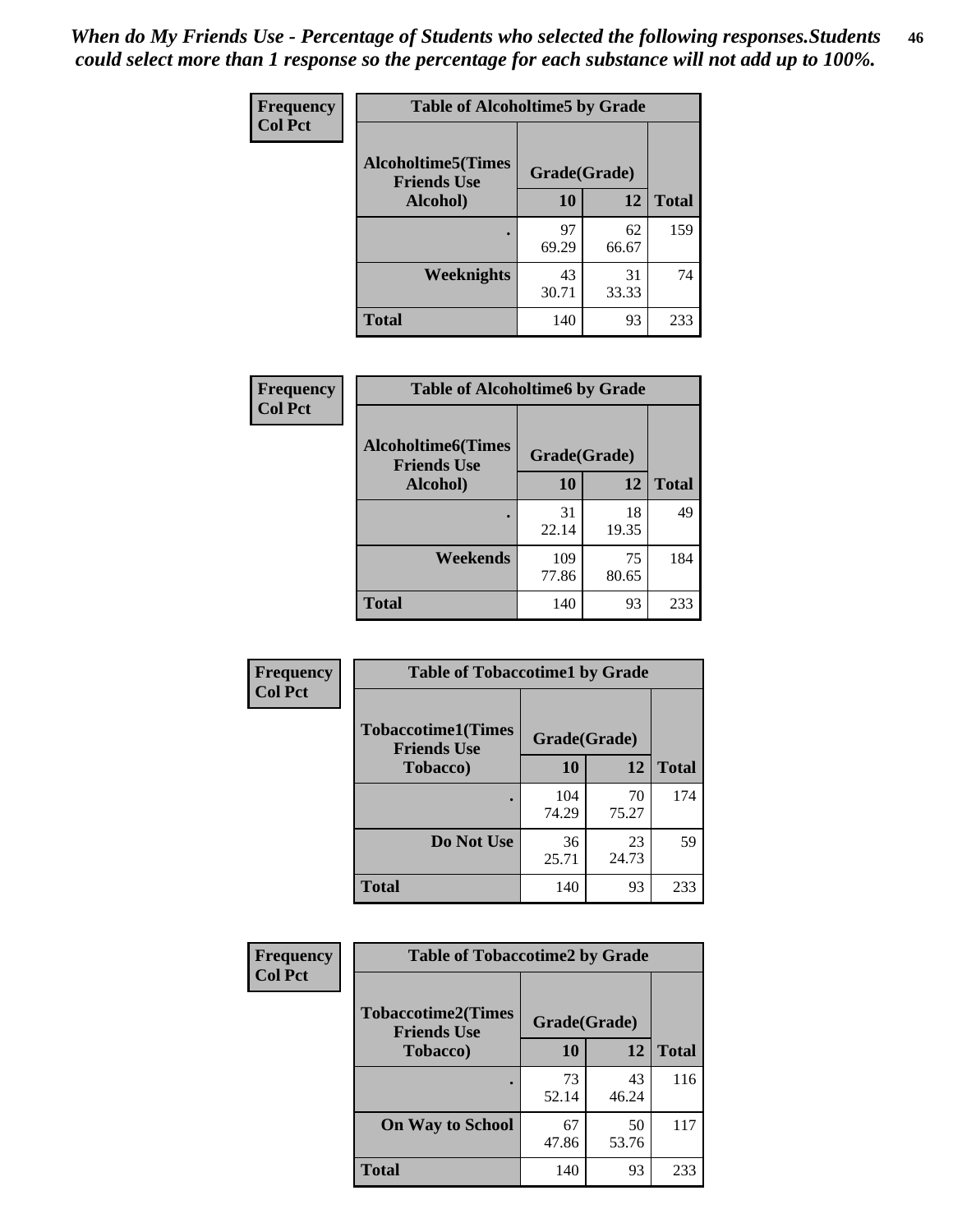*When do My Friends Use - Percentage of Students who selected the following responses.Students could select more than 1 response so the percentage for each substance will not add up to 100%.* **47**

| <b>Frequency</b> | <b>Table of Tobaccotime3 by Grade</b>           |              |             |              |  |
|------------------|-------------------------------------------------|--------------|-------------|--------------|--|
| <b>Col Pct</b>   | <b>Tobaccotime3(Times</b><br><b>Friends Use</b> | Grade(Grade) |             |              |  |
|                  | <b>Tobacco</b> )                                | 10           | 12          | <b>Total</b> |  |
|                  |                                                 | 84<br>60.00  | 61<br>65.59 | 145          |  |
|                  | <b>During School</b>                            | 56<br>40.00  | 32<br>34.41 | 88           |  |
|                  | <b>Total</b>                                    | 140          | 93          | 233          |  |

| Frequency<br><b>Col Pct</b> | <b>Table of Tobaccotime4 by Grade</b> |              |             |              |
|-----------------------------|---------------------------------------|--------------|-------------|--------------|
|                             | <b>Tobaccotime4(Times</b>             | Grade(Grade) |             |              |
|                             | <b>Friends Use Tobacco)</b>           | 10           | 12          | <b>Total</b> |
|                             |                                       | 129<br>92.14 | 81<br>87.10 | 210          |
|                             | <b>On Way Home From School</b>        | 11<br>7.86   | 12<br>12.90 | 23           |
|                             | <b>Total</b>                          | 140          | 93          | 233          |

| <b>Frequency</b> | <b>Table of Tobaccotime5 by Grade</b>            |              |             |              |
|------------------|--------------------------------------------------|--------------|-------------|--------------|
| <b>Col Pct</b>   | <b>Tobaccotime5</b> (Times<br><b>Friends Use</b> | Grade(Grade) |             |              |
|                  | Tobacco)                                         | 10           | 12          | <b>Total</b> |
|                  |                                                  | 61<br>43.57  | 30<br>32.26 | 91           |
|                  | Weeknights                                       | 79<br>56.43  | 63<br>67.74 | 142          |
|                  | <b>Total</b>                                     | 140          | 93          | 233          |

| <b>Frequency</b> | <b>Table of Tobaccotime6 by Grade</b>           |              |             |              |
|------------------|-------------------------------------------------|--------------|-------------|--------------|
| <b>Col Pct</b>   | <b>Tobaccotime6(Times</b><br><b>Friends Use</b> | Grade(Grade) |             |              |
|                  | <b>Tobacco</b> )                                | 10           | 12          | <b>Total</b> |
|                  | ٠                                               | 44<br>31.43  | 23<br>24.73 | 67           |
|                  | Weekends                                        | 96<br>68.57  | 70<br>75.27 | 166          |
|                  | <b>Total</b>                                    | 140          | 93          | 233          |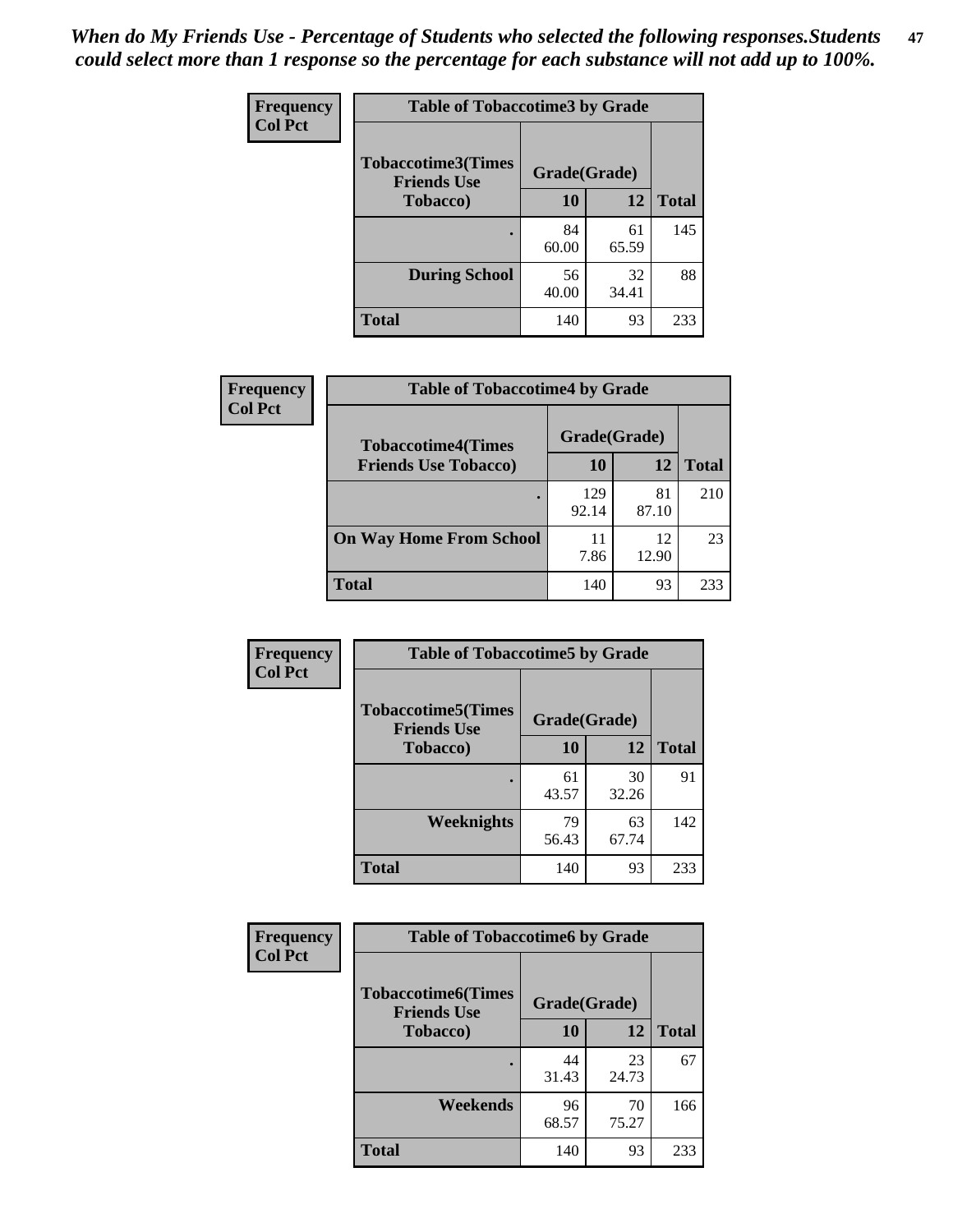| Frequency      | <b>Table of Marijuanatime1 by Grade</b>           |              |             |              |
|----------------|---------------------------------------------------|--------------|-------------|--------------|
| <b>Col Pct</b> | <b>Marijuanatime1(Times</b><br><b>Friends Use</b> | Grade(Grade) |             |              |
|                | Marijuana)                                        | 10           | 12          | <b>Total</b> |
|                |                                                   | 70<br>50.00  | 54<br>58.06 | 124          |
|                | Do Not Use                                        | 70<br>50.00  | 39<br>41.94 | 109          |
|                | <b>Total</b>                                      | 140          | 93          | 233          |

| Frequency      | <b>Table of Marijuanatime2 by Grade</b>           |              |             |              |
|----------------|---------------------------------------------------|--------------|-------------|--------------|
| <b>Col Pct</b> | <b>Marijuanatime2(Times</b><br><b>Friends Use</b> | Grade(Grade) |             |              |
|                | Marijuana)                                        | 10           | 12          | <b>Total</b> |
|                |                                                   | 118<br>84.29 | 67<br>72.04 | 185          |
|                | <b>On Way to School</b>                           | 22<br>15.71  | 26<br>27.96 | 48           |
|                | <b>Total</b>                                      | 140          | 93          | 233          |

| Frequency      | <b>Table of Marijuanatime3 by Grade</b>    |              |             |              |  |
|----------------|--------------------------------------------|--------------|-------------|--------------|--|
| <b>Col Pct</b> | Marijuanatime3(Times<br><b>Friends Use</b> | Grade(Grade) |             |              |  |
|                | Marijuana)                                 | 10           | 12          | <b>Total</b> |  |
|                |                                            | 129<br>92.14 | 85<br>91.40 | 214          |  |
|                | <b>During School</b>                       | 11<br>7.86   | 8<br>8.60   | 19           |  |
|                | <b>Total</b>                               | 140          | 93          | 233          |  |

| <b>Frequency</b><br><b>Col Pct</b> | <b>Table of Marijuanatime4 by Grade</b> |              |             |              |
|------------------------------------|-----------------------------------------|--------------|-------------|--------------|
|                                    | <b>Marijuanatime4</b> (Times            | Grade(Grade) |             |              |
|                                    | <b>Friends Use Marijuana</b> )          | 10           | 12          | <b>Total</b> |
|                                    |                                         | 115<br>82.14 | 64<br>68.82 | 179          |
|                                    | <b>On Way Home From School</b>          | 25<br>17.86  | 29<br>31.18 | 54           |
|                                    | <b>Total</b>                            | 140          | 93          | 233          |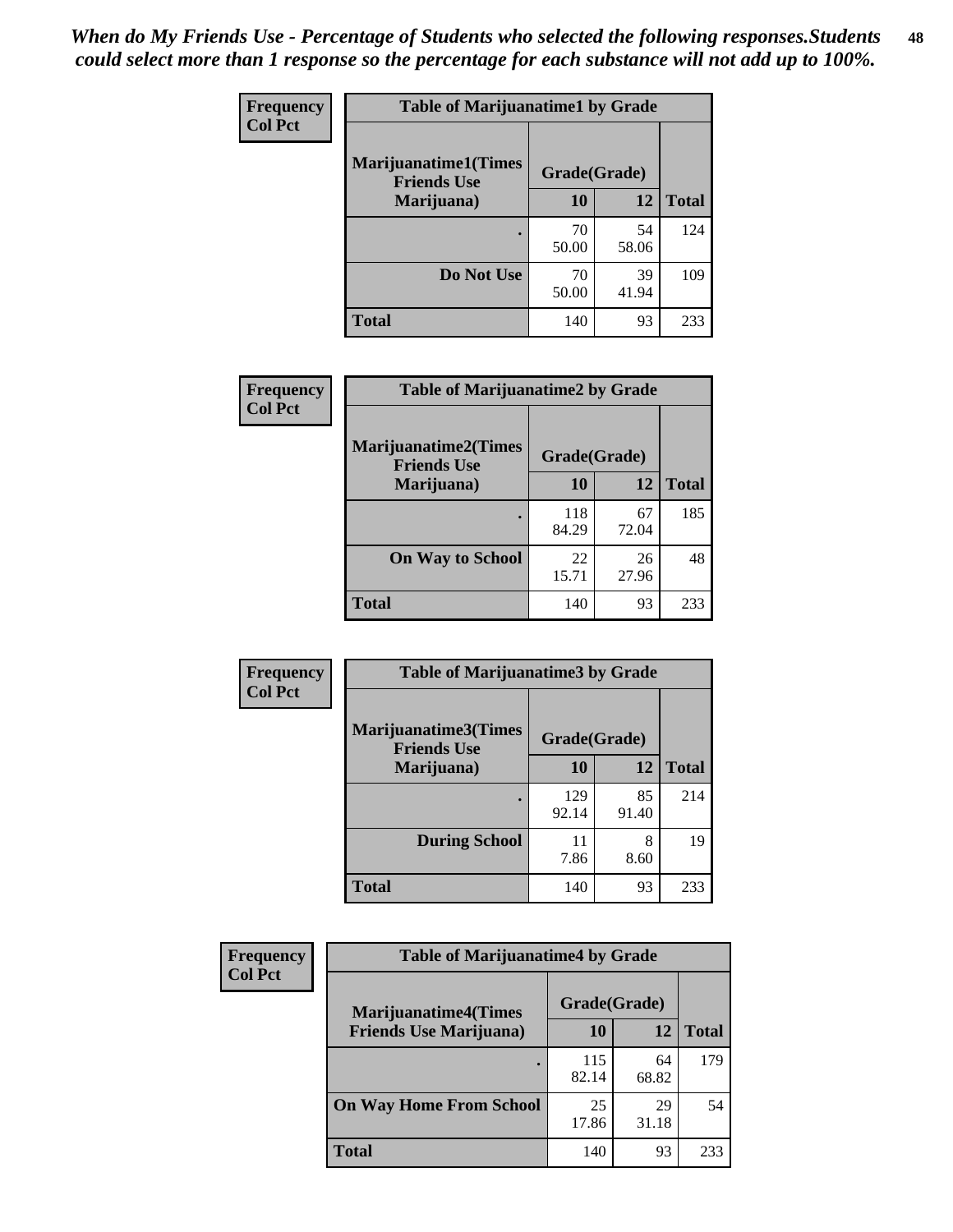| Frequency      | <b>Table of Marijuanatime5 by Grade</b>            |              |             |              |
|----------------|----------------------------------------------------|--------------|-------------|--------------|
| <b>Col Pct</b> | <b>Marijuanatime5</b> (Times<br><b>Friends Use</b> | Grade(Grade) |             |              |
|                | Marijuana)                                         | 10           | 12          | <b>Total</b> |
|                |                                                    | 97<br>69.29  | 42<br>45.16 | 139          |
|                | Weeknights                                         | 43<br>30.71  | 51<br>54.84 | 94           |
|                | <b>Total</b>                                       | 140          | 93          | 233          |

| Frequency      | <b>Table of Marijuanatime6 by Grade</b>            |              |             |              |  |
|----------------|----------------------------------------------------|--------------|-------------|--------------|--|
| <b>Col Pct</b> | <b>Marijuanatime6</b> (Times<br><b>Friends Use</b> | Grade(Grade) |             |              |  |
|                | Marijuana)                                         | 10           | 12          | <b>Total</b> |  |
|                |                                                    | 70<br>50.00  | 37<br>39.78 | 107          |  |
|                | Weekends                                           | 70<br>50.00  | 56<br>60.22 | 126          |  |
|                | <b>Total</b>                                       | 140          | 93          | 233          |  |

| Frequency      | <b>Table of Otherdrugtime1 by Grade</b>                 |              |             |              |
|----------------|---------------------------------------------------------|--------------|-------------|--------------|
| <b>Col Pct</b> | <b>Otherdrugtime1(Times</b><br><b>Friends Use Other</b> | Grade(Grade) |             |              |
|                | <b>Illegal Drugs</b> )                                  | 10           | 12          | <b>Total</b> |
|                |                                                         | 49<br>35.00  | 31<br>33.33 | 80           |
|                | Do Not Use                                              | 91<br>65.00  | 62<br>66.67 | 153          |
|                | <b>Total</b>                                            | 140          | 93          | 233          |

| Frequency      | <b>Table of Otherdrugtime2 by Grade</b>                 |              |             |              |  |  |
|----------------|---------------------------------------------------------|--------------|-------------|--------------|--|--|
| <b>Col Pct</b> | <b>Otherdrugtime2(Times</b><br><b>Friends Use Other</b> | Grade(Grade) |             |              |  |  |
|                | <b>Illegal Drugs</b> )                                  | 10           | 12          | <b>Total</b> |  |  |
|                |                                                         | 124<br>88.57 | 77<br>82.80 | 201          |  |  |
|                | <b>On Way to School</b>                                 | 16<br>11.43  | 16<br>17.20 | 32           |  |  |
|                | Total                                                   | 140          | 93          | 233          |  |  |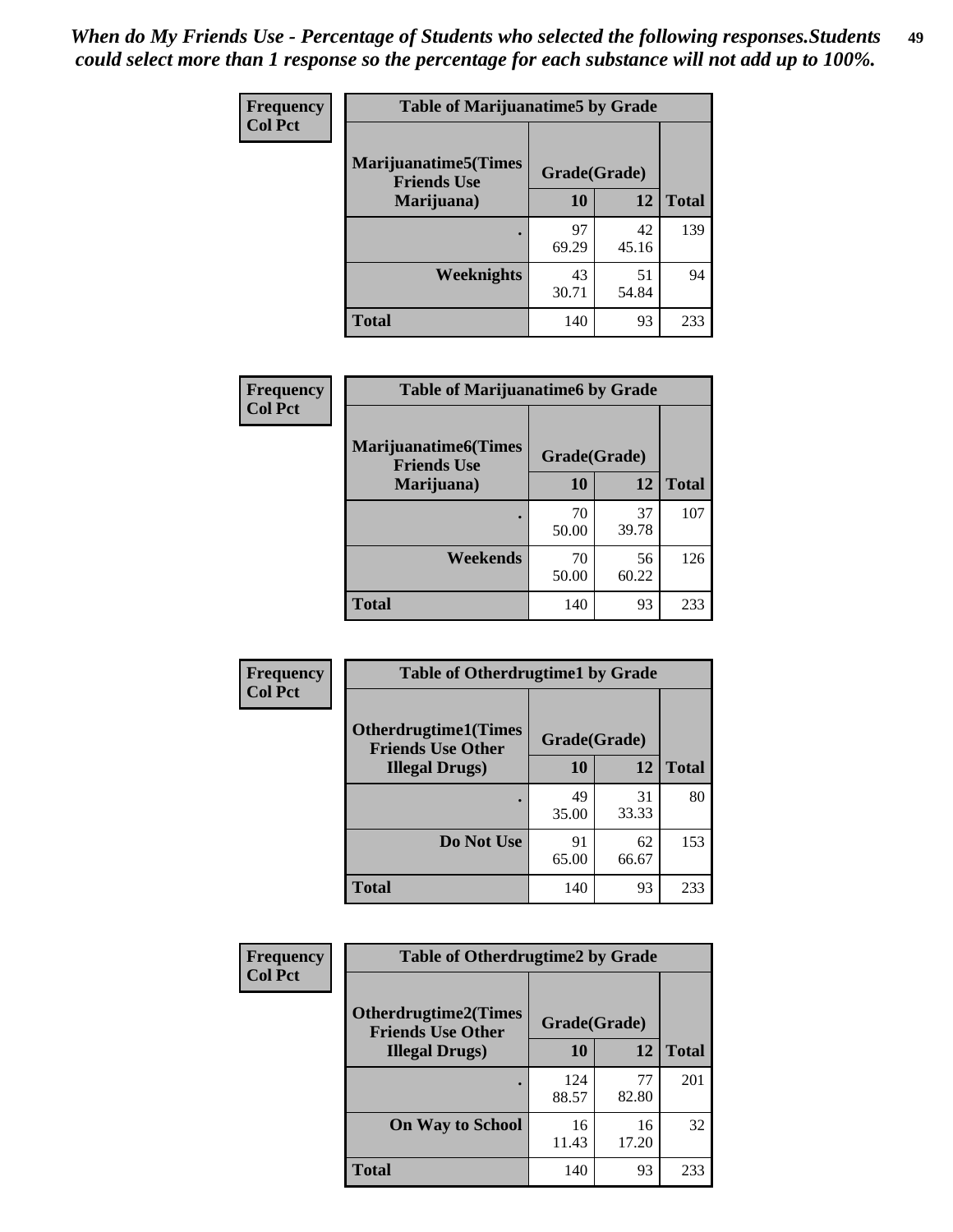| <b>Frequency</b> | <b>Table of Otherdrugtime3 by Grade</b>          |              |             |              |  |  |
|------------------|--------------------------------------------------|--------------|-------------|--------------|--|--|
| <b>Col Pct</b>   | Otherdrugtime3(Times<br><b>Friends Use Other</b> | Grade(Grade) |             |              |  |  |
|                  | <b>Illegal Drugs</b> )                           | 10           | 12          | <b>Total</b> |  |  |
|                  |                                                  | 122<br>87.14 | 81<br>87.10 | 203          |  |  |
|                  | <b>During School</b>                             | 18<br>12.86  | 12<br>12.90 | 30           |  |  |
|                  | Total                                            | 140          | 93          | 233          |  |  |

| <b>Frequency</b> | <b>Table of Otherdrugtime4 by Grade</b>                         |              |             |              |  |  |
|------------------|-----------------------------------------------------------------|--------------|-------------|--------------|--|--|
| <b>Col Pct</b>   | <b>Otherdrugtime4(Times</b><br><b>Friends Use Other Illegal</b> | Grade(Grade) |             |              |  |  |
|                  | Drugs)                                                          | 10           | 12          | <b>Total</b> |  |  |
|                  | $\bullet$                                                       | 125<br>89.29 | 78<br>83.87 | 203          |  |  |
|                  | <b>On Way Home From School</b>                                  | 15<br>10.71  | 15<br>16.13 | 30           |  |  |
|                  | <b>Total</b>                                                    | 140          | 93          | 233          |  |  |

| <b>Frequency</b> | <b>Table of Otherdrugtime5 by Grade</b>                  |              |             |              |  |  |  |
|------------------|----------------------------------------------------------|--------------|-------------|--------------|--|--|--|
| <b>Col Pct</b>   | <b>Otherdrugtime5</b> (Times<br><b>Friends Use Other</b> | Grade(Grade) |             |              |  |  |  |
|                  | <b>Illegal Drugs</b> )                                   | 10           | 12          | <b>Total</b> |  |  |  |
|                  |                                                          | 112<br>80.00 | 72<br>77.42 | 184          |  |  |  |
|                  | Weeknights                                               | 28<br>20.00  | 21<br>22.58 | 49           |  |  |  |
|                  | Total                                                    | 140          | 93          | 233          |  |  |  |

| Frequency      | <b>Table of Otherdrugtime6 by Grade</b>                 |              |             |              |  |  |
|----------------|---------------------------------------------------------|--------------|-------------|--------------|--|--|
| <b>Col Pct</b> | <b>Otherdrugtime6(Times</b><br><b>Friends Use Other</b> | Grade(Grade) |             |              |  |  |
|                | <b>Illegal Drugs</b> )                                  | 10           | 12          | <b>Total</b> |  |  |
|                |                                                         | 92<br>65.71  | 61<br>65.59 | 153          |  |  |
|                | Weekends                                                | 48<br>34.29  | 32<br>34.41 | 80           |  |  |
|                | Total                                                   | 140          | 93          | 233          |  |  |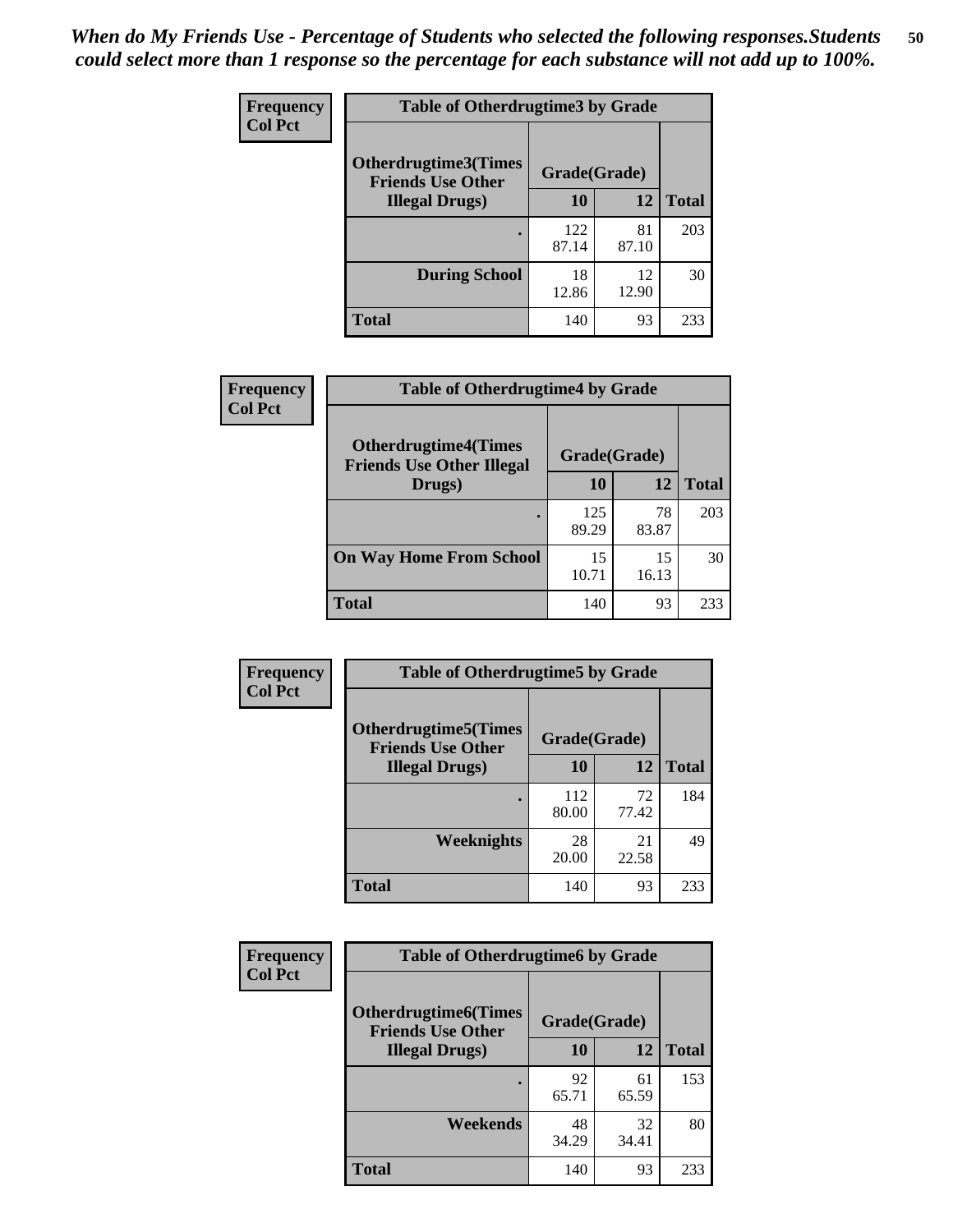| Frequency      | <b>Table of Educationalcohol by Grade</b>                                                                  |              |             |              |  |  |
|----------------|------------------------------------------------------------------------------------------------------------|--------------|-------------|--------------|--|--|
| <b>Col Pct</b> | Educationalcohol(I<br>have been taught<br>about alcohol,<br>tobacco,<br>and other drugs<br>within the last | Grade(Grade) |             |              |  |  |
|                | year at school)                                                                                            | 10           | 12          | <b>Total</b> |  |  |
|                | <b>Yes</b>                                                                                                 | 122<br>87.14 | 39<br>41.94 | 161          |  |  |
|                | N <sub>0</sub>                                                                                             | 18<br>12.86  | 54<br>58.06 | 72           |  |  |
|                | <b>Total</b>                                                                                               | 140          | 93          | 233          |  |  |

| Frequency      | <b>Table of Eversmoked by Grade</b>         |             |             |              |  |  |  |
|----------------|---------------------------------------------|-------------|-------------|--------------|--|--|--|
| <b>Col Pct</b> | Eversmoked(I<br>Grade(Grade)<br>have smoked |             |             |              |  |  |  |
|                | a cigarette)                                | 10          | 12          | <b>Total</b> |  |  |  |
|                | <b>Yes</b>                                  | 73<br>52.14 | 50<br>53.76 | 123          |  |  |  |
|                | N <sub>0</sub>                              | 67<br>47.86 | 43<br>46.24 | 110          |  |  |  |
|                | <b>Total</b>                                | 140         | 93          | 233          |  |  |  |

| Frequency      | <b>Table of Drovedrinking by Grade</b>                                                                              |                    |             |              |  |  |
|----------------|---------------------------------------------------------------------------------------------------------------------|--------------------|-------------|--------------|--|--|
| <b>Col Pct</b> | Drovedrinking(In<br>the past 30 days I<br>have driven a car<br>or other vehicle<br>while I was<br>drinking alcohol) | Grade(Grade)<br>10 | 12          | <b>Total</b> |  |  |
|                | <b>Yes</b>                                                                                                          | 15<br>10.71        | 9<br>9.68   | 24           |  |  |
|                | N <sub>0</sub>                                                                                                      | 125<br>89.29       | 84<br>90.32 | 209          |  |  |
|                | <b>Total</b>                                                                                                        | 140                | 93          | 233          |  |  |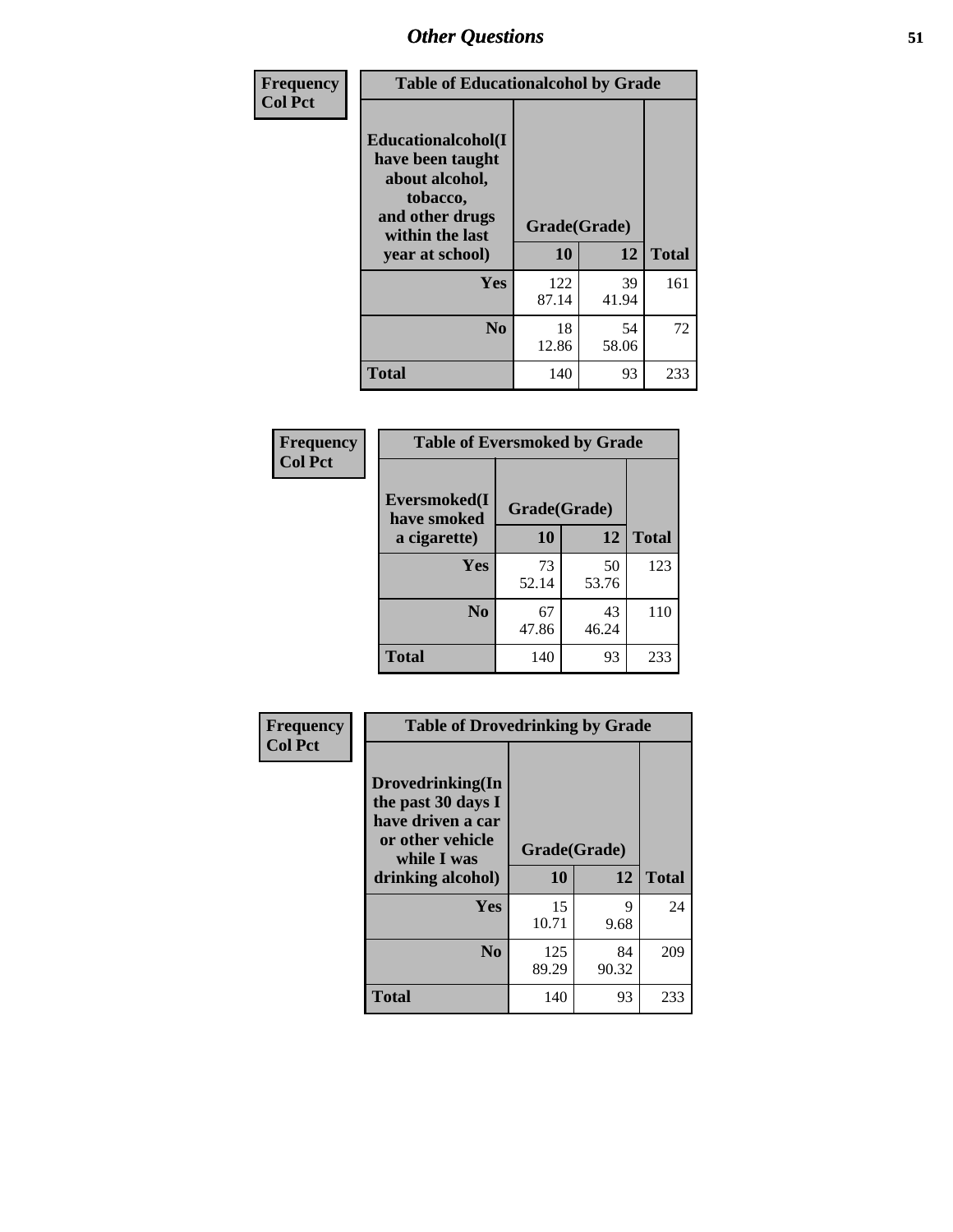| Frequency      | <b>Table of Rodedrinking by Grade</b>                                                                      |                          |             |              |  |  |
|----------------|------------------------------------------------------------------------------------------------------------|--------------------------|-------------|--------------|--|--|
| <b>Col Pct</b> | Rodedrinking(In<br>the past 30 days<br>I have ridden in<br>a car with a<br>driver who had<br>been drinking | Grade(Grade)<br>10<br>12 |             |              |  |  |
|                | alcohol)                                                                                                   |                          |             | <b>Total</b> |  |  |
|                | <b>Yes</b>                                                                                                 | 35<br>25.00              | 22<br>23.66 | 57           |  |  |
|                | N <sub>0</sub>                                                                                             | 105<br>75.00             | 71<br>76.34 | 176          |  |  |
|                | <b>Total</b>                                                                                               | 140                      | 93          | 233          |  |  |

#### **Frequency Col Pct**

| <b>Table of Drugsschool by Grade</b>                                                                                      |              |             |              |  |  |  |
|---------------------------------------------------------------------------------------------------------------------------|--------------|-------------|--------------|--|--|--|
| <b>Drugsschool</b> (During<br>the past 12 months,<br>I have been offered,<br>sold,<br>or given illegal<br>drugs on school | Grade(Grade) |             |              |  |  |  |
| property)                                                                                                                 | 10           | 12          | <b>Total</b> |  |  |  |
| Yes                                                                                                                       | 49<br>35.00  | 18<br>19.35 | 67           |  |  |  |
| N <sub>0</sub>                                                                                                            | 91<br>65.00  | 75<br>80.65 | 166          |  |  |  |
| <b>Total</b>                                                                                                              | 140          | 93          | 233          |  |  |  |

| Frequency      | <b>Table of Helpbullied by Grade</b>                 |              |             |              |  |  |  |
|----------------|------------------------------------------------------|--------------|-------------|--------------|--|--|--|
| <b>Col Pct</b> | $Helpb$ ullied $(I$<br>would help<br>someone who was | Grade(Grade) |             |              |  |  |  |
|                | being bullied)                                       | <b>10</b>    | 12          | <b>Total</b> |  |  |  |
|                | <b>Strongly Agree</b>                                | 81<br>57.86  | 55<br>59.14 | 136          |  |  |  |
|                | <b>Somewhat Agree</b>                                | 48<br>34.29  | 29<br>31.18 | 77           |  |  |  |
|                | <b>Somewhat Disagree</b>                             | 5<br>3.57    | 4<br>4.30   | 9            |  |  |  |
|                | <b>Strongly Disagree</b>                             | 6<br>4.29    | 5<br>5.38   | 11           |  |  |  |
|                | <b>Total</b>                                         | 140          | 93          | 233          |  |  |  |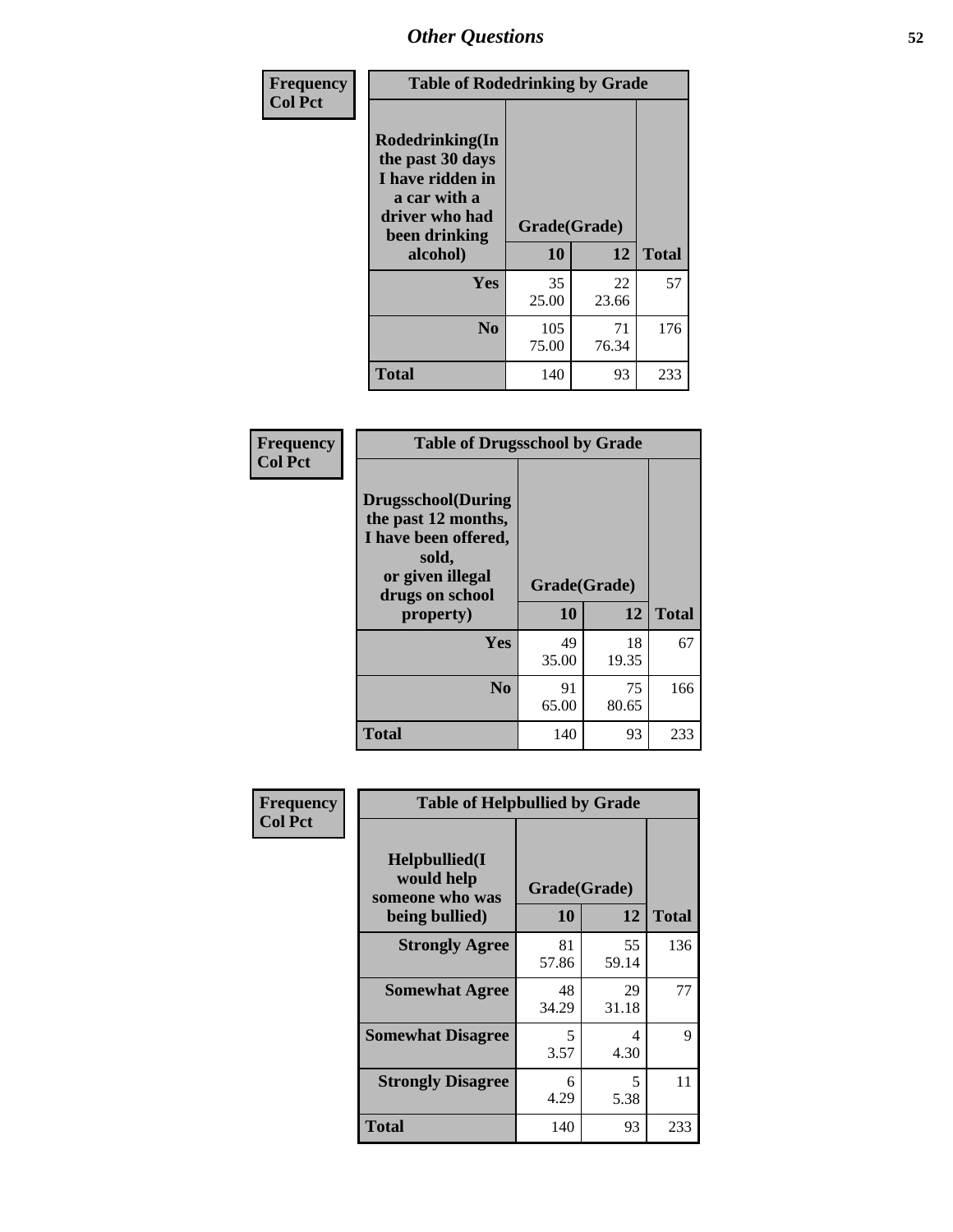| <b>Frequency</b> | <b>Table of Grade by Bingedrinking</b> |                                                                                                         |                |                              |                        |                        |                               |                   |              |
|------------------|----------------------------------------|---------------------------------------------------------------------------------------------------------|----------------|------------------------------|------------------------|------------------------|-------------------------------|-------------------|--------------|
| <b>Row Pct</b>   |                                        | Bingedrinking(I have drunk five or more<br>drinks of alcohol at one sitting during the<br>last 30 days) |                |                              |                        |                        |                               |                   |              |
|                  | Grade(Grade)   Days                    | $\mathbf{0}$                                                                                            | $1$ or<br>days | 3 <sub>to</sub><br>5<br>days | 6 to<br>9<br>days      | 10<br>to<br>19<br>days | <b>20</b><br>to<br>29<br>days | All<br>30<br>days | <b>Total</b> |
|                  | 10                                     | 112<br>80.00                                                                                            | 8<br>5.71      | 4<br>2.86                    | 8<br>5.71              | $\mathcal{R}$<br>2.14  | 4<br>2.86                     | 0.71              | 140          |
|                  | 12                                     | 75<br>80.65                                                                                             | 4<br>4.30      | $\overline{2}$<br>2.15       | $\overline{2}$<br>2.15 | 8<br>8.60              | $\overline{2}$<br>2.15        | $\Omega$<br>0.00  | 93           |
|                  | <b>Total</b>                           | 187                                                                                                     | 12             | 6                            | 10                     | 11                     | 6                             | 1                 | 233          |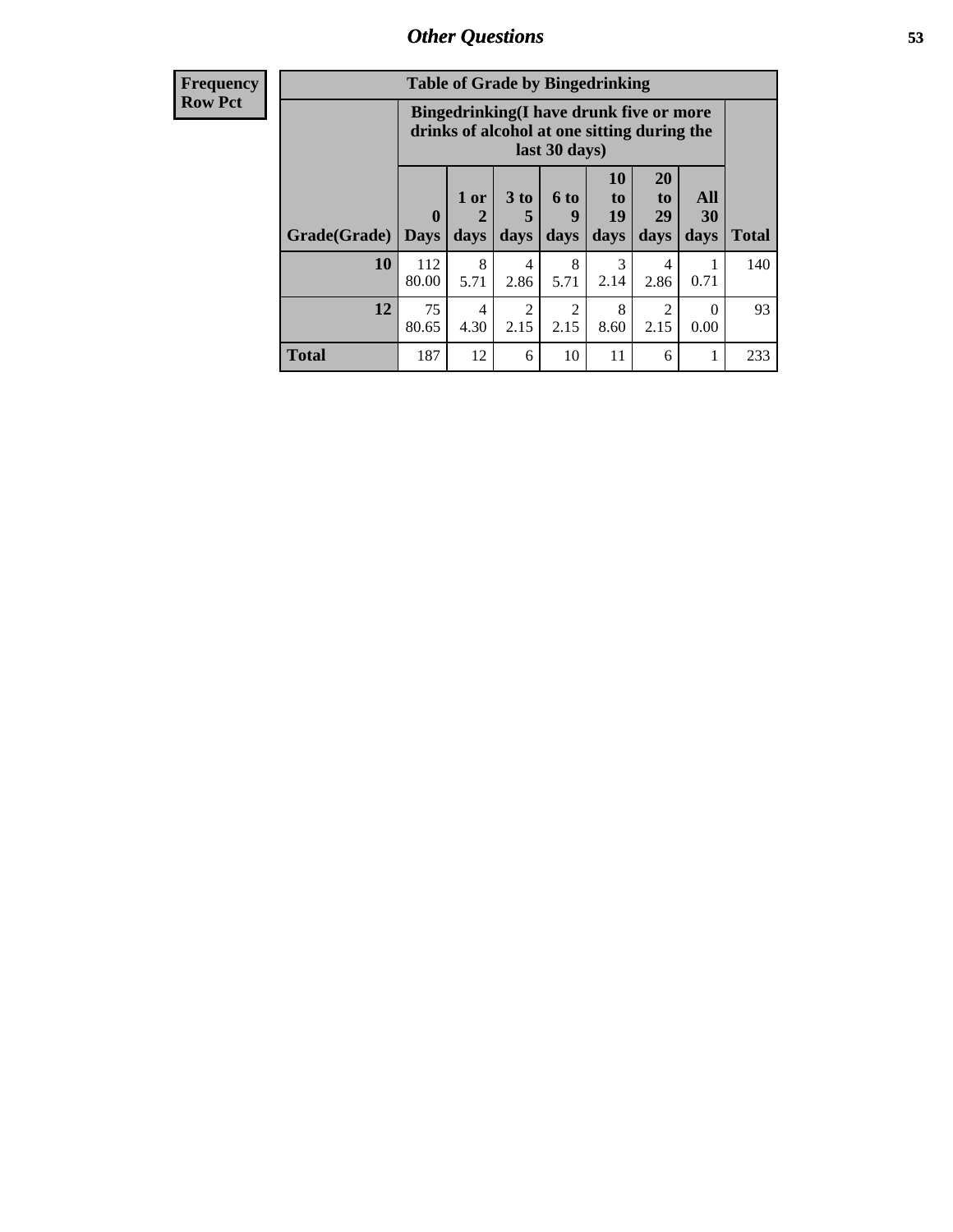### *Nutrition* **54**

| <b>Frequency</b><br>Row Pct |
|-----------------------------|
|                             |

| <b>Table of Grade by Dairy</b> |             |                                                                                                                                                                                                       |             |             |     |  |  |  |
|--------------------------------|-------------|-------------------------------------------------------------------------------------------------------------------------------------------------------------------------------------------------------|-------------|-------------|-----|--|--|--|
|                                |             | Dairy (I eat at least 3 servings of dairy<br>products each day)<br>Somewhat<br><b>Somewhat</b><br><b>Strongly</b><br><b>Strongly</b><br><b>Disagree</b><br>Agree<br><b>Disagree</b><br>Total<br>Agree |             |             |     |  |  |  |
| Grade(Grade)                   |             |                                                                                                                                                                                                       |             |             |     |  |  |  |
| 10                             | 54<br>38.57 | 46<br>32.86                                                                                                                                                                                           | 19<br>13.57 | 21<br>15.00 | 140 |  |  |  |
| 12                             | 26<br>27.96 | 34<br>36.56                                                                                                                                                                                           | 20<br>21.51 | 13<br>13.98 | 93  |  |  |  |
| <b>Total</b>                   | 80          | 80                                                                                                                                                                                                    | 39          | 34          | 233 |  |  |  |

| <b>Frequency</b> |  |
|------------------|--|
| <b>Row Pct</b>   |  |

| y | <b>Table of Grade by Fruitveg</b> |                          |                                                                                                 |             |             |     |  |  |
|---|-----------------------------------|--------------------------|-------------------------------------------------------------------------------------------------|-------------|-------------|-----|--|--|
|   |                                   |                          | Fruitveg(I eat at least 5 servings of fruits<br>and vegetables each day)                        |             |             |     |  |  |
|   | Grade(Grade)                      | <b>Strongly</b><br>Agree | Somewhat  <br><b>Somewhat</b><br><b>Strongly</b><br><b>Disagree</b><br><b>Disagree</b><br>Agree |             |             |     |  |  |
|   | 10                                | 24<br>17.14              | 51<br>36.43                                                                                     | 31<br>22.14 | 34<br>24.29 | 140 |  |  |
|   | 12                                | 15<br>16.13              | 21<br>22.58                                                                                     | 33<br>35.48 | 24<br>25.81 | 93  |  |  |
|   | <b>Total</b>                      | 39                       | 72                                                                                              | 64          | 58          | 233 |  |  |

| <b>Frequency</b> | <b>Table of Grade by Cafeteriahealthy</b> |                                                                       |                     |                      |                                    |              |  |  |
|------------------|-------------------------------------------|-----------------------------------------------------------------------|---------------------|----------------------|------------------------------------|--------------|--|--|
| <b>Row Pct</b>   |                                           | Cafeteriahealthy (School meals in my<br>school cafeteria are healthy) |                     |                      |                                    |              |  |  |
|                  | Grade(Grade)                              | <b>Strongly</b><br>Agree                                              | Somewhat  <br>Agree | Somewhat<br>Disagree | <b>Strongly</b><br><b>Disagree</b> | <b>Total</b> |  |  |
|                  | 10                                        | 21<br>15.00                                                           | 66<br>47.14         | 24<br>17.14          | 29<br>20.71                        | 140          |  |  |
|                  | 12                                        | 7.53                                                                  | 36<br>38.71         | 28<br>30.11          | 22<br>23.66                        | 93           |  |  |
|                  | Total                                     | 28                                                                    | 102                 | 52                   | 51                                 | 233          |  |  |

| <b>Frequency</b> |
|------------------|
| <b>Row Pct</b>   |

| <b>Table of Grade by Cafeterianutrition</b>                                                                                                       |             |                                                                                           |             |             |     |  |  |
|---------------------------------------------------------------------------------------------------------------------------------------------------|-------------|-------------------------------------------------------------------------------------------|-------------|-------------|-----|--|--|
|                                                                                                                                                   |             | <b>Cafeterianutrition</b> (Facts about nutrition<br>are available in my school cafeteria) |             |             |     |  |  |
| Somewhat   Somewhat<br><b>Strongly</b><br><b>Strongly</b><br><b>Disagree</b><br>Grade(Grade)<br><b>Total</b><br>Agree<br><b>Disagree</b><br>Agree |             |                                                                                           |             |             |     |  |  |
| 10                                                                                                                                                | 20<br>14.29 | 61<br>43.57                                                                               | 36<br>25.71 | 23<br>16.43 | 140 |  |  |
| 12                                                                                                                                                | 19<br>20.43 | 27<br>29.03                                                                               | 26<br>27.96 | 21<br>22.58 | 93  |  |  |
| <b>Total</b>                                                                                                                                      | 39          | 88                                                                                        | 62          | 44          | 233 |  |  |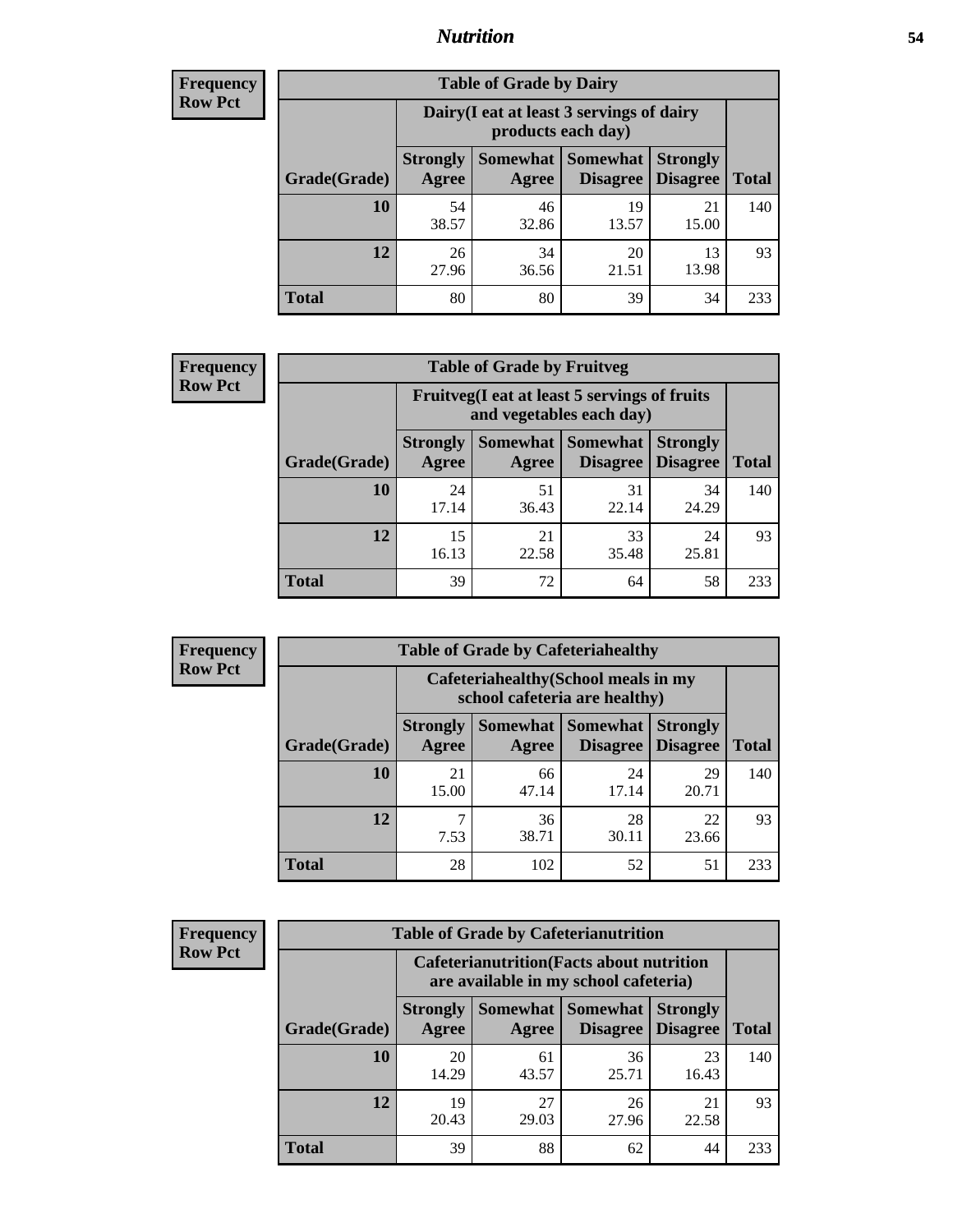### *Nutrition* **55**

| <b>Frequency</b> |
|------------------|
| Row Pct          |

| <b>Table of Grade by Schoollunch</b> |                                                                                                                                      |                                                                 |            |             |     |  |  |  |
|--------------------------------------|--------------------------------------------------------------------------------------------------------------------------------------|-----------------------------------------------------------------|------------|-------------|-----|--|--|--|
|                                      |                                                                                                                                      | Schoollunch(I eat school lunch three or<br>more times per week) |            |             |     |  |  |  |
| Grade(Grade)                         | Somewhat  <br><b>Somewhat</b><br><b>Strongly</b><br><b>Strongly</b><br><b>Disagree</b><br>Agree<br>Disagree<br><b>Total</b><br>Agree |                                                                 |            |             |     |  |  |  |
| 10                                   | 79<br>56.43                                                                                                                          | 31<br>22.14                                                     | 10<br>7.14 | 20<br>14.29 | 140 |  |  |  |
| 12                                   | 55<br>59.14                                                                                                                          | 8<br>8.60                                                       | 6<br>6.45  | 24<br>25.81 | 93  |  |  |  |
| <b>Total</b>                         | 134                                                                                                                                  | 39                                                              | 16         | 44          | 233 |  |  |  |

| <b>Frequency</b> |  |
|------------------|--|
| <b>Row Pct</b>   |  |

| <b>Table of Grade by Foodchoices</b>                                                        |             |             |             |                                    |              |  |  |
|---------------------------------------------------------------------------------------------|-------------|-------------|-------------|------------------------------------|--------------|--|--|
| <b>Foodchoices</b> (I make healthy food choices in<br>my school cafeteria)                  |             |             |             |                                    |              |  |  |
| <b>Somewhat   Somewhat</b><br><b>Strongly</b><br>Grade(Grade)<br>Agree<br>Disagree<br>Agree |             |             |             | <b>Strongly</b><br><b>Disagree</b> | <b>Total</b> |  |  |
| 10                                                                                          | 27<br>19.29 | 57<br>40.71 | 27<br>19.29 | 29<br>20.71                        | 140          |  |  |
| 12                                                                                          | 20<br>21.51 | 24<br>25.81 | 24<br>25.81 | 25<br>26.88                        | 93           |  |  |
| <b>Total</b>                                                                                | 47          | 81          | 51          | 54                                 | 233          |  |  |

| <b>Frequency</b> | <b>Table of Grade by Wholewheat</b> |                                                                                                             |                     |                             |                                    |              |  |  |  |
|------------------|-------------------------------------|-------------------------------------------------------------------------------------------------------------|---------------------|-----------------------------|------------------------------------|--------------|--|--|--|
| <b>Row Pct</b>   |                                     | Wholewheat (There are whole wheat and<br>multigrain breads and cereals available in<br>my school cafeteria) |                     |                             |                                    |              |  |  |  |
|                  | Grade(Grade)                        | <b>Strongly</b><br>Agree                                                                                    | Somewhat  <br>Agree | Somewhat<br><b>Disagree</b> | <b>Strongly</b><br><b>Disagree</b> | <b>Total</b> |  |  |  |
|                  | <b>10</b>                           | 43<br>30.71                                                                                                 | 52<br>37.14         | 34<br>24.29                 | 11<br>7.86                         | 140          |  |  |  |
|                  | 12                                  | 25<br>26.88                                                                                                 | 40<br>43.01         | 17<br>18.28                 | 11<br>11.83                        | 93           |  |  |  |
|                  | <b>Total</b>                        | 68                                                                                                          | 92                  | 51                          | 22                                 | 233          |  |  |  |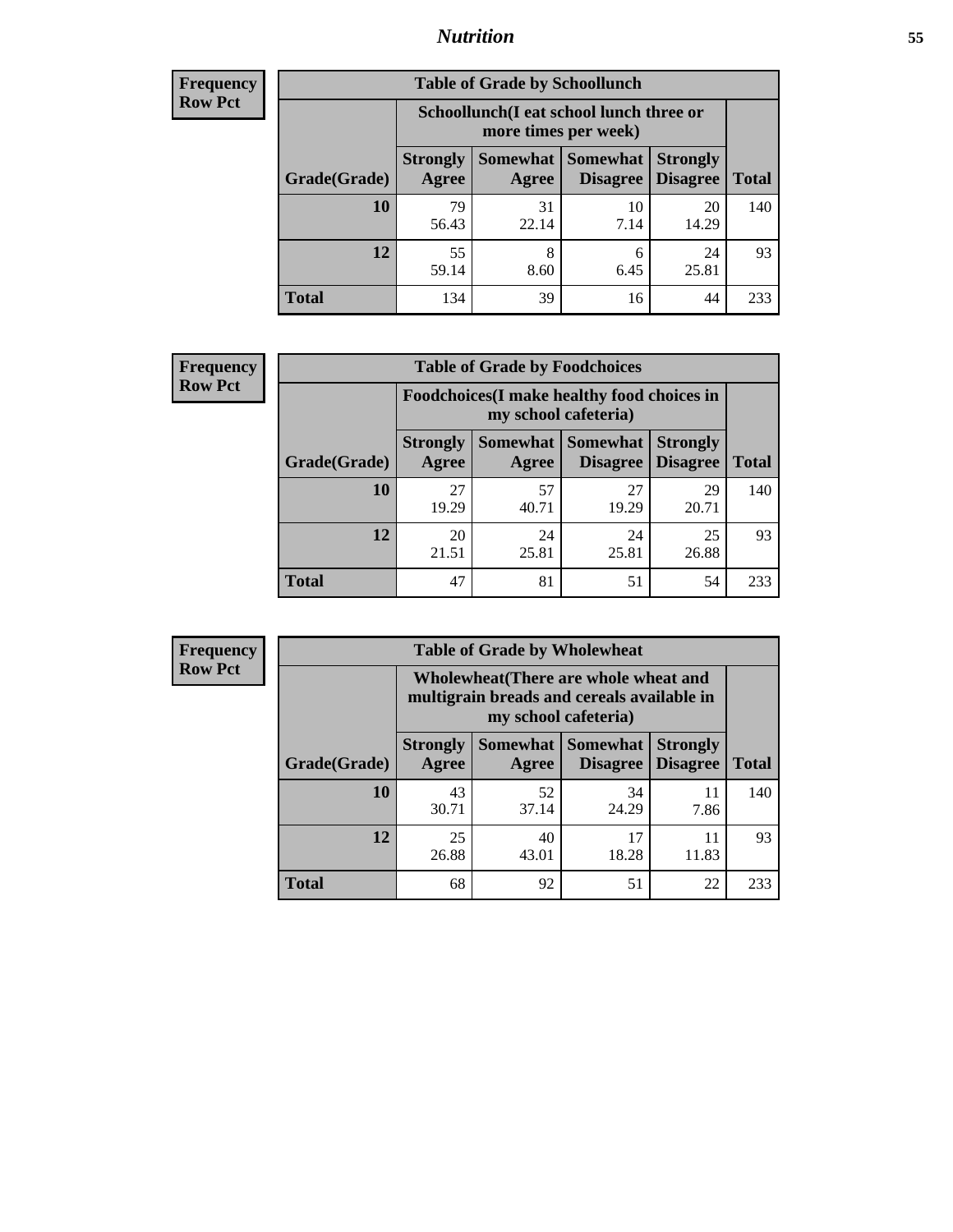### *Nutrition* **56**

**Frequency Row Pct**

| <b>Table of Grade by Healthyvending</b> |                                                                                                                                               |                          |                                    |                                    |              |  |
|-----------------------------------------|-----------------------------------------------------------------------------------------------------------------------------------------------|--------------------------|------------------------------------|------------------------------------|--------------|--|
|                                         | Healthyvending (If only healthy snacks and<br>beverages were available in the vending<br>machines during the school day,<br>I would buy them) |                          |                                    |                                    |              |  |
| Grade(Grade)                            | <b>Strongly</b><br>Agree                                                                                                                      | <b>Somewhat</b><br>Agree | <b>Somewhat</b><br><b>Disagree</b> | <b>Strongly</b><br><b>Disagree</b> | <b>Total</b> |  |
| 10                                      | 39<br>27.86                                                                                                                                   | 50<br>35.71              | 18<br>12.86                        | 33<br>23.57                        | 140          |  |
| 12                                      | 17<br>18.28                                                                                                                                   | 28<br>30.11              | 20<br>21.51                        | 28<br>30.11                        | 93           |  |
| <b>Total</b>                            | 56                                                                                                                                            | 78                       | 38                                 | 61                                 | 233          |  |

**Frequency Row Pct**

| <b>Table of Grade by Schoolbreakfast</b> |                                                                                                                                         |                     |                                    |                                    |              |  |
|------------------------------------------|-----------------------------------------------------------------------------------------------------------------------------------------|---------------------|------------------------------------|------------------------------------|--------------|--|
|                                          | Schoolbreakfast (If breakfast were<br>available at school,<br>but outside the cafeteria,<br>I would eat breakfast at school more often) |                     |                                    |                                    |              |  |
| Grade(Grade)                             | <b>Strongly</b><br>Agree                                                                                                                | Somewhat  <br>Agree | <b>Somewhat</b><br><b>Disagree</b> | <b>Strongly</b><br><b>Disagree</b> | <b>Total</b> |  |
| 10                                       | 52<br>37.14                                                                                                                             | 50<br>35.71         | 15<br>10.71                        | 23<br>16.43                        | 140          |  |
| 12                                       | 40<br>43.01                                                                                                                             | 27<br>29.03         | 10<br>10.75                        | 16<br>17.20                        | 93           |  |
| <b>Total</b>                             | 92                                                                                                                                      | 77                  | 25                                 | 39                                 | 233          |  |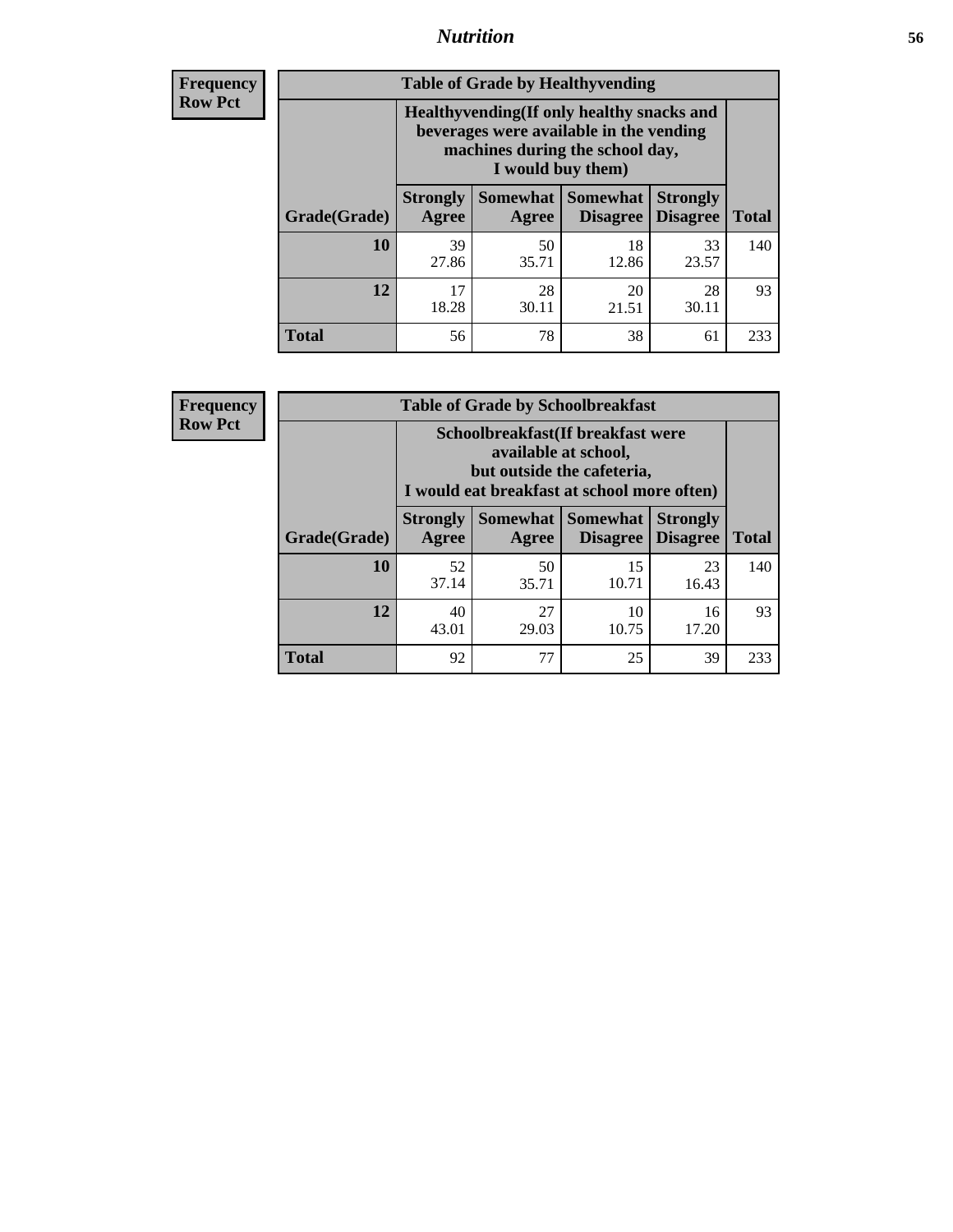| Frequency<br><b>Col Pct</b> | <b>Table of Educationaids by Grade</b>                                                                    |                    |             |              |
|-----------------------------|-----------------------------------------------------------------------------------------------------------|--------------------|-------------|--------------|
|                             | <b>Educationaids</b> (I<br>have been<br>taught about<br><b>HIV/AIDS</b> at<br>school in the<br>past year) | Grade(Grade)<br>10 | 12          | <b>Total</b> |
|                             | <b>Yes</b>                                                                                                | 130<br>92.86       | 43<br>46.24 | 173          |
|                             | N <sub>0</sub>                                                                                            | 10<br>7.14         | 50<br>53.76 | 60           |
|                             | <b>Total</b>                                                                                              | 140                | 93          | 233          |

| <b>Frequency</b> | <b>Table of Educationcharacter by Grade</b>                 |              |             |              |
|------------------|-------------------------------------------------------------|--------------|-------------|--------------|
| <b>Col Pct</b>   | Educationcharacter(I<br>have been taught<br>about character |              |             |              |
|                  | education in the past                                       | Grade(Grade) |             |              |
|                  | year at school)                                             | 10           | 12          | <b>Total</b> |
|                  | Yes                                                         | 111<br>79.29 | 51<br>54.84 | 162          |
|                  | N <sub>0</sub>                                              | 29<br>20.71  | 42<br>45.16 | 71           |
|                  | <b>Total</b>                                                | 140          | 93          | 233          |

| <b>Frequency</b> | <b>Table of Gradcoach1 by Grade</b> |              |             |              |
|------------------|-------------------------------------|--------------|-------------|--------------|
| <b>Col Pct</b>   | Gradcoach1(I<br>know who my         | Grade(Grade) |             |              |
|                  | <b>Graduation</b><br>Coach is)      | 10           | 12          | <b>Total</b> |
|                  | Yes                                 | 74<br>52.86  | 68<br>73.12 | 142          |
|                  | N <sub>0</sub>                      | 66<br>47.14  | 25<br>26.88 | 91           |
|                  | <b>Total</b>                        | 140          | 93          | 233          |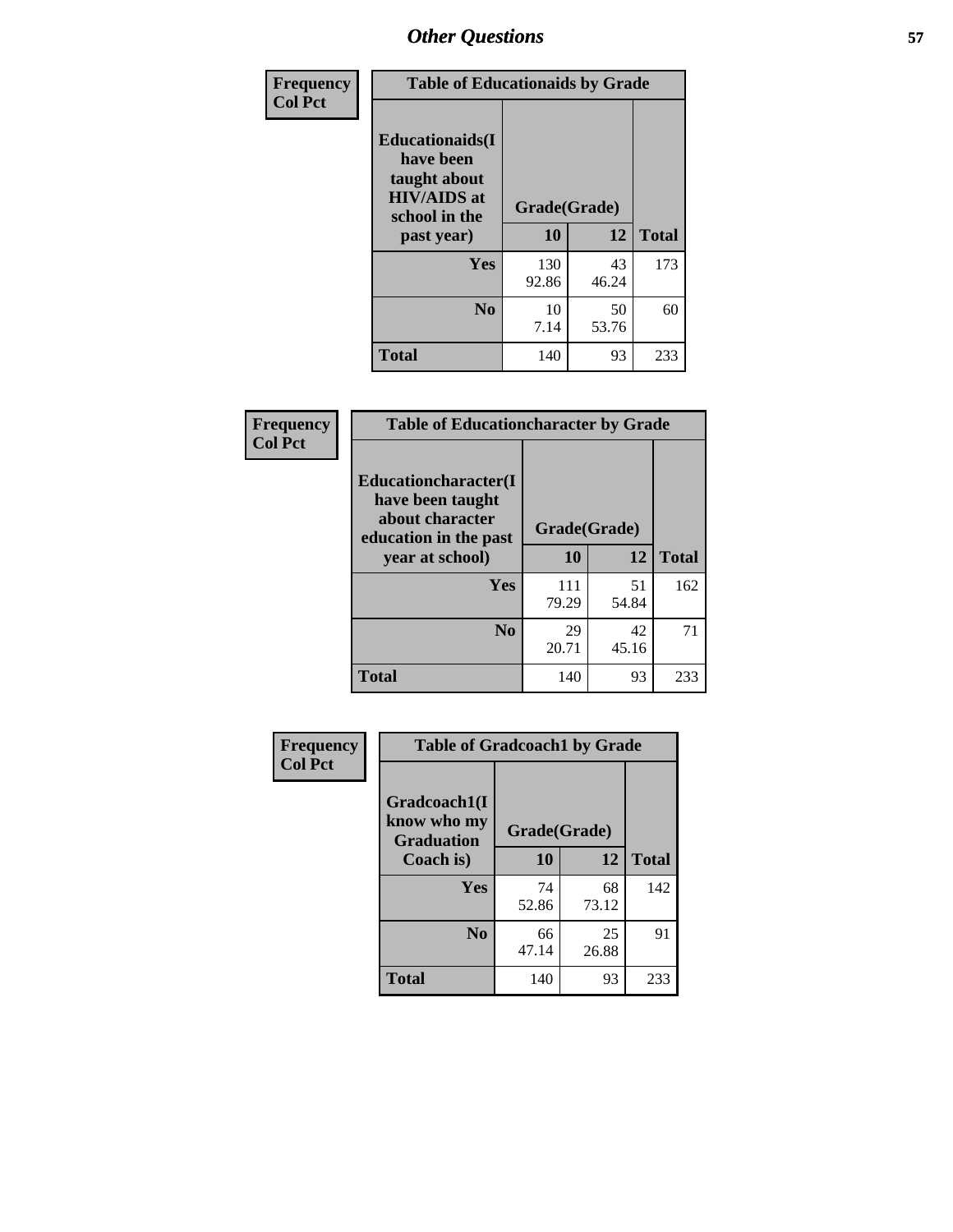| Frequency      | <b>Table of Gradcoach2 by Grade</b> |              |             |              |
|----------------|-------------------------------------|--------------|-------------|--------------|
| <b>Col Pct</b> | Gradcoach2(I<br>have                |              |             |              |
|                | contacted my<br><b>Graduation</b>   | Grade(Grade) |             |              |
|                | Coach)                              | 10           | 12          | <b>Total</b> |
|                | Yes                                 | 24<br>17.14  | 29<br>31.18 | 53           |
|                | N <sub>0</sub>                      | 116<br>82.86 | 64<br>68.82 | 180          |
|                | <b>Total</b>                        | 140          | 93          | 233          |

| <b>Frequency</b><br><b>Col Pct</b> | <b>Table of Gradcoach3 by Grade</b>                                         |              |             |              |
|------------------------------------|-----------------------------------------------------------------------------|--------------|-------------|--------------|
|                                    | Gradcoach3(I<br>have received<br>assistance<br>from my<br><b>Graduation</b> | Grade(Grade) |             |              |
|                                    | Coach)                                                                      | 10           | 12          | <b>Total</b> |
|                                    | <b>Yes</b>                                                                  | 17<br>12.14  | 18<br>19.35 | 35           |
|                                    | N <sub>0</sub>                                                              | 35<br>25.00  | 22<br>23.66 | 57           |
|                                    | Don't know                                                                  | 88<br>62.86  | 53<br>56.99 | 141          |
|                                    | <b>Total</b>                                                                | 140          | 93          | 233          |

|                | <b>Table of Selfharm by Grade</b>                                                                                                             |              |             |              |
|----------------|-----------------------------------------------------------------------------------------------------------------------------------------------|--------------|-------------|--------------|
| Frequency      |                                                                                                                                               |              |             |              |
| <b>Col Pct</b> | <b>Selfharm</b> (During<br>the past 12<br>months,<br>I harmed myself<br>on purpose<br><b>Suicideconsider</b><br>During the past<br>12 months, |              |             |              |
|                | I seriously<br>considered                                                                                                                     | Grade(Grade) |             |              |
|                | suicide)                                                                                                                                      | 10           | 12          | <b>Total</b> |
|                | Yes                                                                                                                                           | 29<br>20.71  | 14<br>15.05 | 43           |
|                | N <sub>0</sub>                                                                                                                                | 111<br>79.29 | 79<br>84.95 | 190          |
|                | <b>Total</b>                                                                                                                                  | 140          | 93          | 233          |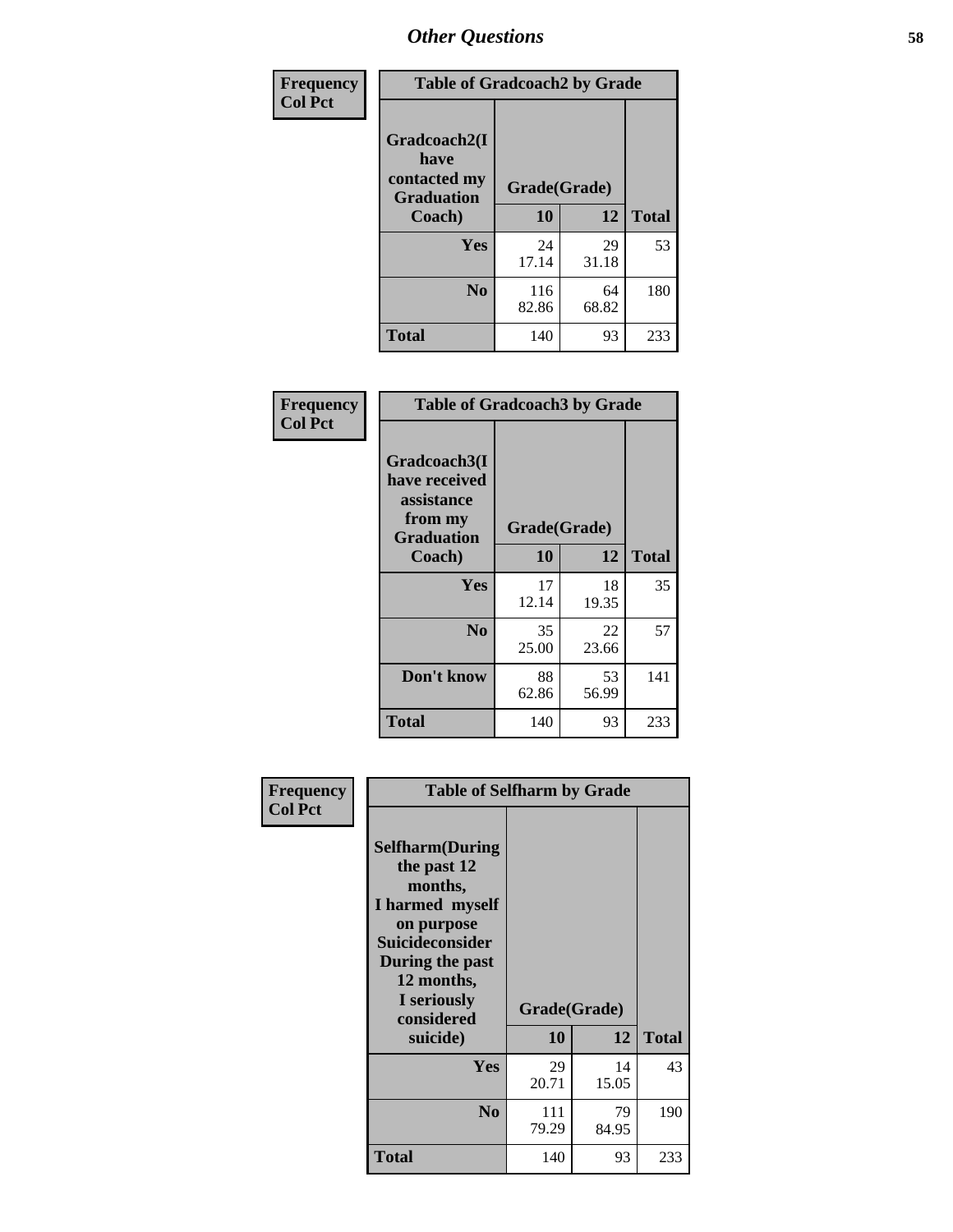| <b>Frequency</b> | <b>Table of Suicideconsider by Grade</b> |              |             |              |
|------------------|------------------------------------------|--------------|-------------|--------------|
| <b>Col Pct</b>   |                                          | Grade(Grade) |             |              |
|                  | Suicideconsider                          | <b>10</b>    | 12          | <b>Total</b> |
|                  | <b>Yes</b>                               | 26<br>18.57  | 15<br>16.13 | 41           |
|                  | N <sub>0</sub>                           | 114<br>81.43 | 78<br>83.87 | 192          |
|                  | <b>Total</b>                             | 140          | 93          | 233          |

| Frequency      | <b>Table of Suicideattempt by Grade</b>              |              |             |              |
|----------------|------------------------------------------------------|--------------|-------------|--------------|
| <b>Col Pct</b> | Suicideattempt(I<br>have attempted<br>suicide in the | Grade(Grade) |             |              |
|                | last year)                                           | 10           | 12          | <b>Total</b> |
|                | Yes                                                  | 8<br>5.71    | 6<br>6.45   | 14           |
|                | N <sub>0</sub>                                       | 132<br>94.29 | 87<br>93.55 | 219          |
|                | <b>Total</b>                                         | 140          | 93          | 233          |

| Frequency      | <b>Table of Instantmessaged by Grade</b>               |              |             |              |
|----------------|--------------------------------------------------------|--------------|-------------|--------------|
| <b>Col Pct</b> | Instantmessaged(I<br>have instant<br>messaged people I | Grade(Grade) |             |              |
|                | do not even know)                                      | 10           | 12          | <b>Total</b> |
|                | Yes                                                    | 73<br>52.14  | 47<br>50.54 | 120          |
|                | N <sub>0</sub>                                         | 67<br>47.86  | 46<br>49.46 | 113          |
|                | <b>Total</b>                                           | 140          | 93          | 233          |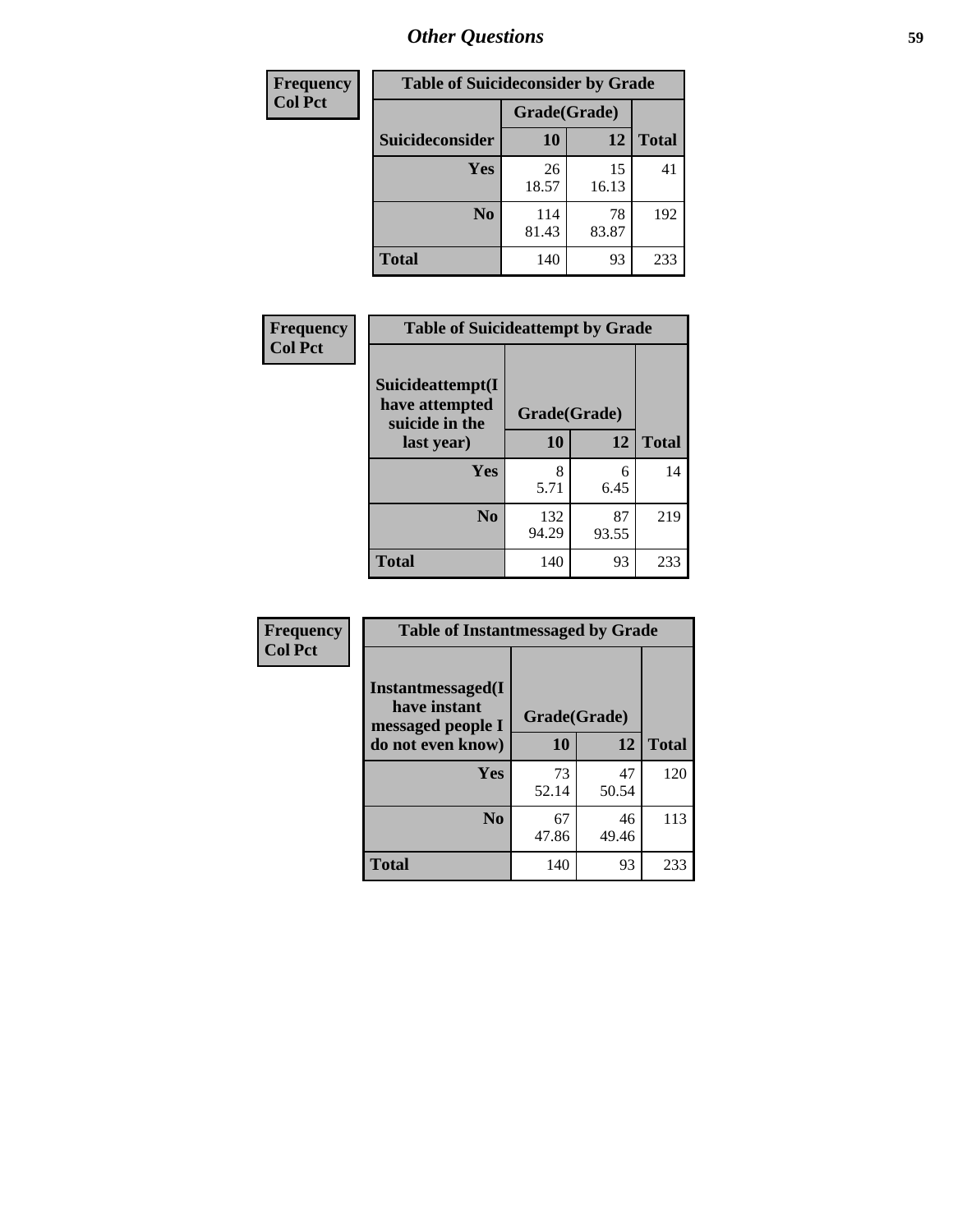| Frequency      | <b>Table of Getsalong by Grade</b>                          |              |             |              |
|----------------|-------------------------------------------------------------|--------------|-------------|--------------|
| <b>Col Pct</b> | <b>Getsalong</b> (I get<br>along with other<br>students and | Grade(Grade) |             |              |
|                | adults)                                                     | 10           | 12          | <b>Total</b> |
|                | <b>Strongly Agree</b>                                       | 62<br>44.29  | 47<br>50.54 | 109          |
|                | <b>Somewhat Agree</b>                                       | 67<br>47.86  | 41<br>44.09 | 108          |
|                | <b>Somewhat Disagree</b>                                    | 10<br>7.14   | 2<br>2.15   | 12           |
|                | <b>Strongly Disagree</b>                                    | 0.71         | 3<br>3.23   | 4            |
|                | <b>Total</b>                                                | 140          | 93          | 233          |

| Frequency      | <b>Table of Safehome by Grade</b> |                    |             |              |
|----------------|-----------------------------------|--------------------|-------------|--------------|
| <b>Col Pct</b> | Safehome(I feel<br>safe at home)  | Grade(Grade)<br>10 | 12          | <b>Total</b> |
|                | <b>Strongly Agree</b>             | 84<br>60.00        | 57<br>61.29 | 141          |
|                | <b>Somewhat Agree</b>             | 47<br>33.57        | 28<br>30.11 | 75           |
|                | <b>Somewhat Disagree</b>          | 5<br>3.57          | 3<br>3.23   | 8            |
|                | <b>Strongly Disagree</b>          | 4<br>2.86          | 5<br>5.38   | 9            |
|                | <b>Total</b>                      | 140                | 93          | 233          |

| Frequency      |                                                                                     | <b>Table of Adulttalk by Grade</b> |             |              |  |  |  |
|----------------|-------------------------------------------------------------------------------------|------------------------------------|-------------|--------------|--|--|--|
| <b>Col Pct</b> | <b>Adulttalk(I</b><br>know an<br>adult at<br>school that<br>I can talk<br>with if I | Grade(Grade)<br>10                 | 12          | <b>Total</b> |  |  |  |
|                | need help)                                                                          |                                    |             |              |  |  |  |
|                | <b>Yes</b>                                                                          | 105<br>75.00                       | 75<br>80.65 | 180          |  |  |  |
|                | N <sub>0</sub>                                                                      | 35<br>25.00                        | 18<br>19.35 | 53           |  |  |  |
|                | <b>Total</b>                                                                        | 140                                | 93          | 233          |  |  |  |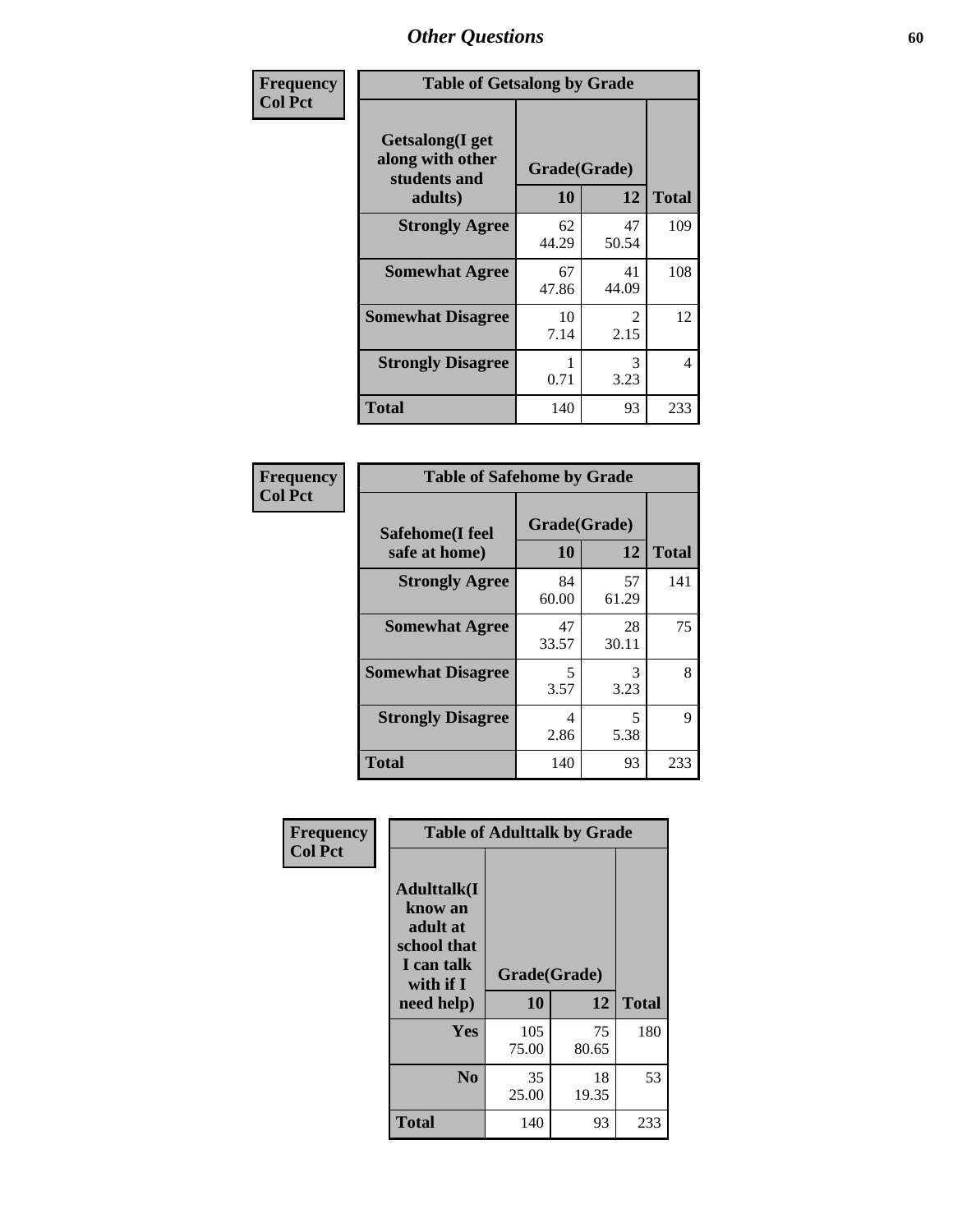**Frequency Row Pct**

| <b>Table of Grade by Tytime</b> |             |                                                                                         |             |                       |             |           |              |  |  |
|---------------------------------|-------------|-----------------------------------------------------------------------------------------|-------------|-----------------------|-------------|-----------|--------------|--|--|
|                                 |             | Tytime (On an average school day,<br>how much unsupervised time do I spend watching TV) |             |                       |             |           |              |  |  |
|                                 |             | <b>Less that</b><br>$2 - 3$<br>$4 - 5$<br>$6+$                                          |             |                       |             |           |              |  |  |
| Grade(Grade)                    | None        | hour/day                                                                                | hour/day    | hours/day   hours/day |             | hours/day | <b>Total</b> |  |  |
| 10                              | 15<br>10.71 | 37<br>26.43                                                                             | 23<br>16.43 | 39<br>27.86           | 15<br>10.71 | 7.86      | 140          |  |  |
| 12                              | 21<br>22.58 | 16<br>17.20                                                                             | 15<br>16.13 | 23<br>24.73           | 13<br>13.98 | 5.38      | 93           |  |  |
| <b>Total</b>                    | 36          | 53                                                                                      | 38          | 62                    | 28          | 16        | 233          |  |  |

**Frequency Row Pct**

| <b>Table of Grade by Computertime</b> |             |                                                                                                                               |             |             |            |             |     |  |  |
|---------------------------------------|-------------|-------------------------------------------------------------------------------------------------------------------------------|-------------|-------------|------------|-------------|-----|--|--|
|                                       |             | Computertime (On an average school day,<br>how much unsupervised time do I spend on the computer)                             |             |             |            |             |     |  |  |
| Grade(Grade)                          | None $ $    | <b>Less that</b><br>$2 - 3$<br>$4 - 5$<br>$6+$<br>hour/day<br>hour/day<br>hours/day<br>hours/day<br>hours/day<br><b>Total</b> |             |             |            |             |     |  |  |
| 10                                    | 33<br>23.57 | 34<br>24.29                                                                                                                   | 26<br>18.57 | 25<br>17.86 | 12<br>8.57 | 10<br>7.14  | 140 |  |  |
| 12                                    | 22<br>23.66 | 16<br>17.20                                                                                                                   | 20<br>21.51 | 19<br>20.43 | 6<br>6.45  | 10<br>10.75 | 93  |  |  |
| <b>Total</b>                          | 55          | 50                                                                                                                            | 46          | 44          | 18         | 20          | 233 |  |  |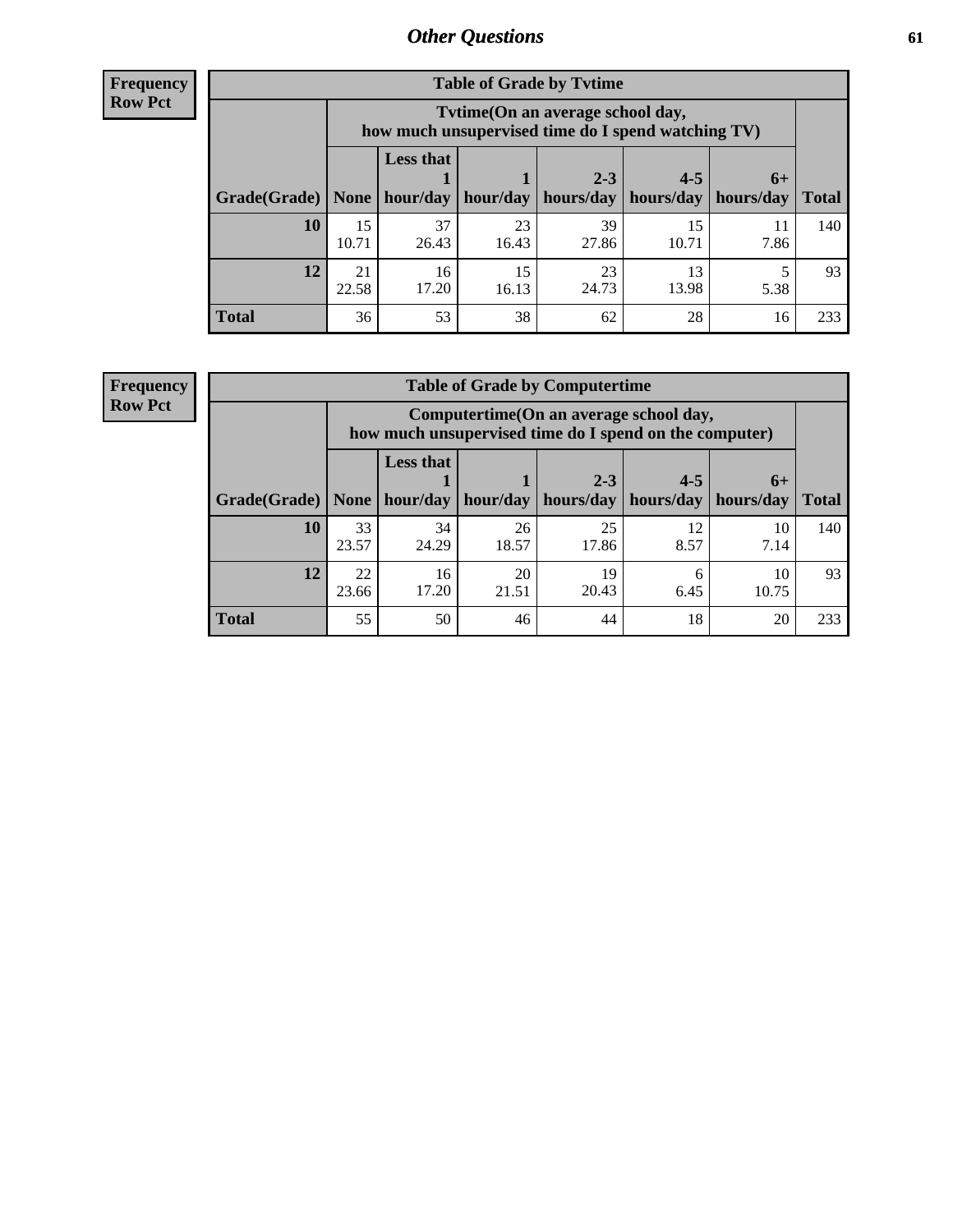#### *Questions about Driving Laws* **62** *Driving Questions were asked only of high school students.*

| <b>Frequency</b> |
|------------------|
| <b>Row Pct</b>   |

| <b>Table of Grade by License1</b> |                                     |                                                                                                                                           |           |           |               |              |  |  |  |
|-----------------------------------|-------------------------------------|-------------------------------------------------------------------------------------------------------------------------------------------|-----------|-----------|---------------|--------------|--|--|--|
|                                   |                                     | License1(During the first 6 months of driving<br>with a provisional license,<br>the only passengers who can ride with the<br>driver are:) |           |           |               |              |  |  |  |
| Grade(Grade)                      | <b>Parent or</b><br><b>Guardian</b> | Family<br>Members                                                                                                                         | Friends   | Anyone    | Don't<br>Know | <b>Total</b> |  |  |  |
| 10                                | 38<br>27.14                         | 78<br>55.71                                                                                                                               | 4<br>2.86 | 5<br>3.57 | 15<br>10.71   | 140          |  |  |  |
| 12                                | 16<br>17.20                         | 66<br>70.97                                                                                                                               | 2<br>2.15 | 4<br>4.30 | 5<br>5.38     | 93           |  |  |  |
| <b>Total</b>                      | 54                                  | 144                                                                                                                                       | 6         | 9         | 20            | 233          |  |  |  |

| <b>Frequency</b> |              | <b>Table of Grade by License2</b>                                                                        |                  |                         |                                                      |                      |              |  |  |
|------------------|--------------|----------------------------------------------------------------------------------------------------------|------------------|-------------------------|------------------------------------------------------|----------------------|--------------|--|--|
| <b>Row Pct</b>   |              | License2(17 yr old drivers with a<br>provisional driver's license cannot<br>drive between the hours of:) |                  |                         |                                                      |                      |              |  |  |
|                  | Grade(Grade) | <b>Midnight</b><br>to 6am                                                                                | 1am<br>to<br>5am | 1am<br>to<br><b>6am</b> | N <sub>0</sub><br>curfew<br>for $17$<br>year<br>olds | Don't<br><b>Know</b> | <b>Total</b> |  |  |
|                  | 10           | 80<br>57.14                                                                                              | 13<br>9.29       | 11<br>7.86              | 3<br>2.14                                            | 33<br>23.57          | 140          |  |  |
|                  | 12           | 70<br>75.27                                                                                              | 11<br>11.83      | 1.08                    | $\overline{4}$<br>4.30                               | 7<br>7.53            | 93           |  |  |
|                  | <b>Total</b> | 150                                                                                                      | 24               | 12                      | 7                                                    | 40                   | 233          |  |  |

| Frequency      | <b>Table of Grade by License3</b> |                                       |             |                 |                        |                                     |               |              |
|----------------|-----------------------------------|---------------------------------------|-------------|-----------------|------------------------|-------------------------------------|---------------|--------------|
| <b>Row Pct</b> |                                   | License3(For drivers under the age of |             | 21,<br>$DUI$ ?) |                        | what level of alcohol is considered |               |              |
|                | Grade(Grade)                      | Any<br><b>Amount</b>                  | 0.02        | 0.04            | 0.06                   | 0.08                                | Don't<br>know | <b>Total</b> |
|                | <b>10</b>                         | 37<br>26.43                           | 33<br>23.57 | 12<br>8.57      | 7<br>5.00              | 19<br>13.57                         | 32<br>22.86   | 140          |
|                | 12                                | 43<br>46.24                           | 20<br>21.51 | 5<br>5.38       | $\overline{2}$<br>2.15 | 8<br>8.60                           | 15<br>16.13   | 93           |
|                | <b>Total</b>                      | 80                                    | 53          | 17              | 9                      | 27                                  | 47            | 233          |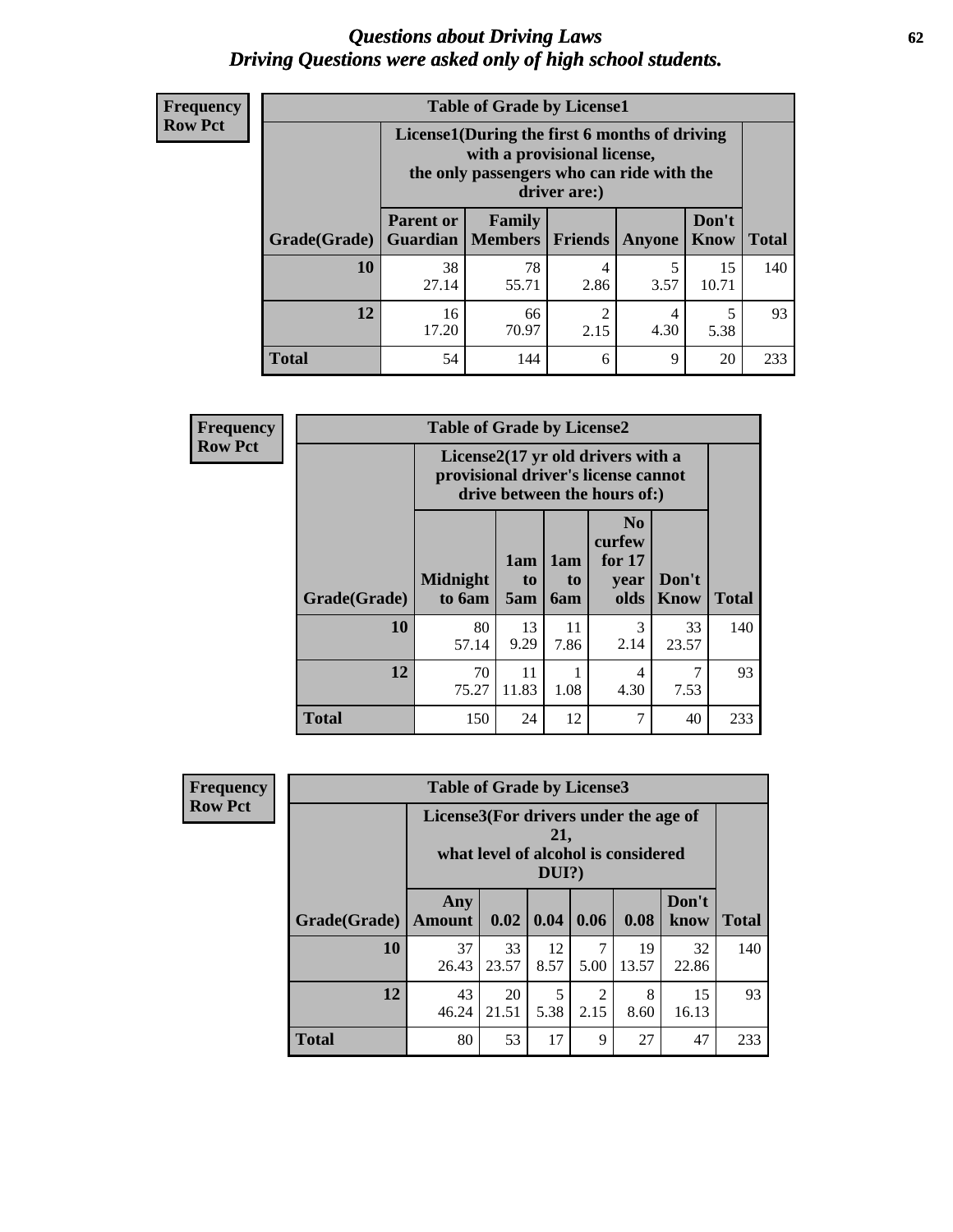#### *Questions about Driving Laws* **63** *Driving Questions were asked only of high school students.*

**Frequency Row Pct**

| <b>Table of Grade by License4</b> |              |                                                                                                                                                      |             |            |           |             |     |  |
|-----------------------------------|--------------|------------------------------------------------------------------------------------------------------------------------------------------------------|-------------|------------|-----------|-------------|-----|--|
|                                   |              | License4(A driver under 21 automatically<br>loses his/her license if caught exceeding the<br>posted speet limit by:)                                 |             |            |           |             |     |  |
| Grade(Grade)                      | $15+$<br>mph | Can't<br>lose<br>license<br><b>Depends</b><br>$25+$<br>$35+$<br>Don't<br>for<br><b>on</b><br>speeding<br><b>Total</b><br>mph<br>know<br>mph<br>judge |             |            |           |             |     |  |
| 10                                | 28<br>20.00  | 18<br>12.86                                                                                                                                          | 10<br>7.14  | 13<br>9.29 | 9<br>6.43 | 62<br>44.29 | 140 |  |
| 12                                | 19<br>20.43  | 29<br>31.18                                                                                                                                          | 11<br>11.83 | 5<br>5.38  | 3<br>3.23 | 26<br>27.96 | 93  |  |
| <b>Total</b>                      | 47           | 47                                                                                                                                                   | 21          | 18         | 12        | 88          | 233 |  |

| Frequency      | <b>Table of Grade by License5</b> |             |                                                                                                                                      |                     |       |
|----------------|-----------------------------------|-------------|--------------------------------------------------------------------------------------------------------------------------------------|---------------------|-------|
| <b>Row Pct</b> |                                   |             | License5(A)<br>Georgia teenager<br>with family<br>connections or a<br>good lawyer can<br>break a teen<br>driving law and<br>license) | keep their driver's |       |
|                | Grade(Grade)                      | Yes         | N <sub>0</sub>                                                                                                                       | Don't<br>know       | Total |
|                | 10                                | 17<br>12.14 | 59<br>42.14                                                                                                                          | 64<br>45.71         | 140   |
|                | 12                                | 22<br>23.66 | 45<br>48.39                                                                                                                          | 26<br>27.96         | 93    |
|                | <b>Total</b>                      | 39          | 104                                                                                                                                  | 90                  | 233   |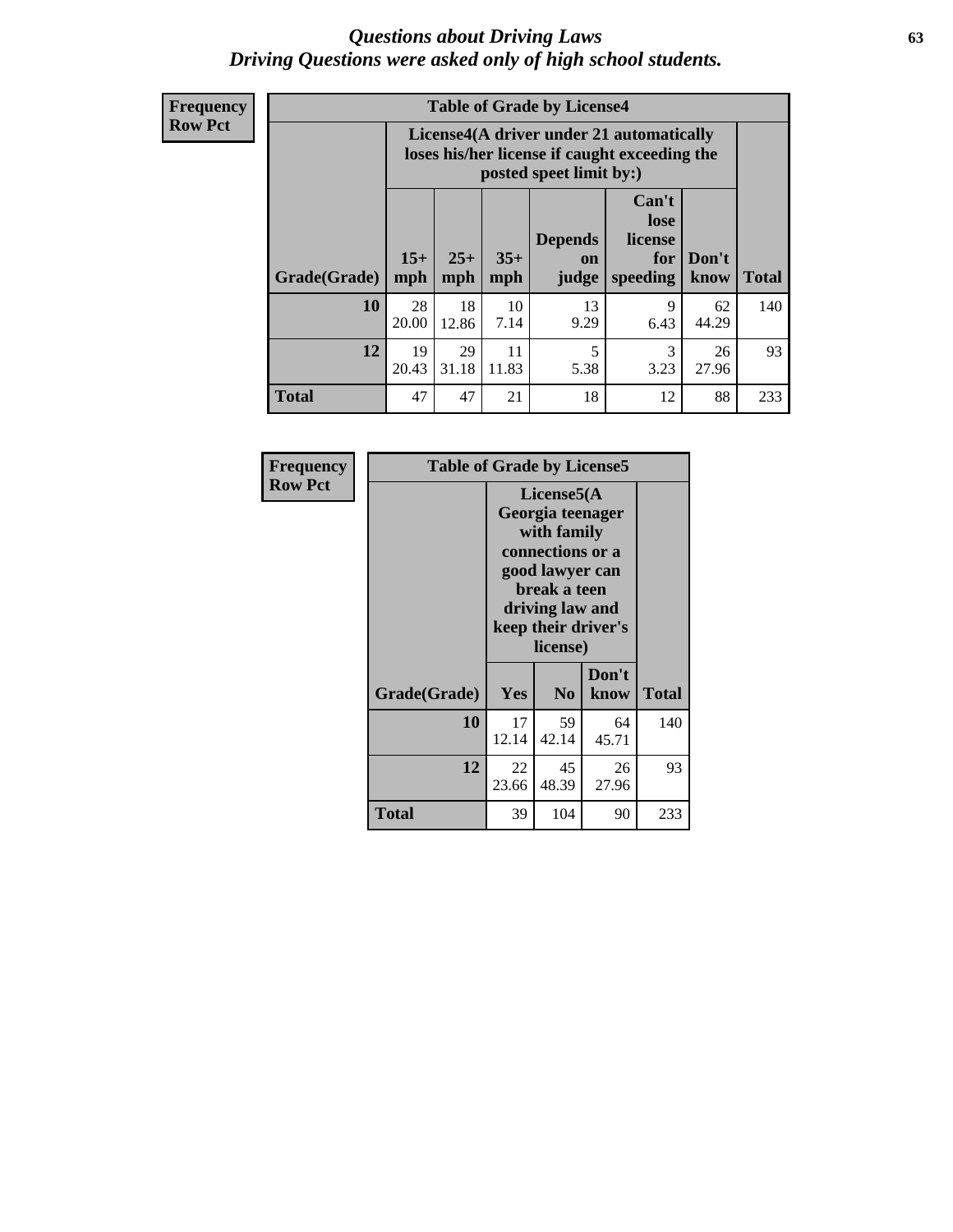#### *Questions about Driving Laws* **64** *Driving Questions were asked only of high school students.*

| <b>Frequency</b> | <b>Table of Grade by License6</b> |             |                                                                                                                           |                    |              |  |
|------------------|-----------------------------------|-------------|---------------------------------------------------------------------------------------------------------------------------|--------------------|--------------|--|
| <b>Row Pct</b>   |                                   |             | License <sub>6</sub> (I know a<br>friend or<br>classmate that<br>broke a teen<br>driving law,<br>keep his/her<br>license) | but was allowed to |              |  |
|                  | Grade(Grade)                      | Yes         | N <sub>0</sub>                                                                                                            | Don't<br>know      | <b>Total</b> |  |
|                  | 10                                | 40<br>28.57 | 47<br>33.57                                                                                                               | 53<br>37.86        | 140          |  |
|                  | 12                                | 32<br>34.41 | 36<br>38.71                                                                                                               | 25<br>26.88        | 93           |  |
|                  | <b>Total</b>                      | 72          | 83                                                                                                                        | 78                 | 233          |  |

| <b>Frequency</b> | <b>Table of Grade by License7</b> |                                                                             |                                     |                                                                                               |                        |              |  |  |
|------------------|-----------------------------------|-----------------------------------------------------------------------------|-------------------------------------|-----------------------------------------------------------------------------------------------|------------------------|--------------|--|--|
| <b>Row Pct</b>   |                                   |                                                                             |                                     | License7(A student under the age of 18 cam loser<br>his/her driving privileges if he or she:) |                        |              |  |  |
|                  | Grade(Grade)                      | <b>Have</b><br>more than<br>10<br>unexcused<br>absences<br>per school<br>yr | Drop out<br>without  <br>graduating | <b>Bring</b><br>alcohol/drugs/weapon<br>to school                                             | All of<br>the<br>above | <b>Total</b> |  |  |
|                  | 10                                | 26<br>18.57                                                                 | 13<br>9.29                          | 4<br>2.86                                                                                     | 97<br>69.29            | 140          |  |  |
|                  | 12                                | 12<br>12.90                                                                 | 5<br>5.38                           | 5<br>5.38                                                                                     | 71<br>76.34            | 93           |  |  |
|                  | <b>Total</b>                      | 38                                                                          | 18                                  | 9                                                                                             | 168                    | 233          |  |  |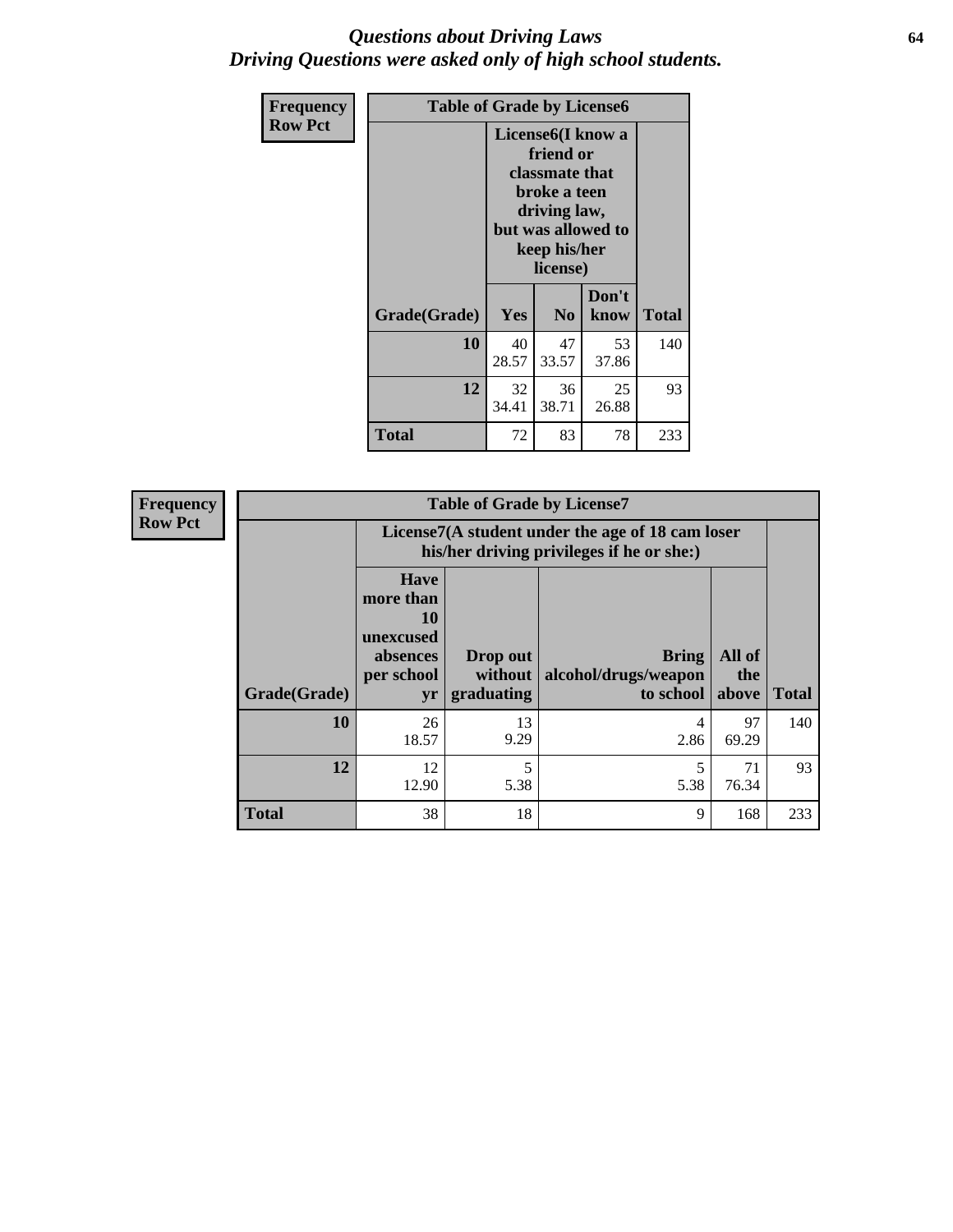## *Select Results by Gender* **65**

| Frequency      | <b>Table of SchoolClimate2 by Gender</b>          |                                 |             |              |  |
|----------------|---------------------------------------------------|---------------------------------|-------------|--------------|--|
| <b>Col Pct</b> | SchoolClimate2(I<br>feel successful at<br>school) | Gender(Gender)<br><b>Female</b> | <b>Male</b> | <b>Total</b> |  |
|                | <b>Strongly Agree</b>                             | 37<br>28.91                     | 20<br>19.05 | 57           |  |
|                | <b>Somewhat Agree</b>                             | 76<br>59.38                     | 63<br>60.00 | 139          |  |
|                | <b>Somewhat Disagree</b>                          | 13<br>10.16                     | 9<br>8.57   | 22           |  |
|                | <b>Strongly Disagree</b>                          | $\mathcal{L}$<br>1.56           | 13<br>12.38 | 15           |  |
|                | <b>Total</b>                                      | 128                             | 105         | 233          |  |

| <b>Frequency</b> | <b>Table of SchoolClimate6 by Gender</b>                 |                                 |             |              |  |
|------------------|----------------------------------------------------------|---------------------------------|-------------|--------------|--|
| <b>Col Pct</b>   | <b>SchoolClimate6(Teachers</b><br>treat me with respect) | Gender(Gender)<br><b>Female</b> | <b>Male</b> | <b>Total</b> |  |
|                  | <b>Strongly Agree</b>                                    | 30<br>23.44                     | 26<br>24.76 | 56           |  |
|                  | <b>Somewhat Agree</b>                                    | 59<br>46.09                     | 39<br>37.14 | 98           |  |
|                  | <b>Somewhat Disagree</b>                                 | 30<br>23.44                     | 14<br>13.33 | 44           |  |
|                  | <b>Strongly Disagree</b>                                 | 9<br>7.03                       | 26<br>24.76 | 35           |  |
|                  | <b>Total</b>                                             | 128                             | 105         | 233          |  |

| <b>Frequency</b> | <b>Table of SchoolClimate8 by Gender</b>                                             |               |                               |              |
|------------------|--------------------------------------------------------------------------------------|---------------|-------------------------------|--------------|
| <b>Col Pct</b>   | <b>SchoolClimate8(Students</b><br>are frequently<br>recognized for good<br>behavior) | <b>Female</b> | Gender(Gender)<br><b>Male</b> | <b>Total</b> |
|                  | <b>Strongly Agree</b>                                                                | 19<br>14.84   | 20<br>19.05                   | 39           |
|                  | <b>Somewhat Agree</b>                                                                | 51<br>39.84   | 49<br>46.67                   | 100          |
|                  | <b>Somewhat Disagree</b>                                                             | 39<br>30.47   | 22<br>20.95                   | 61           |
|                  | <b>Strongly Disagree</b>                                                             | 19<br>14.84   | 14<br>13.33                   | 33           |
|                  | Total                                                                                | 128           | 105                           | 233          |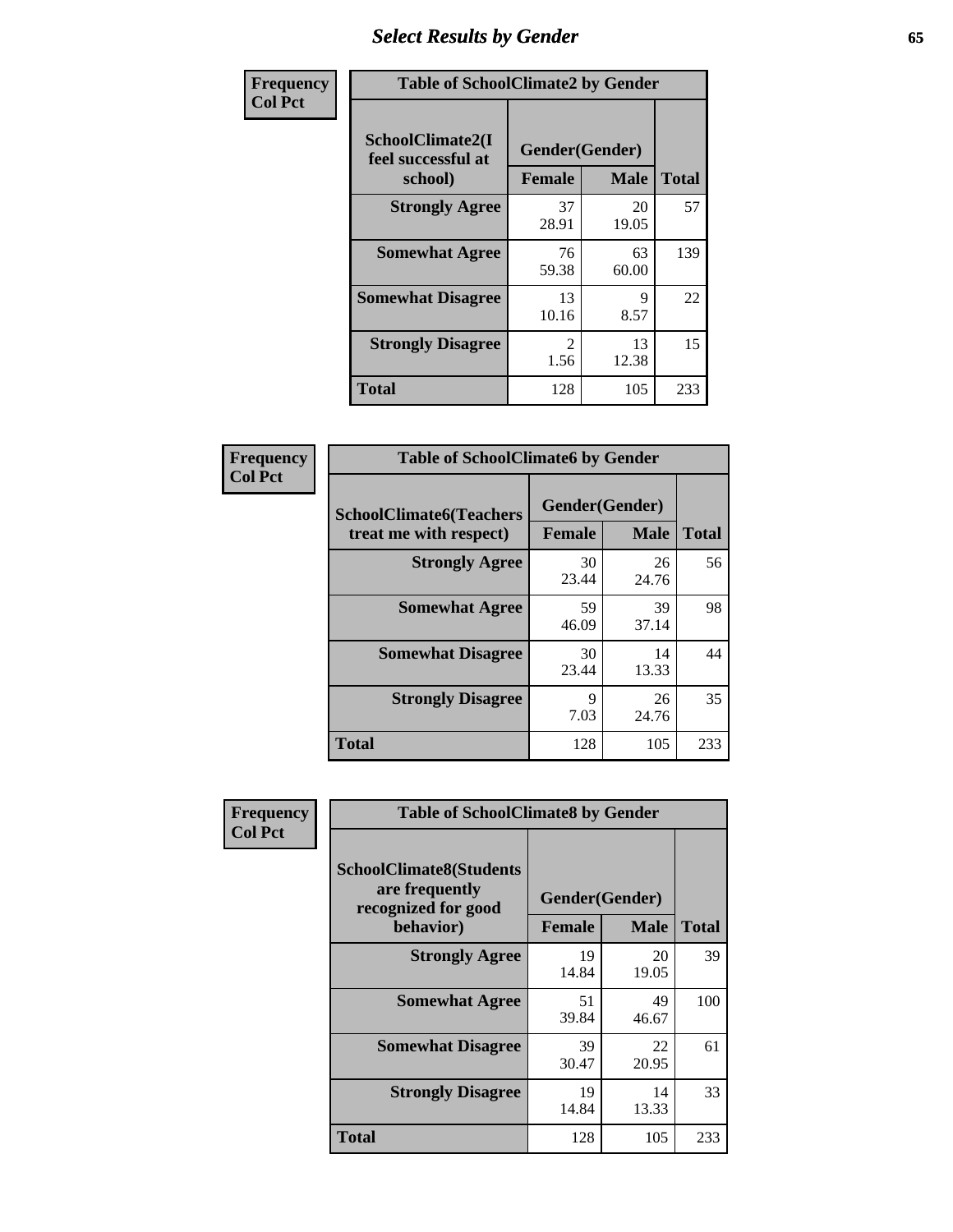## *Select Results by Gender* **66**

| Frequency      | <b>Table of Gender by Dropout</b> |                                                                        |                |              |
|----------------|-----------------------------------|------------------------------------------------------------------------|----------------|--------------|
| <b>Row Pct</b> |                                   | Dropout(I<br>have<br>thought<br>about<br>dropping<br>out of<br>school) |                |              |
|                | Gender(Gender)                    | Yes                                                                    | N <sub>0</sub> | <b>Total</b> |
|                | <b>Female</b>                     | 43<br>33.59                                                            | 85<br>66.41    | 128          |
|                | <b>Male</b>                       | 45<br>42.86                                                            | 60<br>57.14    | 105          |
|                | <b>Total</b>                      | 88                                                                     | 145            | 233          |

| <b>Frequency</b> | <b>Table of Gender by Dropoutreason</b> |                                                                    |              |                                 |                                |              |              |
|------------------|-----------------------------------------|--------------------------------------------------------------------|--------------|---------------------------------|--------------------------------|--------------|--------------|
| <b>Row Pct</b>   |                                         | Dropoutreason(If I dropped out the<br>reason would most likely be) |              |                                 |                                |              |              |
|                  | Gender(Gender)                          | Won't<br><b>Drop</b><br>out                                        | <b>Bored</b> | <b>Family</b><br><b>Reasons</b> | <b>Being</b><br><b>Bullied</b> | <b>Other</b> | <b>Total</b> |
|                  | <b>Female</b>                           | 72<br>56.25                                                        | 21<br>16.41  | 18<br>14.06                     | $\Omega$<br>0.00               | 17<br>13.28  | 128          |
|                  | <b>Male</b>                             | 44<br>41.90                                                        | 30<br>28.57  | 5<br>4.76                       | 0.95                           | 25<br>23.81  | 105          |
|                  | <b>Total</b>                            | 116                                                                | 51           | 23                              |                                | 42           | 233          |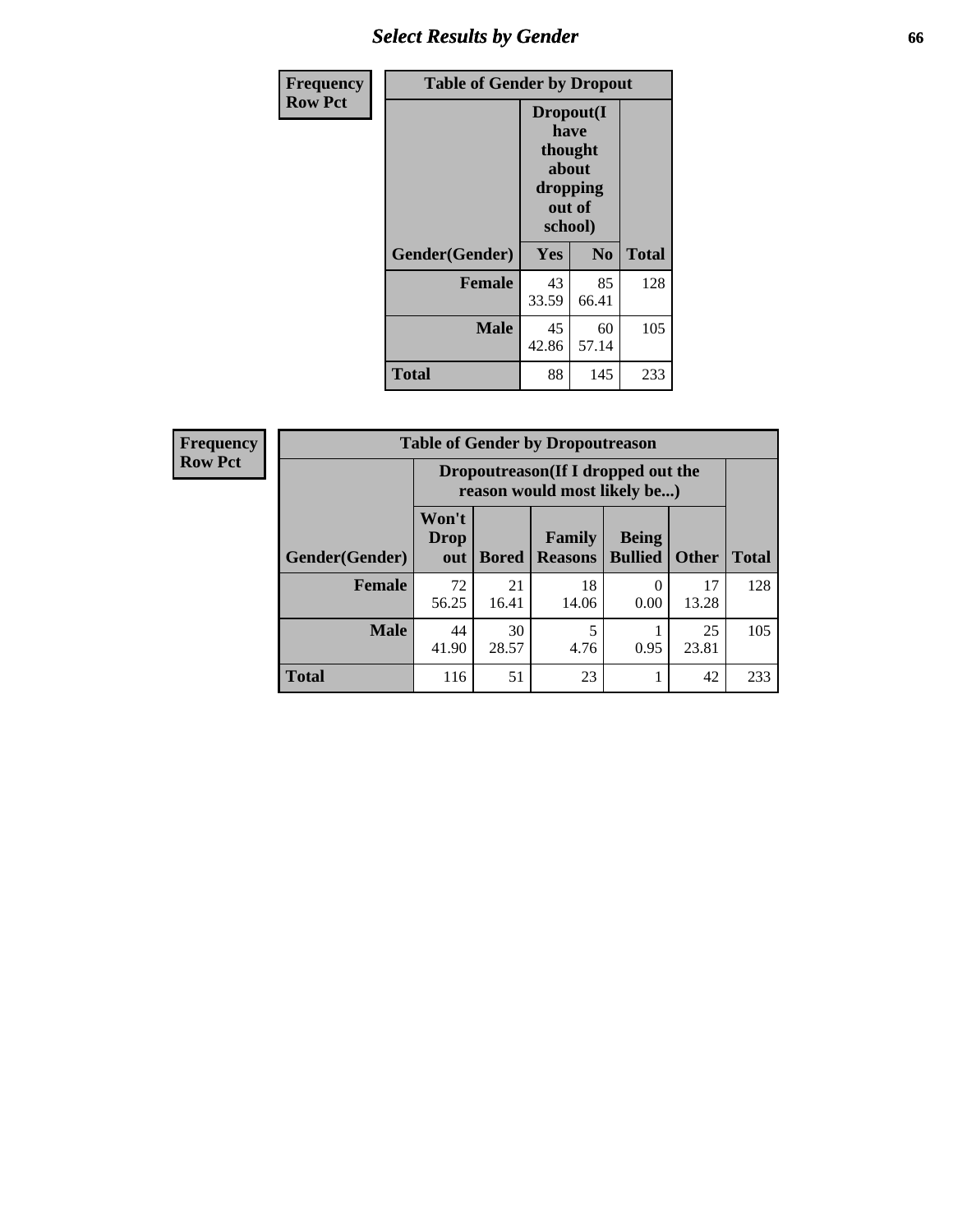*School Safety* **67**

| Frequency      | <b>Table of Gender by Bullied2</b> |                 |                |              |
|----------------|------------------------------------|-----------------|----------------|--------------|
| <b>Row Pct</b> |                                    | <b>Bullied2</b> |                |              |
|                | Gender(Gender)                     | Yes             | N <sub>0</sub> | <b>Total</b> |
|                | <b>Female</b>                      | 10<br>7.81      | 118<br>92.19   | 128          |
|                | <b>Male</b>                        | 16<br>15.24     | 89<br>84.76    | 105          |
|                | Total                              | 26              | 207            | 233          |

| Frequency      | <b>Table of Gender by Bulliedothers2</b> |                       |                |              |
|----------------|------------------------------------------|-----------------------|----------------|--------------|
| <b>Row Pct</b> |                                          | <b>Bulliedothers2</b> |                |              |
|                | Gender(Gender)                           | Yes                   | N <sub>0</sub> | <b>Total</b> |
|                | <b>Female</b>                            | 19<br>14.84           | 109<br>85.16   | 128          |
|                | <b>Male</b>                              | 26<br>24.76           | 79<br>75.24    | 105          |
|                | <b>Total</b>                             | 45                    | 188            | 233          |

| Frequency      | <b>Table of Gender by Weaponschool2</b> |                      |                |              |
|----------------|-----------------------------------------|----------------------|----------------|--------------|
| <b>Row Pct</b> |                                         | <b>Weaponschool2</b> |                |              |
|                | Gender(Gender)                          | Yes                  | N <sub>0</sub> | <b>Total</b> |
|                | <b>Female</b>                           | 5<br>3.91            | 123<br>96.09   | 128          |
|                | <b>Male</b>                             | 13<br>12.38          | 92<br>87.62    | 105          |
|                | <b>Total</b>                            | 18                   | 215            | 233          |

| Frequency      | <b>Table of Gender by Absentunsafe2</b> |               |                |              |
|----------------|-----------------------------------------|---------------|----------------|--------------|
| <b>Row Pct</b> |                                         | Absentunsafe2 |                |              |
|                | Gender(Gender)                          | Yes           | N <sub>0</sub> | <b>Total</b> |
|                | <b>Female</b>                           | 0.78          | 127<br>99.22   | 128          |
|                | <b>Male</b>                             | 6<br>5.71     | 99<br>94.29    | 105          |
|                | <b>Total</b>                            |               | 226            | 233          |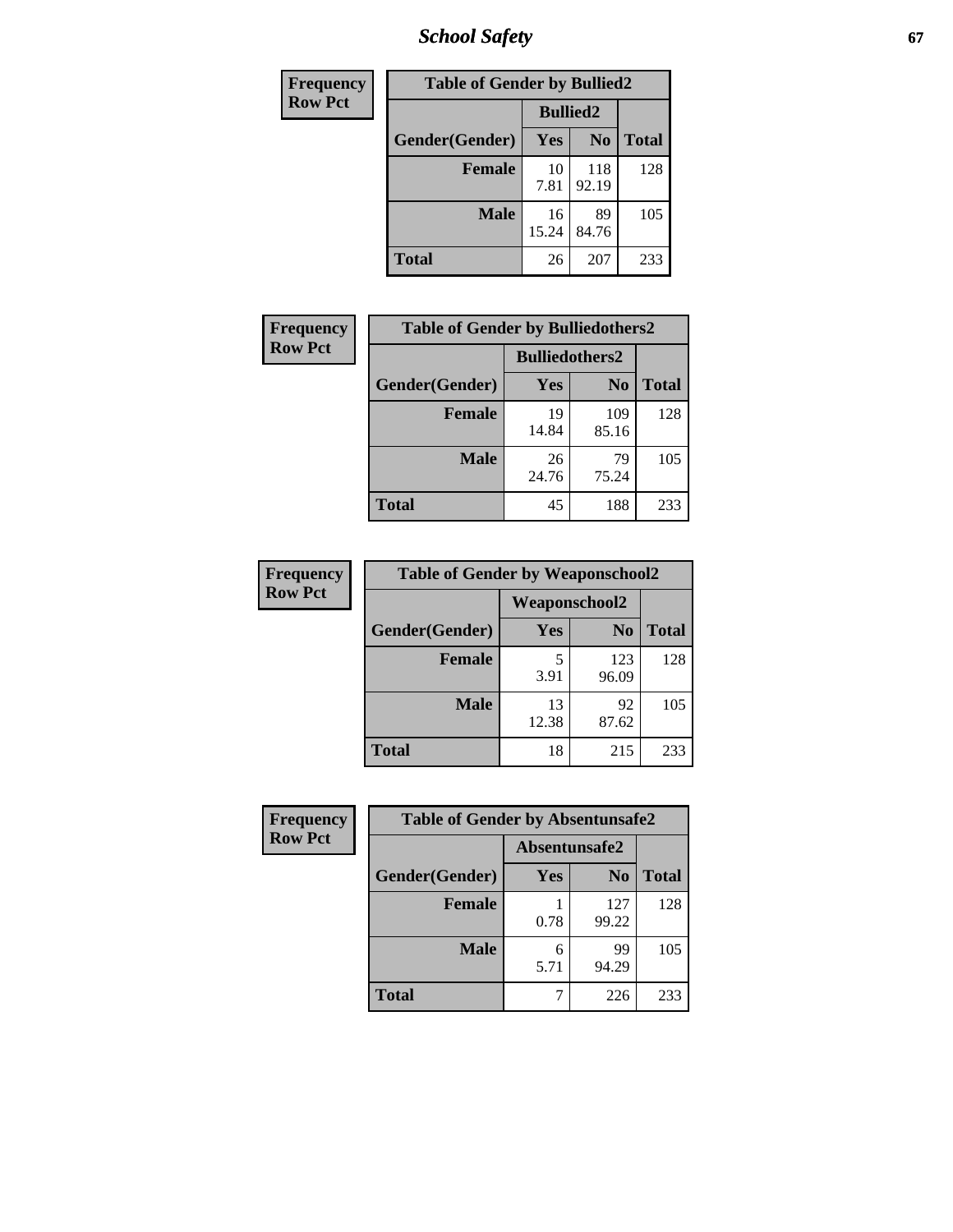*School Safety* **68**

| Frequency      | <b>Table of Gender by Gangself</b> |                                                                                                        |                |              |
|----------------|------------------------------------|--------------------------------------------------------------------------------------------------------|----------------|--------------|
| <b>Row Pct</b> |                                    | <b>Gangself</b> (I<br>have<br>participated<br>in illegal gang<br>activities in<br>the past 30<br>days) |                |              |
|                | Gender(Gender)                     | Yes                                                                                                    | N <sub>0</sub> | <b>Total</b> |
|                | <b>Female</b>                      | 7<br>5.47                                                                                              | 121<br>94.53   | 128          |
|                | <b>Male</b>                        | 19<br>18.10                                                                                            | 86<br>81.90    | 105          |
|                | <b>Total</b>                       | 26                                                                                                     | 207            | 233          |

| Frequency      | <b>Table of Gender by Gangpeers</b> |                                                                                                                             |                |              |
|----------------|-------------------------------------|-----------------------------------------------------------------------------------------------------------------------------|----------------|--------------|
| <b>Row Pct</b> |                                     | <b>Gangpeers</b> (I<br>have friends<br>who have<br>participated<br>in illegal gang<br>activities in<br>the past 30<br>days) |                |              |
|                | Gender(Gender)                      | Yes                                                                                                                         | N <sub>0</sub> | <b>Total</b> |
|                | <b>Female</b>                       | 28<br>21.88                                                                                                                 | 100<br>78.13   | 128          |
|                | <b>Male</b>                         | 28<br>26.67                                                                                                                 | 77<br>73.33    | 105          |
|                | <b>Total</b>                        | 56                                                                                                                          | 177            | 233          |

| Frequency      | <b>Table of Gender by Pickedon2</b> |             |                |              |
|----------------|-------------------------------------|-------------|----------------|--------------|
| <b>Row Pct</b> |                                     | Pickedon2   |                |              |
|                | Gender(Gender)                      | Yes         | N <sub>0</sub> | <b>Total</b> |
|                | <b>Female</b>                       | 32<br>25.00 | 96<br>75.00    | 128          |
|                | <b>Male</b>                         | 31<br>29.52 | 74<br>70.48    | 105          |
|                | <b>Total</b>                        | 63          | 170            | 233          |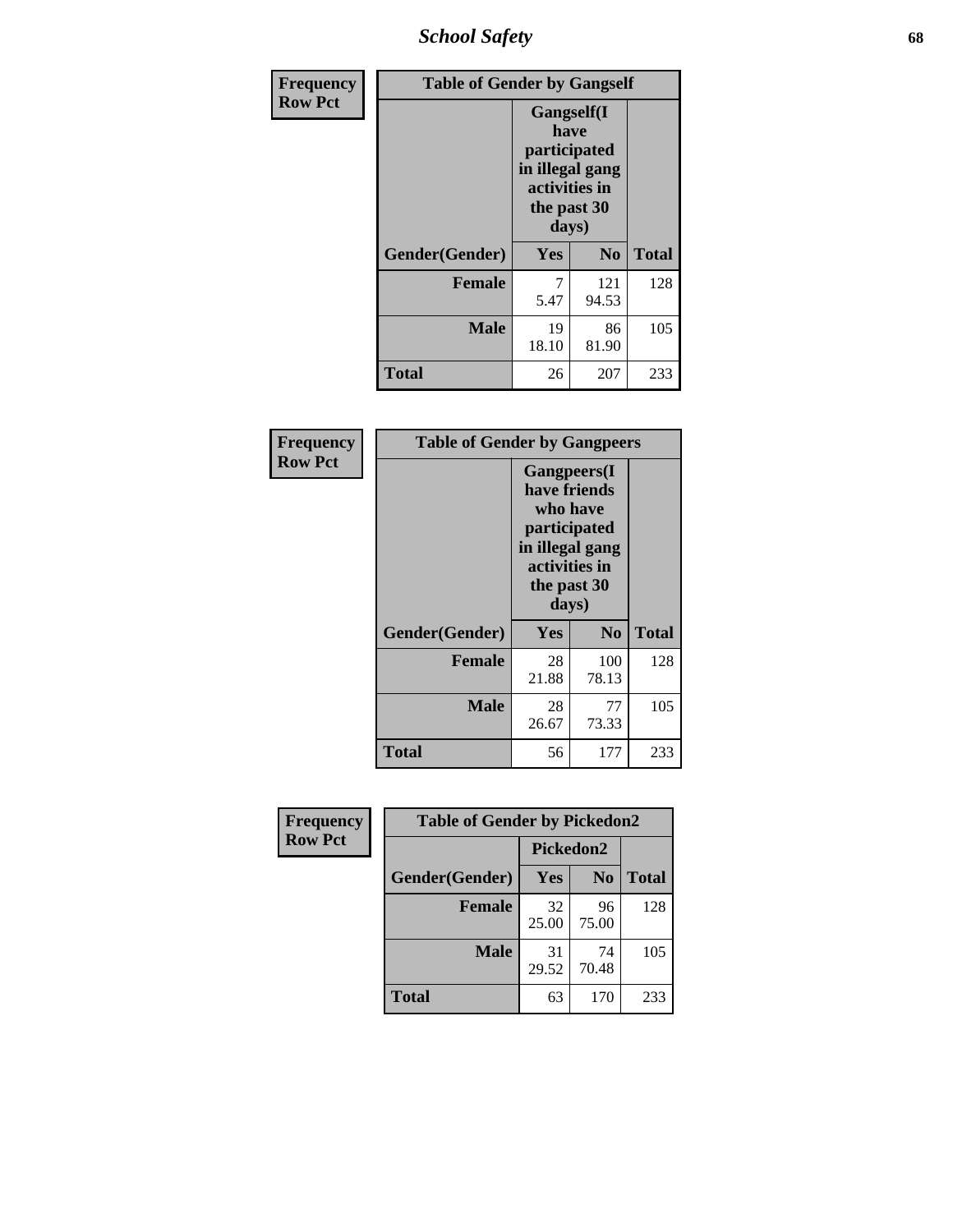*School Safety* **69**

| Frequency      | <b>Table of Gender by Safeschool2</b> |              |                |              |  |
|----------------|---------------------------------------|--------------|----------------|--------------|--|
| <b>Row Pct</b> |                                       | Safeschool2  |                |              |  |
|                | Gender(Gender)                        | Yes          | N <sub>0</sub> | <b>Total</b> |  |
|                | <b>Female</b>                         | 108<br>84.38 | 20<br>15.63    | 128          |  |
|                | <b>Male</b>                           | 71<br>67.62  | 34<br>32.38    | 105          |  |
|                | <b>Total</b>                          | 179          | 54             | 233          |  |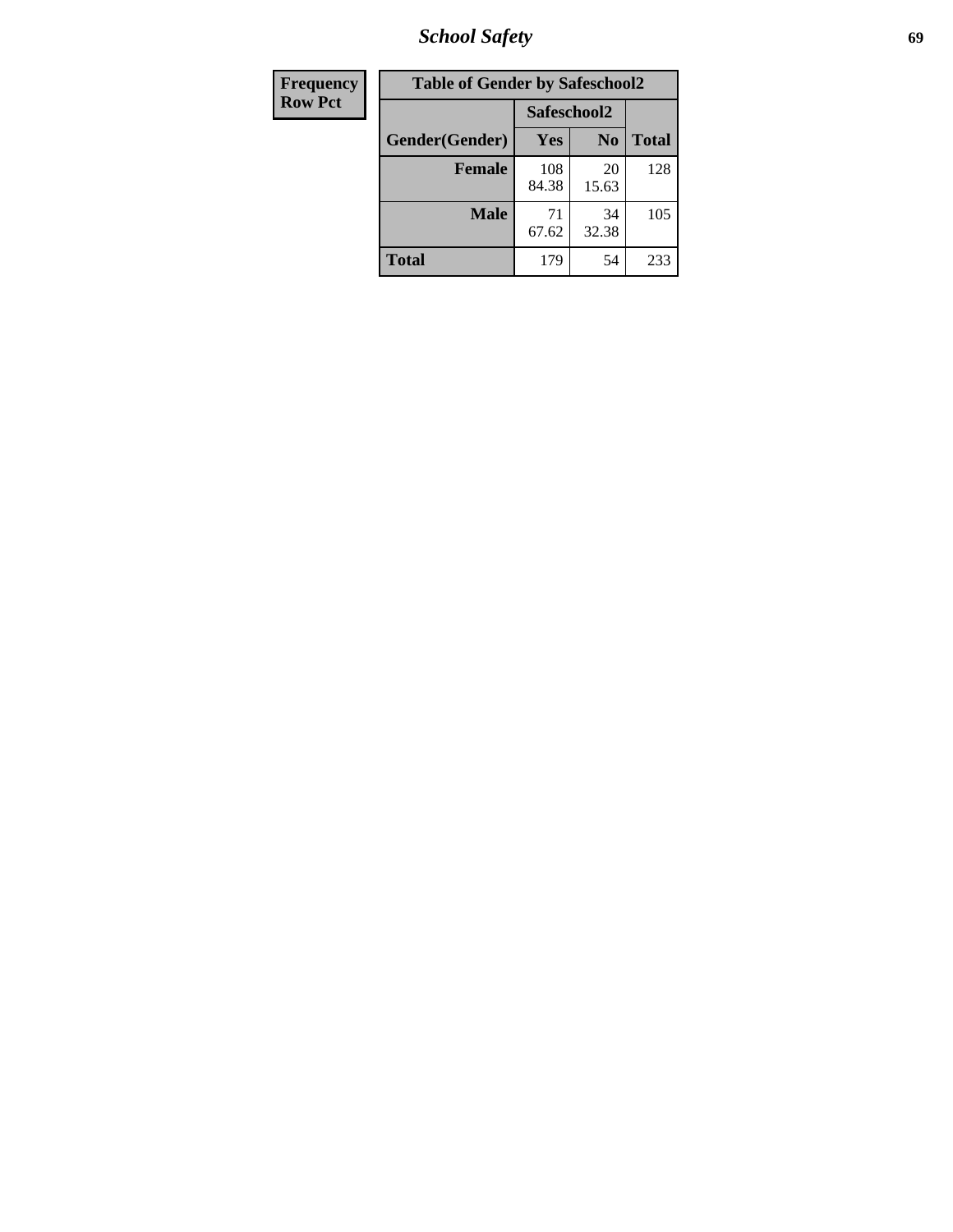# *Incidence of Drug Use* **70**

| <b>Frequency</b> | <b>Table of Gender by AlcoholAlt</b> |                                          |                |              |  |
|------------------|--------------------------------------|------------------------------------------|----------------|--------------|--|
| <b>Row Pct</b>   |                                      | AlcoholAlt(Alcohol<br>use, past 30 days) |                |              |  |
|                  | Gender(Gender)                       | <b>Yes</b>                               | N <sub>0</sub> | <b>Total</b> |  |
|                  | <b>Female</b>                        | 28<br>21.88                              | 100<br>78.13   | 128          |  |
|                  | <b>Male</b>                          | 47<br>44.76                              | 58<br>55.24    | 105          |  |
|                  | <b>Total</b>                         | 75                                       | 158            | 233          |  |

| <b>Frequency</b> | <b>Table of Gender by TobaccoAny</b> |                                          |                |              |  |
|------------------|--------------------------------------|------------------------------------------|----------------|--------------|--|
| <b>Row Pct</b>   |                                      | TobaccoAny(Tobacco<br>use, past 30 days) |                |              |  |
|                  | Gender(Gender)                       | Yes                                      | N <sub>0</sub> | <b>Total</b> |  |
|                  | <b>Female</b>                        | 25<br>19.53                              | 103<br>80.47   | 128          |  |
|                  | <b>Male</b>                          | 43<br>40.95                              | 62<br>59.05    | 105          |  |
|                  | <b>Total</b>                         | 68                                       | 165            | 233          |  |

| <b>Frequency</b> | <b>Table of Gender by MarijuanaAlt</b> |             |                                              |       |
|------------------|----------------------------------------|-------------|----------------------------------------------|-------|
| <b>Row Pct</b>   |                                        |             | MarijuanaAlt(Marijuana<br>use, past 30 days) |       |
|                  | Gender(Gender)                         | <b>Yes</b>  | N <sub>0</sub>                               | Total |
|                  | <b>Female</b>                          | 14<br>10.94 | 114<br>89.06                                 | 128   |
|                  | <b>Male</b>                            | 23<br>21.90 | 82<br>78.10                                  | 105   |
|                  | <b>Total</b>                           | 37          | 196                                          | 233   |

| <b>Frequency</b> | <b>Table of Gender by OtherDrugAny</b> |                                                      |                |              |
|------------------|----------------------------------------|------------------------------------------------------|----------------|--------------|
| <b>Row Pct</b>   |                                        | <b>OtherDrugAny(Other</b><br>drug use, past 30 days) |                |              |
|                  | <b>Gender</b> (Gender)                 | <b>Yes</b>                                           | N <sub>0</sub> | <b>Total</b> |
|                  | <b>Female</b>                          | 18<br>14.06                                          | 110<br>85.94   | 128          |
|                  | <b>Male</b>                            | 22<br>20.95                                          | 83<br>79.05    | 105          |
|                  | <b>Total</b>                           | 40                                                   | 193            | 233          |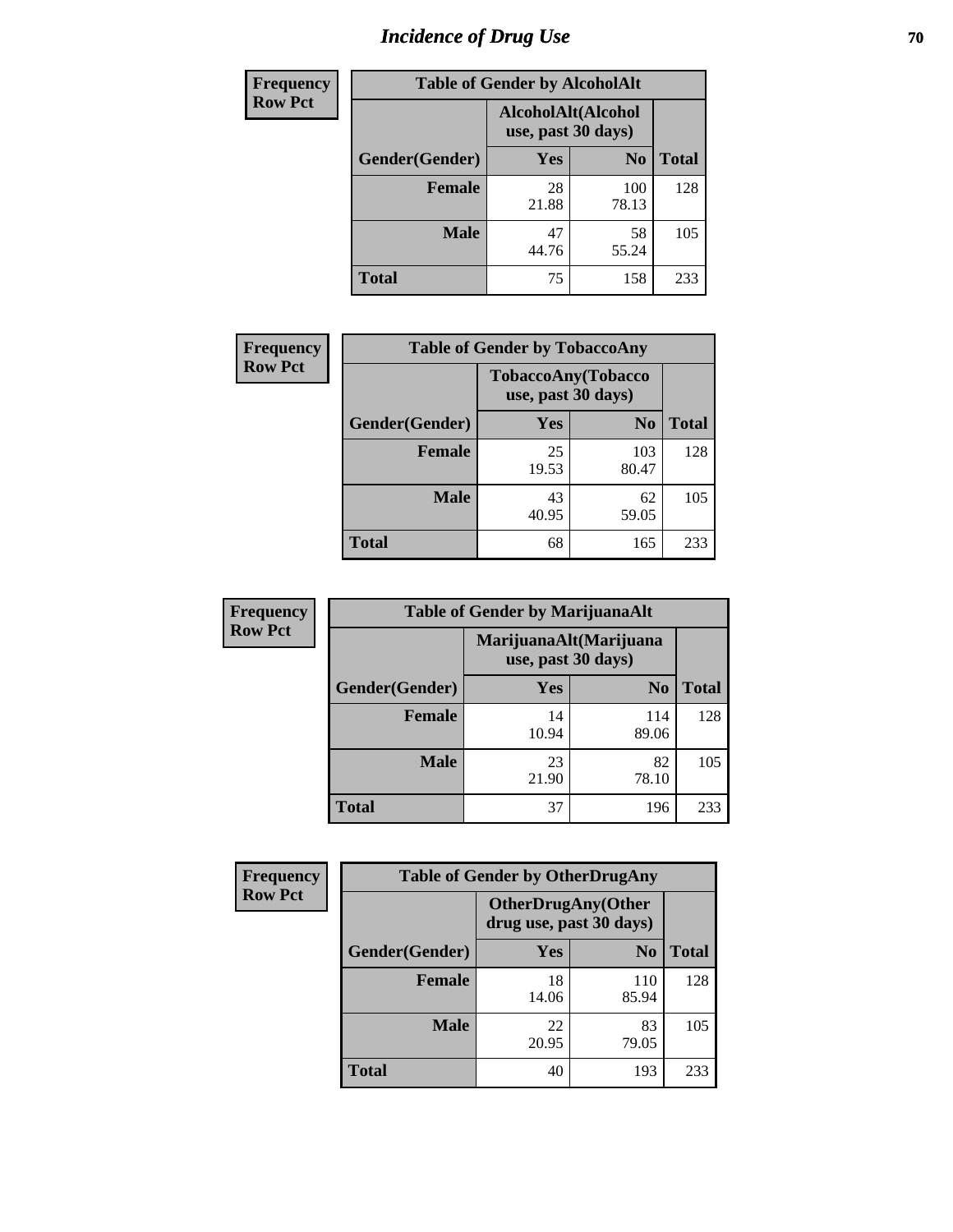#### *Average Age at Onset of Use* **71** *Results for "Average Age at Onset of Use" questions exclude students who said they did not use that substance*

#### **Gender=Female**

| <b>Variable</b>                 | Label                                                              | <b>Mean</b> |
|---------------------------------|--------------------------------------------------------------------|-------------|
| Alcoholinit2                    | I started using alcohol when I was                                 | 13.71       |
| Cigarettesinit2                 | I started smoking tobacco when I was                               | 13.08       |
| Smokelessinit2                  | I started chewing tobacco when I was                               | 14.25       |
| Marijuanainit2                  | I started using marijuana when I was                               | 13.64       |
| Cocaineinit2                    | I started using cocaine when I was                                 | 14.50       |
| Inhalantsinit2                  | I started using inhalants when I was                               | 13.00       |
| Steroidsinit2                   | I started using steroids when I was                                | 15.00       |
| Ecstasyinit2                    | I started using ecstasy when I was                                 | 13.60       |
| Methinit2                       | I started using methamphetamines when I was                        | 13.50       |
| Hallucinogensinit2              | I started using hallucinogens when I was                           | 14.00       |
| Prescription in it <sub>2</sub> | I started using prescription drugs not prescribed to me when I was | 13.45       |

#### **Gender=Male**

| <i><b>Variable</b></i>          | Label                                                              | <b>Mean</b> |
|---------------------------------|--------------------------------------------------------------------|-------------|
| Alcoholinit2                    | I started using alcohol when I was                                 | 12.78       |
| Cigarettesinit2                 | I started smoking tobacco when I was                               | 12.57       |
| Smokelessinit2                  | I started chewing tobacco when I was                               | 11.69       |
| Marijuanainit2                  | I started using marijuana when I was                               | 13.52       |
| Cocaineinit2                    | I started using cocaine when I was                                 | 13.13       |
| Inhalantsinit2                  | I started using inhalants when I was                               | 12.20       |
| Steroidsinit2                   | I started using steroids when I was                                | 12.29       |
| Ecstasyinit2                    | I started using ecstasy when I was                                 | 14.00       |
| Methinit2                       | I started using methamphetamines when I was                        | 13.20       |
| Hallucinogensinit2              | I started using hallucinogens when I was                           | 13.14       |
| Prescription in it <sub>2</sub> | I started using prescription drugs not prescribed to me when I was | 13.95       |
|                                 |                                                                    |             |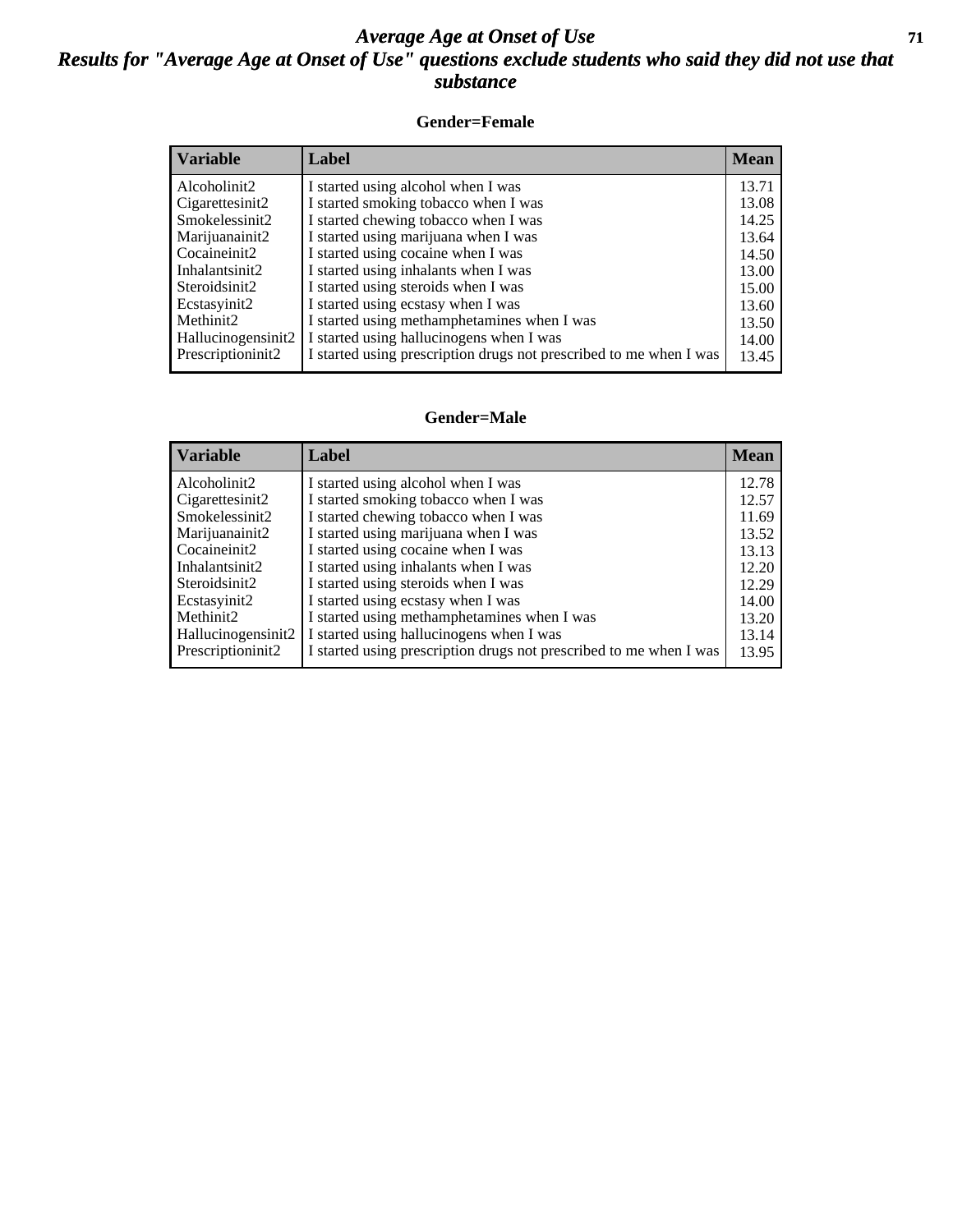# *I Think These Drugs are Harmful* **72**

| <b>Frequency</b> | <b>Table of Gender by Alcoholharmdich</b> |                                                   |                |              |  |
|------------------|-------------------------------------------|---------------------------------------------------|----------------|--------------|--|
| <b>Row Pct</b>   |                                           | Alcoholharmdich(I<br>think alcohol is<br>harmful) |                |              |  |
|                  | Gender(Gender)                            | <b>Yes</b>                                        | N <sub>0</sub> | <b>Total</b> |  |
|                  | <b>Female</b>                             | 87<br>67.97                                       | 41<br>32.03    | 128          |  |
|                  | <b>Male</b>                               | 64<br>60.95                                       | 41<br>39.05    | 105          |  |
|                  | <b>Total</b>                              | 151                                               | 82             | 233          |  |

| Frequency      | <b>Table of Gender by Tobaccoharmdich</b> |                              |                   |              |  |
|----------------|-------------------------------------------|------------------------------|-------------------|--------------|--|
| <b>Row Pct</b> |                                           | think tobacco is<br>harmful) | Tobaccoharmdich(I |              |  |
|                | Gender(Gender)                            | Yes                          | $\bf N_0$         | <b>Total</b> |  |
|                | <b>Female</b>                             | 119<br>92.97                 | 9<br>7.03         | 128          |  |
|                | <b>Male</b>                               | 94<br>89.52                  | 11<br>10.48       | 105          |  |
|                | <b>Total</b>                              | 213                          | 20                | 233          |  |

| Frequency      | <b>Table of Gender by Marijuanaharmdich</b> |                                                       |                |              |  |
|----------------|---------------------------------------------|-------------------------------------------------------|----------------|--------------|--|
| <b>Row Pct</b> |                                             | Marijuanaharmdich(I<br>think marijuana is<br>harmful) |                |              |  |
|                | Gender(Gender)                              | <b>Yes</b>                                            | N <sub>0</sub> | <b>Total</b> |  |
|                | <b>Female</b>                               | 98<br>76.56                                           | 30<br>23.44    | 128          |  |
|                | <b>Male</b>                                 | 76<br>72.38                                           | 29<br>27.62    | 105          |  |
|                | <b>Total</b>                                | 174                                                   | 59             | 233          |  |

| Frequency      | <b>Table of Gender by Otherdrugharmdich</b> |                                                          |                |              |  |
|----------------|---------------------------------------------|----------------------------------------------------------|----------------|--------------|--|
| <b>Row Pct</b> |                                             | Otherdrugharmdich(I<br>think other drugs are<br>harmful) |                |              |  |
|                | Gender(Gender)                              | <b>Yes</b>                                               | N <sub>0</sub> | <b>Total</b> |  |
|                | <b>Female</b>                               | 121<br>94.53                                             | 5.47           | 128          |  |
|                | <b>Male</b>                                 | 102<br>97.14                                             | 3<br>2.86      | 105          |  |
|                | <b>Total</b>                                | 223                                                      | 10             | 233          |  |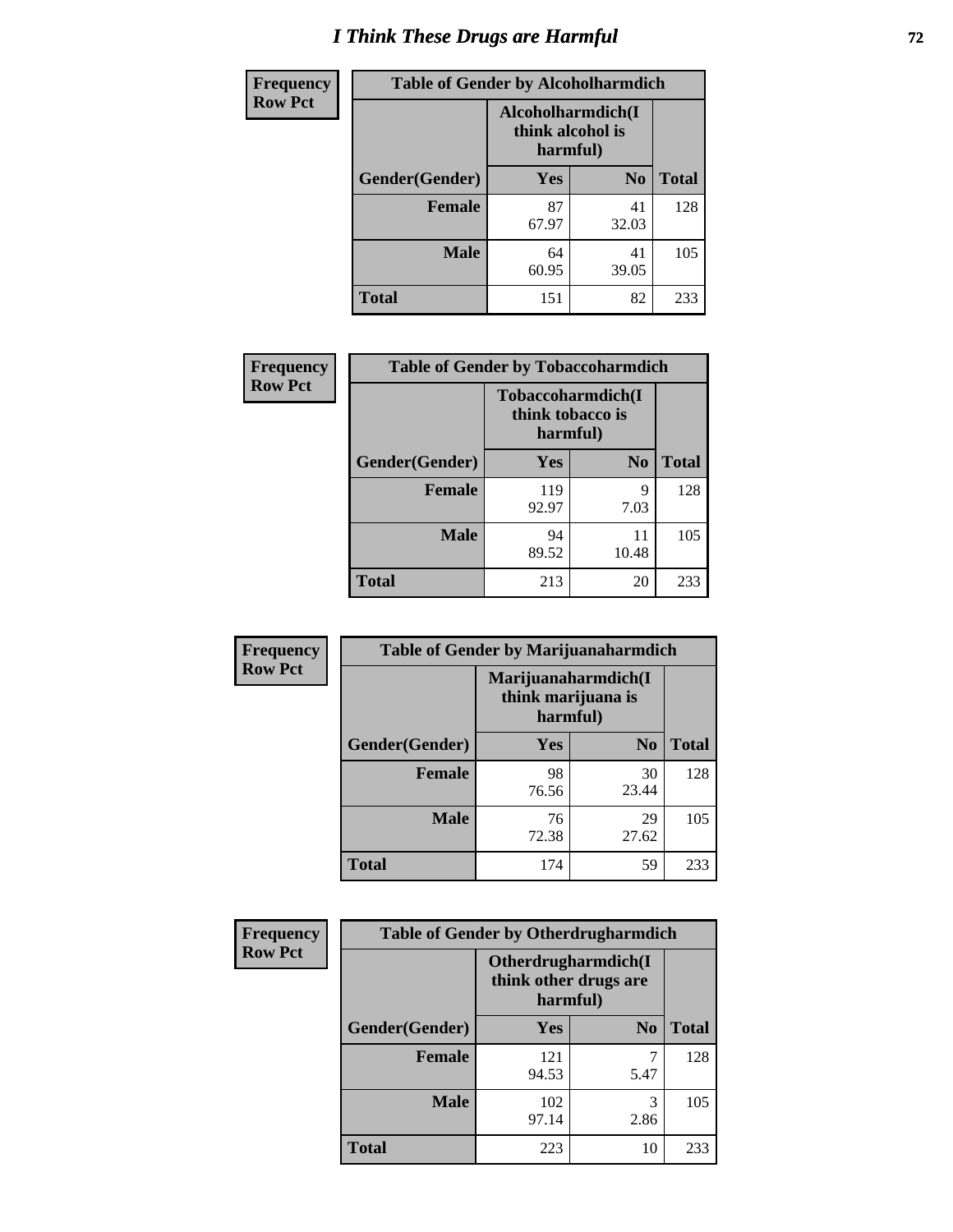| <b>Frequency</b> | <b>Table of Gender by Alcohollocation1</b> |                                                               |             |              |
|------------------|--------------------------------------------|---------------------------------------------------------------|-------------|--------------|
| <b>Row Pct</b>   |                                            | <b>Alcohollocation1(Places</b><br><b>Friends Use Alcohol)</b> |             |              |
|                  | Gender(Gender)                             |                                                               | Do Not Use  | <b>Total</b> |
|                  | <b>Female</b>                              | 97<br>75.78                                                   | 31<br>24.22 | 128          |
|                  | <b>Male</b>                                | 84<br>80.00                                                   | 21<br>20.00 | 105          |
|                  | Total                                      | 181                                                           | 52          | 233          |

| <b>Frequency</b> | <b>Table of Gender by Alcohollocation2</b> |                                |                             |              |
|------------------|--------------------------------------------|--------------------------------|-----------------------------|--------------|
| <b>Row Pct</b>   |                                            | <b>Alcohollocation2(Places</b> | <b>Friends Use Alcohol)</b> |              |
|                  | Gender(Gender)                             |                                | Home                        | <b>Total</b> |
|                  | <b>Female</b>                              | 51<br>39.84                    | 77<br>60.16                 | 128          |
|                  | <b>Male</b>                                | 43<br>40.95                    | 62<br>59.05                 | 105          |
|                  | <b>Total</b>                               | 94                             | 139                         | 233          |

| Frequency      | <b>Table of Gender by Alcohollocation3</b> |                                                               |               |              |
|----------------|--------------------------------------------|---------------------------------------------------------------|---------------|--------------|
| <b>Row Pct</b> |                                            | <b>Alcohollocation3(Places</b><br><b>Friends Use Alcohol)</b> |               |              |
|                | Gender(Gender)                             |                                                               | <b>School</b> | <b>Total</b> |
|                | <b>Female</b>                              | 121<br>94.53                                                  | 5.47          | 128          |
|                | <b>Male</b>                                | 90<br>85.71                                                   | 15<br>14.29   | 105          |
|                | <b>Total</b>                               | 211                                                           | 22            | 233          |

| Frequency      | <b>Table of Gender by Alcohollocation4</b> |                                                               |             |              |
|----------------|--------------------------------------------|---------------------------------------------------------------|-------------|--------------|
| <b>Row Pct</b> |                                            | <b>Alcohollocation4(Places</b><br><b>Friends Use Alcohol)</b> |             |              |
|                | Gender(Gender)                             |                                                               | Car         | <b>Total</b> |
|                | <b>Female</b>                              | 103<br>80.47                                                  | 25<br>19.53 | 128          |
|                | <b>Male</b>                                | 81<br>77.14                                                   | 24<br>22.86 | 105          |
|                | <b>Total</b>                               | 184                                                           | 49          | 233          |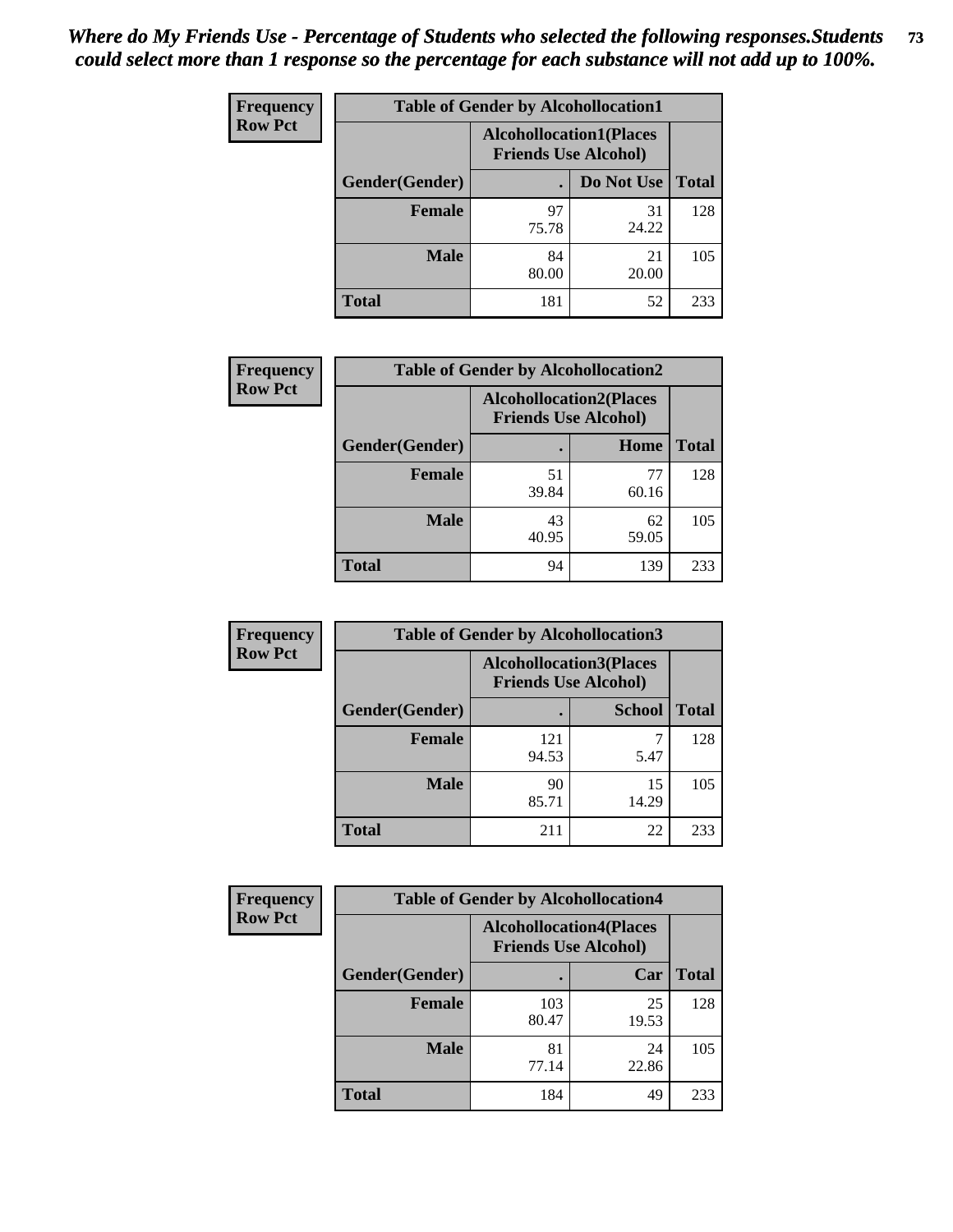| <b>Frequency</b> | <b>Table of Gender by Alcohollocation5</b> |                                                               |                                 |              |
|------------------|--------------------------------------------|---------------------------------------------------------------|---------------------------------|--------------|
| <b>Row Pct</b>   |                                            | <b>Alcohollocation5(Places</b><br><b>Friends Use Alcohol)</b> |                                 |              |
|                  | Gender(Gender)                             |                                                               | <b>Friend's</b><br><b>House</b> | <b>Total</b> |
|                  | <b>Female</b>                              | 37<br>28.91                                                   | 91<br>71.09                     | 128          |
|                  | <b>Male</b>                                | 36<br>34.29                                                   | 69<br>65.71                     | 105          |
|                  | <b>Total</b>                               | 73                                                            | 160                             | 233          |

| Frequency      | <b>Table of Gender by Alcohollocation6</b> |             |                                                               |              |
|----------------|--------------------------------------------|-------------|---------------------------------------------------------------|--------------|
| <b>Row Pct</b> |                                            |             | <b>Alcohollocation6(Places</b><br><b>Friends Use Alcohol)</b> |              |
|                | Gender(Gender)                             |             | <b>Other</b>                                                  | <b>Total</b> |
|                | <b>Female</b>                              | 89<br>69.53 | 39<br>30.47                                                   | 128          |
|                | <b>Male</b>                                | 69<br>65.71 | 36<br>34.29                                                   | 105          |
|                | <b>Total</b>                               | 158         | 75                                                            | 233          |

| Frequency      | <b>Table of Gender by Tobaccolocation1</b> |                                                               |             |              |  |
|----------------|--------------------------------------------|---------------------------------------------------------------|-------------|--------------|--|
| <b>Row Pct</b> |                                            | <b>Tobaccolocation1(Places</b><br><b>Friends Use Tobacco)</b> |             |              |  |
|                | Gender(Gender)                             |                                                               | Do Not Use  | <b>Total</b> |  |
|                | Female                                     | 86<br>67.19                                                   | 42<br>32.81 | 128          |  |
|                | <b>Male</b>                                | 78<br>74.29                                                   | 27<br>25.71 | 105          |  |
|                | <b>Total</b>                               | 164                                                           | 69          | 233          |  |

| <b>Frequency</b> | <b>Table of Gender by Tobaccolocation2</b> |                                                               |             |              |
|------------------|--------------------------------------------|---------------------------------------------------------------|-------------|--------------|
| <b>Row Pct</b>   |                                            | <b>Tobaccolocation2(Places</b><br><b>Friends Use Tobacco)</b> |             |              |
|                  | Gender(Gender)                             |                                                               | Home        | <b>Total</b> |
|                  | <b>Female</b>                              | 50<br>39.06                                                   | 78<br>60.94 | 128          |
|                  | <b>Male</b>                                | 49<br>46.67                                                   | 56<br>53.33 | 105          |
|                  | <b>Total</b>                               | 99                                                            | 134         | 233          |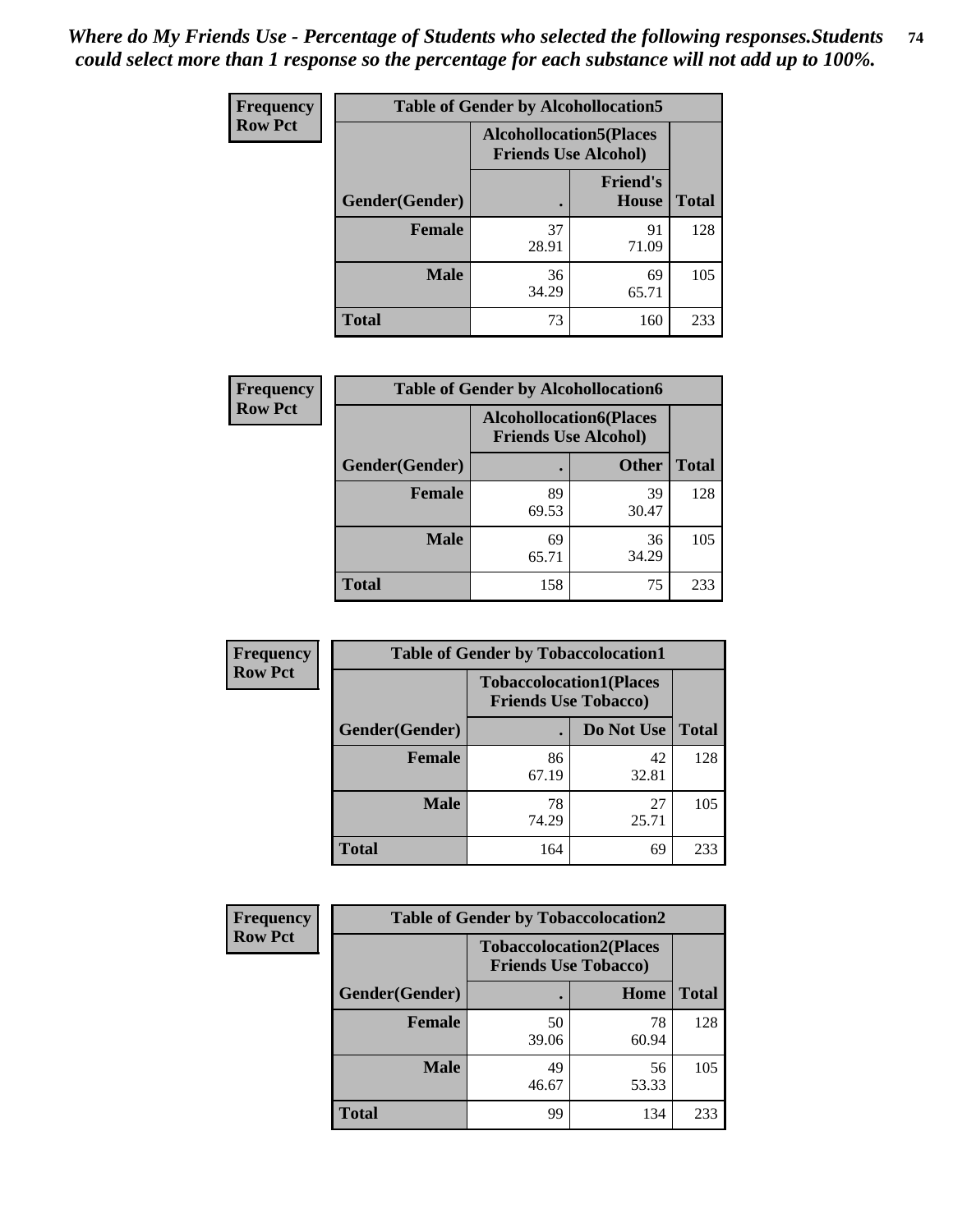| <b>Frequency</b> | <b>Table of Gender by Tobaccolocation3</b> |                             |                                |              |
|------------------|--------------------------------------------|-----------------------------|--------------------------------|--------------|
| <b>Row Pct</b>   |                                            | <b>Friends Use Tobacco)</b> | <b>Tobaccolocation3(Places</b> |              |
|                  | Gender(Gender)                             |                             | <b>School</b>                  | <b>Total</b> |
|                  | Female                                     | 88<br>68.75                 | 40<br>31.25                    | 128          |
|                  | <b>Male</b>                                | 53<br>50.48                 | 52<br>49.52                    | 105          |
|                  | <b>Total</b>                               | 141                         | 92                             | 233          |

| <b>Frequency</b> | <b>Table of Gender by Tobaccolocation4</b> |             |                                                               |              |
|------------------|--------------------------------------------|-------------|---------------------------------------------------------------|--------------|
| <b>Row Pct</b>   |                                            |             | <b>Tobaccolocation4(Places</b><br><b>Friends Use Tobacco)</b> |              |
|                  | Gender(Gender)                             |             | Car                                                           | <b>Total</b> |
|                  | <b>Female</b>                              | 67<br>52.34 | 61<br>47.66                                                   | 128          |
|                  | <b>Male</b>                                | 48<br>45.71 | 57<br>54.29                                                   | 105          |
|                  | <b>Total</b>                               | 115         | 118                                                           | 233          |

| <b>Frequency</b> | <b>Table of Gender by Tobaccolocation5</b> |                                                               |                                 |              |
|------------------|--------------------------------------------|---------------------------------------------------------------|---------------------------------|--------------|
| <b>Row Pct</b>   |                                            | <b>Tobaccolocation5(Places</b><br><b>Friends Use Tobacco)</b> |                                 |              |
|                  | <b>Gender</b> (Gender)                     |                                                               | <b>Friend's</b><br><b>House</b> | <b>Total</b> |
|                  | <b>Female</b>                              | 62<br>48.44                                                   | 66<br>51.56                     | 128          |
|                  | <b>Male</b>                                | 44<br>41.90                                                   | 61<br>58.10                     | 105          |
|                  | <b>Total</b>                               | 106                                                           | 127                             | 233          |

| <b>Frequency</b> | <b>Table of Gender by Tobaccolocation6</b> |                                                               |              |              |
|------------------|--------------------------------------------|---------------------------------------------------------------|--------------|--------------|
| <b>Row Pct</b>   |                                            | <b>Tobaccolocation6(Places</b><br><b>Friends Use Tobacco)</b> |              |              |
|                  | Gender(Gender)                             |                                                               | <b>Other</b> | <b>Total</b> |
|                  | Female                                     | 77<br>60.16                                                   | 51<br>39.84  | 128          |
|                  | <b>Male</b>                                | 52<br>49.52                                                   | 53<br>50.48  | 105          |
|                  | <b>Total</b>                               | 129                                                           | 104          | 233          |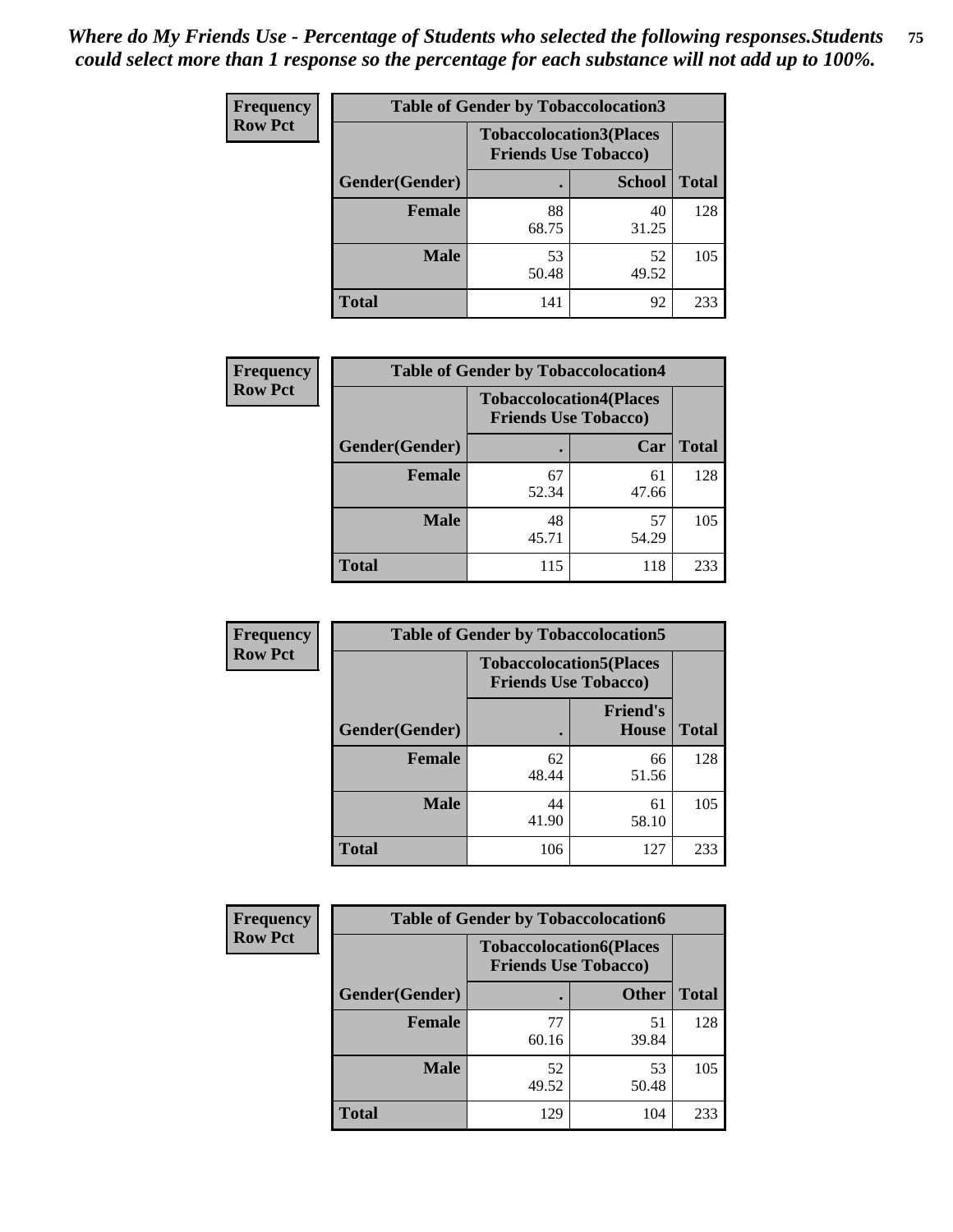| <b>Frequency</b> | <b>Table of Gender by Marijuanalocation1</b> |                                                                    |             |              |
|------------------|----------------------------------------------|--------------------------------------------------------------------|-------------|--------------|
| <b>Row Pct</b>   |                                              | <b>Marijuanalocation1(Places</b><br><b>Friends Use Marijuana</b> ) |             |              |
|                  | Gender(Gender)                               |                                                                    | Do Not Use  | <b>Total</b> |
|                  | <b>Female</b>                                | 63<br>49.22                                                        | 65<br>50.78 | 128          |
|                  | <b>Male</b>                                  | 54<br>51.43                                                        | 51<br>48.57 | 105          |
|                  | <b>Total</b>                                 | 117                                                                | 116         | 233          |

| <b>Frequency</b> | <b>Table of Gender by Marijuanalocation2</b> |                                                                    |             |              |
|------------------|----------------------------------------------|--------------------------------------------------------------------|-------------|--------------|
| <b>Row Pct</b>   |                                              | <b>Marijuanalocation2(Places</b><br><b>Friends Use Marijuana</b> ) |             |              |
|                  | Gender(Gender)                               |                                                                    | Home        | <b>Total</b> |
|                  | <b>Female</b>                                | 78<br>60.94                                                        | 50<br>39.06 | 128          |
|                  | <b>Male</b>                                  | 67<br>63.81                                                        | 38<br>36.19 | 105          |
|                  | <b>Total</b>                                 | 145                                                                | 88          | 233          |

| <b>Frequency</b> | <b>Table of Gender by Marijuanalocation3</b> |              |                                                                    |              |  |
|------------------|----------------------------------------------|--------------|--------------------------------------------------------------------|--------------|--|
| <b>Row Pct</b>   |                                              |              | <b>Marijuanalocation3(Places</b><br><b>Friends Use Marijuana</b> ) |              |  |
|                  | Gender(Gender)                               |              | <b>School</b>                                                      | <b>Total</b> |  |
|                  | Female                                       | 113<br>88.28 | 15<br>11.72                                                        | 128          |  |
|                  | <b>Male</b>                                  | 92<br>87.62  | 13<br>12.38                                                        | 105          |  |
|                  | <b>Total</b>                                 | 205          | 28                                                                 | 233          |  |

| Frequency      | <b>Table of Gender by Marijuanalocation4</b> |                                                                    |             |              |
|----------------|----------------------------------------------|--------------------------------------------------------------------|-------------|--------------|
| <b>Row Pct</b> |                                              | <b>Marijuanalocation4(Places</b><br><b>Friends Use Marijuana</b> ) |             |              |
|                | <b>Gender</b> (Gender)                       |                                                                    | Car         | <b>Total</b> |
|                | <b>Female</b>                                | 91<br>71.09                                                        | 37<br>28.91 | 128          |
|                | <b>Male</b>                                  | 76<br>72.38                                                        | 29<br>27.62 | 105          |
|                | <b>Total</b>                                 | 167                                                                | 66          | 233          |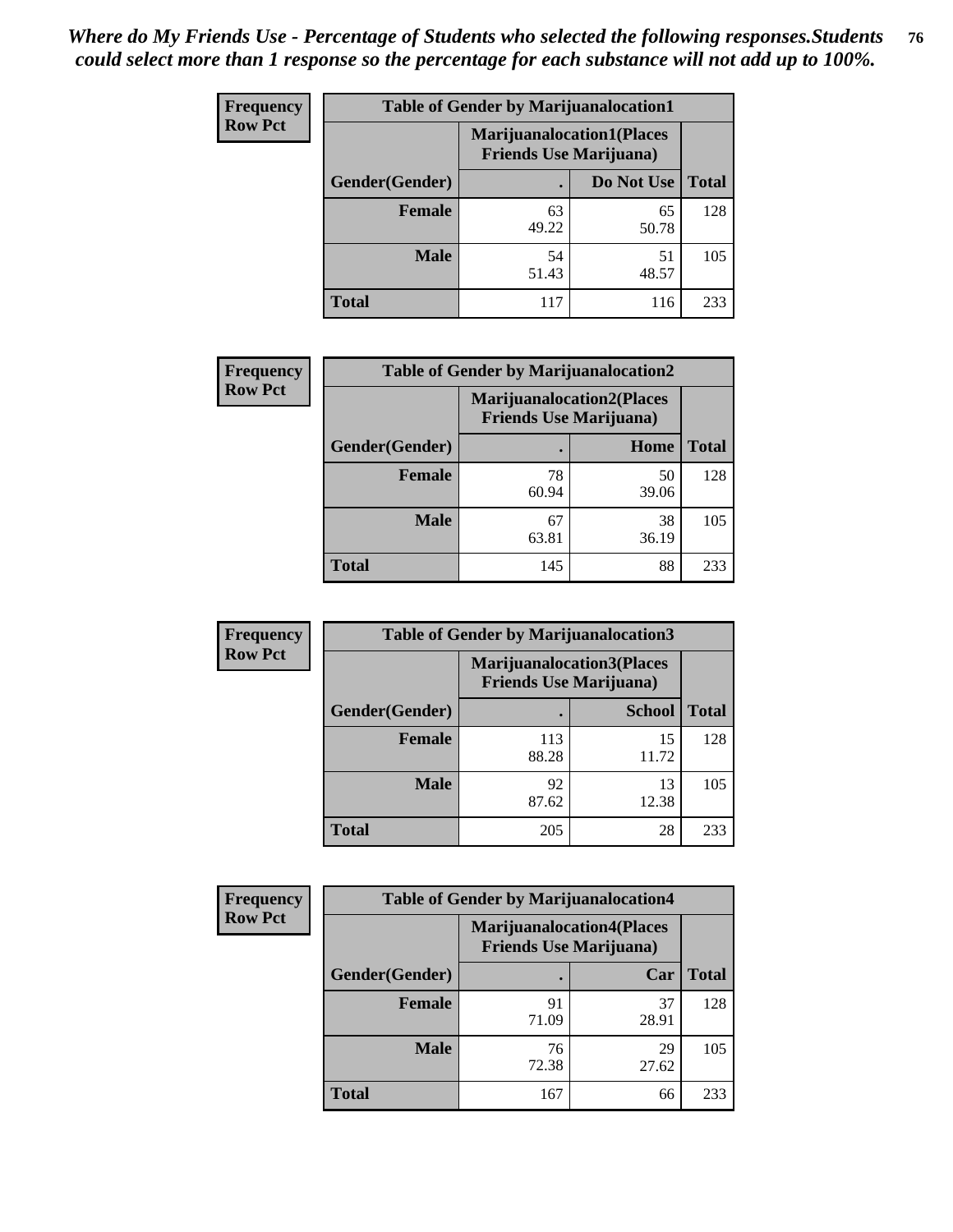| <b>Frequency</b> | <b>Table of Gender by Marijuanalocation5</b> |                                                                    |                                 |              |
|------------------|----------------------------------------------|--------------------------------------------------------------------|---------------------------------|--------------|
| <b>Row Pct</b>   |                                              | <b>Marijuanalocation5(Places</b><br><b>Friends Use Marijuana</b> ) |                                 |              |
|                  | Gender(Gender)                               |                                                                    | <b>Friend's</b><br><b>House</b> | <b>Total</b> |
|                  | Female                                       | 62<br>48.44                                                        | 66<br>51.56                     | 128          |
|                  | <b>Male</b>                                  | 61<br>58.10                                                        | 44<br>41.90                     | 105          |
|                  | <b>Total</b>                                 | 123                                                                | 110                             | 233          |

| <b>Frequency</b> | <b>Table of Gender by Marijuanalocation6</b> |                                |                                  |              |
|------------------|----------------------------------------------|--------------------------------|----------------------------------|--------------|
| <b>Row Pct</b>   |                                              | <b>Friends Use Marijuana</b> ) | <b>Marijuanalocation6(Places</b> |              |
|                  | Gender(Gender)                               |                                | <b>Other</b>                     | <b>Total</b> |
|                  | <b>Female</b>                                | 92<br>71.88                    | 36<br>28.13                      | 128          |
|                  | <b>Male</b>                                  | 68<br>64.76                    | 37<br>35.24                      | 105          |
|                  | <b>Total</b>                                 | 160                            | 73                               | 233          |

| Frequency      | <b>Table of Gender by Otherdruglocation1</b> |                                                                                |             |              |
|----------------|----------------------------------------------|--------------------------------------------------------------------------------|-------------|--------------|
| <b>Row Pct</b> |                                              | <b>Otherdruglocation1(Places</b><br><b>Friends Use Other Illegal</b><br>Drugs) |             |              |
|                | Gender(Gender)                               |                                                                                | Do Not Use  | <b>Total</b> |
|                | <b>Female</b>                                | 46<br>35.94                                                                    | 82<br>64.06 | 128          |
|                | <b>Male</b>                                  | 35<br>33.33                                                                    | 70<br>66.67 | 105          |
|                | <b>Total</b>                                 | 81                                                                             | 152         | 233          |

| <b>Frequency</b> | <b>Table of Gender by Otherdruglocation2</b> |                                            |                                  |              |
|------------------|----------------------------------------------|--------------------------------------------|----------------------------------|--------------|
| <b>Row Pct</b>   |                                              | <b>Friends Use Other Illegal</b><br>Drugs) | <b>Otherdruglocation2(Places</b> |              |
|                  | Gender(Gender)                               |                                            | Home                             | <b>Total</b> |
|                  | Female                                       | 99<br>77.34                                | 29<br>22.66                      | 128          |
|                  | <b>Male</b>                                  | 85<br>80.95                                | 20<br>19.05                      | 105          |
|                  | <b>Total</b>                                 | 184                                        | 49                               | 233          |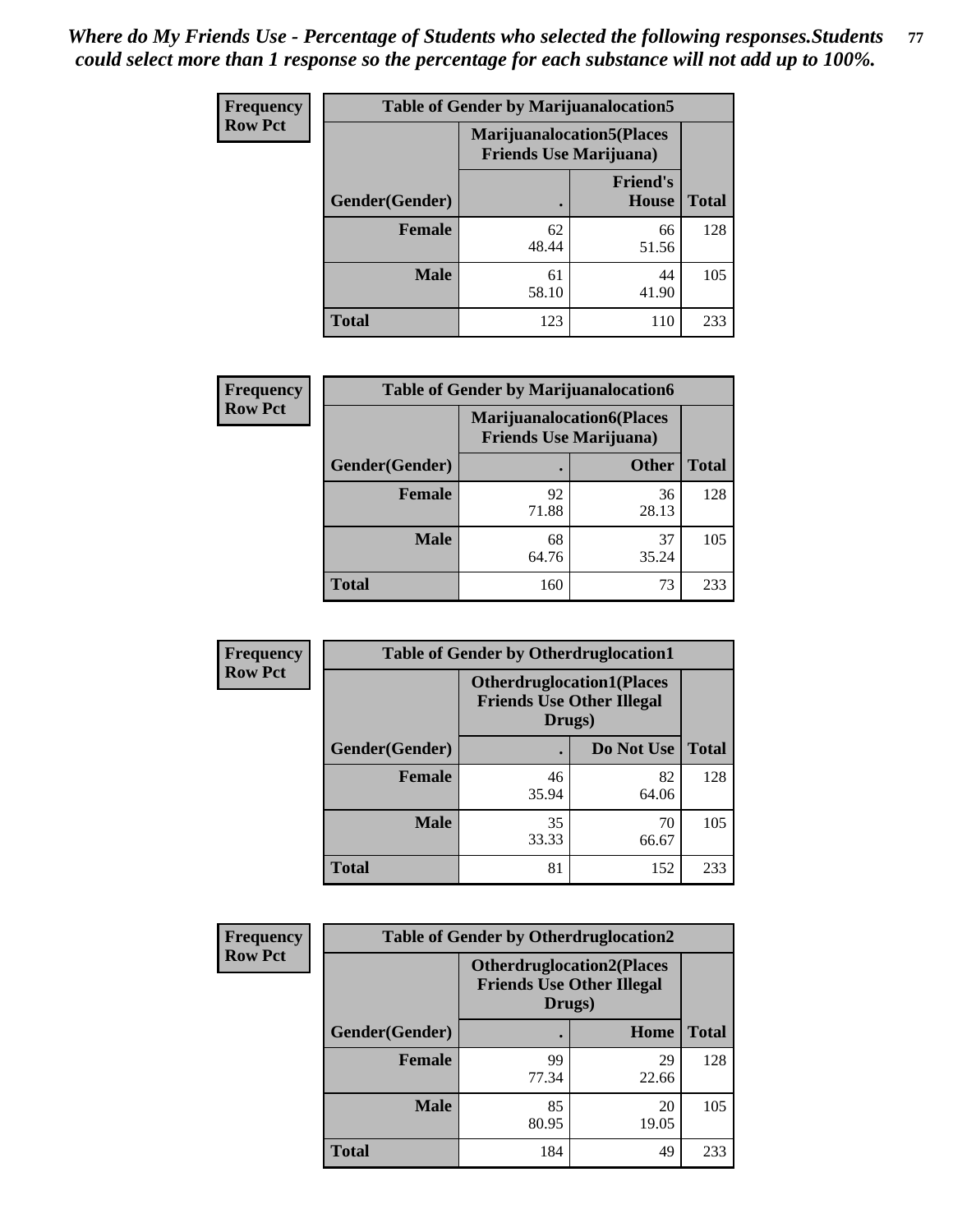| <b>Frequency</b> | <b>Table of Gender by Otherdruglocation3</b> |                                                                                |               |              |
|------------------|----------------------------------------------|--------------------------------------------------------------------------------|---------------|--------------|
| <b>Row Pct</b>   |                                              | <b>Otherdruglocation3(Places</b><br><b>Friends Use Other Illegal</b><br>Drugs) |               |              |
|                  | Gender(Gender)                               |                                                                                | <b>School</b> | <b>Total</b> |
|                  | <b>Female</b>                                | 112<br>87.50                                                                   | 16<br>12.50   | 128          |
|                  | <b>Male</b>                                  | 94<br>89.52                                                                    | 11<br>10.48   | 105          |
|                  | <b>Total</b>                                 | 206                                                                            | 27            | 233          |

| <b>Frequency</b> | <b>Table of Gender by Otherdruglocation4</b> |              |                                                                      |              |
|------------------|----------------------------------------------|--------------|----------------------------------------------------------------------|--------------|
| <b>Row Pct</b>   |                                              | Drugs)       | <b>Otherdruglocation4(Places</b><br><b>Friends Use Other Illegal</b> |              |
|                  | Gender(Gender)                               |              | Car                                                                  | <b>Total</b> |
|                  | <b>Female</b>                                | 110<br>85.94 | 18<br>14.06                                                          | 128          |
|                  | <b>Male</b>                                  | 93<br>88.57  | 12<br>11.43                                                          | 105          |
|                  | <b>Total</b>                                 | 203          | 30                                                                   | 233          |

| Frequency      | <b>Table of Gender by Otherdruglocation5</b>                                   |             |                                 |              |
|----------------|--------------------------------------------------------------------------------|-------------|---------------------------------|--------------|
| <b>Row Pct</b> | <b>Otherdruglocation5(Places</b><br><b>Friends Use Other Illegal</b><br>Drugs) |             |                                 |              |
|                | Gender(Gender)                                                                 |             | <b>Friend's</b><br><b>House</b> | <b>Total</b> |
|                | <b>Female</b>                                                                  | 91<br>71.09 | 37<br>28.91                     | 128          |
|                | <b>Male</b>                                                                    | 82<br>78.10 | 23<br>21.90                     | 105          |
|                | <b>Total</b>                                                                   | 173         | 60                              | 233          |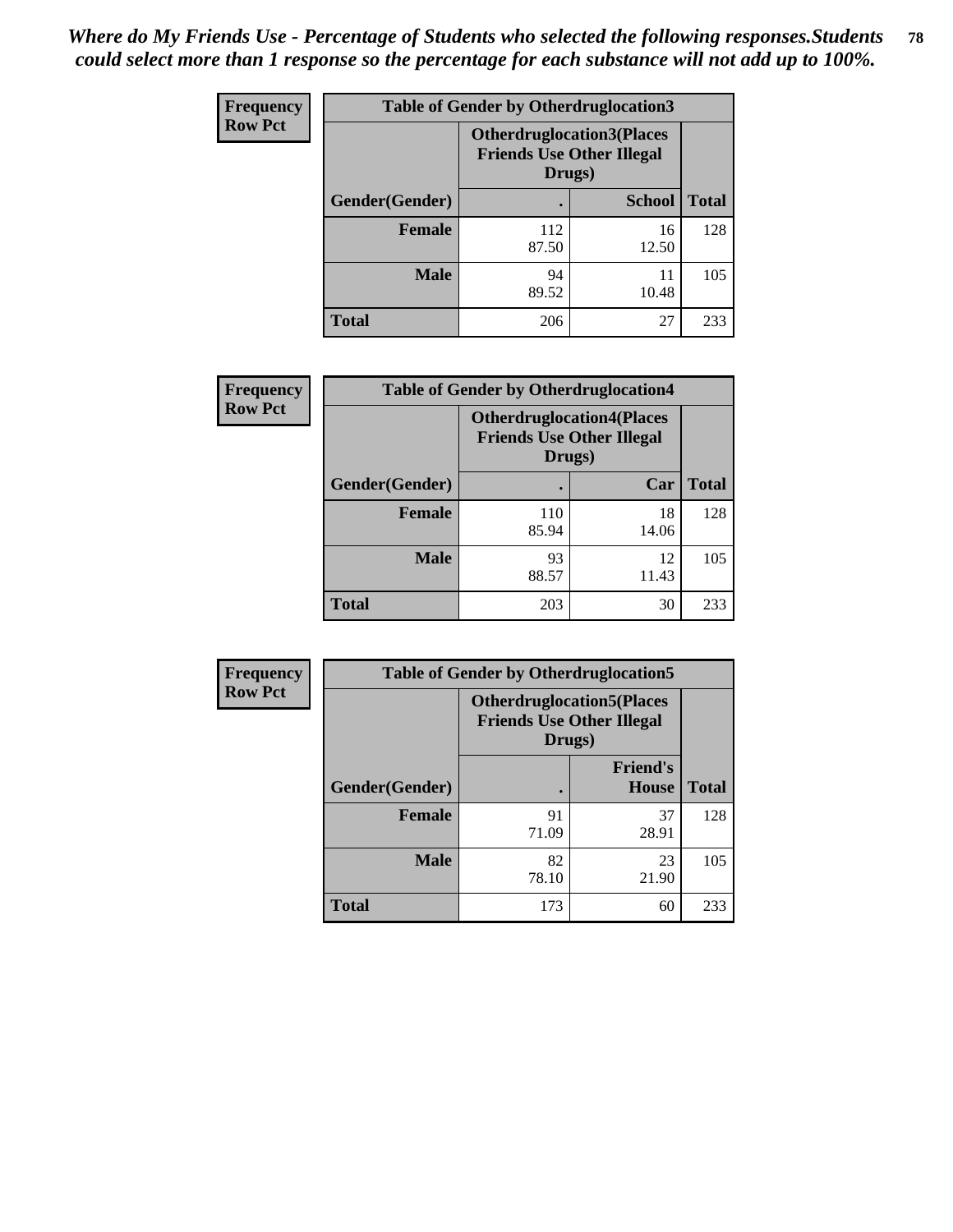| Frequency      | <b>Table of Gender by Otherdruglocation6</b> |                                            |                                  |              |
|----------------|----------------------------------------------|--------------------------------------------|----------------------------------|--------------|
| <b>Row Pct</b> |                                              | <b>Friends Use Other Illegal</b><br>Drugs) | <b>Otherdruglocation6(Places</b> |              |
|                | Gender(Gender)                               |                                            | <b>Other</b>                     | <b>Total</b> |
|                | <b>Female</b>                                | 102<br>79.69                               | 26<br>20.31                      | 128          |
|                | <b>Male</b>                                  | 81<br>77.14                                | 24<br>22.86                      | 105          |
|                | <b>Total</b>                                 | 183                                        | 50                               | 233          |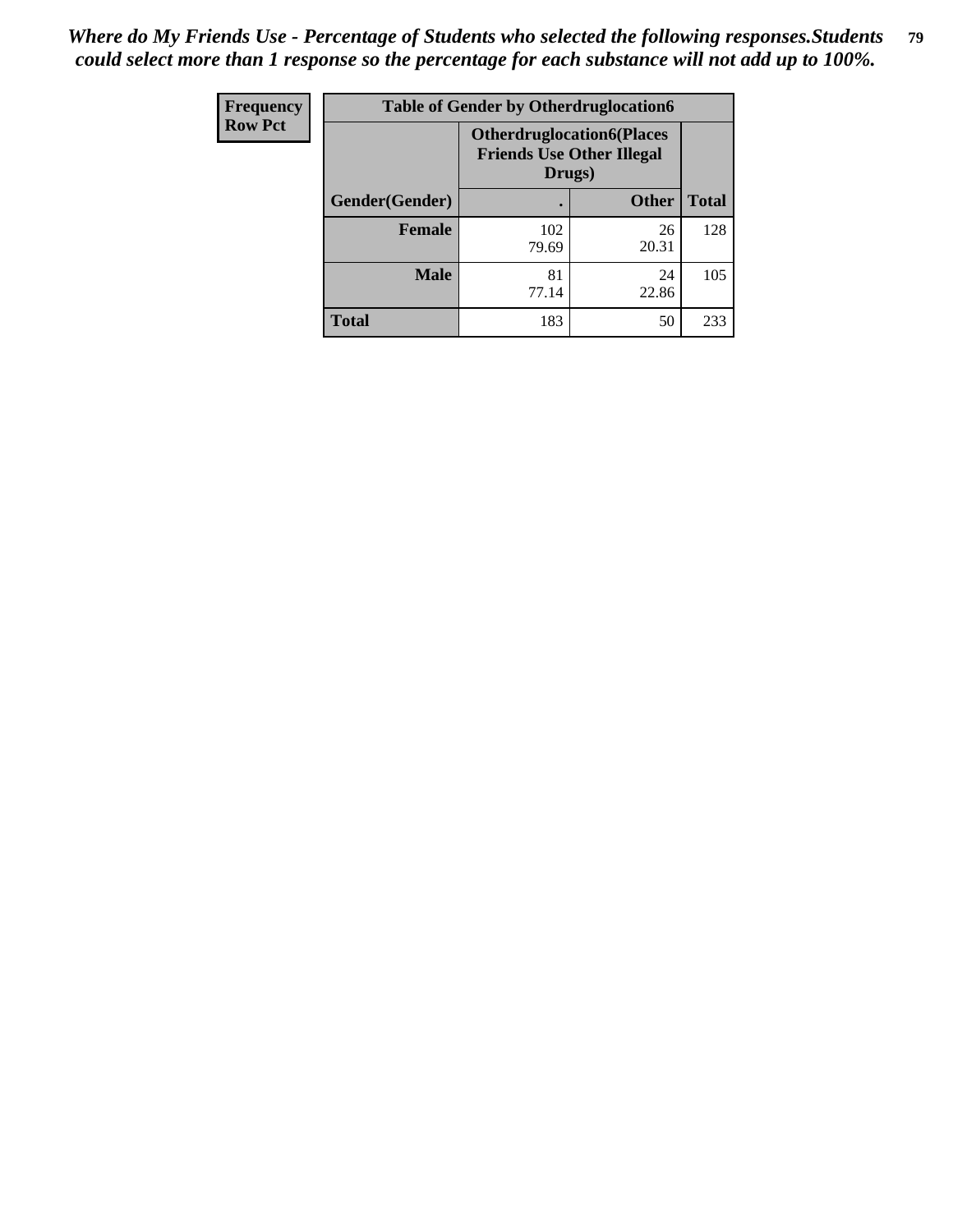| <b>Frequency</b> | <b>Table of Gender by Alcoholtime1</b> |                                                          |                      |              |
|------------------|----------------------------------------|----------------------------------------------------------|----------------------|--------------|
| <b>Row Pct</b>   |                                        | <b>Alcoholtime1(Times</b><br><b>Friends Use Alcohol)</b> |                      |              |
|                  | Gender(Gender)                         | $\bullet$                                                | Do Not<br><b>Use</b> | <b>Total</b> |
|                  | <b>Female</b>                          | 98<br>76.56                                              | 30<br>23.44          | 128          |
|                  | <b>Male</b>                            | 84<br>80.00                                              | 21<br>20.00          | 105          |
|                  | <b>Total</b>                           | 182                                                      | 51                   | 233          |

| <b>Frequency</b> | <b>Table of Gender by Alcoholtime2</b> |                                                          |                            |              |
|------------------|----------------------------------------|----------------------------------------------------------|----------------------------|--------------|
| <b>Row Pct</b>   |                                        | <b>Alcoholtime2(Times</b><br><b>Friends Use Alcohol)</b> |                            |              |
|                  | Gender(Gender)                         |                                                          | <b>On Way</b><br>to School | <b>Total</b> |
|                  | <b>Female</b>                          | 121<br>94.53                                             | 5.47                       | 128          |
|                  | <b>Male</b>                            | 97<br>92.38                                              | 8<br>7.62                  | 105          |
|                  | <b>Total</b>                           | 218                                                      | 15                         | 233          |

| Frequency      | <b>Table of Gender by Alcoholtime3</b> |                                                          |                         |              |
|----------------|----------------------------------------|----------------------------------------------------------|-------------------------|--------------|
| <b>Row Pct</b> |                                        | <b>Alcoholtime3(Times</b><br><b>Friends Use Alcohol)</b> |                         |              |
|                | Gender(Gender)                         |                                                          | <b>During</b><br>School | <b>Total</b> |
|                | <b>Female</b>                          | 118<br>92.19                                             | 10<br>7.81              | 128          |
|                | <b>Male</b>                            | 98<br>93.33                                              | 6.67                    | 105          |
|                | <b>Total</b>                           | 216                                                      | 17                      | 233          |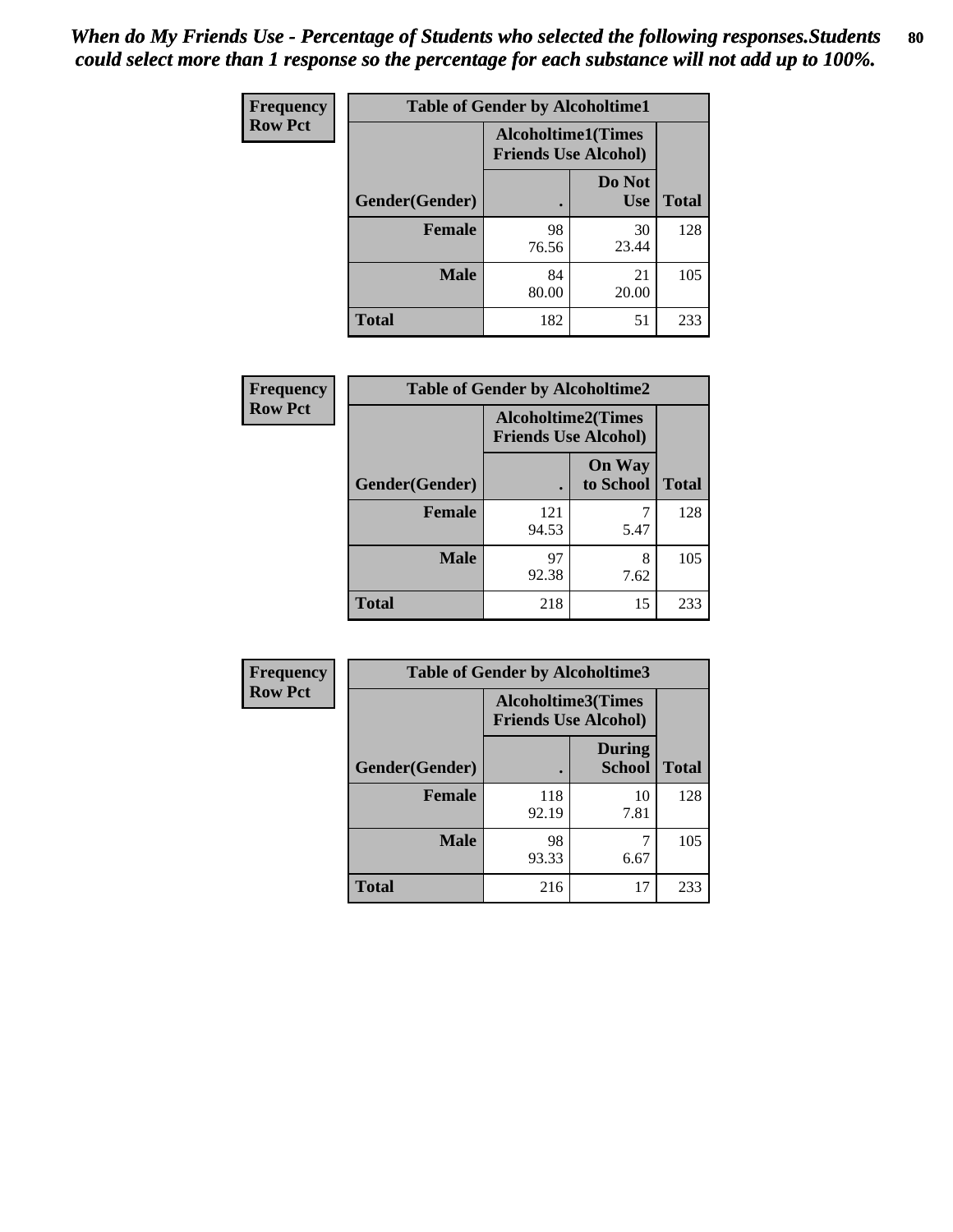*When do My Friends Use - Percentage of Students who selected the following responses.Students could select more than 1 response so the percentage for each substance will not add up to 100%.* **81**

| <b>Frequency</b> | <b>Table of Gender by Alcoholtime4</b> |                                                          |                                                |              |
|------------------|----------------------------------------|----------------------------------------------------------|------------------------------------------------|--------------|
| <b>Row Pct</b>   |                                        | <b>Alcoholtime4(Times</b><br><b>Friends Use Alcohol)</b> |                                                |              |
|                  | Gender(Gender)                         |                                                          | <b>On Way</b><br>Home<br>From<br><b>School</b> | <b>Total</b> |
|                  | <b>Female</b>                          | 118<br>92.19                                             | 10<br>7.81                                     | 128          |
|                  | <b>Male</b>                            | 92<br>87.62                                              | 13<br>12.38                                    | 105          |
|                  | <b>Total</b>                           | 210                                                      | 23                                             | 233          |

| <b>Frequency</b> | <b>Table of Gender by Alcoholtime5</b> |                                                           |             |              |
|------------------|----------------------------------------|-----------------------------------------------------------|-------------|--------------|
| <b>Row Pct</b>   |                                        | <b>Alcoholtime5</b> (Times<br><b>Friends Use Alcohol)</b> |             |              |
|                  | Gender(Gender)                         |                                                           | Weeknights  | <b>Total</b> |
|                  | <b>Female</b>                          | 86<br>67.19                                               | 42<br>32.81 | 128          |
|                  | <b>Male</b>                            | 73<br>69.52                                               | 32<br>30.48 | 105          |
|                  | <b>Total</b>                           | 159                                                       | 74          | 233          |

| <b>Frequency</b> | <b>Table of Gender by Alcoholtime6</b> |             |                                                          |              |
|------------------|----------------------------------------|-------------|----------------------------------------------------------|--------------|
| <b>Row Pct</b>   |                                        |             | <b>Alcoholtime6(Times</b><br><b>Friends Use Alcohol)</b> |              |
|                  | Gender(Gender)                         |             | Weekends                                                 | <b>Total</b> |
|                  | Female                                 | 26<br>20.31 | 102<br>79.69                                             | 128          |
|                  | <b>Male</b>                            | 23<br>21.90 | 82<br>78.10                                              | 105          |
|                  | <b>Total</b>                           | 49          | 184                                                      | 233          |

| Frequency      | <b>Table of Gender by Tobaccotime1</b> |                                                          |                      |              |
|----------------|----------------------------------------|----------------------------------------------------------|----------------------|--------------|
| <b>Row Pct</b> |                                        | <b>Tobaccotime1(Times</b><br><b>Friends Use Tobacco)</b> |                      |              |
|                | Gender(Gender)                         |                                                          | Do Not<br><b>Use</b> | <b>Total</b> |
|                | <b>Female</b>                          | 86<br>67.19                                              | 42<br>32.81          | 128          |
|                | <b>Male</b>                            | 88<br>83.81                                              | 17<br>16.19          | 105          |
|                | <b>Total</b>                           | 174                                                      | 59                   | 233          |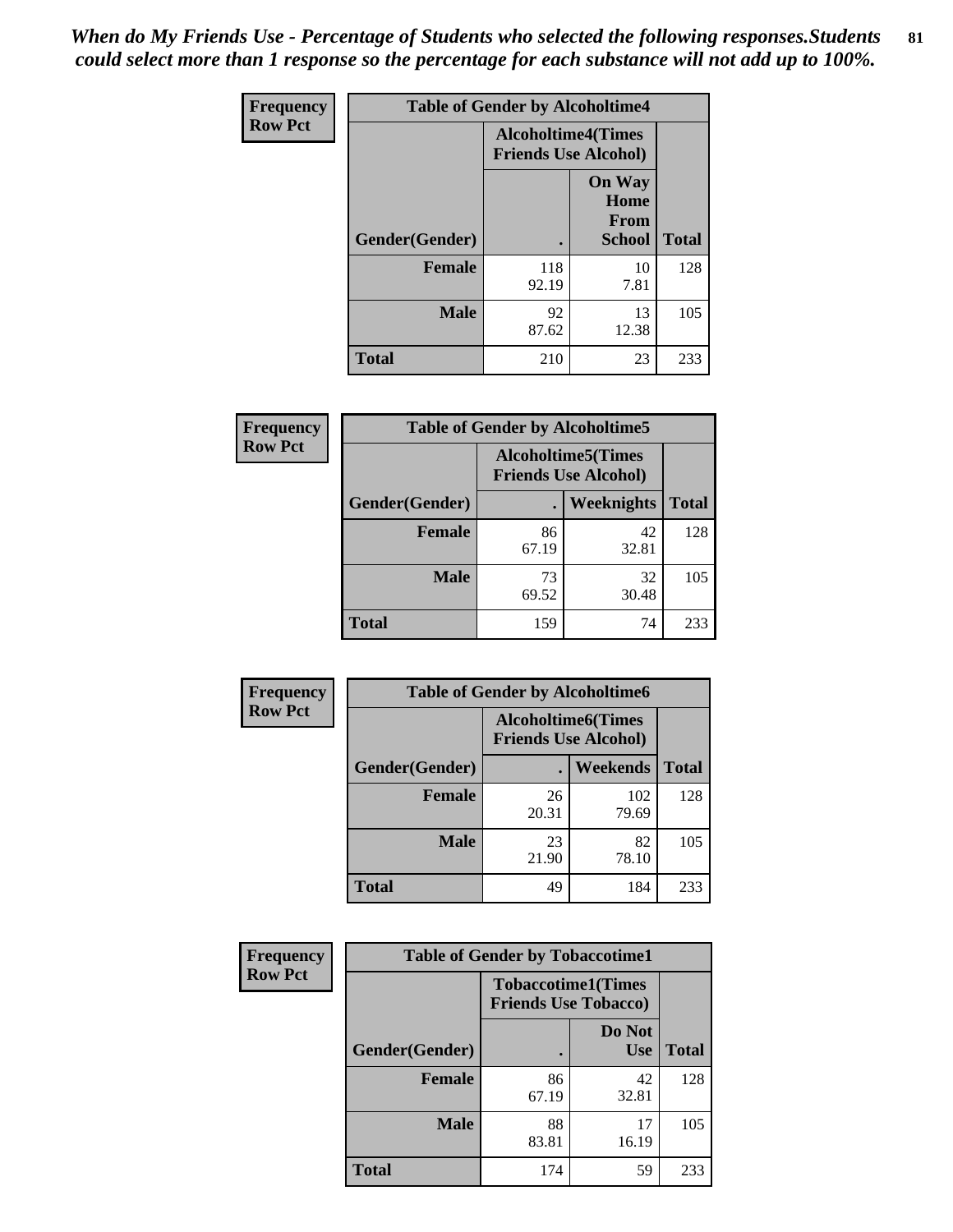| <b>Frequency</b> | <b>Table of Gender by Tobaccotime2</b> |                                                          |                            |              |
|------------------|----------------------------------------|----------------------------------------------------------|----------------------------|--------------|
| <b>Row Pct</b>   |                                        | <b>Tobaccotime2(Times</b><br><b>Friends Use Tobacco)</b> |                            |              |
|                  | Gender(Gender)                         |                                                          | <b>On Way</b><br>to School | <b>Total</b> |
|                  | <b>Female</b>                          | 69<br>53.91                                              | 59<br>46.09                | 128          |
|                  | <b>Male</b>                            | 47<br>44.76                                              | 58<br>55.24                | 105          |
|                  | <b>Total</b>                           | 116                                                      | 117                        | 233          |

| Frequency      | <b>Table of Gender by Tobaccotime3</b> |                                                          |                                |              |
|----------------|----------------------------------------|----------------------------------------------------------|--------------------------------|--------------|
| <b>Row Pct</b> |                                        | <b>Tobaccotime3(Times</b><br><b>Friends Use Tobacco)</b> |                                |              |
|                | Gender(Gender)                         | п                                                        | <b>During</b><br><b>School</b> | <b>Total</b> |
|                | Female                                 | 94<br>73.44                                              | 34<br>26.56                    | 128          |
|                | <b>Male</b>                            | 51<br>48.57                                              | 54<br>51.43                    | 105          |
|                | <b>Total</b>                           | 145                                                      | 88                             | 233          |

| <b>Frequency</b> | <b>Table of Gender by Tobaccotime4</b> |                                                          |                                                       |              |
|------------------|----------------------------------------|----------------------------------------------------------|-------------------------------------------------------|--------------|
| <b>Row Pct</b>   |                                        | <b>Tobaccotime4(Times</b><br><b>Friends Use Tobacco)</b> |                                                       |              |
|                  | Gender(Gender)                         |                                                          | <b>On Way</b><br>Home<br><b>From</b><br><b>School</b> | <b>Total</b> |
|                  | <b>Female</b>                          | 118<br>92.19                                             | 10<br>7.81                                            | 128          |
|                  | <b>Male</b>                            | 92<br>87.62                                              | 13<br>12.38                                           | 105          |
|                  | <b>Total</b>                           | 210                                                      | 23                                                    | 233          |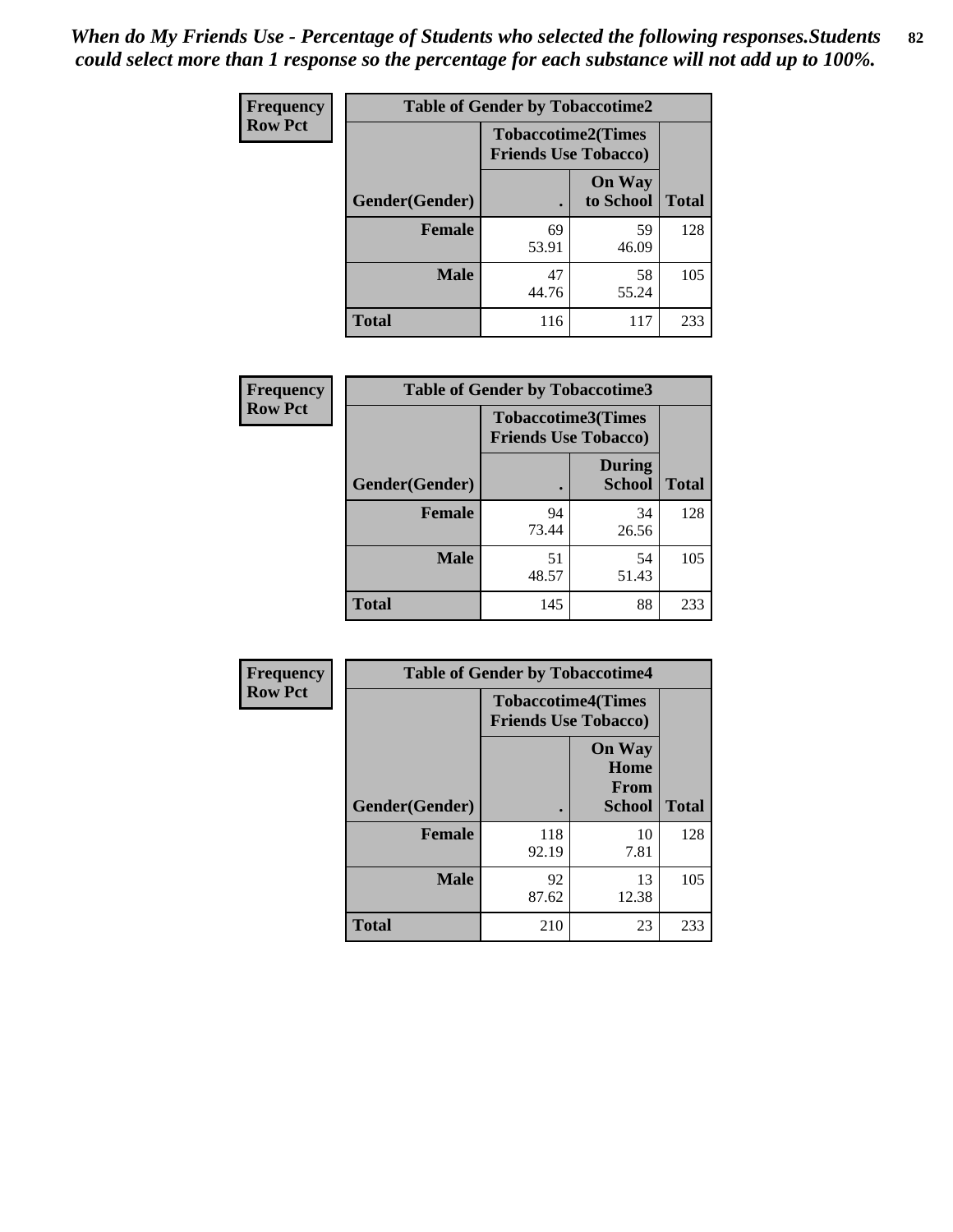| <b>Frequency</b> | <b>Table of Gender by Tobaccotime5</b> |             |                                                           |              |
|------------------|----------------------------------------|-------------|-----------------------------------------------------------|--------------|
| <b>Row Pct</b>   |                                        |             | <b>Tobaccotime5</b> (Times<br><b>Friends Use Tobacco)</b> |              |
|                  | Gender(Gender)                         |             | Weeknights                                                | <b>Total</b> |
|                  | <b>Female</b>                          | 55<br>42.97 | 73<br>57.03                                               | 128          |
|                  | <b>Male</b>                            | 36<br>34.29 | 69<br>65.71                                               | 105          |
|                  | <b>Total</b>                           | 91          | 142                                                       | 233          |

| <b>Frequency</b> | <b>Table of Gender by Tobaccotime6</b> |                                                          |                 |              |
|------------------|----------------------------------------|----------------------------------------------------------|-----------------|--------------|
| <b>Row Pct</b>   |                                        | <b>Tobaccotime6(Times</b><br><b>Friends Use Tobacco)</b> |                 |              |
|                  | Gender(Gender)                         |                                                          | <b>Weekends</b> | <b>Total</b> |
|                  | Female                                 | 42<br>32.81                                              | 86<br>67.19     | 128          |
|                  | <b>Male</b>                            | 25<br>23.81                                              | 80<br>76.19     | 105          |
|                  | <b>Total</b>                           | 67                                                       | 166             | 233          |

| <b>Frequency</b> | <b>Table of Gender by Marijuanatime1</b> |                                |                             |              |
|------------------|------------------------------------------|--------------------------------|-----------------------------|--------------|
| <b>Row Pct</b>   |                                          | <b>Friends Use Marijuana</b> ) | <b>Marijuanatime1(Times</b> |              |
|                  | Gender(Gender)                           |                                | Do Not Use                  | <b>Total</b> |
|                  | <b>Female</b>                            | 64<br>50.00                    | 64<br>50.00                 | 128          |
|                  | <b>Male</b>                              | 60<br>57.14                    | 45<br>42.86                 | 105          |
|                  | <b>Total</b>                             | 124                            | 109                         | 233          |

| <b>Frequency</b> | <b>Table of Gender by Marijuanatime2</b> |                                                               |                            |              |
|------------------|------------------------------------------|---------------------------------------------------------------|----------------------------|--------------|
| <b>Row Pct</b>   |                                          | <b>Marijuanatime2(Times</b><br><b>Friends Use Marijuana</b> ) |                            |              |
|                  | Gender(Gender)                           |                                                               | On Way to<br><b>School</b> | <b>Total</b> |
|                  | Female                                   | 102<br>79.69                                                  | 26<br>20.31                | 128          |
|                  | <b>Male</b>                              | 83<br>79.05                                                   | 22<br>20.95                | 105          |
|                  | <b>Total</b>                             | 185                                                           | 48                         | 233          |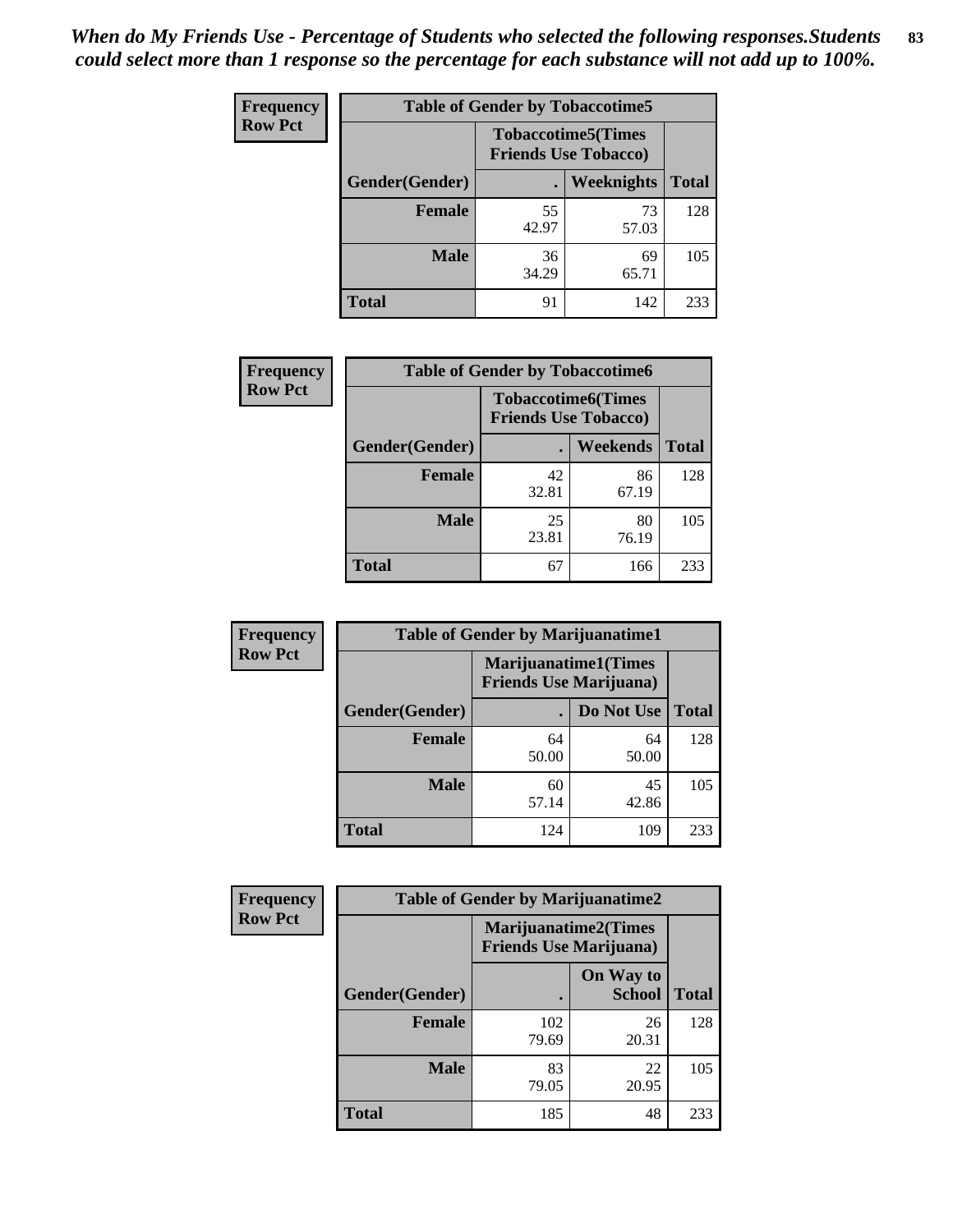*When do My Friends Use - Percentage of Students who selected the following responses.Students could select more than 1 response so the percentage for each substance will not add up to 100%.* **84**

| <b>Frequency</b> | Table of Gender by Marijuanatime3 |                                                        |                                |              |
|------------------|-----------------------------------|--------------------------------------------------------|--------------------------------|--------------|
| <b>Row Pct</b>   |                                   | Marijuanatime3(Times<br><b>Friends Use Marijuana</b> ) |                                |              |
|                  | Gender(Gender)                    |                                                        | <b>During</b><br><b>School</b> | <b>Total</b> |
|                  | <b>Female</b>                     | 119<br>92.97                                           | 9<br>7.03                      | 128          |
|                  | <b>Male</b>                       | 95<br>90.48                                            | 10<br>9.52                     | 105          |
|                  | <b>Total</b>                      | 214                                                    | 19                             | 233          |

| Frequency      | <b>Table of Gender by Marijuanatime4</b> |                                                               |                                                |              |
|----------------|------------------------------------------|---------------------------------------------------------------|------------------------------------------------|--------------|
| <b>Row Pct</b> |                                          | <b>Marijuanatime4(Times</b><br><b>Friends Use Marijuana</b> ) |                                                |              |
|                | Gender(Gender)                           |                                                               | <b>On Way</b><br>Home<br>From<br><b>School</b> | <b>Total</b> |
|                | <b>Female</b>                            | 99<br>77.34                                                   | 29<br>22.66                                    | 128          |
|                | <b>Male</b>                              | 80<br>76.19                                                   | 25<br>23.81                                    | 105          |
|                | <b>Total</b>                             | 179                                                           | 54                                             | 233          |

| Frequency      | <b>Table of Gender by Marijuanatime5</b> |             |                                                                |              |  |
|----------------|------------------------------------------|-------------|----------------------------------------------------------------|--------------|--|
| <b>Row Pct</b> |                                          |             | <b>Marijuanatime5</b> (Times<br><b>Friends Use Marijuana</b> ) |              |  |
|                | Gender(Gender)                           | ٠           | Weeknights                                                     | <b>Total</b> |  |
|                | <b>Female</b>                            | 73<br>57.03 | 55<br>42.97                                                    | 128          |  |
|                | <b>Male</b>                              | 66<br>62.86 | 39<br>37.14                                                    | 105          |  |
|                | <b>Total</b>                             | 139         | 94                                                             | 233          |  |

| Frequency      |                | <b>Table of Gender by Marijuanatime6</b>                      |                 |              |  |
|----------------|----------------|---------------------------------------------------------------|-----------------|--------------|--|
| <b>Row Pct</b> |                | <b>Marijuanatime6(Times</b><br><b>Friends Use Marijuana</b> ) |                 |              |  |
|                | Gender(Gender) |                                                               | <b>Weekends</b> | <b>Total</b> |  |
|                | <b>Female</b>  | 60<br>46.88                                                   | 68<br>53.13     | 128          |  |
|                | <b>Male</b>    | 47<br>44.76                                                   | 58<br>55.24     | 105          |  |
|                | <b>Total</b>   | 107                                                           | 126             | 233          |  |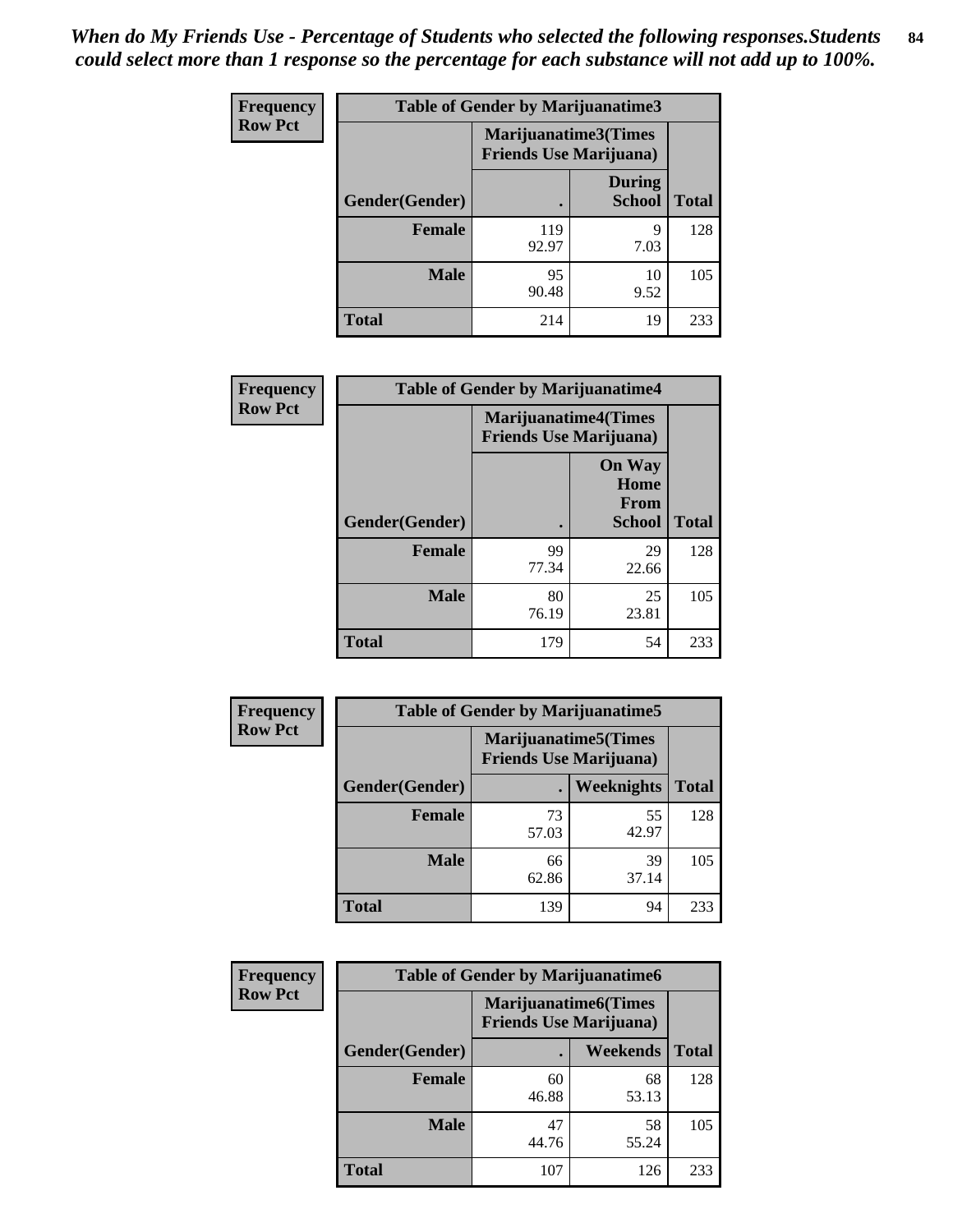| <b>Frequency</b> | <b>Table of Gender by Otherdrugtime1</b> |                                                                                   |             |              |
|------------------|------------------------------------------|-----------------------------------------------------------------------------------|-------------|--------------|
| <b>Row Pct</b>   |                                          | <b>Otherdrugtime1(Times</b><br><b>Friends Use Other</b><br><b>Illegal Drugs</b> ) |             |              |
|                  | Gender(Gender)                           |                                                                                   | Do Not Use  | <b>Total</b> |
|                  | <b>Female</b>                            | 50<br>39.06                                                                       | 78<br>60.94 | 128          |
|                  | <b>Male</b>                              | 30<br>28.57                                                                       | 75<br>71.43 | 105          |
|                  | <b>Total</b>                             | 80                                                                                | 153         | 233          |

| Frequency      | <b>Table of Gender by Otherdrugtime2</b> |                                                                                   |                            |              |
|----------------|------------------------------------------|-----------------------------------------------------------------------------------|----------------------------|--------------|
| <b>Row Pct</b> |                                          | <b>Otherdrugtime2(Times</b><br><b>Friends Use Other</b><br><b>Illegal Drugs</b> ) |                            |              |
|                | Gender(Gender)                           |                                                                                   | On Way to<br><b>School</b> | <b>Total</b> |
|                | <b>Female</b>                            | 108<br>84.38                                                                      | 20<br>15.63                | 128          |
|                | <b>Male</b>                              | 93<br>88.57                                                                       | 12<br>11.43                | 105          |
|                | <b>Total</b>                             | 201                                                                               | 32                         | 233          |

| Frequency      |                | <b>Table of Gender by Otherdrugtime3</b> |                                                  |              |
|----------------|----------------|------------------------------------------|--------------------------------------------------|--------------|
| <b>Row Pct</b> |                | <b>Illegal Drugs</b> )                   | Otherdrugtime3(Times<br><b>Friends Use Other</b> |              |
|                | Gender(Gender) |                                          | <b>During</b><br><b>School</b>                   | <b>Total</b> |
|                | <b>Female</b>  | 110<br>85.94                             | 18<br>14.06                                      | 128          |
|                | <b>Male</b>    | 93<br>88.57                              | 12<br>11.43                                      | 105          |
|                | <b>Total</b>   | 203                                      | 30                                               | 233          |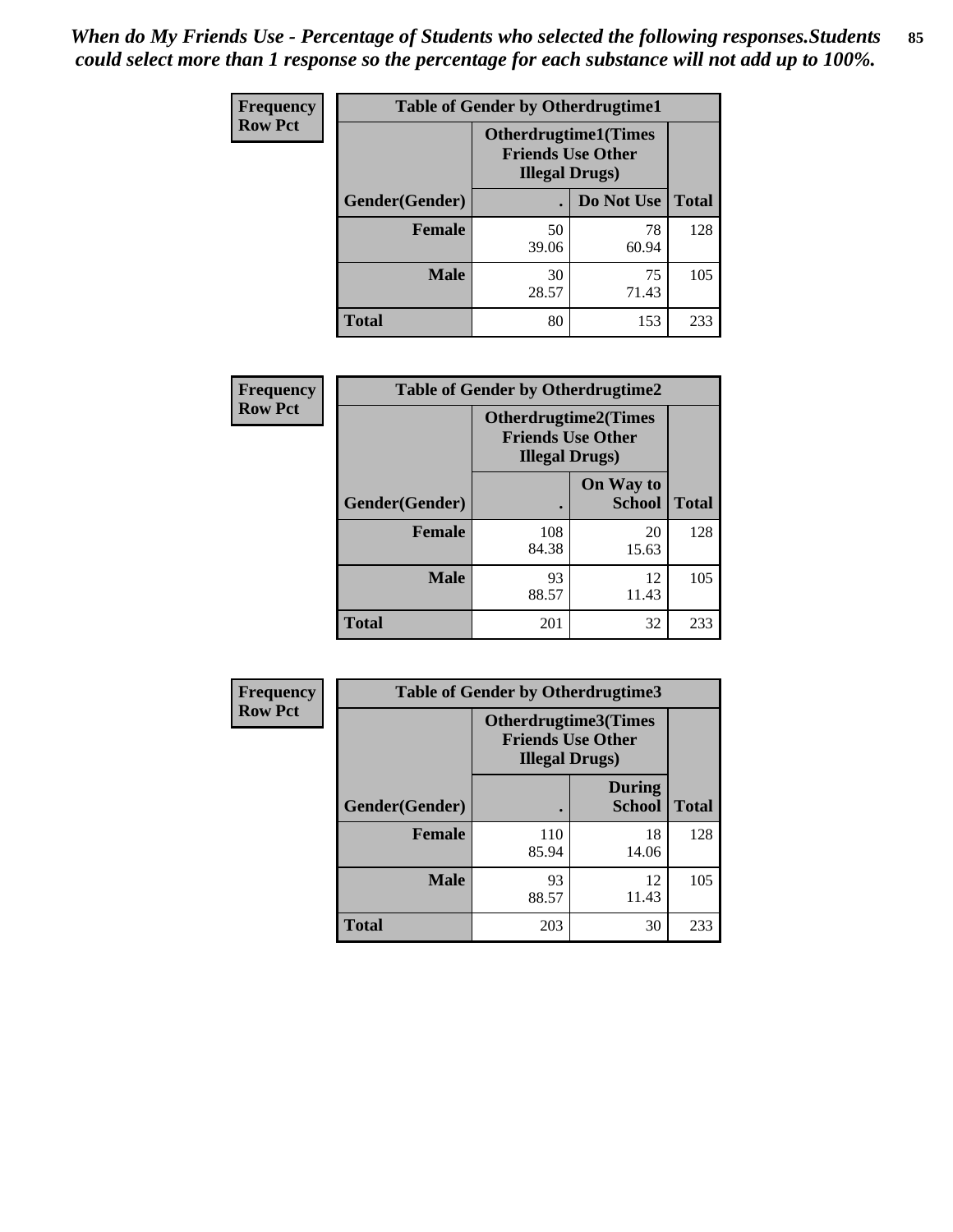*When do My Friends Use - Percentage of Students who selected the following responses.Students could select more than 1 response so the percentage for each substance will not add up to 100%.* **86**

| <b>Frequency</b> | <b>Table of Gender by Otherdrugtime4</b> |                                                    |                                                       |              |
|------------------|------------------------------------------|----------------------------------------------------|-------------------------------------------------------|--------------|
| <b>Row Pct</b>   |                                          | <b>Friends Use Other</b><br><b>Illegal Drugs</b> ) | <b>Otherdrugtime4(Times</b>                           |              |
|                  | Gender(Gender)                           |                                                    | <b>On Way</b><br>Home<br><b>From</b><br><b>School</b> | <b>Total</b> |
|                  | Female                                   | 109<br>85.16                                       | 19<br>14.84                                           | 128          |
|                  | <b>Male</b>                              | 94<br>89.52                                        | 11<br>10.48                                           | 105          |
|                  | <b>Total</b>                             | 203                                                | 30                                                    | 233          |

| Frequency      | <b>Table of Gender by Otherdrugtime5</b> |                                                                                    |             |              |
|----------------|------------------------------------------|------------------------------------------------------------------------------------|-------------|--------------|
| <b>Row Pct</b> |                                          | <b>Otherdrugtime5</b> (Times<br><b>Friends Use Other</b><br><b>Illegal Drugs</b> ) |             |              |
|                | Gender(Gender)                           |                                                                                    | Weeknights  | <b>Total</b> |
|                | <b>Female</b>                            | 95<br>74.22                                                                        | 33<br>25.78 | 128          |
|                | <b>Male</b>                              | 89<br>84.76                                                                        | 16<br>15.24 | 105          |
|                | <b>Total</b>                             | 184                                                                                | 49          | 233          |

| Frequency      | <b>Table of Gender by Otherdrugtime6</b> |                                                                                   |             |              |
|----------------|------------------------------------------|-----------------------------------------------------------------------------------|-------------|--------------|
| <b>Row Pct</b> |                                          | <b>Otherdrugtime6(Times</b><br><b>Friends Use Other</b><br><b>Illegal Drugs</b> ) |             |              |
|                | Gender(Gender)                           |                                                                                   | Weekends    | <b>Total</b> |
|                | <b>Female</b>                            | 77<br>60.16                                                                       | 51<br>39.84 | 128          |
|                | <b>Male</b>                              | 76<br>72.38                                                                       | 29<br>27.62 | 105          |
|                | <b>Total</b>                             | 153                                                                               | 80          | 233          |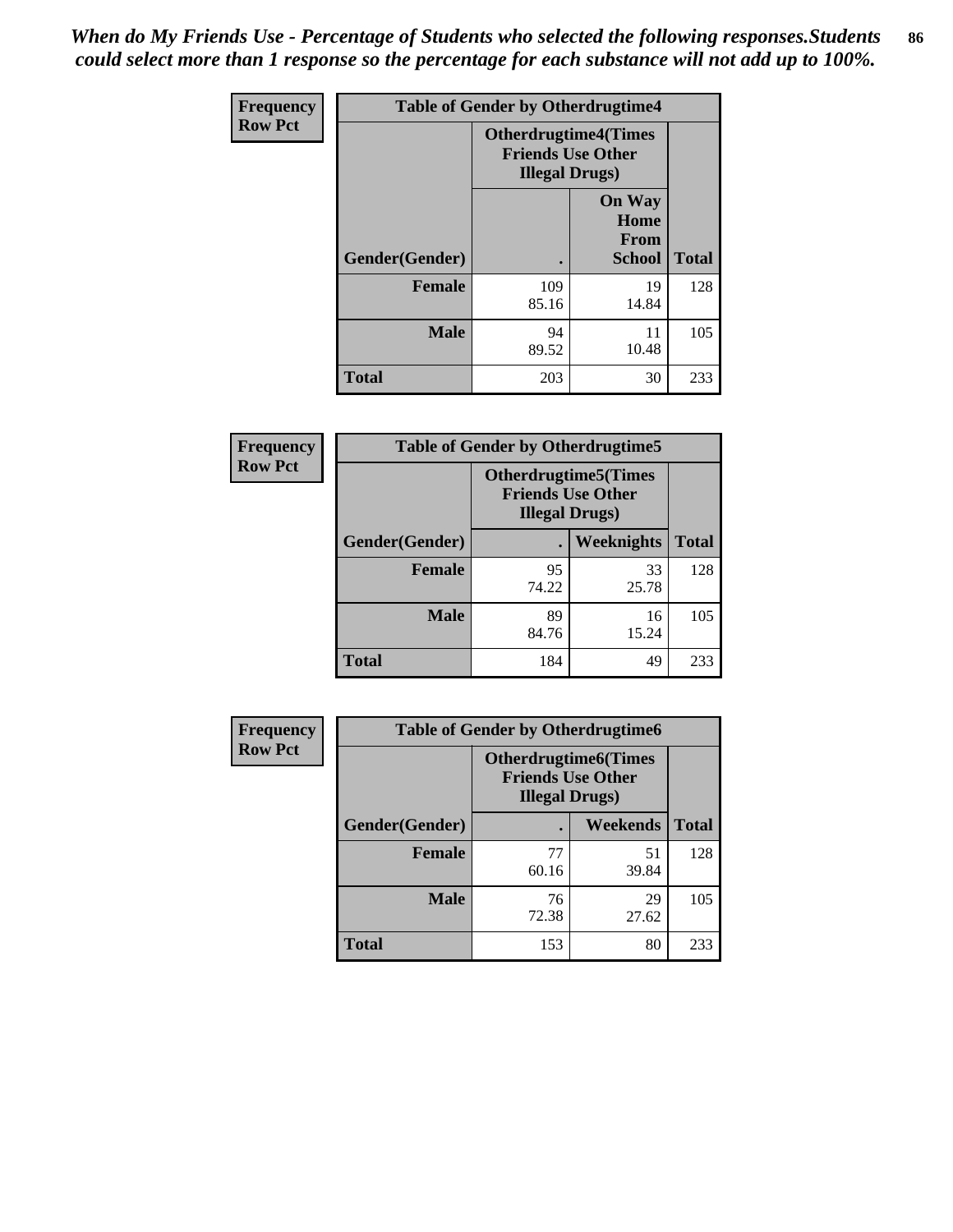# *Other Questions* **87**

| Frequency      | <b>Table of Gender by Educationalcohol</b> |                                                                                                                               |                |              |  |
|----------------|--------------------------------------------|-------------------------------------------------------------------------------------------------------------------------------|----------------|--------------|--|
| <b>Row Pct</b> |                                            | Educationalcohol(I<br>have been taught<br>about alcohol,<br>tobacco,<br>and other drugs<br>within the last year<br>at school) |                |              |  |
|                | Gender(Gender)                             | <b>Yes</b>                                                                                                                    | N <sub>0</sub> | <b>Total</b> |  |
|                | <b>Female</b>                              | 92<br>71.88                                                                                                                   | 36<br>28.13    | 128          |  |
|                | <b>Male</b>                                | 69<br>65.71                                                                                                                   | 36<br>34.29    | 105          |  |
|                | <b>Total</b>                               | 161                                                                                                                           | 72             | 233          |  |

| Frequency      | <b>Table of Gender by Rodedrinking</b> |                                                                                                                     |                |              |
|----------------|----------------------------------------|---------------------------------------------------------------------------------------------------------------------|----------------|--------------|
| <b>Row Pct</b> |                                        | Rodedrinking(In<br>the past 30 days I<br>have ridden in a<br>car with a driver<br>who had been<br>drinking alcohol) |                |              |
|                | Gender(Gender)                         | Yes                                                                                                                 | N <sub>0</sub> | <b>Total</b> |
|                | <b>Female</b>                          | 29<br>22.66                                                                                                         | 99<br>77.34    | 128          |
|                | <b>Male</b>                            | 28<br>26.67                                                                                                         | 77<br>73.33    | 105          |
|                | <b>Total</b>                           | 57                                                                                                                  | 176            | 233          |

| Frequency      | <b>Table of Gender by Drugsschool</b> |                                                                                                                                     |                |              |  |
|----------------|---------------------------------------|-------------------------------------------------------------------------------------------------------------------------------------|----------------|--------------|--|
| <b>Row Pct</b> |                                       | <b>Drugsschool</b> (During<br>the past 12 months,<br>I have been offered,<br>sold,<br>or given illegal drugs<br>on school property) |                |              |  |
|                | Gender(Gender)                        | <b>Yes</b>                                                                                                                          | N <sub>0</sub> | <b>Total</b> |  |
|                | <b>Female</b>                         | 39<br>30.47                                                                                                                         | 89<br>69.53    | 128          |  |
|                | <b>Male</b>                           | 28<br>26.67                                                                                                                         | 77<br>73.33    | 105          |  |
|                | <b>Total</b>                          | 67                                                                                                                                  | 166            | 233          |  |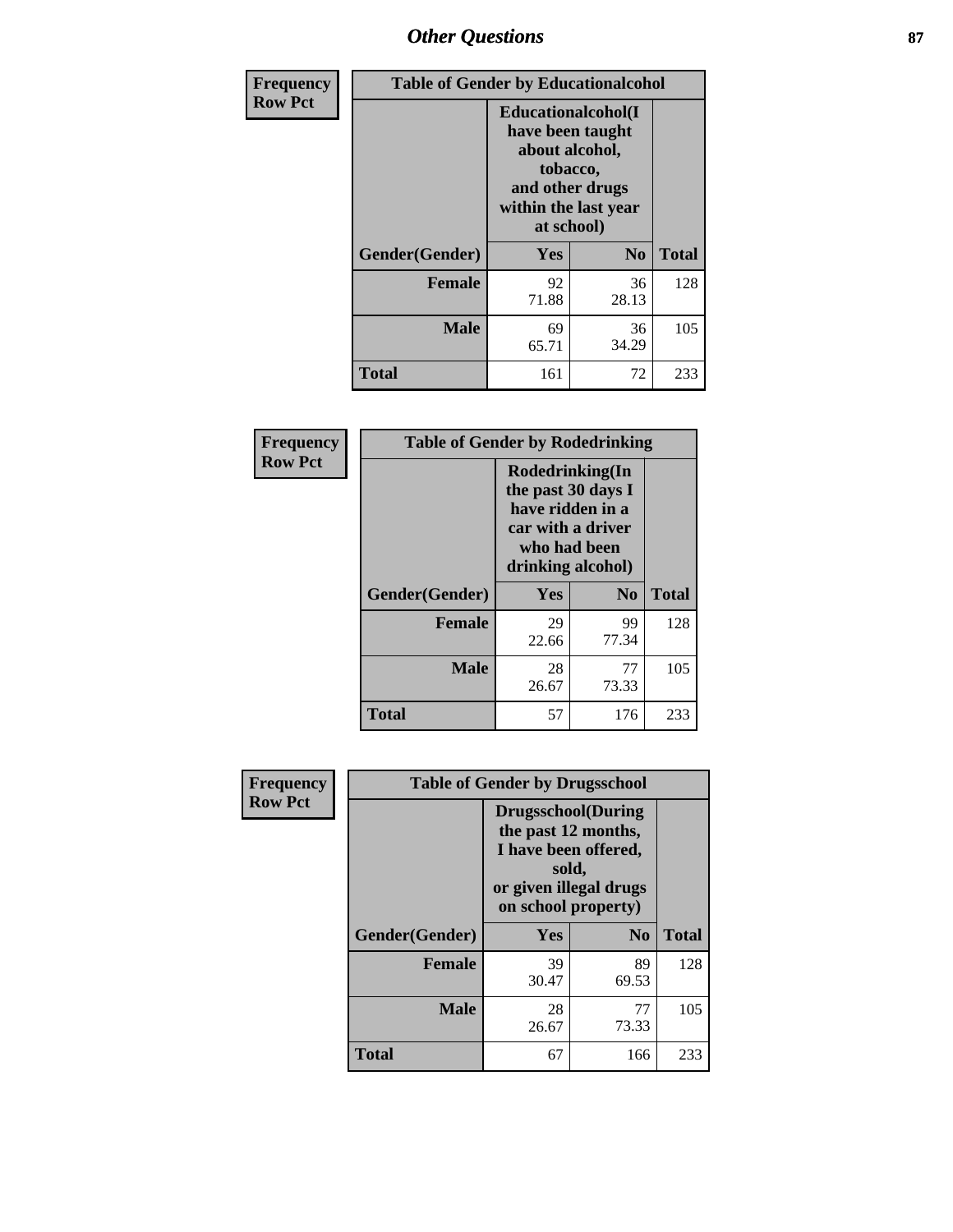# *Other Questions* **88**

**Frequency Row Pct**

| <b>Table of Gender by Bingedrinking</b> |                         |                                                                                                         |                        |                   |                               |                               |                   |              |
|-----------------------------------------|-------------------------|---------------------------------------------------------------------------------------------------------|------------------------|-------------------|-------------------------------|-------------------------------|-------------------|--------------|
|                                         |                         | Bingedrinking(I have drunk five or more<br>drinks of alcohol at one sitting during the<br>last 30 days) |                        |                   |                               |                               |                   |              |
| <b>Gender</b> (Gender)                  | $\bf{0}$<br><b>Days</b> | 1 or<br>days                                                                                            | 3 to<br>5<br>days      | 6 to<br>9<br>days | <b>10</b><br>to<br>19<br>days | <b>20</b><br>to<br>29<br>days | All<br>30<br>days | <b>Total</b> |
| <b>Female</b>                           | 113<br>88.28            | 3<br>2.34                                                                                               | $\overline{2}$<br>1.56 | 5<br>3.91         | 4<br>3.13                     | 0.78                          | $\Omega$<br>0.00  | 128          |
| <b>Male</b>                             | 74<br>70.48             | 9<br>8.57                                                                                               | $\overline{4}$<br>3.81 | 5<br>4.76         | 6.67                          | 5<br>4.76                     | 0.95              | 105          |
| <b>Total</b>                            |                         |                                                                                                         |                        |                   |                               |                               |                   |              |

| Frequency      | <b>Table of Gender by Educationaids</b> |                                                                                                 |                |              |
|----------------|-----------------------------------------|-------------------------------------------------------------------------------------------------|----------------|--------------|
| <b>Row Pct</b> |                                         | <b>Educationaids</b> (I<br>have been taught<br>about HIV/AIDS<br>at school in the<br>past year) |                |              |
|                | Gender(Gender)                          | Yes                                                                                             | N <sub>0</sub> | <b>Total</b> |
|                | <b>Female</b>                           | 98<br>76.56                                                                                     | 30<br>23.44    | 128          |
|                | <b>Male</b>                             | 75<br>71.43                                                                                     | 30<br>28.57    | 105          |
|                | <b>Total</b>                            | 173                                                                                             | 60             | 233          |

| <b>Frequency</b> | <b>Table of Gender by Suicideconsider</b> |                 |                |              |  |
|------------------|-------------------------------------------|-----------------|----------------|--------------|--|
| <b>Row Pct</b>   |                                           | Suicideconsider |                |              |  |
|                  | Gender(Gender)                            | Yes             | N <sub>0</sub> | <b>Total</b> |  |
|                  | <b>Female</b>                             | 30<br>23.44     | 98<br>76.56    | 128          |  |
|                  | <b>Male</b>                               | 11<br>10.48     | 94<br>89.52    | 105          |  |
|                  | Total                                     | 41              | 192            | 233          |  |